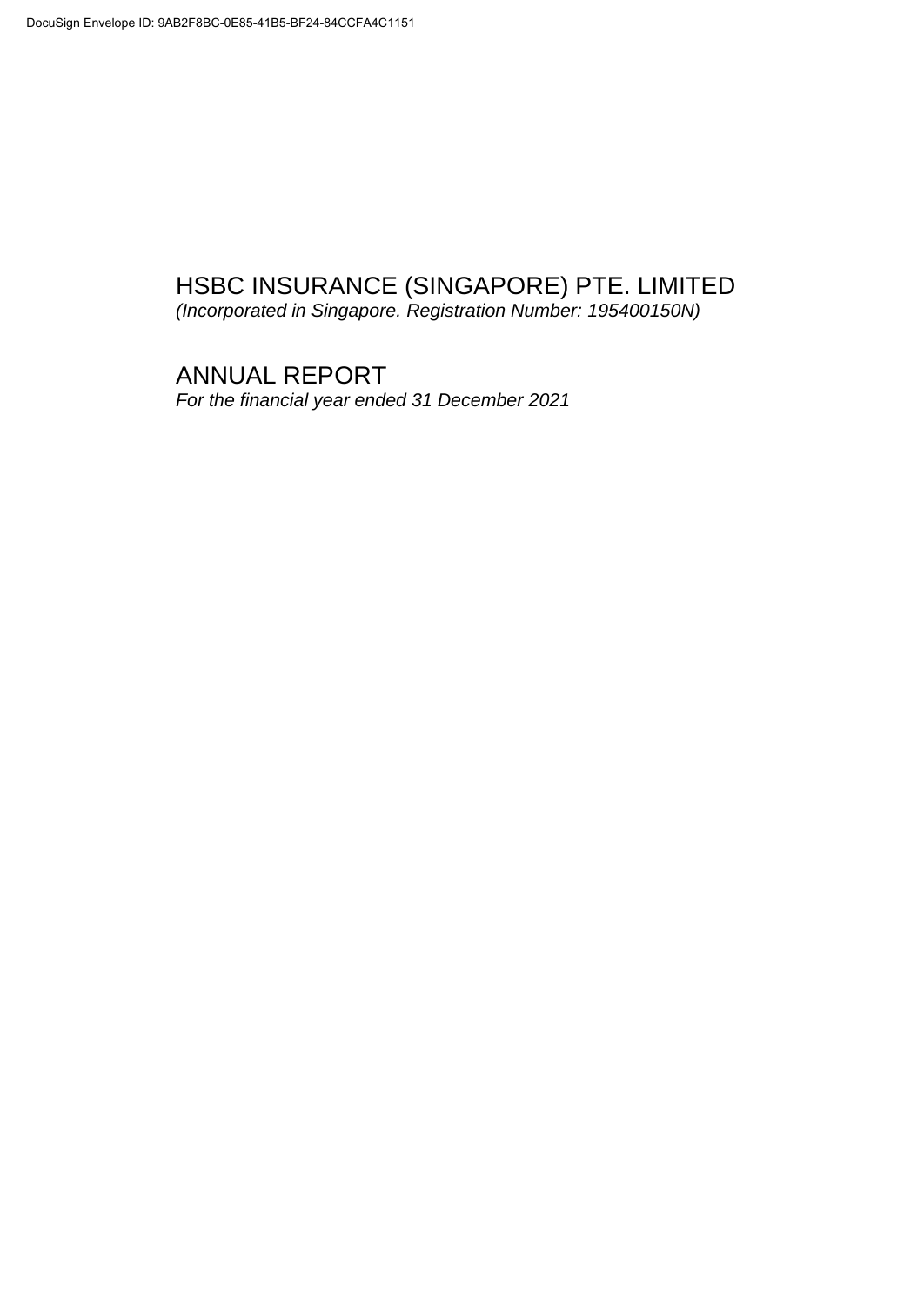*(Incorporated in Singapore)*

# **ANNUAL REPORT**

*For the financial year ended 31 December 2021*

# **Contents**

| Directors' Statement              |    |
|-----------------------------------|----|
| Independent Auditor's Report      | 3  |
| Statement of Comprehensive Income | 6  |
| <b>Balance Sheet</b>              |    |
| Statement of Changes in Equity    | 8  |
| <b>Statement of Cash Flows</b>    | 10 |
| Notes to the Financial Statements | 12 |

Page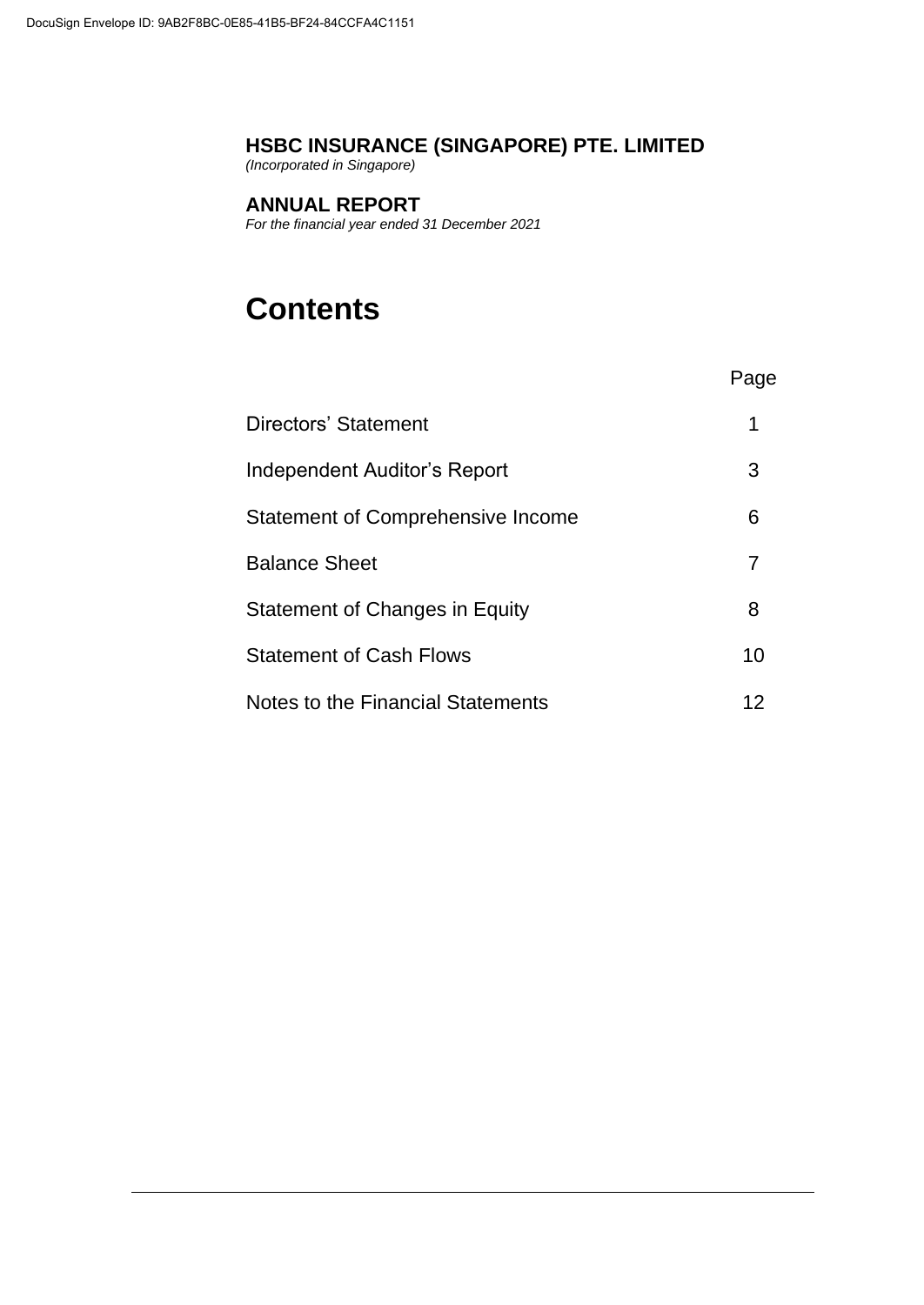# **DIRECTORS' STATEMENT**

*For the financial year ended 31 December 2021*

The directors present their statement to the member together with the audited financial statements for the financial year ended 31 December 2021.

In the opinion of the directors,

- (a) the financial statements as set out on pages [6] to [78] are drawn up so as to give a true and fair view of the financial position of the Company as at 31 December 2021 and the financial performance, changes in equity and cash flows of the Company for the financial year covered by the financial statements; and
- (b) at the date of this statement, there are reasonable grounds to believe that the Company will be able to pay its debts as and when they fall due.

#### **Directors**

The directors of the Company in office at the date of this statement are as follows:

Ho Lee Yen (appointed 19 November 2021) Eric, Jean Marie, Armand Emore Babak Nikzad Abbasabadi Tan Lai Hing Mun Kurup

#### **Directors' interests in shares or debentures**

The directors who held office at the end of the financial year have been granted exemption from compliance with Section 201(16) and paragraph 9 of the Twelfth Schedule of the Companies Act 1967 (the Act). Full detailed information regarding directors' interests in shares or debentures of the Company or of related corporations, either at the beginning of the financial year, or at the end of the financial year, can be obtained at the registered office of the Company, at 10 Marina Boulevard, Marina Bay Financial Centre Tower 2, Level 48- 01 Singapore 018983.

HSBC Holdings plc (the ultimate holding company) maintains Employee Share Plans schemes, under which eligible employees including directors of the Company were granted Share Options and Discretionary Awards of shares in HSBC Holdings plc. Details of Employee Plans can be found from the Annual Report of HSBC Holdings plc. which is publicly available on the website.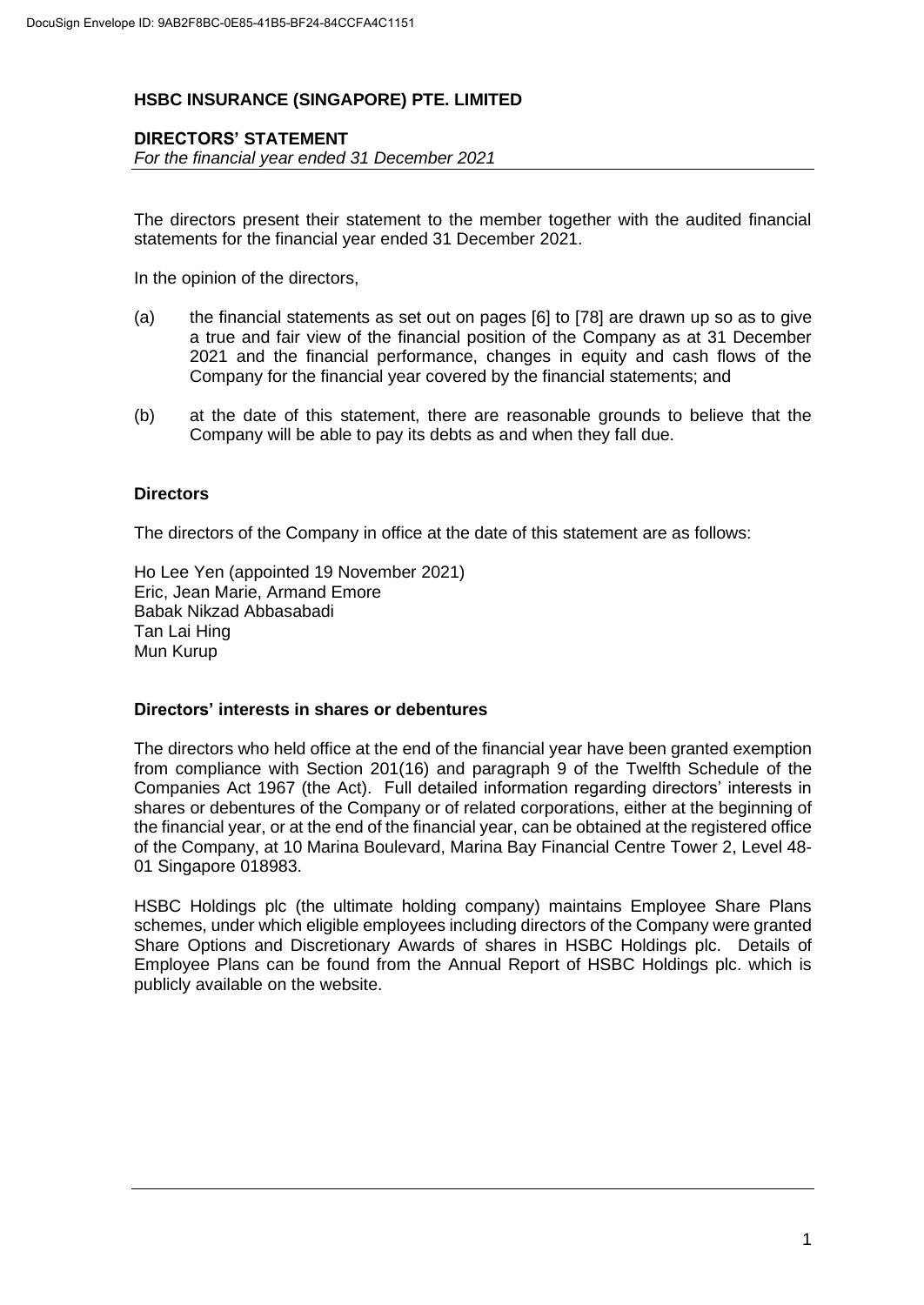# **DIRECTORS' STATEMENT**

*For the financial year ended 31 December 2021*

#### **Directors' interests in shares or debentures** (continued)

Except for the Employee Share Plans, neither at the end of, nor at any time during the financial year, was the Company a party to any arrangement whose objects were, or one whose object was, to enable the directors of the Company to acquire benefits by means of the acquisition of shares in, or debentures of, the Company or any other body corporate.

Except for salaries, bonuses and fees and those benefits that are disclosed in this report and in Note 25 to the financial statements, since the end of the last financial year, no director has received or become entitled to receive, a benefit by reason of a contract made by the Company or a related corporation with the director, or with a firm of which he is a member, or with a company in which he has a substantial financial interest.

#### **Share options**

No options were granted during the financial year to subscribe for unissued shares of the Company.

No shares were issued during the financial year by virtue of the exercise of options to take up unissued shares of the Company.

There were no unissued shares of the Company under option at the end of the financial year.

#### **Independent Auditor**

The independent auditor, PricewaterhouseCoopers LLP, has expressed its willingness to accept reappointment.

On behalf of the directors

tto be yen

Eni Emon

Ho Lee Yen Director

Eric, Jean-Marie, Armand Emore **Director** 

23 March 2022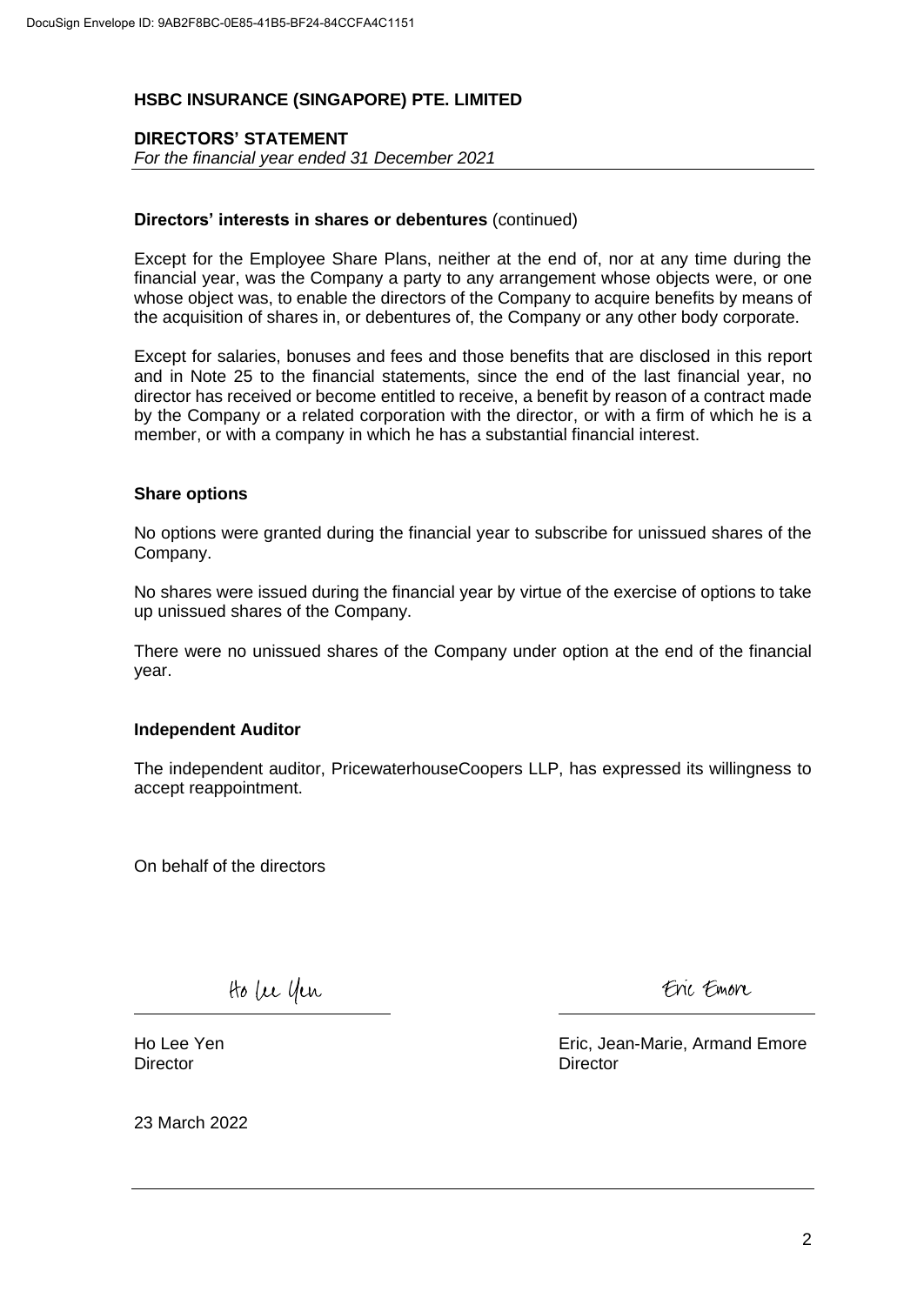# **INDEPENDENT AUDITOR'S REPORT TO THE MEMBER OF HSBC INSURANCE (SINGAPORE) PTE. LIMITED FOR THE FINANCIAL YEAR ENDED 31 DECEMBER 2021**

# *Report on the Audit of the Financial Statements*

# **Our Opinion**

In our opinion, the accompanying financial statements of HSBC Insurance (Singapore) Pte. Limited ("the Company") are properly drawn up in accordance with the provisions of the Companies Act 1967 ("the Act") and Financial Reporting Standards in Singapore ("FRSs") so as to give a true and fair view of the financial position of the Company as at 31 December 2021 and of the financial performance, changes in equity and cash flows of the Company for the financial year ended on that date.

#### *What we have audited*

The financial statements of the Company comprise:

- the statement of comprehensive income for the financial year ended 31 December 2021;
- the balance sheet as at 31 December 2021;
- the statement of changes in equity for the financial year then ended:
- the statement of cash flows for the financial year then ended; and
- the notes to the financial statements, including a summary of significant accounting policies.

# **Basis for Opinion**

We conducted our audit in accordance with Singapore Standards on Auditing ("SSAs"). Our responsibilities under those standards are further described in the *Auditor's Responsibilities for the Audit of the Financial Statements* section of our report.

We believe that the audit evidence we have obtained is sufficient and appropriate to provide a basis for our opinion.

#### *Independence*

We are independent of the Company in accordance with the Accounting and Corporate Regulatory Authority Code of Professional Conduct and Ethics for Public Accountants and Accounting Entities ("ACRA Code") together with the ethical requirements that are relevant to our audit of the financial statements in Singapore, and we have fulfilled our other ethical responsibilities in accordance with these requirements and the ACRA Code.

#### **Other Information**

Management is responsible for the other information. The other information comprises the Directors' Statement but does not include the financial statements and our auditor's report thereon.

Our opinion on the financial statements does not cover the other information and we do not express any form of assurance conclusion thereon.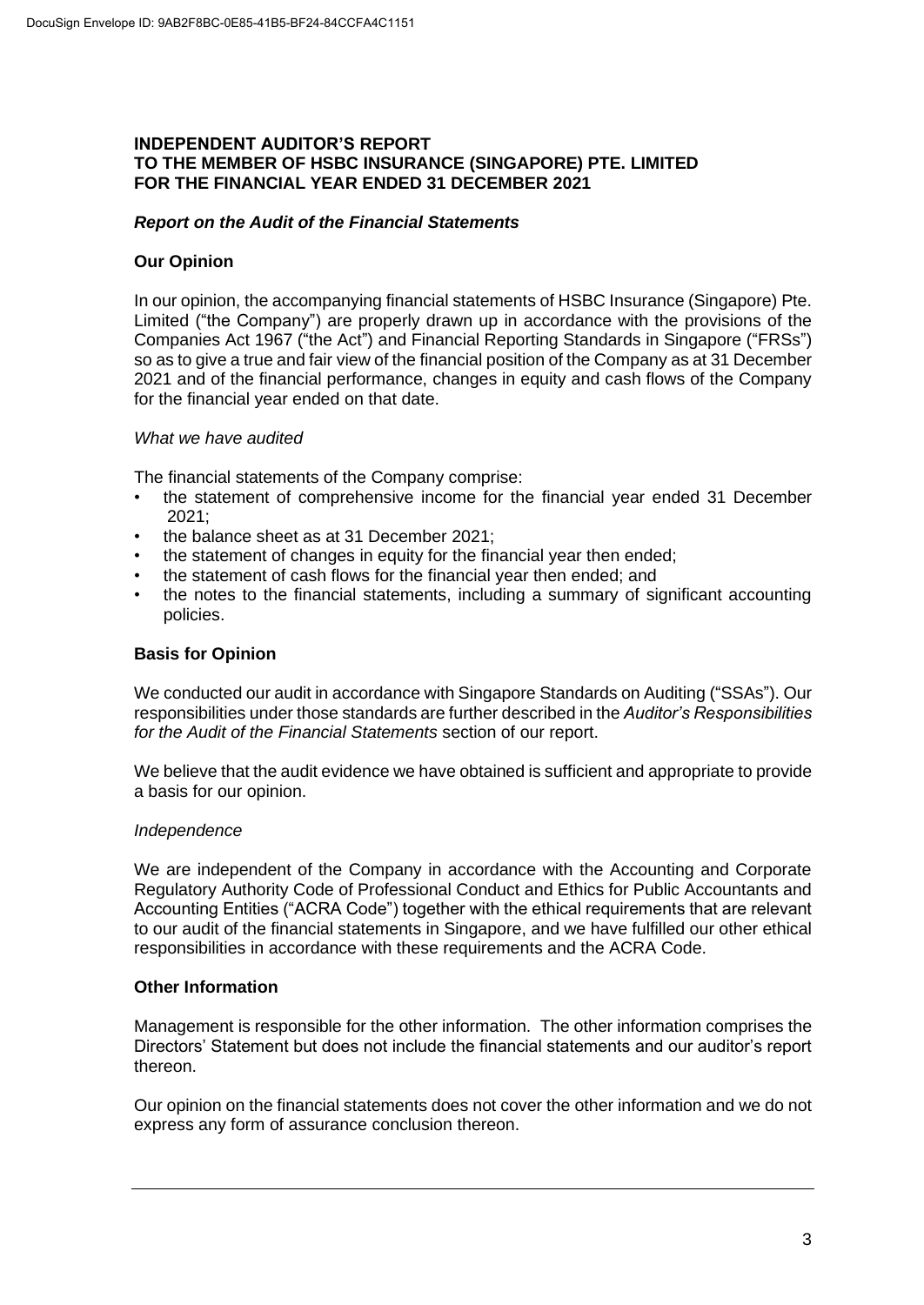#### **INDEPENDENT AUDITOR'S REPORT TO THE MEMBER OF HSBC INSURANCE (SINGAPORE) PTE. LIMITED.** (continued) **FOR THE FINANCIAL YEAR ENDED 31 DECEMBER 2021**

# **Other Information** (continued)

In connection with our audit of the financial statements, our responsibility is to read the other information and, in doing so, consider whether the other information is materially inconsistent with the financial statements or our knowledge obtained in the audit, or otherwise appears to be materially misstated. If, based on the work we have performed, we conclude that there is a material misstatement of this other information, we are required to report that fact. We have nothing to report in this regard.

#### **Responsibilities of Management and Directors for the Financial Statements**

Management is responsible for the preparation of financial statements that give a true and fair view in accordance with the provisions of the Act and FRSs, and for devising and maintaining a system of internal accounting controls sufficient to provide a reasonable assurance that assets are safeguarded against loss from unauthorised use or disposition; and transactions are properly authorised and that they are recorded as necessary to permit the preparation of true and fair financial statements and to maintain accountability of assets.

In preparing the financial statements, management is responsible for assessing the Company's ability to continue as a going concern, disclosing, as applicable, matters related to going concern and using the going concern basis of accounting unless management either intends to liquidate the Company or to cease operations, or has no realistic alternative but to do so.

The directors' responsibilities include overseeing the Company's financial reporting process.

# **Auditor's Responsibilities for the Audit of the Financial Statements**

Our objectives are to obtain reasonable assurance about whether the financial statements as a whole are free from material misstatement, whether due to fraud or error, and to issue an auditor's report that includes our opinion. Reasonable assurance is a high level of assurance, but is not a guarantee that an audit conducted in accordance with SSAs will always detect a material misstatement when it exists. Misstatements can arise from fraud or error and are considered material if, individually or in the aggregate, they could reasonably be expected to influence the economic decisions of users taken on the basis of these financial statements.

As part of an audit in accordance with SSAs, we exercise professional judgement and maintain professional scepticism throughout the audit. We also: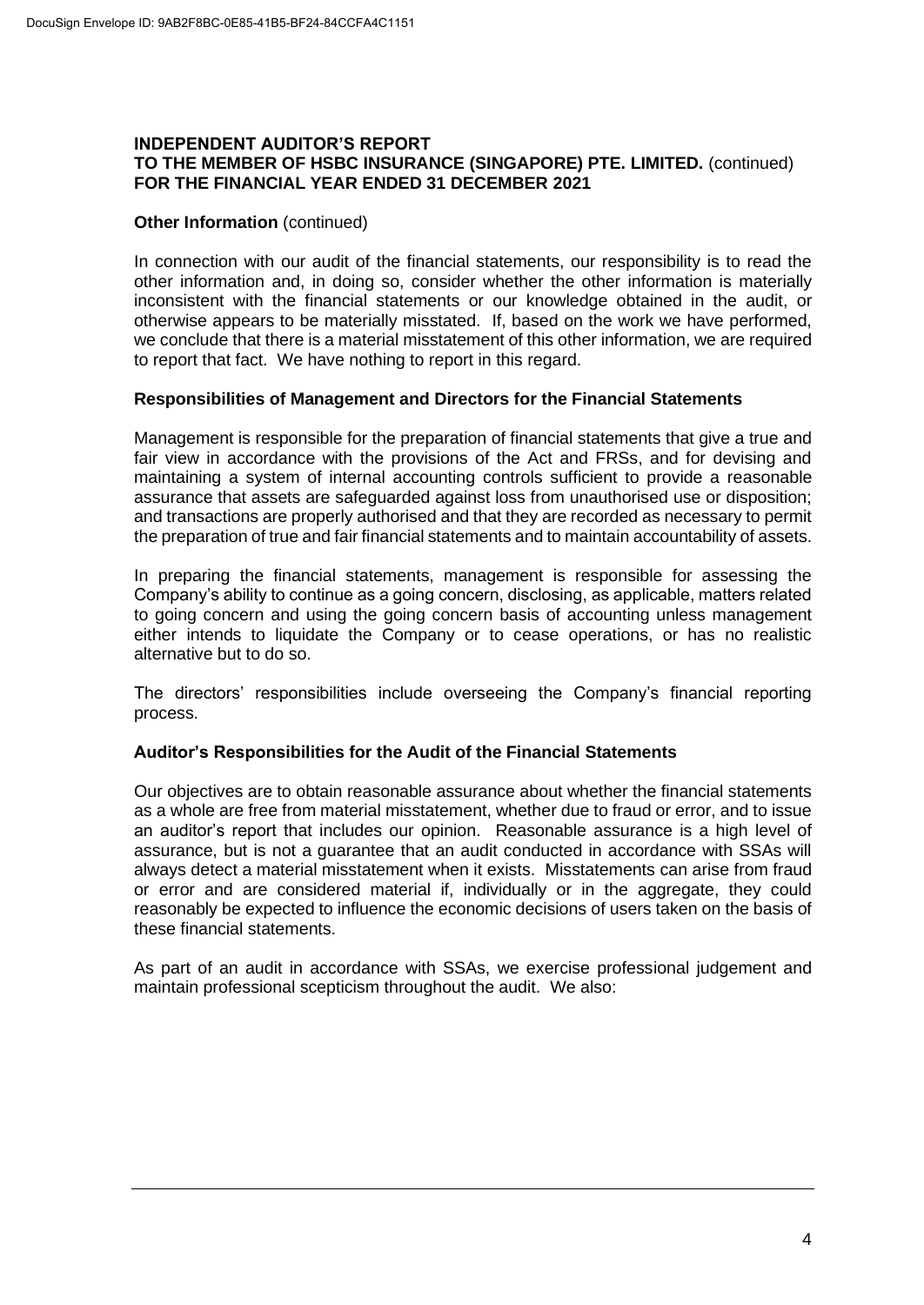#### **INDEPENDENT AUDITOR'S REPORT TO THE MEMBER OF HSBC INSURANCE (SINGAPORE) PTE. LIMITED.** (continued) **FOR THE FINANCIAL YEAR ENDED 31 DECEMBER 2021**

# **Auditor's Responsibilities for the Audit of the Financial Statements** (continued)

- Identify and assess the risks of material misstatement of the financial statements, whether due to fraud or error, design and perform audit procedures responsive to those risks, and obtain audit evidence that is sufficient and appropriate to provide a basis for our opinion. The risk of not detecting a material misstatement resulting from fraud is higher than for one resulting from error, as fraud may involve collusion, forgery, intentional omissions, misrepresentations, or the override of internal control.
- Obtain an understanding of internal control relevant to the audit in order to design audit procedures that are appropriate in the circumstances, but not for the purpose of expressing an opinion on the effectiveness of the Company's internal control.
- Evaluate the appropriateness of accounting policies used and the reasonableness of accounting estimates and related disclosures made by management.
- Conclude on the appropriateness of management's use of the going concern basis of accounting and, based on the audit evidence obtained, whether a material uncertainty exists related to events or conditions that may cast significant doubt on the Company's ability to continue as a going concern. If we conclude that a material uncertainty exists, we are required to draw attention in our auditor's report to the related disclosures in the financial statements or, if such disclosures are inadequate, to modify our opinion. Our conclusions are based on the audit evidence obtained up to the date of our auditor's report. However, future events or conditions may cause the Company to cease to continue as a going concern.
- Evaluate the overall presentation, structure and content of the financial statements, including the disclosures, and whether the financial statements represent the underlying transactions and events in a manner that achieves fair presentation.

We communicate with the directors regarding, among other matters, the planned scope and timing of the audit and significant audit findings, including any significant deficiencies in internal control that we identify during our audit.

# *Report on Other Legal and Regulatory Requirements*

In our opinion, the accounting and other records required by the Act to be kept by the Company have been properly kept in accordance with the provisions of the Act.

PricewaterhouseCoopers LLP

Public Accountants and Chartered Accountants Singapore, 23 March 2022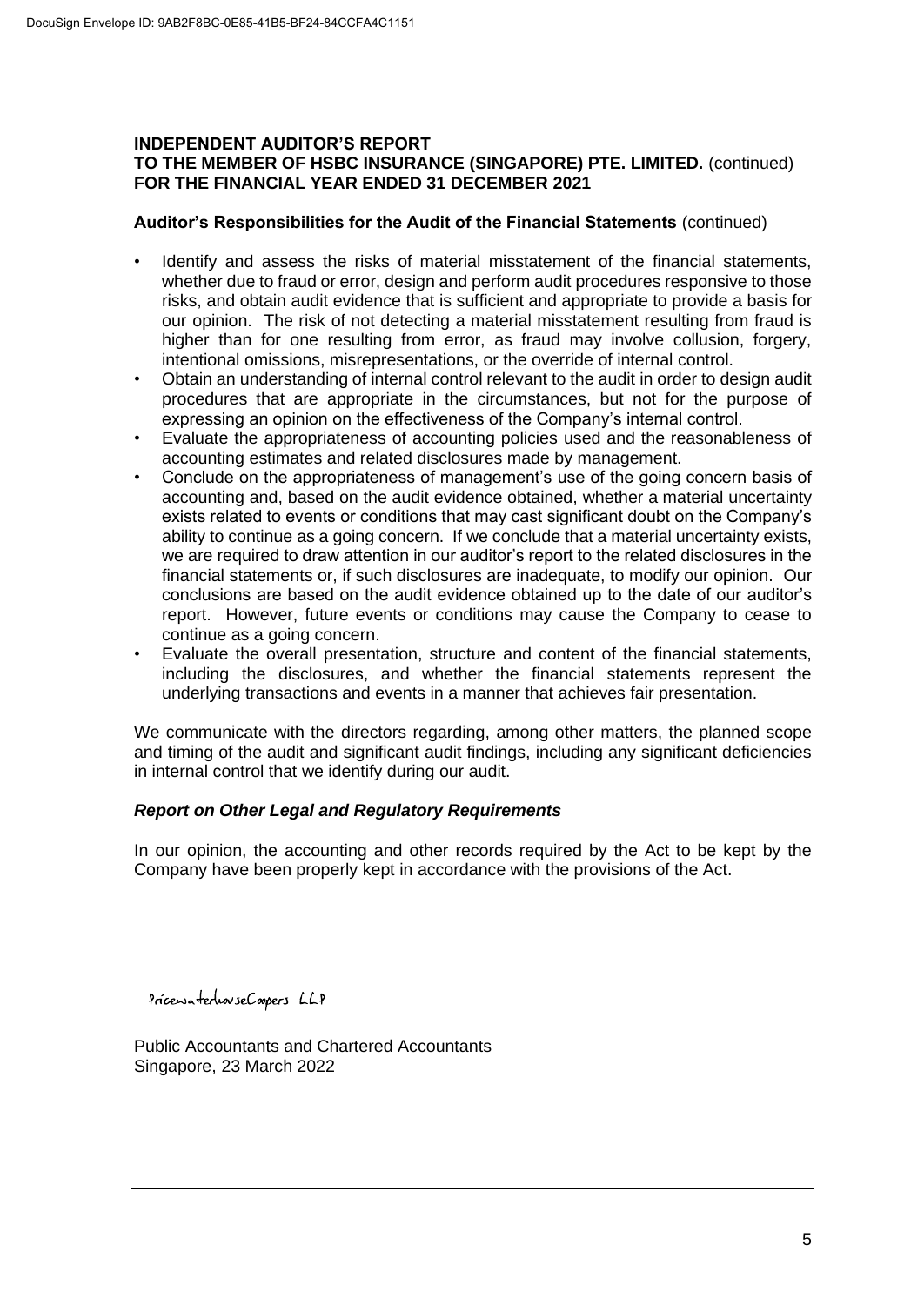# **STATEMENT OF COMPREHENSIVE INCOME**

*For the financial year ended 31 December 2021*

|                                                                                                    | <b>Notes</b> | 2021<br>\$'000       | 2020<br>\$'000       |
|----------------------------------------------------------------------------------------------------|--------------|----------------------|----------------------|
| Gross written premiums<br>Gross written premiums ceded to reinsurers                               | 6<br>6       | 789,294<br>(156,957) | 561,567<br>(164,605) |
| <b>Net premiums</b>                                                                                | 6            | 632,337              | 396,962              |
| Fee and commission income                                                                          | 7            | 8,798                | 8,833                |
| Investment income                                                                                  | 8            | 344,417              | 367,932              |
| Other operating income                                                                             |              | 8,882                | 4,726                |
| Net income before policyholder claims,<br>benefits incurred and expenses                           |              | 994,434              | 778,453              |
| Gross policyholder claims and benefits<br>incurred<br>Reinsurers' share of policyholder claims and | 9            | (770, 757)           | (903, 954)           |
| benefits incurred                                                                                  | 9            | 236,303              | 552,762              |
| Net policyholder claims and benefits<br>incurred                                                   | 9            | (534, 454)           | (351, 192)           |
| <b>Acquisition costs</b>                                                                           | 10           | (74, 586)            | (46,004)             |
| Provision for impairment on financial assets                                                       |              | (8)                  | (2, 194)             |
| Investment expense                                                                                 |              | (8,905)              | (13, 869)            |
| Administrative and other expenses                                                                  |              | (66,007)             | (62, 641)            |
| Interest expense                                                                                   |              | (1, 447)             | (2,092)              |
| Net currency exchange (losses)/gains                                                               |              | (55, 922)            | 40,674               |
| <b>Profit before tax</b>                                                                           |              | 253,105              | 341,135              |
| Income tax expense                                                                                 | 12           | (56,593)             | (62, 215)            |
| Profit for the year                                                                                |              | 196,512              | 278,920              |
| Total comprehensive income for the year                                                            |              | 196,512              | 278,920              |

*The accompanying notes form an integral part of these financial statements.*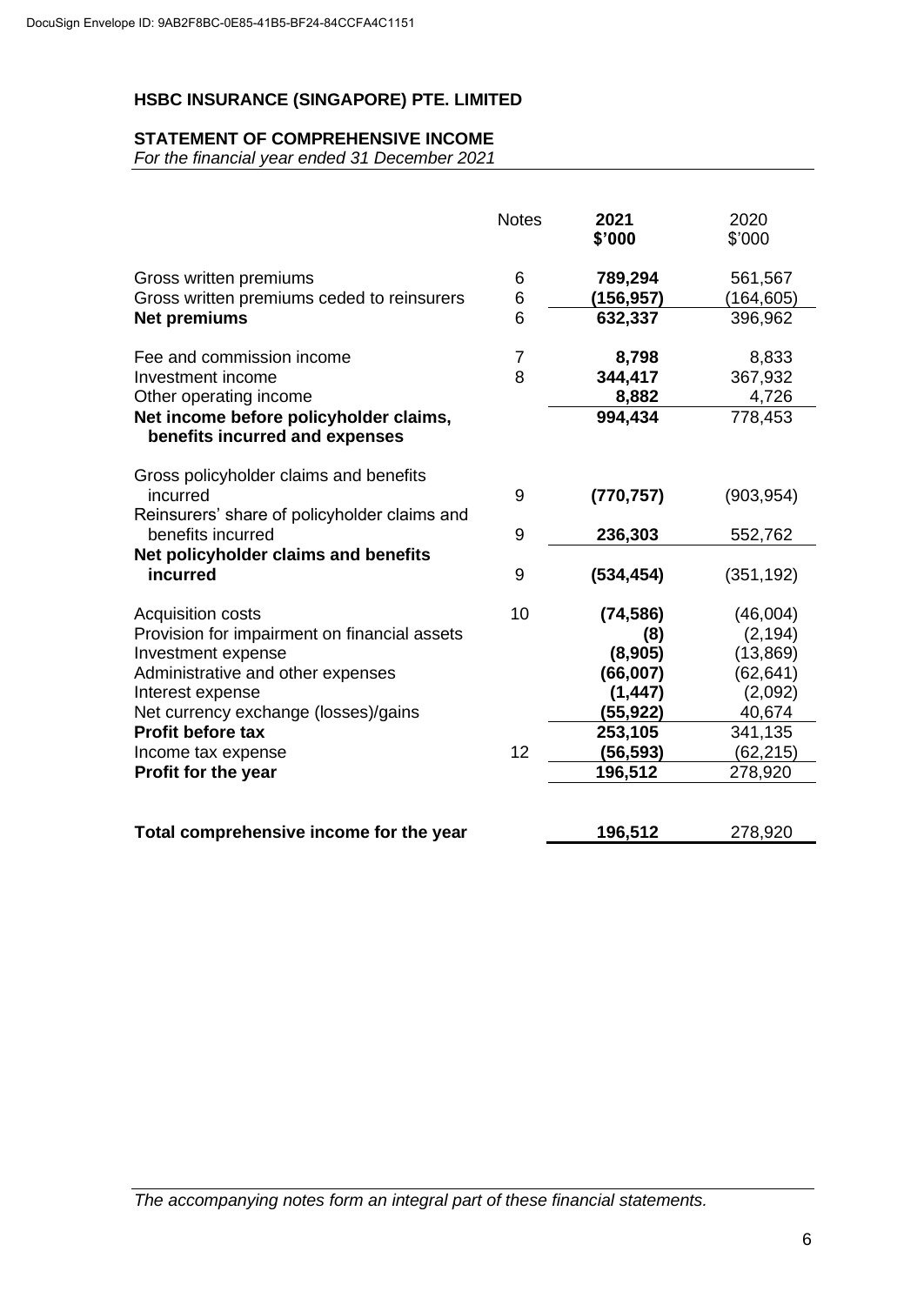# **BALANCE SHEET**

*As at 31 December 2021*

|                                                                          | <b>Notes</b> | 2021<br>\$'000         | 2020<br>\$'000         |
|--------------------------------------------------------------------------|--------------|------------------------|------------------------|
| <b>Assets</b><br>Property, plant and equipment                           | 14           | 818                    | 459                    |
| Intangible assets<br>Reinsurers' share of insurance and investment       | 23           | 7,606                  |                        |
| contracts including those with DPF provisions<br><b>Financial assets</b> | 19<br>15     | 3,225,342              | 3,110,921              |
| - Debt securities<br>- Collective investment schemes                     |              | 5,571,076<br>1,502,092 | 5,074,159<br>1,388,652 |
| - Derivative financial instruments                                       |              | 22,340                 | 41,355                 |
| - Policy loans<br>Insurance receivables                                  | 16           | 20,552<br>1,709        | 19,812<br>1,480        |
| Other receivables                                                        | 17           | 74,492                 | 66,015                 |
| Cash and cash equivalents                                                | 18           | 143,595                | 209,181                |
| <b>Total assets</b>                                                      |              | 10,569,622             | 9,912,034              |
| <b>Equity</b>                                                            |              |                        |                        |
| Share capital                                                            | 22           | 75,000                 | 75,000                 |
| Capital reserve<br>Retained earnings                                     | 24           | 1,610<br>910,542       | 2,064<br>714,030       |
| <b>Total equity</b>                                                      |              | 987,152                | 791,094                |
|                                                                          |              |                        |                        |
| <b>Liabilities</b><br>Insurance payables<br><b>Financial liabilities</b> | 20           | 2,782,917              | 2,700,190              |
| - Derivative financial instruments                                       |              | 6,812                  | 5,293                  |
| Other payables<br>Current tax payable                                    | 21           | 42,957<br>46,411       | 55,241<br>7,416        |
| Insurance and investment contracts including                             |              |                        |                        |
| those with DPF provisions                                                | 19           | 6,562,839              | 6,230,110              |
| Deferred tax liabilities<br>Lease liability                              | 13<br>28     | 39,867<br>347          | 22,387                 |
| Subordinated Ioan                                                        | 29           | 100,320                | 100,303                |
| <b>Total liabilities</b>                                                 |              | 9,582,470              | 9,120,940              |
| <b>Total equity and liabilities</b>                                      |              | 10,569,622             | 9,912,034              |

*The accompanying notes form an integral part of these financial statements*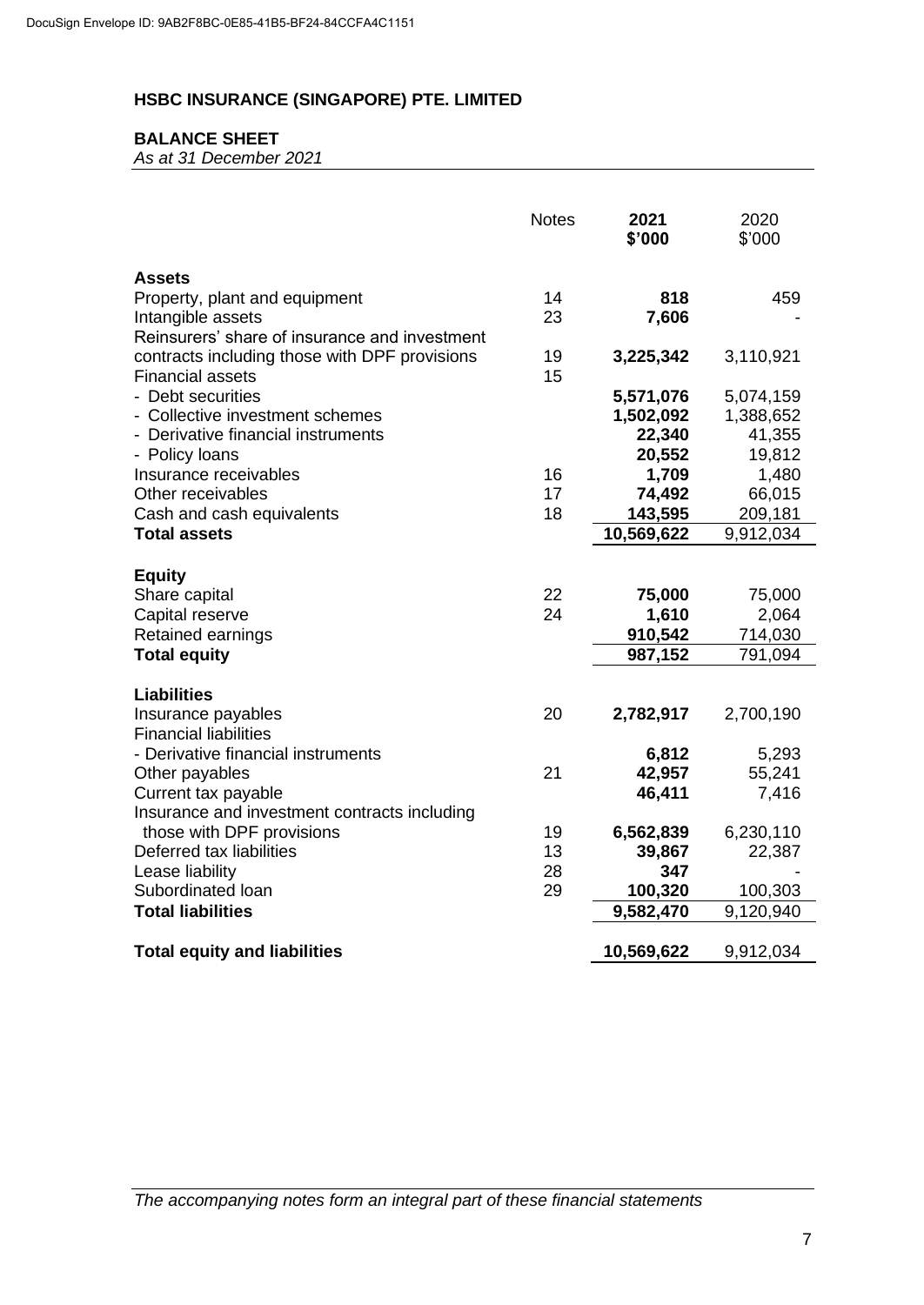# **STATEMENT OF CHANGES IN EQUITY**

*For the financial year ended 31 December 2021*

|                                                                                                                                                   | <b>Note</b> | <b>Share</b><br>capital<br>\$'000 | <b>Capital</b><br><b>reserve</b><br>\$'000 | <b>Retained</b><br>earnings<br>\$'000 | Total<br>equity<br>\$'000 |
|---------------------------------------------------------------------------------------------------------------------------------------------------|-------------|-----------------------------------|--------------------------------------------|---------------------------------------|---------------------------|
| At 1 January 2021                                                                                                                                 |             | 75,000                            | 2,064                                      | 714,030                               | 791,094                   |
| Total comprehensive income for the year<br>Profit for the year                                                                                    |             | $\blacksquare$                    | ۰                                          | 196,512                               | 196,512                   |
| Total comprehensive income for the year                                                                                                           |             | $\blacksquare$                    | $\blacksquare$                             | 196,512                               | 196,512                   |
| Value of employee services received for issue of share<br>options/grants in ultimate holding company<br>Recharged by the ultimate holding company | 11          |                                   | 274<br>(728)                               | $\blacksquare$                        | 274<br>(728)              |
| Total transactions with owners, recognised directly in<br>equity                                                                                  |             |                                   | (454)                                      |                                       | (454)                     |
| At 31 December 2021                                                                                                                               |             | 75,000                            | 1,610                                      | 910,542                               | 987,152                   |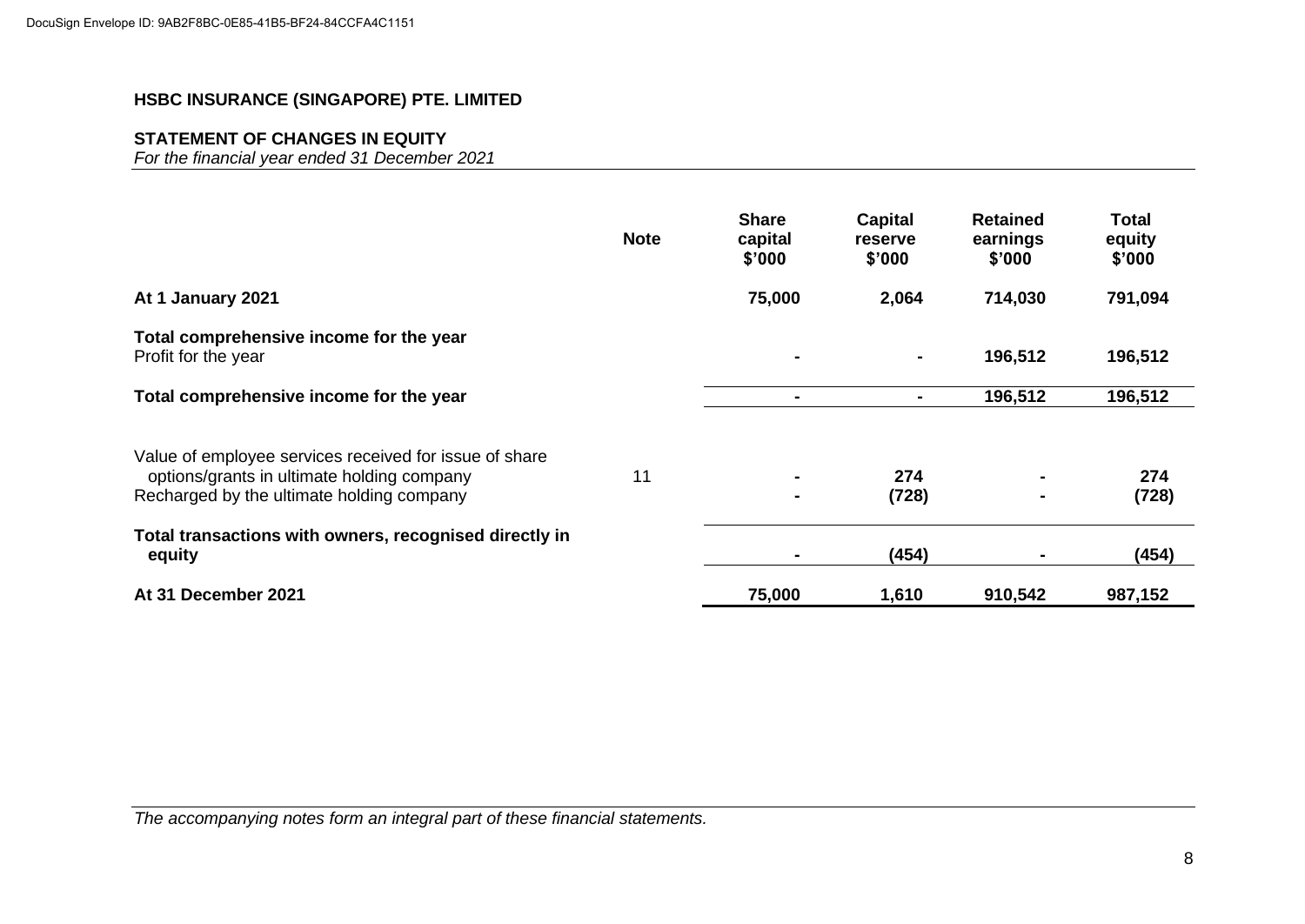# **STATEMENT OF CHANGES IN EQUITY**

*For the financial year ended 31 December 2021*

|                                                                                                                                                                | <b>Note</b> | <b>Share</b><br>capital<br>\$'000 | Capital<br>reserve<br>\$'000 | <b>Retained</b><br>earnings<br>\$'000 | Total<br>equity<br>\$'000 |
|----------------------------------------------------------------------------------------------------------------------------------------------------------------|-------------|-----------------------------------|------------------------------|---------------------------------------|---------------------------|
| At 1 January 2020                                                                                                                                              |             | 75,000                            | 1,557                        | 435,110                               | 511,667                   |
| Total comprehensive income for the year<br>Profit for the year                                                                                                 |             |                                   | $\blacksquare$               | 278,920                               | 278,920                   |
| Total comprehensive income for the year                                                                                                                        |             |                                   | $\blacksquare$               | 278,920                               | 278,920                   |
| Value of employee services received for issue of share<br>options/grants in ultimate holding company<br>Total transactions with owners, recognised directly in | 11          |                                   | 507                          |                                       | 507                       |
| equity                                                                                                                                                         |             |                                   | 507                          |                                       | 507                       |
| At 31 December 2020                                                                                                                                            |             | 75,000                            | 2,064                        | 714,030                               | 791,094                   |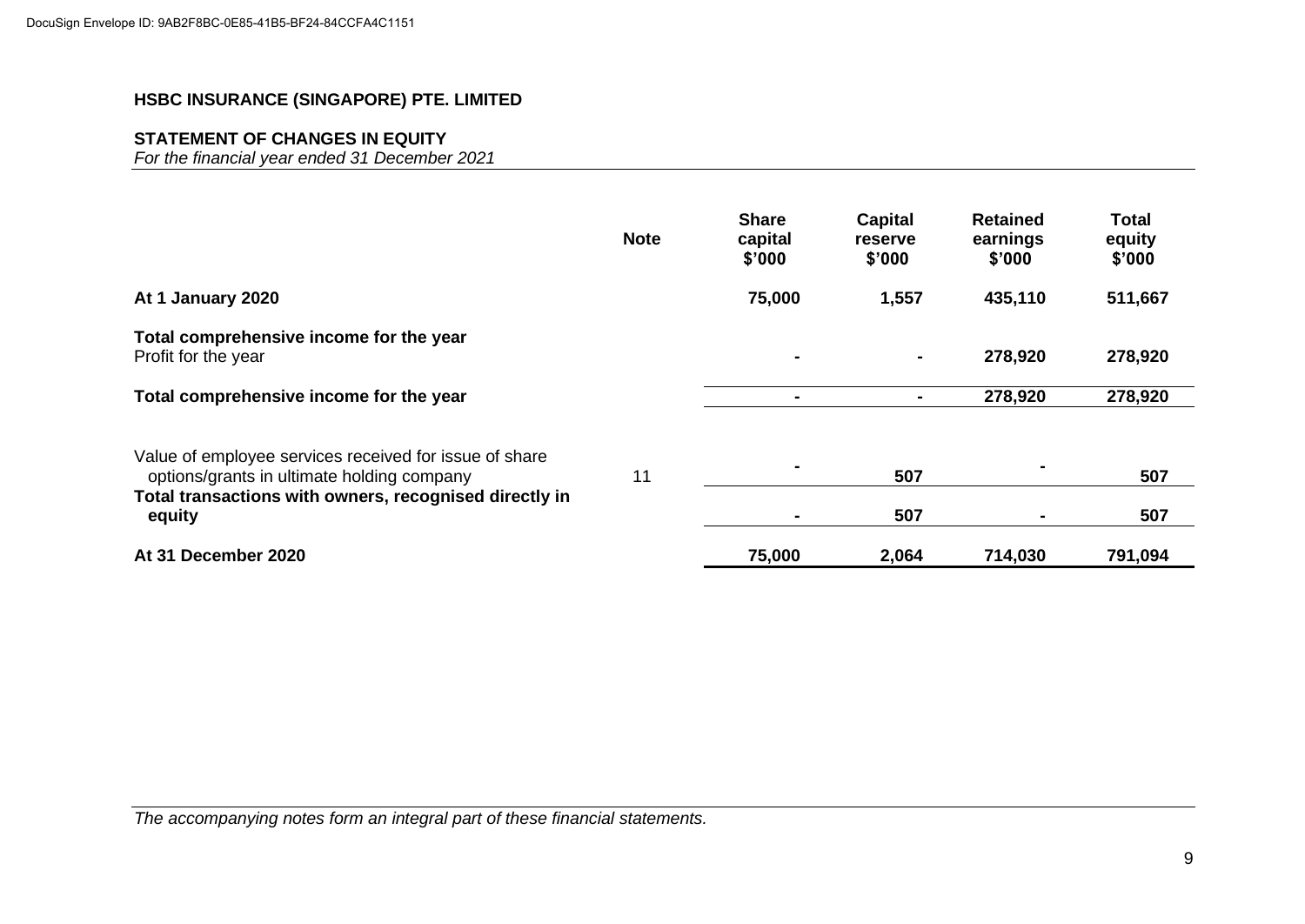# **STATEMENT OF CASH FLOWS**

*For the financial year ended 31 December 2021*

|                                                                                         | <b>Notes</b> | 2021<br>\$'000     | 2020<br>\$'000 |
|-----------------------------------------------------------------------------------------|--------------|--------------------|----------------|
| Cash flows from operating activities                                                    |              |                    |                |
| Profit before tax                                                                       |              | 253,105            | 341,135        |
| Adjustments for:                                                                        |              |                    |                |
| Depreciation of property, plant and equipment                                           | 14           | 209                | 184            |
| Gain on sale of investments                                                             | 8            | (72, 462)          | (27, 742)      |
| Dividend income                                                                         | 8            | (6, 505)           | (8, 812)       |
| Interest income                                                                         | 8            | (217, 794)         | (212, 509)     |
| Interest expense                                                                        |              | 1,447              | 2,092          |
| Fair value loss/(gain) on investments                                                   | 8            | 34,058             | (178, 550)     |
| Net (gain)/loss on foreign exchange                                                     | 8            | (81, 714)          | 59,681         |
| Provision for impairment on financial assets                                            |              | 8                  | 2,194          |
| Others                                                                                  |              | 273<br>(89, 375)   | 497            |
| Changes in working capital:                                                             |              |                    | (21, 830)      |
| Net insurance and investment contracts with DPF                                         |              |                    |                |
| provisions                                                                              |              | 219,104            | (2,586,404)    |
| Insurance receivables                                                                   |              | (229)              | (42)           |
| Other receivables                                                                       |              | (5, 106)           | 214            |
| Insurance payables                                                                      |              | 82,727             | 2,606,628      |
| Other payables                                                                          |              | (13, 013)          | 23,621         |
| Policy loans                                                                            |              | (740)              | 823            |
| <b>Cash generated from operations</b>                                                   |              | 193,368            | 23,010         |
| Dividends received                                                                      |              | 6,505              | 8,824          |
| Acquisition of investments                                                              |              | (1, 141, 759)      | (1,411,547)    |
| Proceeds from sale of investments                                                       |              | 662,513            | 1,113,137      |
| Interest received                                                                       |              | 221,745            | 213,161        |
| Tax paid                                                                                |              | (913)              |                |
| Net cash used in operating activities                                                   |              | (58, 541)          | (53, 415)      |
| <b>Cash flows from investing activities</b>                                             |              |                    |                |
| Acquisition of investments                                                              |              | (7, 252)           | (11, 565)      |
| Proceeds from sale of investments                                                       |              | 8,956              | 105,634        |
| Interest received                                                                       |              | 508                | 1,614          |
| Acquisition of property, plant and equipment                                            | 23           | (223)              |                |
| Acquisition of intangible assets<br>Net cash (used in)/provided by investing activities |              | (7,606)<br>(5,617) | 95,683         |
|                                                                                         |              |                    |                |
| <b>Cash flows from financing activities</b>                                             |              |                    |                |
| Interest paid                                                                           |              | (1, 428)           | (2, 415)       |
| Net cash used in financing activities                                                   |              | (1, 428)           | (2, 415)       |
| Net (decrease)/ increase in cash and cash                                               |              |                    |                |
| equivalents                                                                             |              | (65, 586)          | 39,853         |
| Cash and cash equivalents at 1 January                                                  |              | 209,181            | 169,328        |
| Cash and cash equivalents at 31 December                                                | 18           | 143,595            | 209,181        |

*The accompanying notes form an integral part of these financial statements.*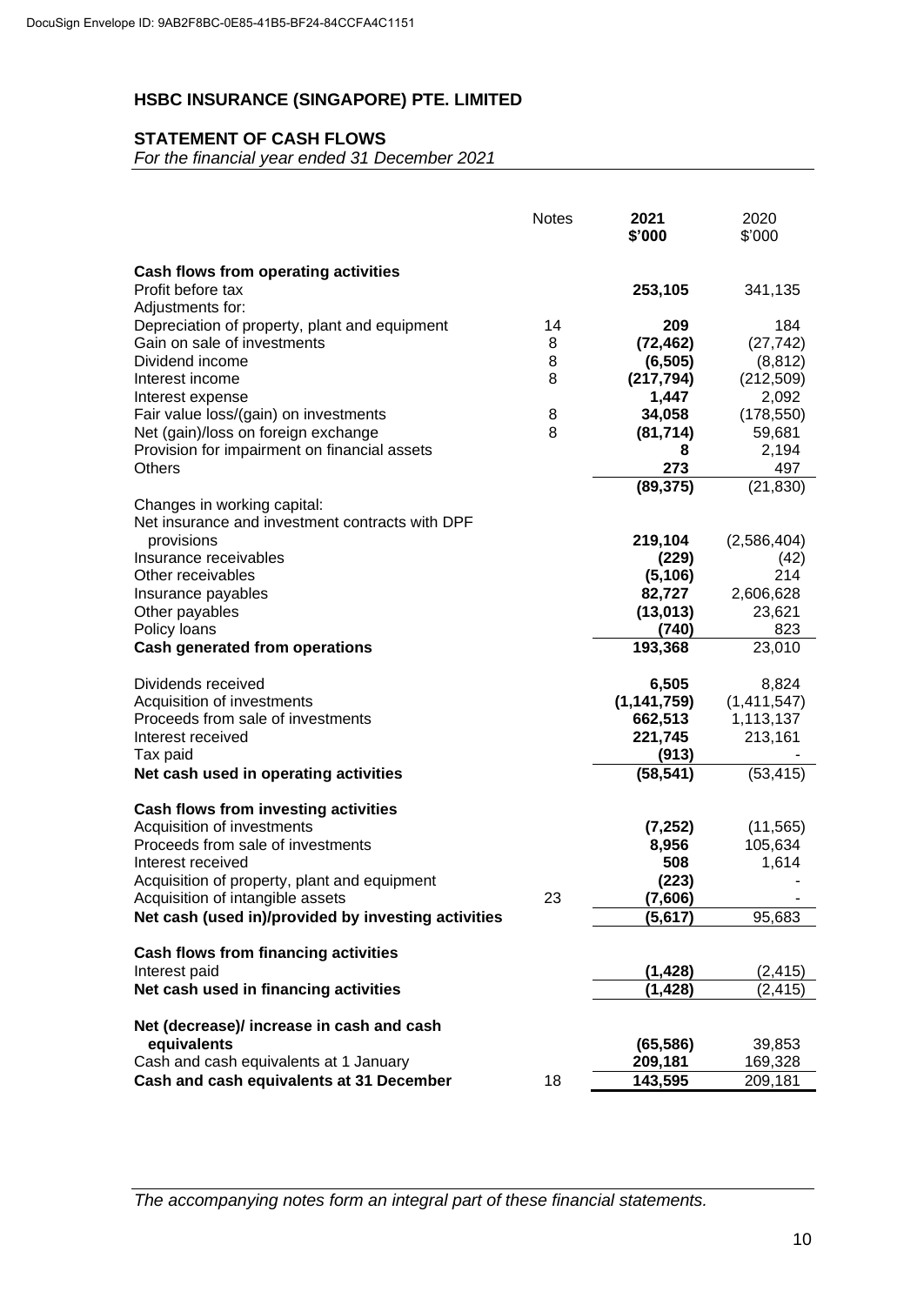# **STATEMENT OF CASH FLOWS**

*For the financial year ended 31 December 2021*

# **Reconciliation of liabilities arising from financing activities**

|                                    | 1 January<br>2021<br>\$'000 | <b>Proceeds from</b><br>borrowings/additions<br>\$'000 | <b>Interest</b><br>expense<br>\$'000 | <b>Interest</b><br>payment<br>\$'000 | 31<br><b>December</b><br>2021<br>\$'000 |
|------------------------------------|-----------------------------|--------------------------------------------------------|--------------------------------------|--------------------------------------|-----------------------------------------|
| Lease liability                    | -                           | 345                                                    | $\mathcal{P}$                        | ٠                                    | 347                                     |
| <b>Subordinated</b><br><b>loan</b> | 100,303                     | -                                                      | 1,445                                | (1, 428)                             | 100,320                                 |

|                     | 1 January<br>2020<br>\$'000 | <b>Proceeds</b><br>from<br>borrowings/<br>additions<br>\$'000 | <b>Interest</b><br>expense<br>\$'000 | <b>Interest</b><br>payment<br>\$'000 | 31 December<br>2020<br>\$'000 |
|---------------------|-----------------------------|---------------------------------------------------------------|--------------------------------------|--------------------------------------|-------------------------------|
| <b>Subordinated</b> |                             |                                                               |                                      |                                      |                               |
| <b>loan</b>         | 100,626                     |                                                               | 2,092                                | (2, 415)                             | 100,303                       |

*The accompanying notes form an integral part of these financial statements.*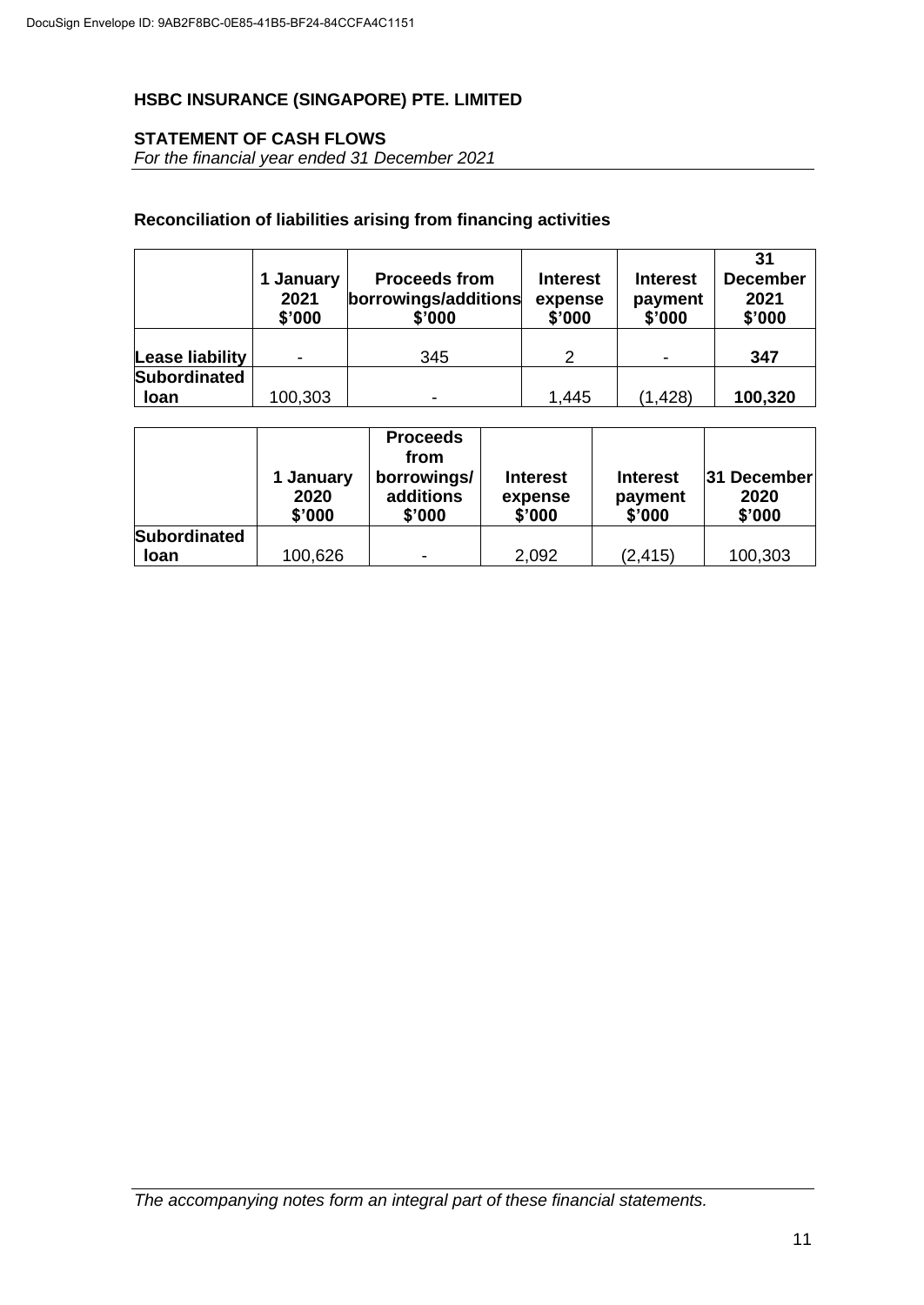#### **NOTES TO THE FINANCIAL STATEMENTS**

*For the financial year ended 31 December 2021*

#### **1. General information**

HSBC Insurance (Singapore) Pte. Limited ("the Company") is incorporated and domiciled in Singapore. The address of its registered office is 10 Marina Boulevard, Marina Bay Financial Centre Tower 2, Level 48-01 Singapore 018983.

The principal activities of the Company are those of transacting life insurance business.

The immediate holding company is HSBC Insurance (Asia-Pacific) Holdings Limited, a company incorporated in Hong Kong SAR. The ultimate holding company is HSBC Holdings plc, a company incorporated in England.

#### **2. Basis of preparation**

#### 2.1 Statement of compliance

These financial statements have been prepared in accordance with Financial Reporting Standards in Singapore ("FRS") under the historical cost convention, except as disclosed in the accounting policies below.

The assets and liabilities of the Company that relate to the insurance business carried on in Singapore are subject to the requirements of the Insurance Act 1966. Such assets and liabilities are accounted for in the books of the respective insurance funds established under Section 17 of the Insurance Act 1966. The net assets of the Company held in the insurance funds must be sufficient to meet the solvency requirements stipulated in Section 18 of the Insurance Act 1966 at all times. Assets held in the insurance funds may be withdrawn only if the withdrawal meets the requirements stipulated in Section 17 and the Company continues to be able to meet the solvency requirements of Section 18.

The assets and liabilities of the Company that do not relate to the insurance business are accounted for in the Shareholder's Fund.

#### **Interpretations and amendments to published standards effective in 2021**

On 1 January 2021, the Company adopted the new or amended FRS and Interpretations of FRS ("INT FRS") that are mandatory for application for the financial year. Changes to the Company's accounting policies have been made as required, in accordance with the transitional provisions in the respective FRS and INT FRS.

The adoption of these new or amended FRS and INT FRS did not result in substantial changes to the Company's accounting policies and had no material effect on the amounts reported for the current or prior financial years.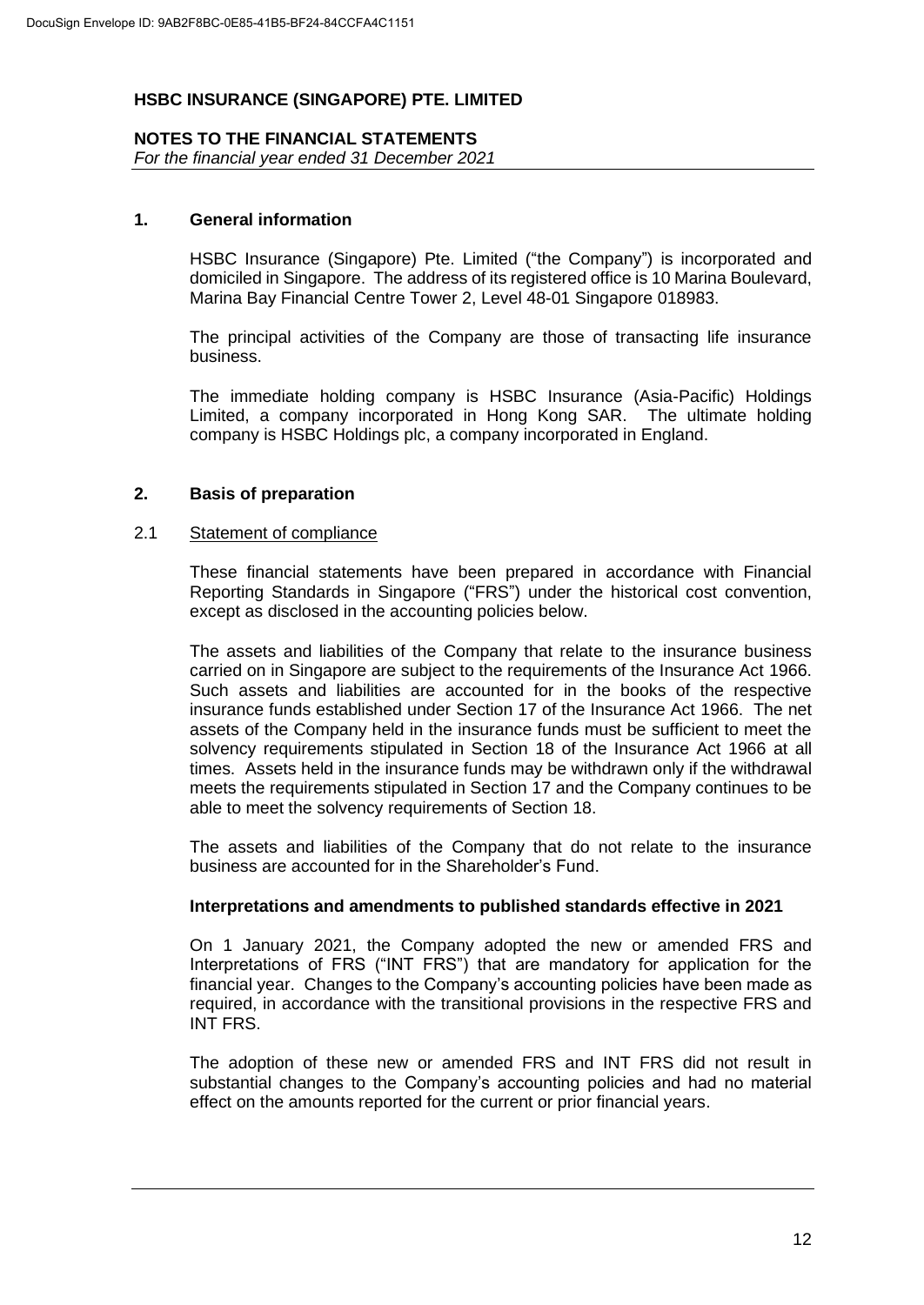# **NOTES TO THE FINANCIAL STATEMENTS**

*For the financial year ended 31 December 2021*

# **2. Basis of preparation** (continued)

# 2.2 Functional and presentation currency

Unless otherwise stated, the financial statements are presented in Singapore dollars, which is the Company's functional currency (i.e. currency of the primary environment in which the entity operates). All financial information presented in Singapore dollars has been rounded to the nearest thousand, unless otherwise stated.

#### 2.3 Use of estimates and judgements

The preparation of these financial statements in conformity with FRS requires management to exercise its judgement in the process of applying the Company's accounting policies. It also requires the use of certain critical accounting estimates and assumptions. Actual results may differ from these estimates.

Estimates and underlying assumptions are reviewed on an ongoing basis. Revisions to accounting estimates are recognised in the period in which the estimates are revised and in any future periods affected.

The areas involving higher degree of judgement or complexity, or areas where assumptions and estimates are significant to the financial statements are disclosed in Note 4.

# 2.4 Measurement of fair values

A number of the Company's accounting policies and disclosures require the measurement of fair values, for both financial and non-financial assets and liabilities.

The Company has an established control framework with respect to the measurement of fair values. This includes an investment operations team who has an overall responsibility for all significant fair value measurements. This team is supported and receive expert guidance from the parent / group companies.

On receipt of valuation from the fund managers, the referred team runs independent price verification for the securities for which market data is available. Any reasons of variance are investigated and addressed. For the securities where market inputs are unobservable and where derivation of fair value is more judgmental, for ascertaining the reasonableness, it relies on the advice and guidance from the parent / group companies who have established infrastructure & expertise to ascertain the same. In addition, all valuation matters are considered jointly by chief financial officer ("CFO") & chief investment officer ("CIO") and are deliberated, challenged & agreed at the Valuation Committee as part of formal governance process.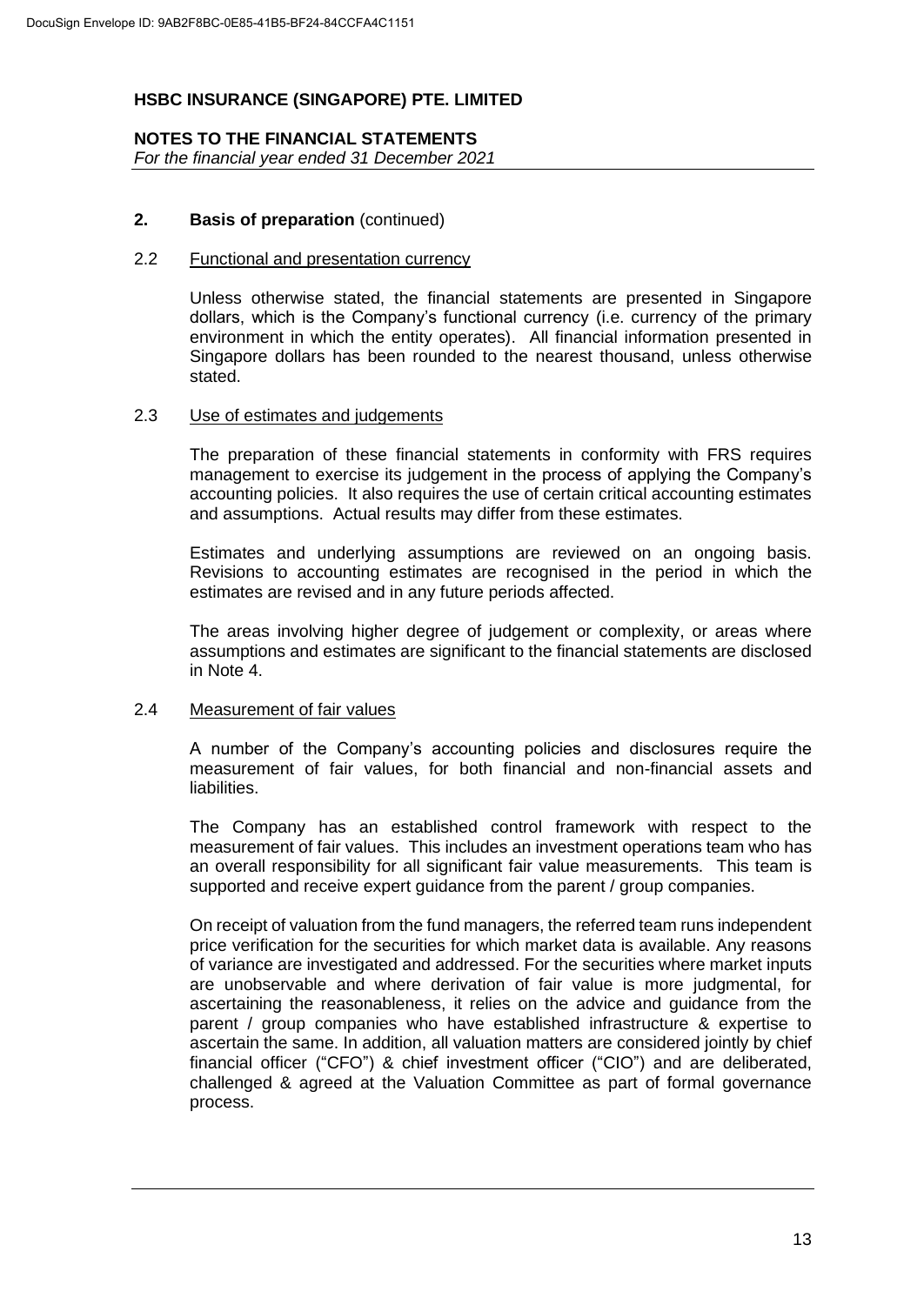#### **NOTES TO THE FINANCIAL STATEMENTS** *For the financial year ended 31 December 2021*

#### **2. Basis of preparation** (continued)

#### 2.4 Measurement of fair values (continued)

The valuation team regularly reviews significant unobservable inputs if applicable and valuation adjustments. If third party information, such as broker quotes or pricing services, is used to measure fair values, then the valuation team assesses and documents the evidence obtained from the third parties to support the conclusion that such valuations meet the requirements of FRS, including the level in the fair value hierarchy in which such valuations should be classified.

When measuring the fair value of an asset or a liability, the Company uses market observable data as far as possible. Fair values are categorised into different levels in a fair value hierarchy based on the inputs used in the valuation techniques as follows:

- Level 1: quoted prices (unadjusted) in active markets for identical assets or liabilities;
- Level 2: inputs other than quoted prices included within Level 1 that are observable for the asset or liability, either directly (i.e. as prices) or indirectly (i.e. derived from prices); and
- Level 3: inputs for the asset or liability that are not based on observable market data (unobservable inputs).

If the inputs used to measure the fair value of an asset or a liability might be categorised in different levels of the fair value hierarchy, then the fair value measurement is categorised in its entirety in the same level of the fair value hierarchy as the lowest level input that is significant to the entire measurement (with Level 3 being the lowest).

The Company recognises transfers between levels of the fair value hierarchy as of the end of the reporting period during which the change has occurred.

Further information about the assumptions made in measuring fair values is included in Note 5.7 – Financial risk.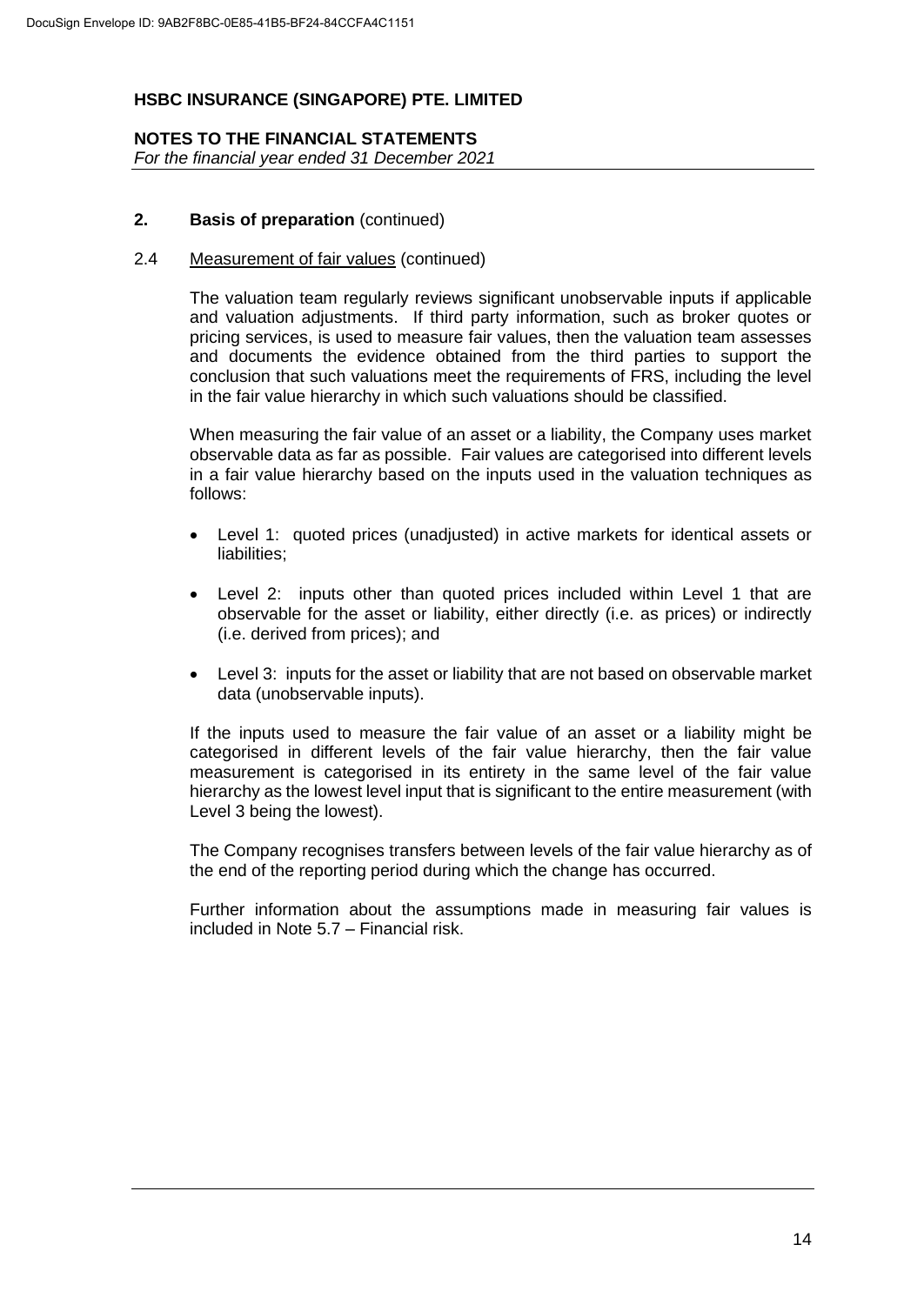# **NOTES TO THE FINANCIAL STATEMENTS**

*For the financial year ended 31 December 2021*

#### **3. Significant accounting policies**

The accounting policies set out below have been applied consistently to all periods presented in these financial statements, except for new accounting standards implemented in the current financial year.

#### 3.1 Classification of contracts

(i) Insurance contracts

Contracts under which the Company accepts significant insurance risk from another party (the policyholder) by agreeing to compensate the policyholder or other beneficiary if a specified uncertain future event (the insured event) adversely affects the policyholder or other beneficiary are classified as insurance contracts. Insurance risk is risk other than financial risk. Financial risk is the risk of possible future changes in a specified interest rate, security price, commodity price, foreign exchange rate, index of prices or rates, a credit rating or credit index or other variable, provided in the case of a nonfinancial variable that the variable is not specific to a party to the contract. Insurance contracts may also transfer some financial risk.

(ii) Investment contracts

Contracts under which the transfer of insurance risk to the Company from the policyholder is not significant are classified as investment contracts.

(iii) Insurance and investment contracts including those with discretionary participation features (DPF)

Both insurance and investment contracts may contain discretionary participation features. A contract with a discretionary participation feature is a contractual right held by a policyholder to receive as a supplement to guaranteed minimum payments, additional payments that are likely to be a significant portion of the total contractual payments, and whose amount or timing is contractually at the discretion of the issuer based on the performance of a specified pool of contracts or a specified type of contract.

The discretionary element of these contracts has been included in the policy reserves and subjected to a liability adequacy test as described in Note 3.8.

The amount of distributable surplus allocated to shareholders in respect of the above contracts is in accordance with the Insurance Regulations of Singapore and limited to 1/9th of the bonuses allocated to policyholders. Unallocated surpluses are retained and classified as policy reserves.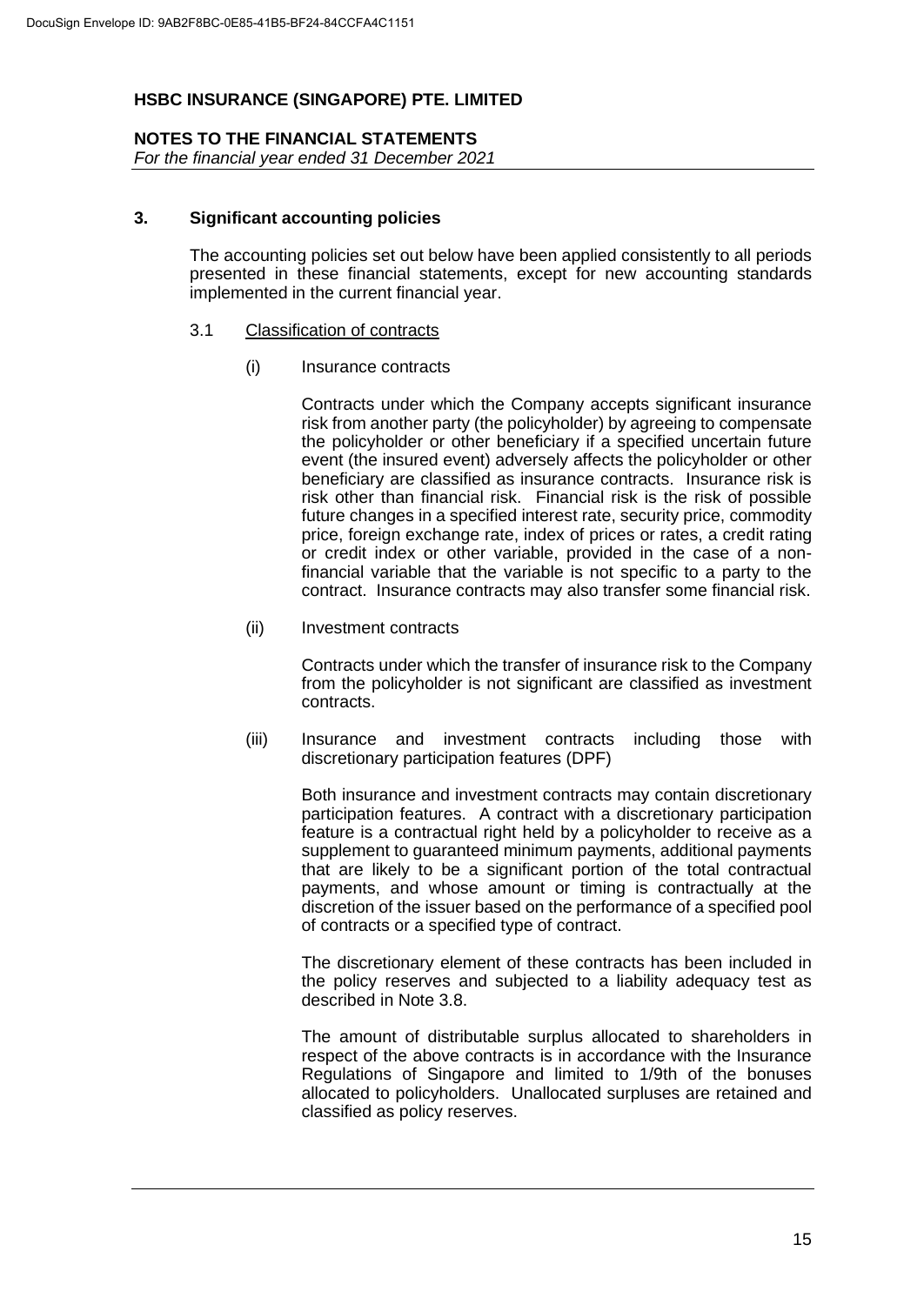# **NOTES TO THE FINANCIAL STATEMENTS**

*For the financial year ended 31 December 2021*

#### **3. Significant accounting policies** (continued)

#### 3.2 Recognition and measurement of life insurance and investment contracts including those with discretionary participation features

(i) Premiums and commissions

Premium is recognised as income when due from policyholders except for linked business where premiums are recognised when the liability arising from those premiums are created. The corresponding commission payable and reinsurance premium outwards (where applicable) is accounted for on the same basis. Premiums from linked policies comprise amounts used to purchase units in linked funds and to purchase life insurance protection.

(ii) Claims

Claims incurred reflect the cost of all claims arising during the year, including policyholder cash dividends payable upon policy anniversary.

Provision is made for all the full estimated costs less reinsurance recoveries of all claims notified but not settled at the reporting date, using the best information available at the time.

(iii) Embedded derivatives in insurance contracts

Guarantees inherent in some insurance contracts issued by the Company that do transfer significant insurance risk to the Company are not separated and measured at fair value.

The Company has taken advantage of the exemptions available in FRS 104 not to separate and fair value a policyholder's option to surrender an insurance contract for a fixed amount even if the exercise price differs from the carrying amount of the host insurance liability, and not to separate and fair value options to surrender insurance contracts with a DPF.

(iv) Commission

Commission expense is incurred or accrued for premiums paid or due within the grace period of one month before the financial year end.

#### 3.3 Recognition and measurement of investment contracts

Amounts collected on investment contracts, which primarily involve the transfer of financial risk are accounted for using deposit accounting, under which the amounts collected less directly attributable transaction costs are credited directly to the balance sheet as an adjustment to the liability to the policyholder. Claims incurred are adjusted directly against the fair value of investment contract liability.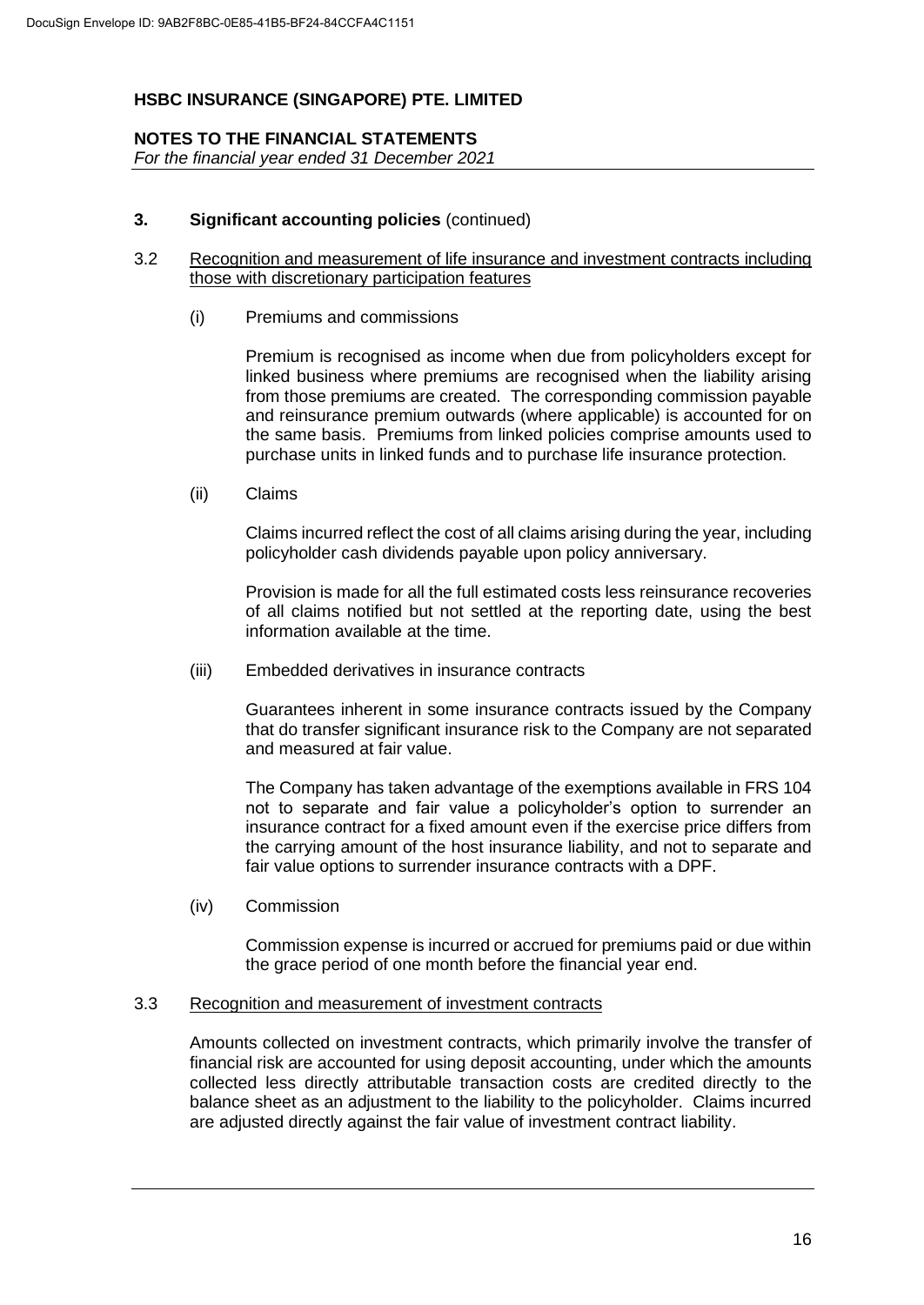#### **NOTES TO THE FINANCIAL STATEMENTS** *For the financial year ended 31 December 2021*

#### **3. Significant accounting policies** (continued)

#### 3.4 Long-term business provision

The long-term business provision has been computed having due regards to the principles pursuant to Singapore Insurance Act 1966. With the introduction of Singapore Risk Based Capital 2 ("RBC2") framework by the Monetary Authority of Singapore ("MAS") in 2020, the methodology to compute the long-term business provision is based on a prospective discounted cash flow valuation method for all major classes of business, with the exception of linked contracts where the unit reserves are based on the market value of the related assets. Within the long-term provision, an explicit provision is made for vested bonuses and a provision is also made for future reversionary and terminal bonuses.

#### 3.5 Investment contract liabilities

Investment contract liabilities are measured at fair value. For these contracts, transaction costs that are directly attributable to the issue of the financial liability are deducted from the fair value of the consideration received when determining its initial measurement.

#### 3.6 Reinsurance

Amounts recoverable under reinsurance contracts are assessed for impairment at each reporting date. Such assets are deemed impaired if, and only if, there is objective evidence, as a result of an event that occurred after its initial recognition, that the Company may not recover all amounts due and that the event has a reliably measurable impact on the amounts that the Company will receive from the reinsurer.

The Company ceded reinsurance in the normal course of business for the purpose of limiting its net loss potential through the diversification of its risks. Reinsurance arrangements do not relieve the Company from its direct obligations to its policyholders.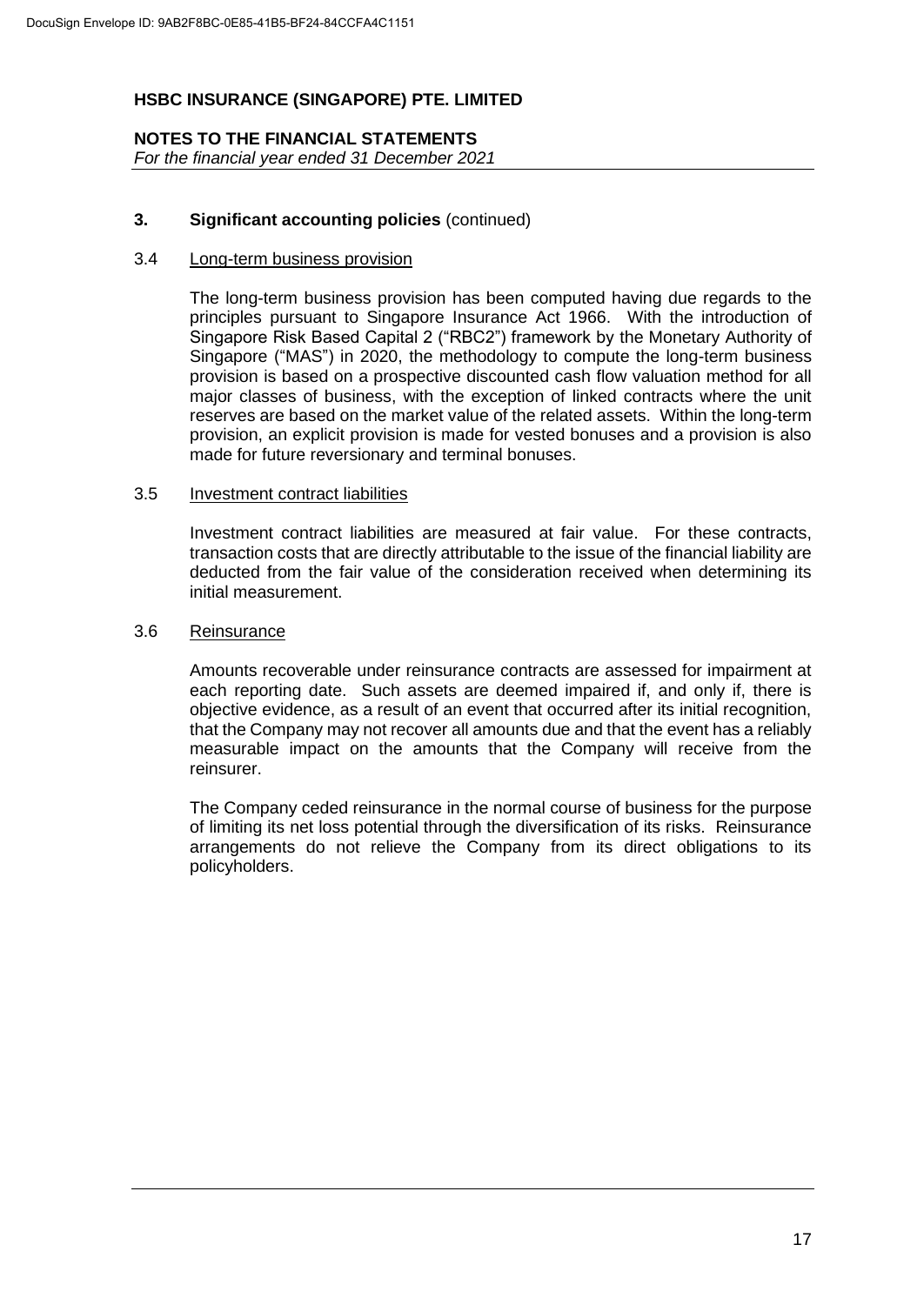**NOTES TO THE FINANCIAL STATEMENTS** *For the financial year ended 31 December 2021*

# **3. Significant accounting policies** (continued)

#### 3.6 Reinsurance (continued)

Reinsurance assets include balances due from reinsurance companies for ceded insurance liabilities. Amounts recoverable from reinsurers' are estimated in a manner consistent with the outstanding claims provision or settled claims associated with the reinsured policy. Additionally, the Company had a financial reinsurance treaty with an external reinsurer which was terminated on 31 December 2019 but subsequently reinstated in March 2020 with effect from 1 January 2020. This is a funds withheld coinsurance arrangement and the expense and risk charge paid by the Company at the end of the treaty is calculated based on the insurance contract liability valued under MAS regulations. Therefore, the amounts recoverable from reinsurer reflected in the financial statements are the same as the amount calculated under MAS regulations.

#### 3.7 Receivables and payables related to insurance contracts and investment contracts

Insurance receivables and insurance payables are recognised when due. These include policy loans, amounts due to and from insurance and reinsurance contract holders. They are measured on initial recognition at the fair value of the consideration receivable or payable. Subsequent to initial recognition, receivables and payables are measured at amortised cost, using the effective interest rate method.

The carrying value of insurance receivables is reviewed for impairment whenever events or circumstances indicate that the carrying amount may not be recoverable. If there is objective evidence that the insurance receivable is impaired, the Company reduces the carrying amount of the insurance receivable and recognises that impairment loss in profit or loss. The Company gathers objective evidence that an insurance receivable is impaired using the same process adopted for loans and receivables. The impairment loss is calculated under the same method used for these financial assets. Insurance receivables and insurance payables are derecognised based on the same derecognition criteria as financial assets and liabilities respectively, as described in Note 3.15 and Note 3.16.

#### 3.8 Liabilities and related assets under liability adequacy test

Insurance contracts and investment contracts, including those with discretionary participation features, are tested for adequacy by discounting current estimates of all future contractual cash flows and comparing this amount to the carrying value of the liabilities. Where a shortfall is identified, an additional provision is made and the Company recognises the deficiency in the profit or loss.

The liability adequacy test is performed on each insurance fund.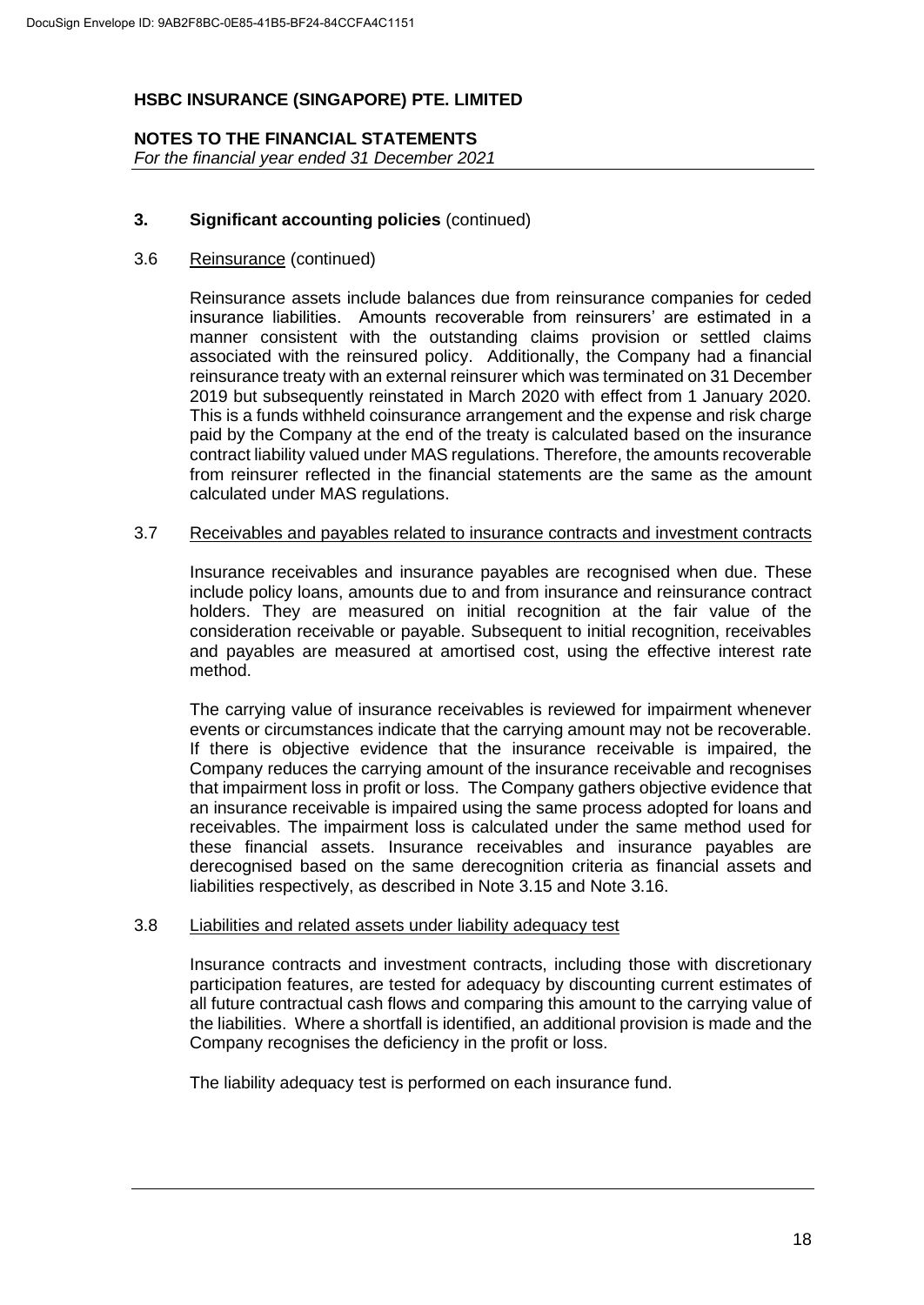### **NOTES TO THE FINANCIAL STATEMENTS**

*For the financial year ended 31 December 2021*

#### **3. Significant accounting policies** (continued)

#### 3.9 Revenue

Revenue comprises the following:

(i) Earned premiums from insurance and investment contracts.

The accounting policies for the recognition of revenue from insurance and investment contracts are disclosed in Note 3.2.

(ii) Fee and commission income

Fee income comprises annual management charges received on funds managed through investment-linked policies. Fee income is recognised on an accrual basis based on the daily net asset value of the respective investment linked fund.

Reinsurance commission is recognised on a basis that is consistent with the recognition of the costs incurred on the acquisition of the underlying insurance contracts. Profit commission in respect of reinsurance contracts is recognised on an accrual basis.

Other commissions received or receivable, which do not require the Company to render further services, are recognised as revenue by the Company on the effective commencement or renewal dates of the related policies. However, when it is probable that the Company will be required to render further services during the life of the policy, the commission, or part thereof, is deferred and recognised as revenue over the period during which the services are provided.

#### 3.10 Investment income

Net investment income comprises interest income, dividend income, net gains/losses on the disposal financial assets, net foreign currency gains/losses, changes in the fair value of financial assets at fair value through profit or loss, impairment losses recognised on financial assets, and gains/losses on hedging instruments that are recognised in profit or loss.

Interest income from financial assets is recognised using the effective interest rate method. Dividend income is recognised when the right to receive payment is established, it is probable that the economic benefits associated with the dividend will flow to the Company, and the amount of the dividend can be reliably measured.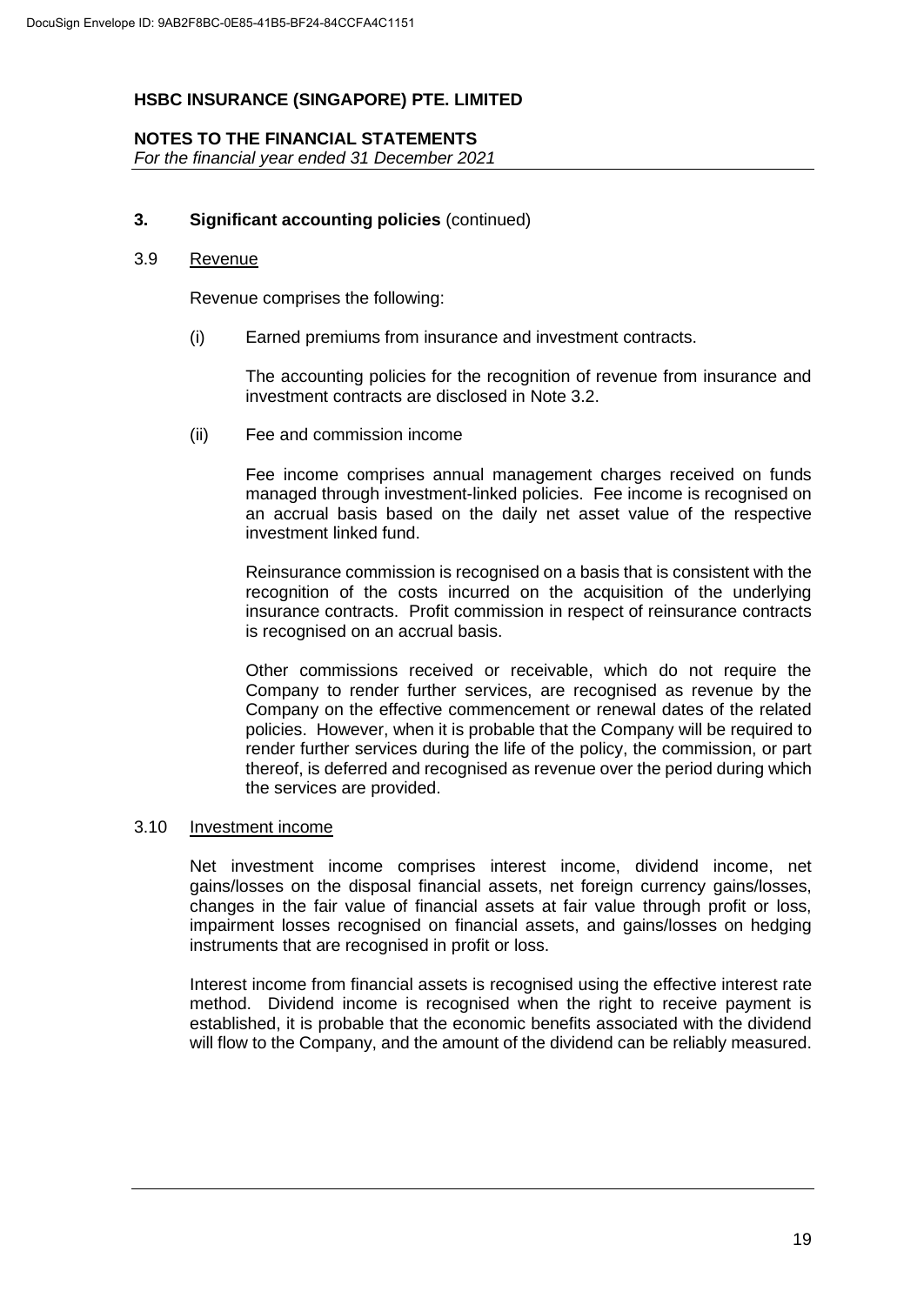### **NOTES TO THE FINANCIAL STATEMENTS**

*For the financial year ended 31 December 2021*

#### **3. Significant accounting policies** (continued)

#### 3.11 Employee benefits

Employee benefits are recognised as an expense, unless the cost qualifies to be capitalised as an asset.

(i) Defined contribution plans

Defined contribution plans are post-employment benefit plans under which the Company pays fixed contributions into separate entities such as the Central Provident Fund on a mandatory, contractual or voluntary basis. The Company has no further payment obligations once the contributions have been paid.

(ii) Employee leave entitlement

Employee entitlements to annual leave are recognised when they accrue to employees. A provision is made for the estimated liability for annual leave as a result of services rendered by employees up to the balance sheet date.

(iii) Share-based payment transactions

The Company's ultimate holding company grants share options to its employees, including the Company's employees. The fair value of share options granted is recognised as an employee expense, with a corresponding increase in capital reserve. The fair value is measured at grant date and spread over the vesting period during which the employees unconditionally become entitled to the share options.

The fair value is measured at grant date using a binomial lattice model methodology. Where the employees have to meet vesting conditions before becoming unconditionally entitled to the share options, the total expense is spread over the vesting period, taking into account the probability that the option will vest.

At each reporting date, the number of share options that is expected to vest is reviewed. Any adjustment to the cumulative fair value recognised in prior years is charged/credited to profit or loss for the year under review. On vesting date, the amount recognised as an expense is adjusted to reflect the actual number of share options that vest, with a corresponding adjustment to the capital reserve.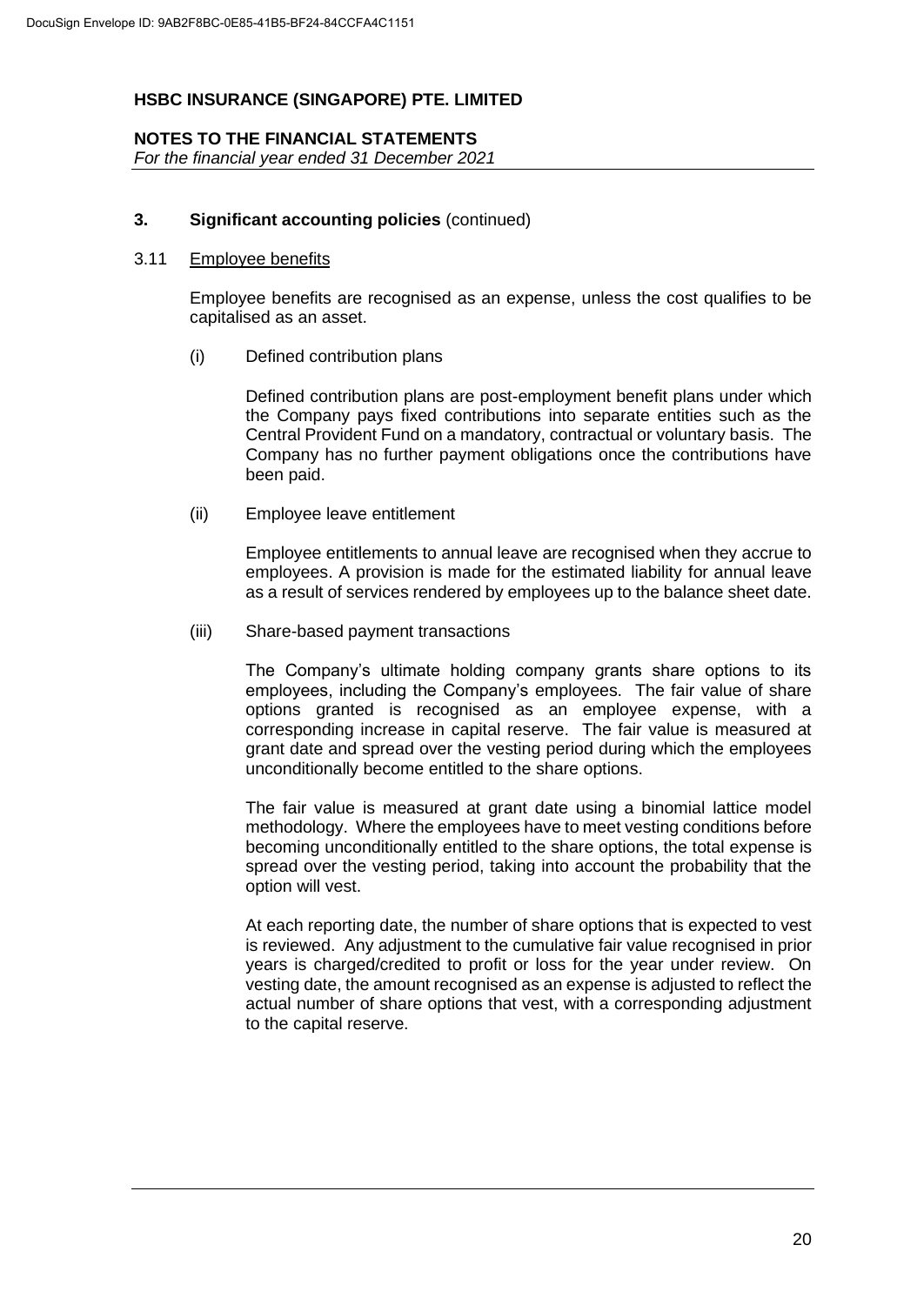# **NOTES TO THE FINANCIAL STATEMENTS** *For the financial year ended 31 December 2021*

#### **3. Significant accounting policies** (continued)

#### 3.12 Income taxes

Current income tax for current and prior periods is recognised at the amount expected to be paid to or recovered from the tax authorities, using the tax rates and tax laws that have been enacted or substantively enacted by the balance sheet date. Management periodically evaluates positions taken in tax returns with respect to situations in which applicable tax regulation is subject to interpretation. It establishes provisions, where appropriate, on the basis of amounts expected to be paid to the tax authorities.

Deferred income tax is recognised for all temporary differences arising between the tax bases of assets and liabilities and their carrying amounts in the financial statements except when the deferred income tax arises from the initial recognition of an asset or liability that affects neither accounting nor taxable profit or loss at the time of the transaction.

Deferred income tax is measured at the tax rates that are expected to apply when the related deferred income tax asset is realised or the deferred income tax liability is settled, based on tax rates and tax laws that have been enacted or substantively enacted by the balance sheet date.

Current and deferred income taxes are recognised as income or expenses in profit or loss, except to the extent that the tax arises from a transaction which is recognised directly in equity.

The Company accounts for investment tax credits (for example, productivity and innovative credit) similar to accounting for other tax credits where deferred tax asset is recognised for unused tax credits to the extent that it is probable that future taxable profit will be available against which the unused tax credit can be utilised.

In determining the amount of current and deferred tax, the Company takes into account the impact of uncertain tax positions and whether additional taxes and interest may be due. The Company believes that its accruals for tax liabilities are adequate for all open tax years based on its assessment of many factors, including interpretations of tax law and prior experience. This assessment relies on estimates and assumptions and may involve a series of judgements about future events. New information may become available that causes the Company to change its judgement regarding the adequacy of existing tax liabilities; such changes to tax liabilities will impact tax expense in the period that such a determination is made.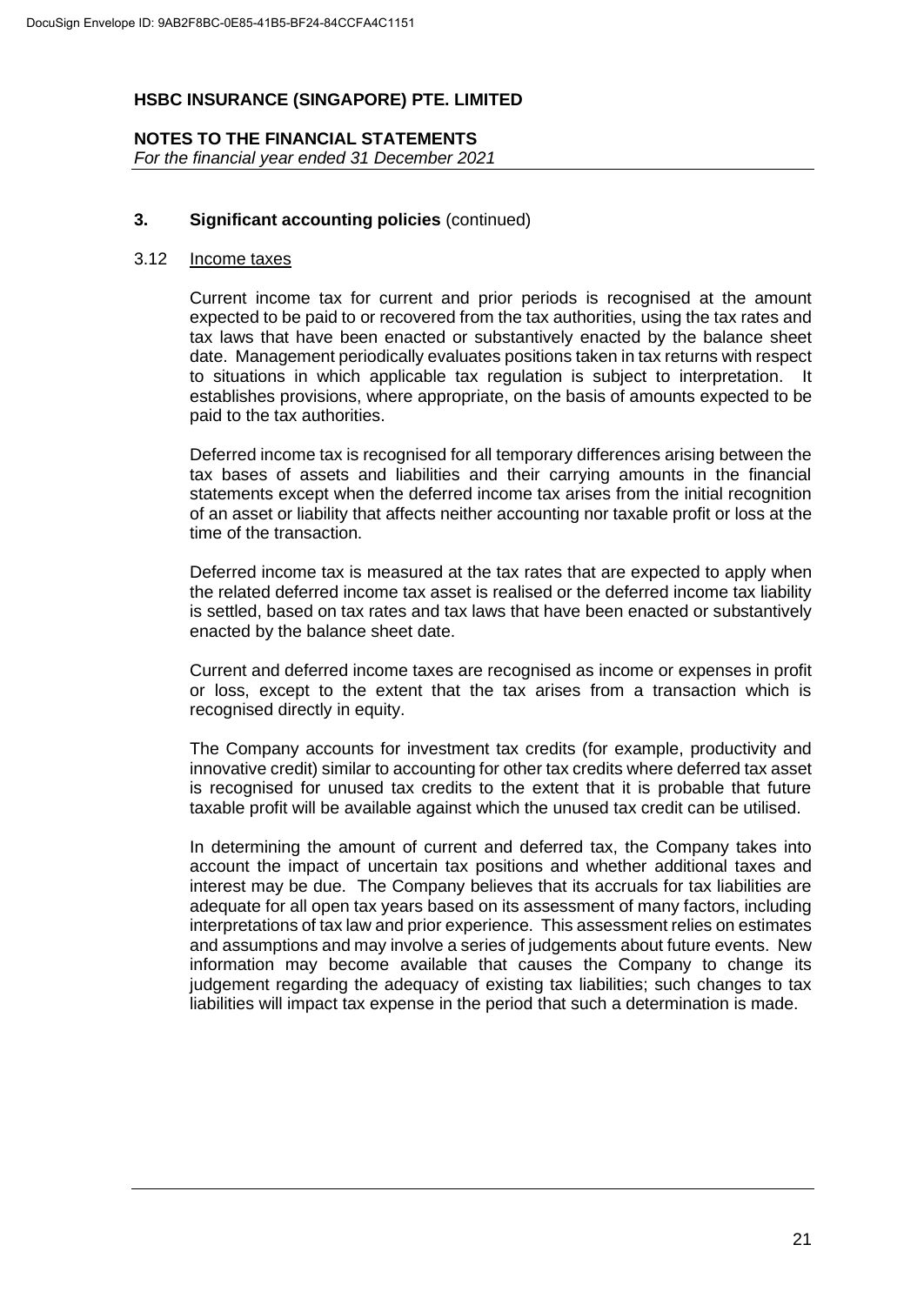# **NOTES TO THE FINANCIAL STATEMENTS**

*For the financial year ended 31 December 2021*

# **3. Significant accounting policies** (continued)

#### 3.13 Property, plant and equipment

Property, plant and equipment are recognised at cost less accumulated depreciation and accumulated impairment losses.

Subsequent expenditure relating to property, plant and equipment that has already been recognised is added to the carrying amount of the asset only when it is probable that future economic benefits associated with the item will flow to the Company and the cost of the item can be measured reliably. All other repair and maintenance expenses are recognised in profit or loss when incurred.

Depreciation is calculated using the straight-line method to allocate their depreciable amounts over their estimated useful lives. The estimated useful lives are as follows:

Useful lives

| Furniture, fittings and equipment | 5 years      |
|-----------------------------------|--------------|
| Computer equipment                | 3 to 5 years |
| Motor vehicle                     | 4 years      |

The residual values, estimated useful lives and depreciation method of property, plant and equipment are reviewed, and adjusted as appropriate, at each balance sheet date. The effects of any revision are recognised in profit or loss when the changes arise.

#### 3.14 Intangible assets

Intangible assets represent acquired compute software which is stated at cost less accumulated amortisation and impairment. The company has adopted the policy of amortising them over their useful lives using straight-line method.

An intangible asset is recognised if all of the following criteria have been met:

- 1. The asset is an identifiable non-monetary asset without physical substance;
- 2. It must be probable that the expected future economic benefits that are attributable to the asset will flow to the entity; and
- 3. The cost of the asset can be measured reliably.

The estimated useful life of intangible assets is 3 to 5 years. Intangible assets are subject to impairment review every six months.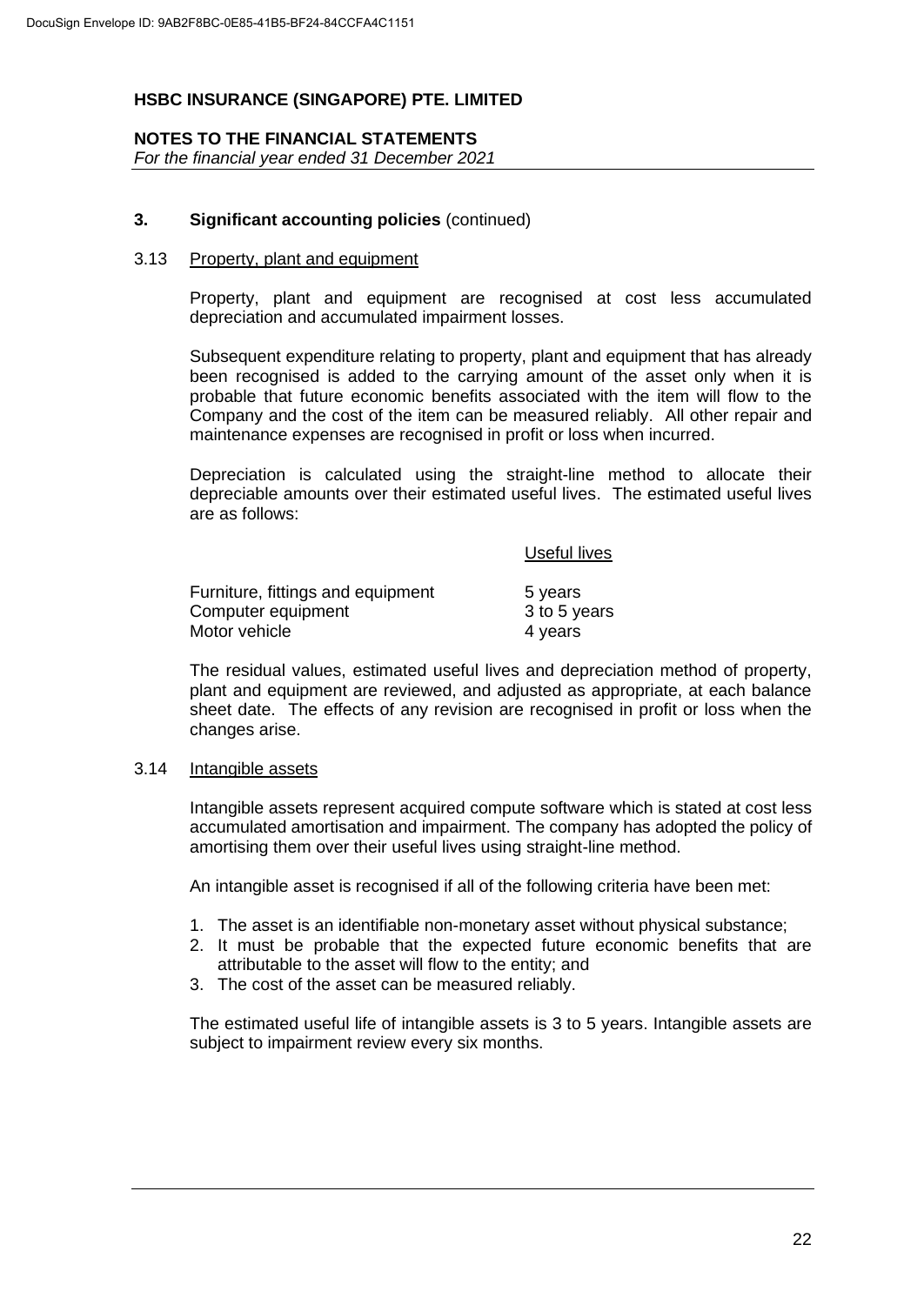# **NOTES TO THE FINANCIAL STATEMENTS**

*For the financial year ended 31 December 2021*

# **3. Significant accounting policies** (continued)

#### 3.15 Impairment of non-financial assets

Property, plant and equipment and intangible assets are tested for impairment whenever there is any objective evidence or indication that these assets may be impaired.

For the purpose of impairment testing of assets, recoverable amount (i.e. the higher of the fair value less cost to sell and the value-in-use) is determined on an individual asset basis unless the asset does not generate cash flows that are largely independent of those from other assets. If this is the case, the recoverable amount is determined for the cash-generating unit (CGU) to which the asset belongs.

If the recoverable amount of the asset or CGU is estimated to be less than its carrying amount, the carrying amount of the asset is reduced to its recoverable amount.

The difference between the carrying amount and recoverable amount is recognised as an impairment loss in profit or loss.

An impairment loss for an asset is reversed if, and only if, there has been a change in the estimates used to determine the asset's recoverable amount since the last impairment loss was recognised. The carrying amount of this asset is increased to its revised recoverable amount, provided that this amount does not exceed the carrying amount that would have been determined (net of accumulated depreciation) had no impairment loss been recognised for the asset in prior years.

A reversal of impairment loss for an asset is recognised in profit or loss.

#### 3.16 Financial assets

The Company classifies its financial assets into the following measurement categories:

- **•** Amortised cost; and
- **•** Fair value through profit or loss (FVTPL).

The classification of debt instruments depends on the Company's business model for managing the financial assets as well as the contractual terms of the cash flows of the financial assets.

Financial assets with embedded derivatives are considered in their entirety when determining whether their cash flows are solely payment of principal and interest.

The Company reclassifies debt instruments when and only when its business model for managing those assets changes.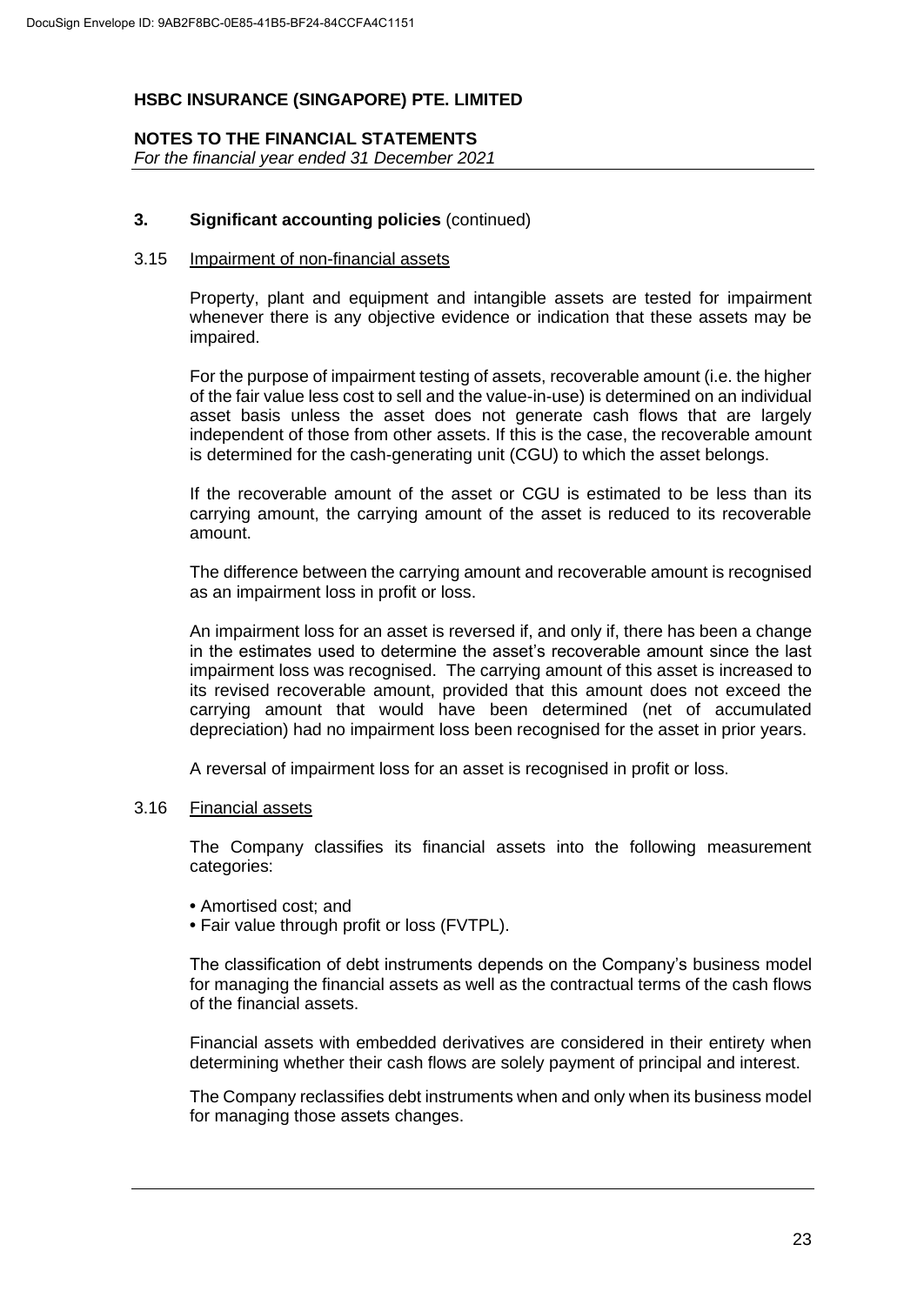# **NOTES TO THE FINANCIAL STATEMENTS**

*For the financial year ended 31 December 2021*

# **3. Significant accounting policies** (continued)

#### 3.16 Financial assets (continued)

#### *(i) At initial recognition*

At initial recognition, the Company measures a financial asset at its fair value plus, in the case of a financial asset not at fair value through profit or loss, transaction costs that are directly attributable to the acquisition of the financial assets. Transaction costs of financial assets carried at fair value through profit or loss are expensed in profit or loss.

#### *(ii) At subsequent measurement*

#### *a) Financial assets measured at amortised cost*

Financial assets that are held to collect the contractual cash flows and which contain contractual terms that give rise on specified dates to cash flows that are solely payments of principal and interest are measured at amortised cost. Such financial assets include debt securities, cash and cash equivalents, policy loans, insurance and other receivables.

The Company accounts for regular way amortised cost financial assets using trade date accounting. The carrying value of these financial assets at initial recognition includes any directly attributable transactions costs.

Accordingly, this group of financial assets are measured at amortised cost subsequent to initial recognition.

A gain or loss on a debt investment that is subsequently measured at amortised cost and is not part of a hedging relationship is recognised in profit or loss when the asset is derecognised or impaired. Interest income from these financial assets are recognised using the effective interest rate method. Foreign exchange gains and losses are also recognised within investment income in the profit or loss.

The Company assesses on a forward looking basis the expected credit losses ("ECL") associated with its debt instruments carried at amortised cost. The impairment methodology applied depends on whether there has been a significant increase in credit risk.

At initial recognition, allowance is required for ECL resulting from default events that are possible within the next 12 months, or less, where the remaining life is less than 12 months ('12-month ECL'). In the event of a significant increase in credit risk, allowance is required for ECL resulting from all possible default events over the expected life of the financial instrument ('lifetime ECL').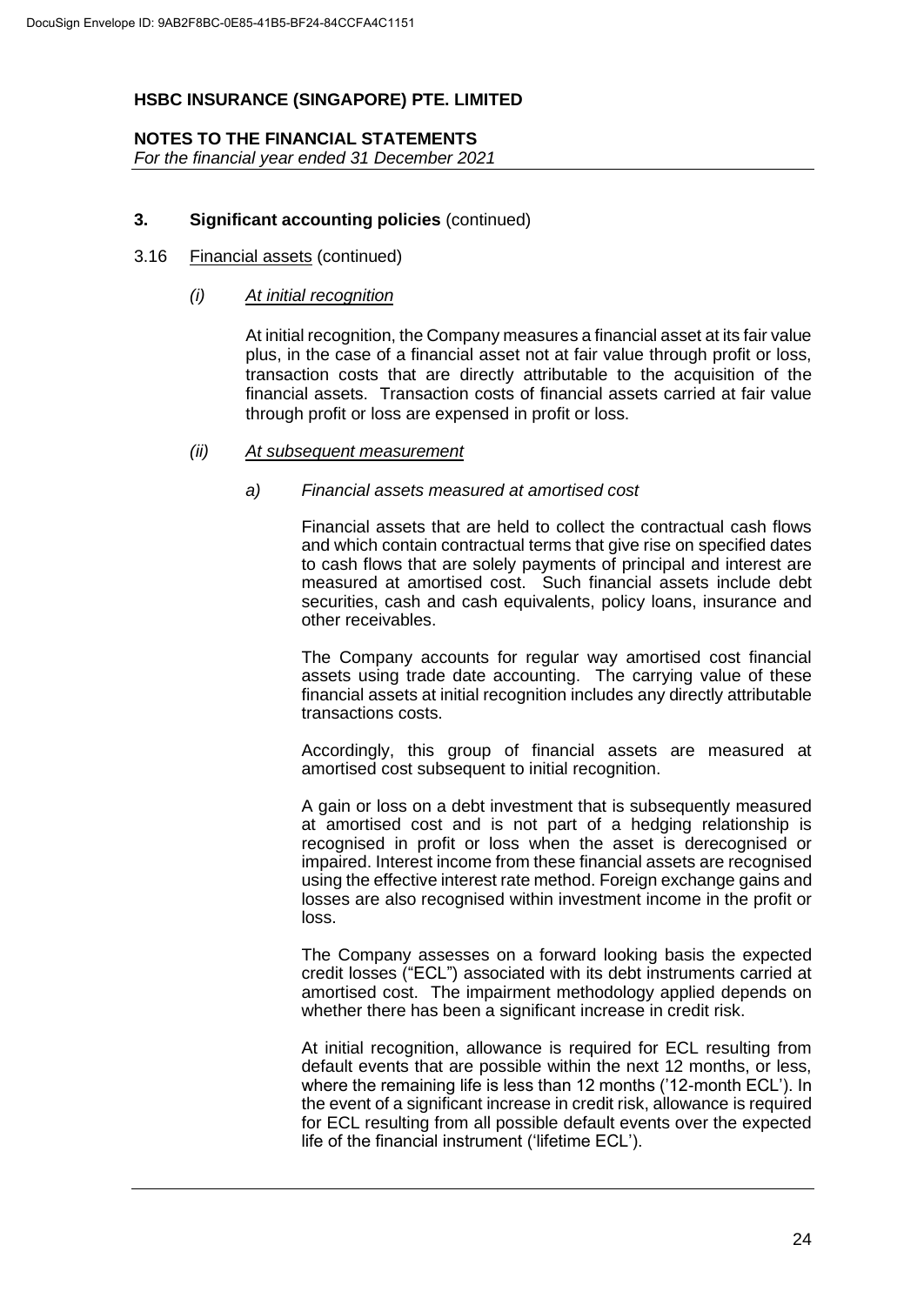# **NOTES TO THE FINANCIAL STATEMENTS**

*For the financial year ended 31 December 2021*

#### **Significant accounting policies** (continued)

- 3.16 Financial assets (continued)
	- *(ii) At subsequent measurement* (continued)

Financial assets where 12-month ECL is recognised are considered to be 'stage 1'; financial assets that are considered to have experienced a significant increase in credit risk are in 'stage 2'; and financial assets for which there is objective evidence of impairment are considered to be in default or otherwise credit impaired are in 'stage 3'.

*b) Financial assets measured at fair value through profit or loss*

A financial asset is classified at fair value through profit or loss if it is classified as held for trading (acquired for the purpose of selling in the short term) or is designated as such upon initial recognition.

Financial assets are designated at fair value through profit or loss if they meet one or more of the criteria set out below and are so designated irrevocably at inception:

- the use of the designation removes or significantly reduces an accounting mismatch;
- a group of financial assets and liabilities or a group of financial liabilities is managed and its performance is evaluated on a fair value basis, in accordance with a documented risk management or investment strategy. Designated financial assets are recognised when the Company enters into contracts with counterparties, which is generally on trade date, and are normally derecognised when the rights to the cash flows expire or are transferred. Subsequent changes in fair values are recognised in investment income in profit or loss.

Attributable transaction costs are recognised in profit or loss as incurred. Financial assets at fair value through profit or loss are measured at fair value, and changes therein are recognised in profit or loss. Interest income, dividend income and foreign exchange gains and losses arising from investments in debt securities, collective investment schemes and derivative financial instruments are recognised in profit and loss, all under investment income.

On disposal, the differences between the carrying amount and sales proceed is recognised in profit or loss.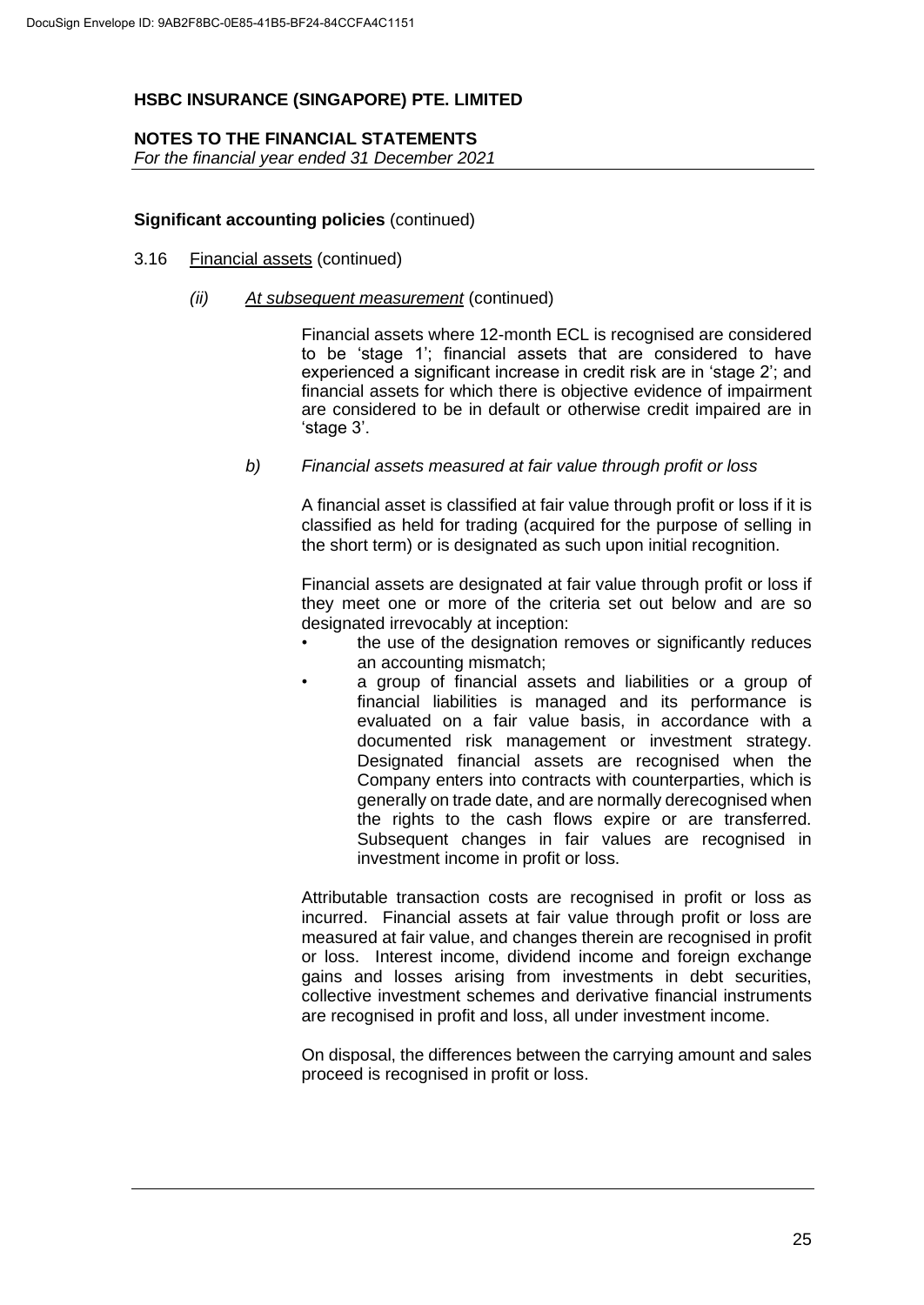# **NOTES TO THE FINANCIAL STATEMENTS**

*For the financial year ended 31 December 2021*

# **3. Significant accounting policies** (continued)

# 3.17 Financial liabilities

Financial liabilities (including liabilities designated at fair value through profit or loss) are recognised initially on the trade date, which is the date that the Company becomes a party to the contractual provisions of the instrument.

The Company derecognises a financial liability when its contractual obligations are discharged, cancelled or expire.

Financial assets and liabilities are offset and the net amount presented in the balance sheet when, and only when, the Company has a legal right to offset the amounts and intends either to settle on a net basis or to realise the asset and settle the liability simultaneously.

The Company classifies non-derivative financial liabilities into other financial liabilities, which comprise insurance and other payables.

Such financial liabilities are recognised initially at fair value plus any directly attributable transaction costs. Subsequent to initial recognition, these financial liabilities are measured at amortised cost using the effective interest method.

#### 3.18 Derivatives financial instruments

A derivative financial instrument for which no hedge accounting is applied is initially recognised at its fair value on the date the contract is entered into and is subsequently carried at its fair value. Changes in its fair value are recognised in profit or loss. The Company does not apply hedge accounting for its derivative financial instruments.

#### 3.19 Trade and other payables

Trade and other payables represent liabilities for goods and services provided to the Company prior to the end of financial year which are unpaid. They are classified as current liabilities if payment is due within one year or less (or in the normal operating cycle of the business, if longer). Otherwise, they are presented as noncurrent liabilities.

Trade and other payables are initially recognised at fair value, and subsequently carried at amortised cost using the effective interest method.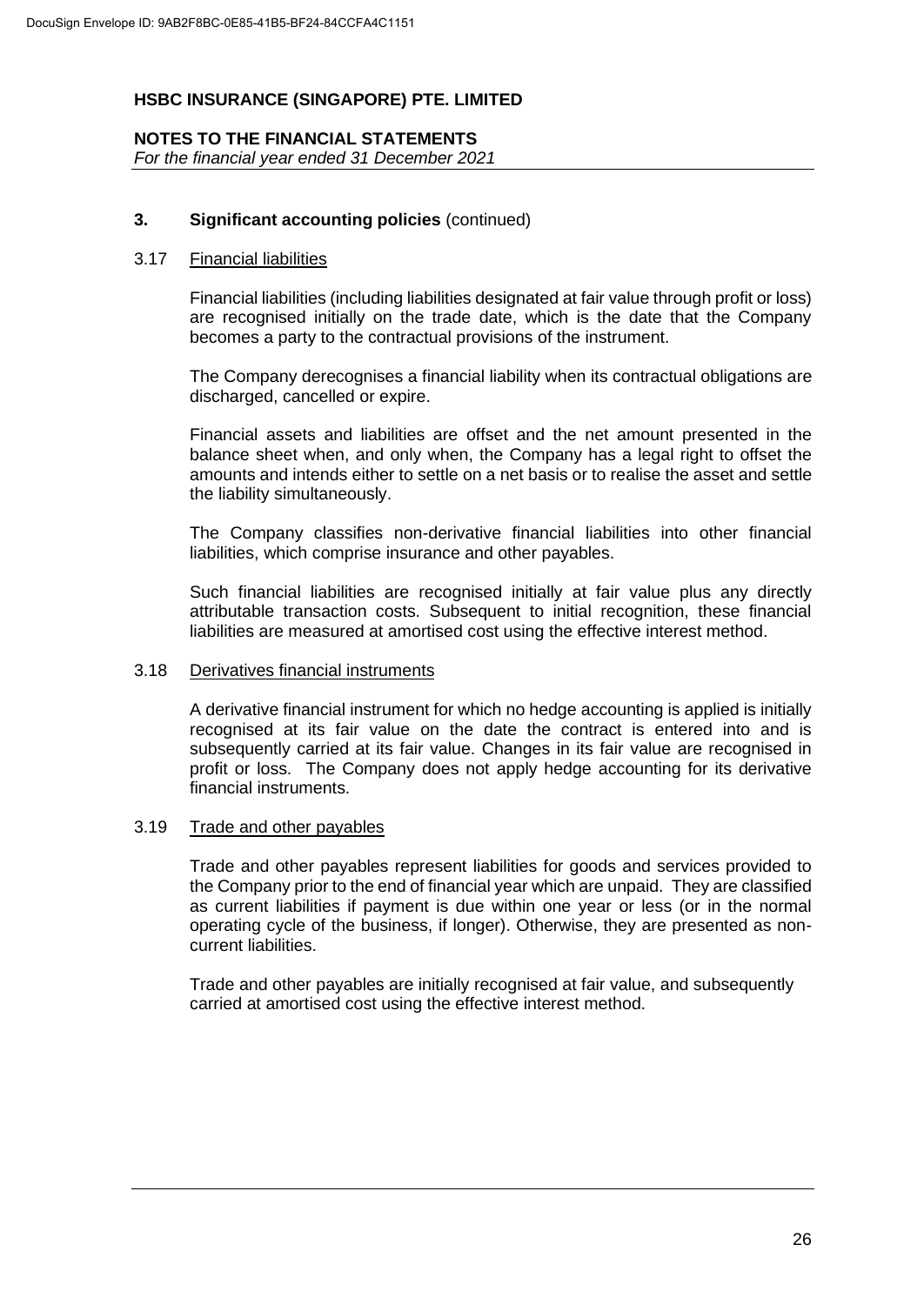# **NOTES TO THE FINANCIAL STATEMENTS**

*For the financial year ended 31 December 2021*

# **3. Significant accounting policies** (continued)

#### 3.20 Leases (when the Company is a lessee)

At the inception of the contract, the Company assesses if the contract contains a lease. A contract contains a lease if the contract conveys the right to control the use of an identified asset for a period of time in exchange for consideration. Reassessment is only required when the terms and conditions of the contract are changed.

# *(i) Right of use assets*

The Company recognises a right-of-use asset and lease liability at the date which the underlying asset is available for use. Right-of-use assets are measured at cost which comprises the initial measurement of lease liabilities adjusted for any lease payments made at or before the commencement date and lease incentives received. Any initial direct costs that would not have been incurred if the lease had not been obtained are added to the carrying amount of the right-of-use assets.

These right-of-use assets are subsequently depreciated using the straightline method from the commencement date to the earlier of the end of the useful life of the right-of-use asset or the end of the lease term. The estimated useful life of the current right-of-use assets is 4 years.

Right-of-use assets (except for those which meet the definition of an investment property) are presented within "Property, plant and equipment".

# *(ii) Lease liability*

The initial measurement of a lease liability is measured at the present value of the lease payments discounted using the interest rate implicit in the lease, if the rate can be readily determined. If that rate cannot be readily determined, the Company shall use its incremental borrowing rate.

Lease payments include the following:

- (a) Fixed payments (including in-substance fixed payments), less any lease incentives receivable;
- (b) Variable lease payments that are based on an index or rate, initially measured using the index or rate as at the commencement date;
- (c) Amounts expected to be payable under residual value guarantees
- (d) The exercise price of a purchase option if the Company is reasonably certain to exercise the option; and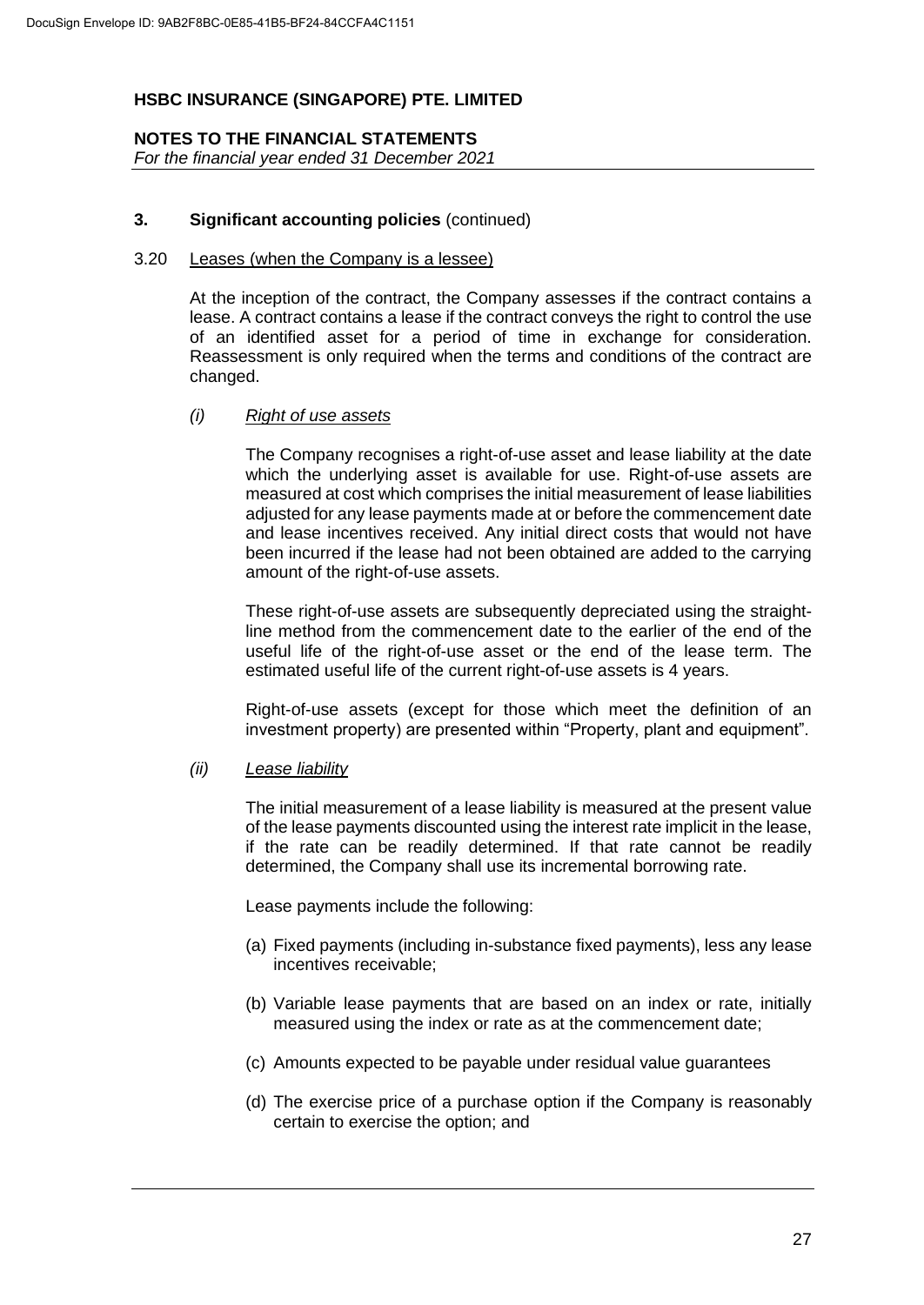#### **NOTES TO THE FINANCIAL STATEMENTS**

*For the financial year ended 31 December 2021*

#### **3. Significant accounting policies** (continued)

#### 3.20 Leases (when the Company is a lessee) (continued)

#### *(ii) Lease liability* (continued)

(e) Payment of penalties for terminating the lease, if the lease term reflects the Company exercising that option.

For a contract that contains both lease and non-lease components, the Company allocates the consideration to each lease component on the basis of the relative stand-alone prices of the lease and non-lease components. The Company has elected to not separate lease and non-lease components for property leases and account these as one single lease component.

Lease liabilities are measured at amortised cost using the effective interest method. Lease liabilities shall be remeasured when:

- (a) There is a change in future lease payments arising from changes in an index or rate;
- (b) There is a change in the Company's assessment of whether it will exercise an extension option; or
- (c) There is a modification in the scope or the consideration of the lease that was not part of the original term.

Lease liabilities are remeasured with a corresponding adjustment to the right-of-use asset, or is recorded in profit or loss if the carrying amount of the right-of-use asset has been reduced to zero.

#### *(iii) Short term and low value leases*

The Company has elected to not recognise right-of-use assets and lease liabilities for short-term leases that have lease terms of 12 months or less and leases of low value leases, except for sublease arrangements. Lease payments relating to these leases are expensed to profit or loss on a straight-line basis over the lease term.

#### *(iv) Variable lease payments*

Variable lease payments that are not based on an index or a rate are not included as part of the measurement and initial recognition of the lease liability. The Company shall recognise those lease payments in profit or loss in the periods that triggered those lease payments.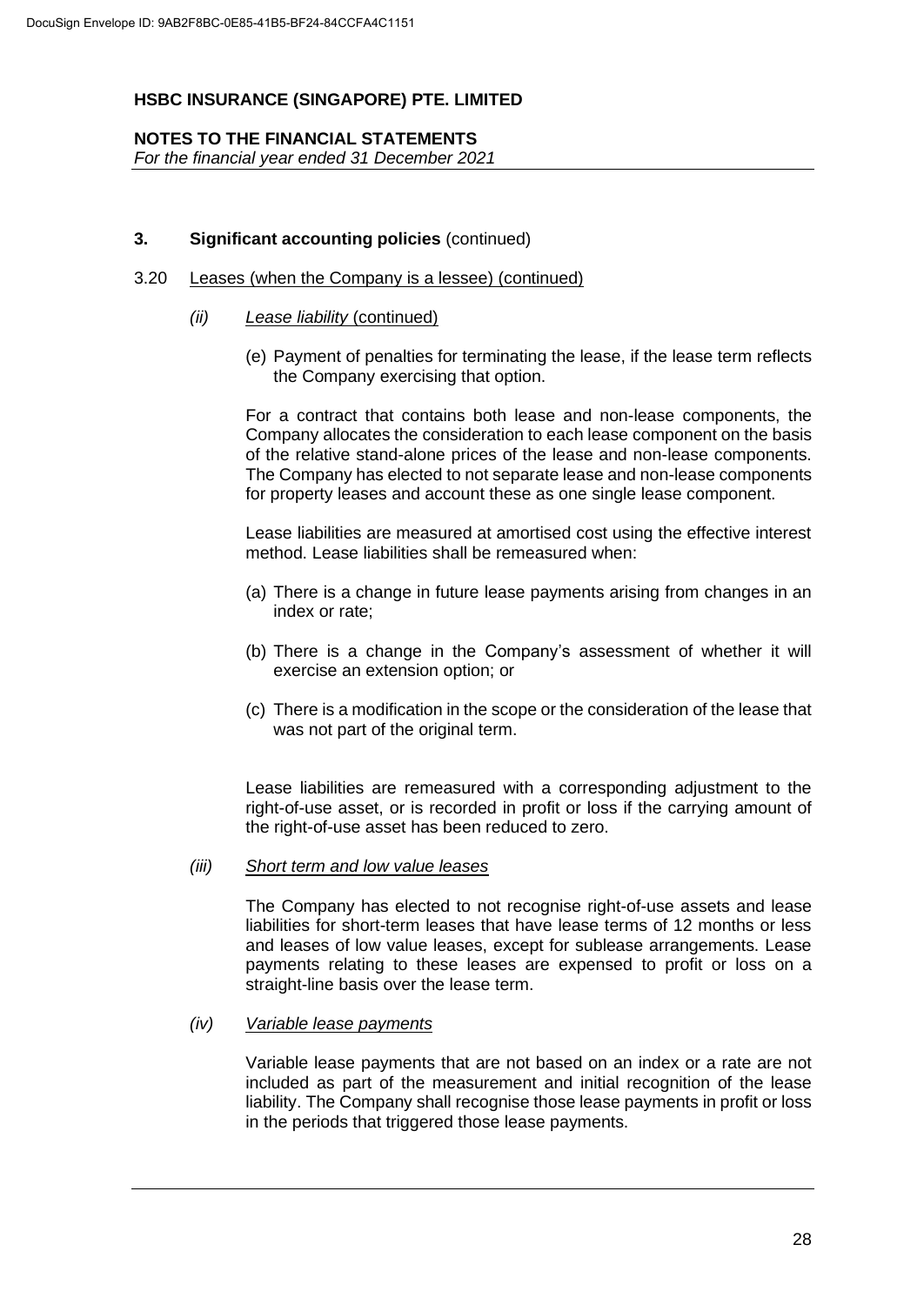#### **NOTES TO THE FINANCIAL STATEMENTS** *For the financial year ended 31 December 2021*

#### **3. Significant accounting policies** (continued)

#### 3.21 Provisions

A provision is recognised if, as a result of a past event, the Company has a present legal or constructive obligation that can be estimated reliably, and it is probable that an outflow of economic benefits will be required to settle the obligation. Provisions are determined by discounting the expected future cash flows at a pre-tax rate that reflects current market assessments of the time value of money and the risks specific to the liability. The unwinding of the discount is recognised as finance cost.

#### 3.22 Borrowings

Borrowings are presented as current liabilities unless the Company has an unconditional right to defer settlement for at least 12 months after the balance sheet date, in which case they are presented as non-current liabilities.

Borrowings are initially recognised at fair values (net of transaction costs) and subsequently carried at amortised cost. Borrowing costs are recognised in profit or loss using the effective interest method. Any difference between the proceeds (net of transaction costs) and the redemption value is recognised in profit or loss over the period of the borrowings using the effective interest method.

#### 3.23 Cash and cash equivalents

For the purpose of presentation in the statement of cash flows, cash and cash equivalents include cash on hand, deposits with financial institutions which are subject to an insignificant risk of change in value, and bank overdrafts. Bank overdrafts are presented as current borrowings on the balance sheet. For cash subjected to restriction, assessment is made on the economic substance of the restriction and whether they meet the definition of cash and cash equivalents.

#### 3.24 Dividends

Dividends to the Company's shareholders are recognised when the dividends are approved for payment.

# 3.25 Share capital

Ordinary shares are classified as equity. Incremental costs directly attributable to the issuance of new ordinary shares are deducted against the share capital account.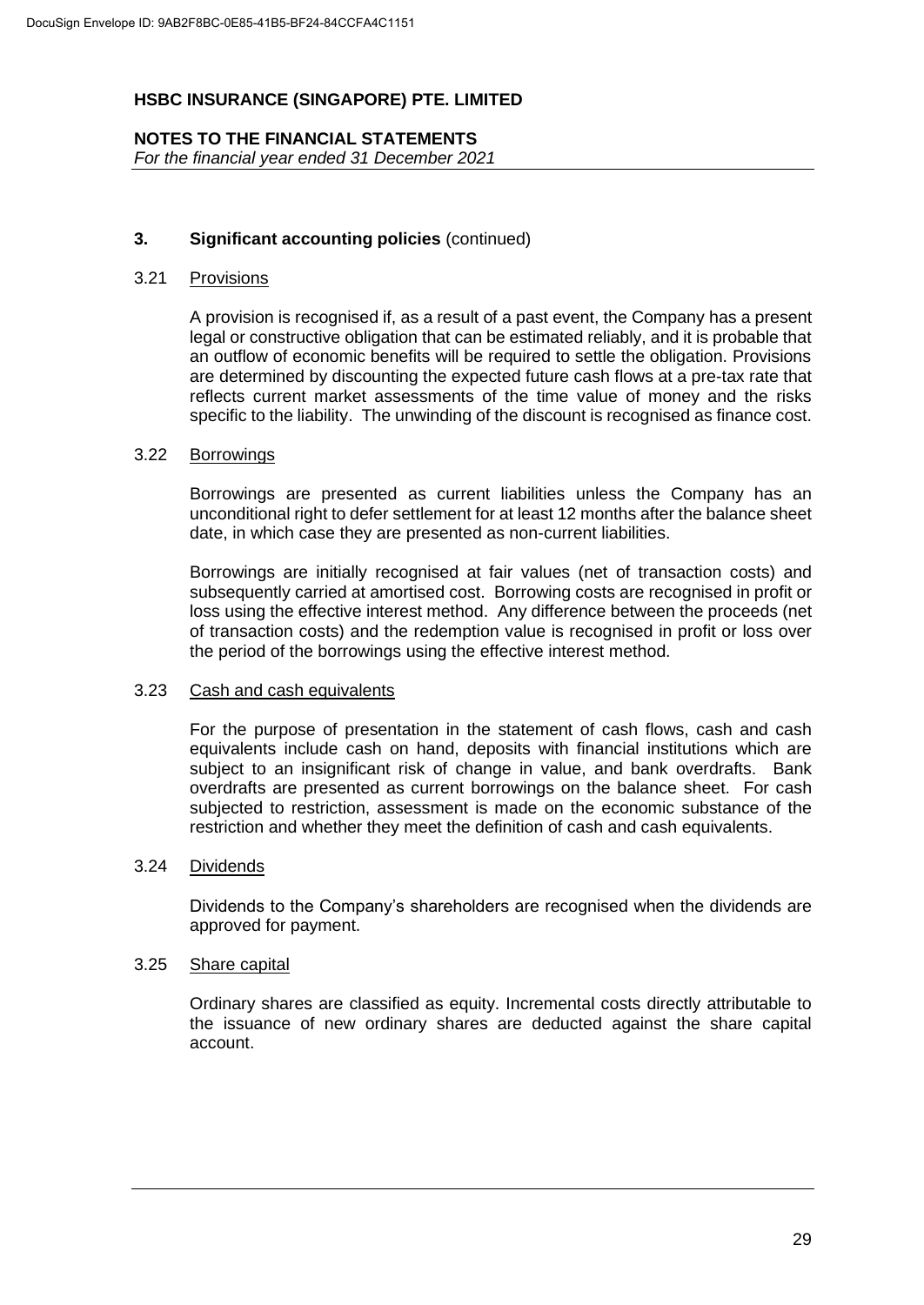# **NOTES TO THE FINANCIAL STATEMENTS**

*For the financial year ended 31 December 2021*

# **3. Significant accounting policies** (continued)

#### 3.26 Key management personnel

Key management personnel of the Company are those persons having the authority and responsibility for planning, directing and controlling the activities of the entity.

#### 3.27 Foreign currency

Transactions in foreign currencies (i.e. transactions in a currency other than the functional currency) are translated to Singapore dollars using the exchange rates at the dates of the transactions. Monetary assets and liabilities denominated in foreign currencies at the end of the reporting period are retranslated to Singapore dollars at the exchange rate at that date. The foreign currency gain or loss on monetary items is the total of currency exchange differences resulting from the settlement of transaction in foreign currencies and from the retranslation of monetary assets and liabilities denominated in foreign currencies at the end of the financial year.

Non-monetary assets and liabilities in a foreign currency that are measured in terms of historical cost are translated using the exchange rate at the date of the transaction. Non-monetary assets and liabilities denominated in foreign currencies that are measured at fair value are retranslated to Singapore dollars at the exchange rate at the date that the fair value was determined.

The foreign exchange gains and losses relating to investments are recognised within investment income in the Statement of Comprehensive Income.

All other foreign exchange gains and losses are presented within 'Net currency exchange gains/losses" in the Statement of Comprehensive Income.

# **4. Critical accounting estimates, assumptions and judgements**

Estimates, assumptions and judgements are continually evaluated and are based on historical experience and other factors, including expectations of future events that are believed to be reasonable under the circumstances.

# 4.1 Ultimate liability arising under long-term insurance contracts

The determination of the liabilities under long-term insurance contracts is based on the Singapore Risk Based Capital methodology based on MAS regulations. The liabilities are calculated by way of a discounted cash flow method on a policy-bypolicy level. The valuation generally involves a projection of future cash flows using realistic assumptions and then discounting these cash flow streams at appropriate interest rates.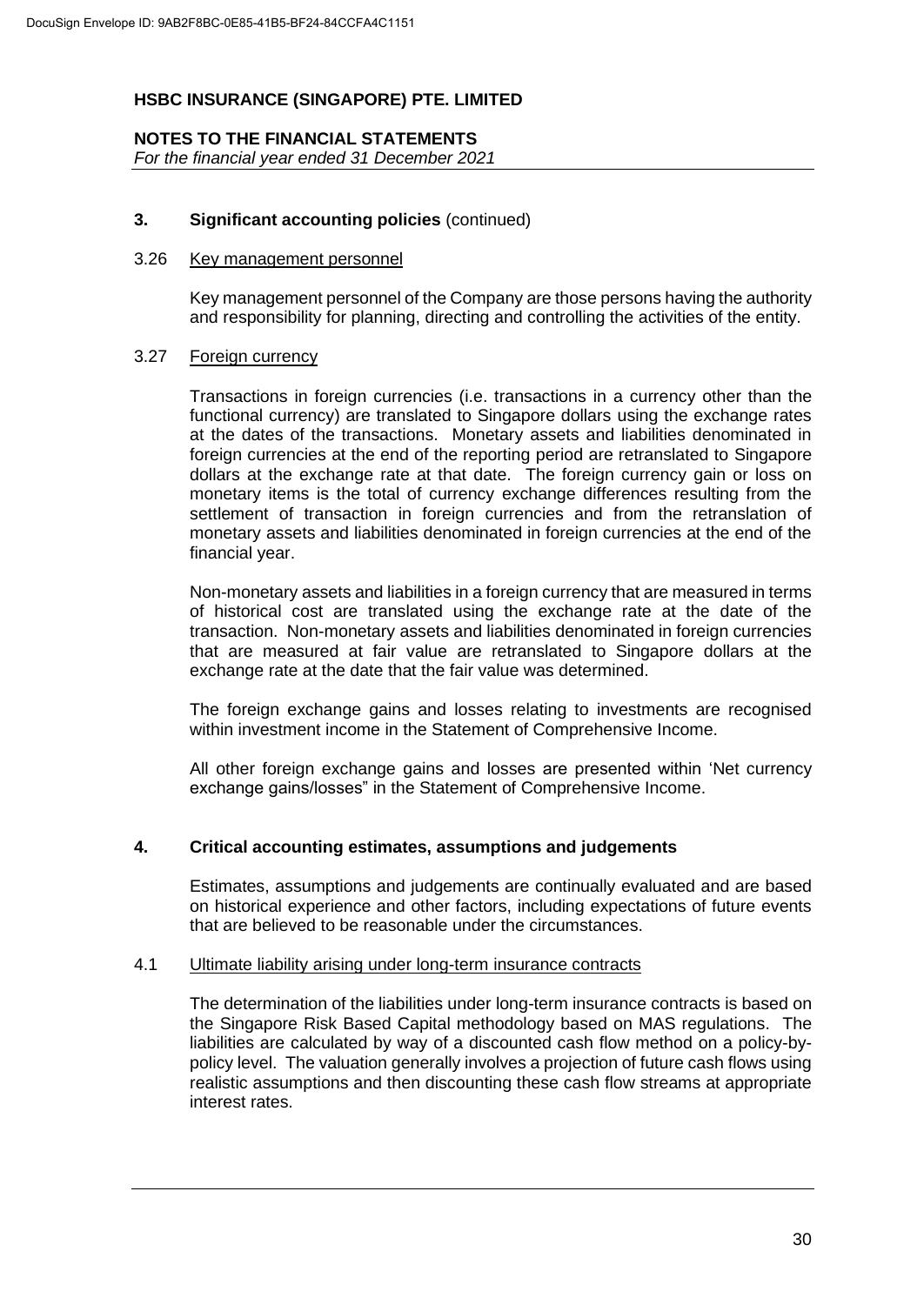# **NOTES TO THE FINANCIAL STATEMENTS**

*For the financial year ended 31 December 2021*

# **4. Critical accounting estimates, assumptions and judgements** (continued)

4.1 Ultimate liability arising under long-term insurance contracts (continued)

The prospective projections of cash flow streams include the following parameters:

- Mortality and morbidity benefits
- Survival and maturity benefits
- Surrender benefits
- Distribution costs
- Management expenses
- Policy charges
- Premium payments
- **Persistency**

The process used to determine the assumptions is intended to result in neutral estimates of the most likely or expected outcome. The assumptions are reviewed to ensure that they are consistent with observable market prices or other published information, and take into account the recent experience or expected future outlook for the business. Additional provision is included in the valuation to allow for any adverse deviation from the best estimate experience.

In general, the policy liability of a single policy is the sum of the value of expected future payments less expected future receipts arising from the policy discounted using the risk-free discount rates plus any provision made for adverse deviation from the expected experience.

For those classes of non-linked business where policyholders participate in profits, the policy liabilities of the Participating Fund as a whole are taken to be the highest of:

- The sum of the best estimate liabilities (including a provision for adverse deviation) for each policy in the fund, determined by discounting the guaranteed and non-guaranteed cash flows at the best estimate rate of returns;
- The sum of the minimum condition liabilities for each policy in the fund, determined by discounting the guaranteed cash flows using the risk-free discount rates; or
- The policy assets which represent the value of assets backing the policy **liabilities**

The non-guaranteed cash flows specifically refer to:

- Future distribution to policyholders by way of bonuses
- Future transfers to shareholders
- Future tax payable on distribution to policyholders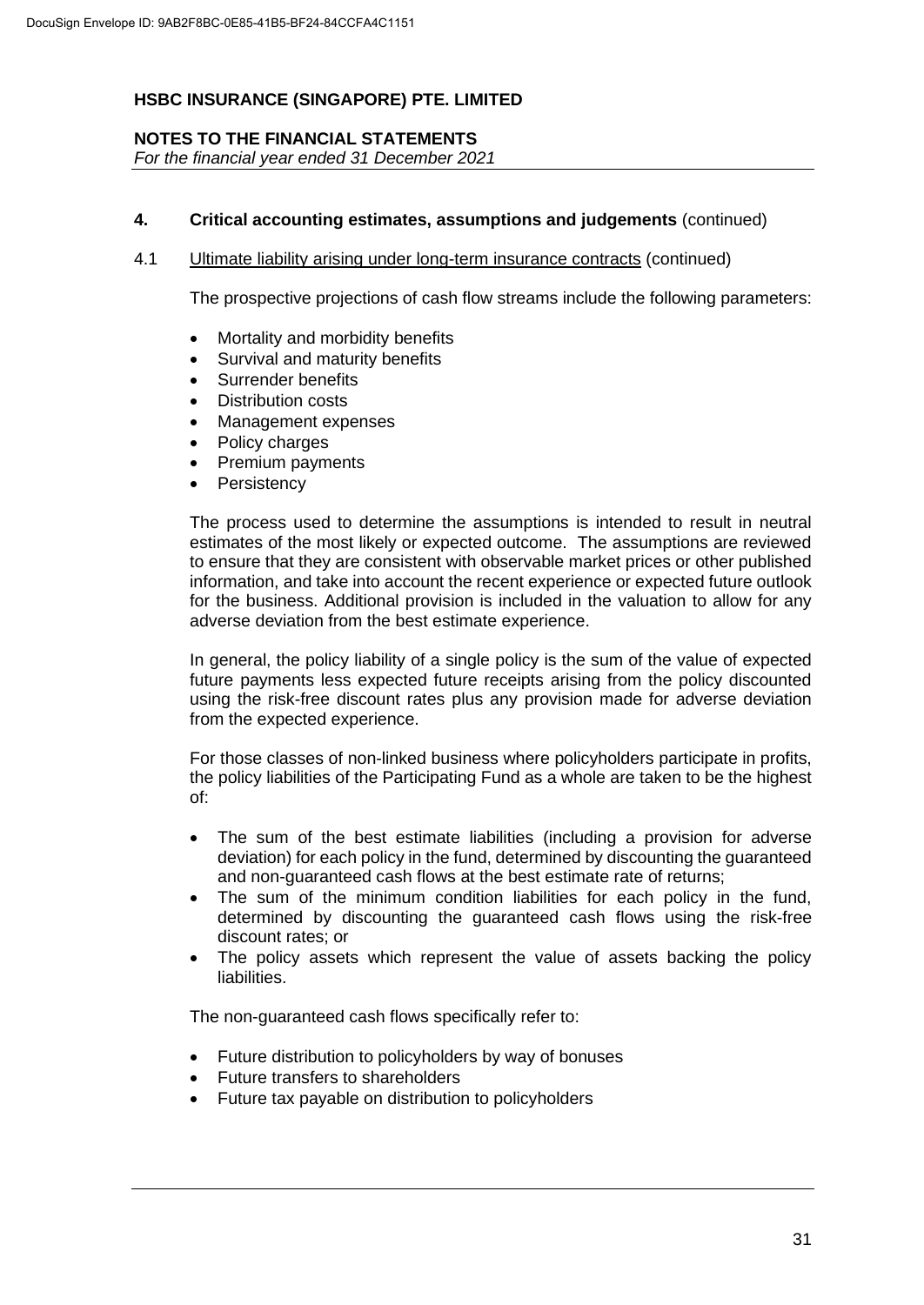# **NOTES TO THE FINANCIAL STATEMENTS**

*For the financial year ended 31 December 2021*

# **4. Critical accounting estimates, assumptions and judgements** (continued)

#### 4.1 Ultimate liability arising under long-term insurance contracts (continued)

For universal life policies, the insurance contract liabilities are calculated as the higher of the following on an individual policy basis:

- The value obtained by projecting the cash flows under the policy at the minimum guaranteed crediting rate and discounting at the risk-free discount rate; or
- The value obtained by projecting the cash flows under the policy at the current crediting rate and discounting at the best estimate investment return.

#### *Assumptions*

#### *Mortality*

The principal assumptions underlying the calculation of the long-term business provision are:

A base mortality table is selected which is most appropriate for each type of contract. The mortality rates reflected in this table are adjusted to reflect the expected mortality based on a statistical investigation of mortality into the Company's experience over the most recent nine years.

Where there is adequate data of sufficient quality to be statistically credible, the mortality statistics generated by the data are used in preference to using an adjusted base mortality table. An allowance may be made for future mortality improvements for contracts that insure survivorship. This allowance is based on trends identified in the data and on the mortality investigations performed by independent actuarial bodies.

#### *Morbidity*

The incidence of disability is derived with reference to the Company's reinsurers' risk premium rates. These are adjusted to calculate the best estimate of morbidity based on an investigation into the Company's experience, where this is appropriate.

# *Persistency*

The Company performs an investigation into its experience over the last seven and a half years. Statistical methods are applied to the data produced by this investigation in order to determine persistency rates appropriate to the product types and duration. These rates are adjusted to a best estimate of persistency rates by taking account of any trends in the data.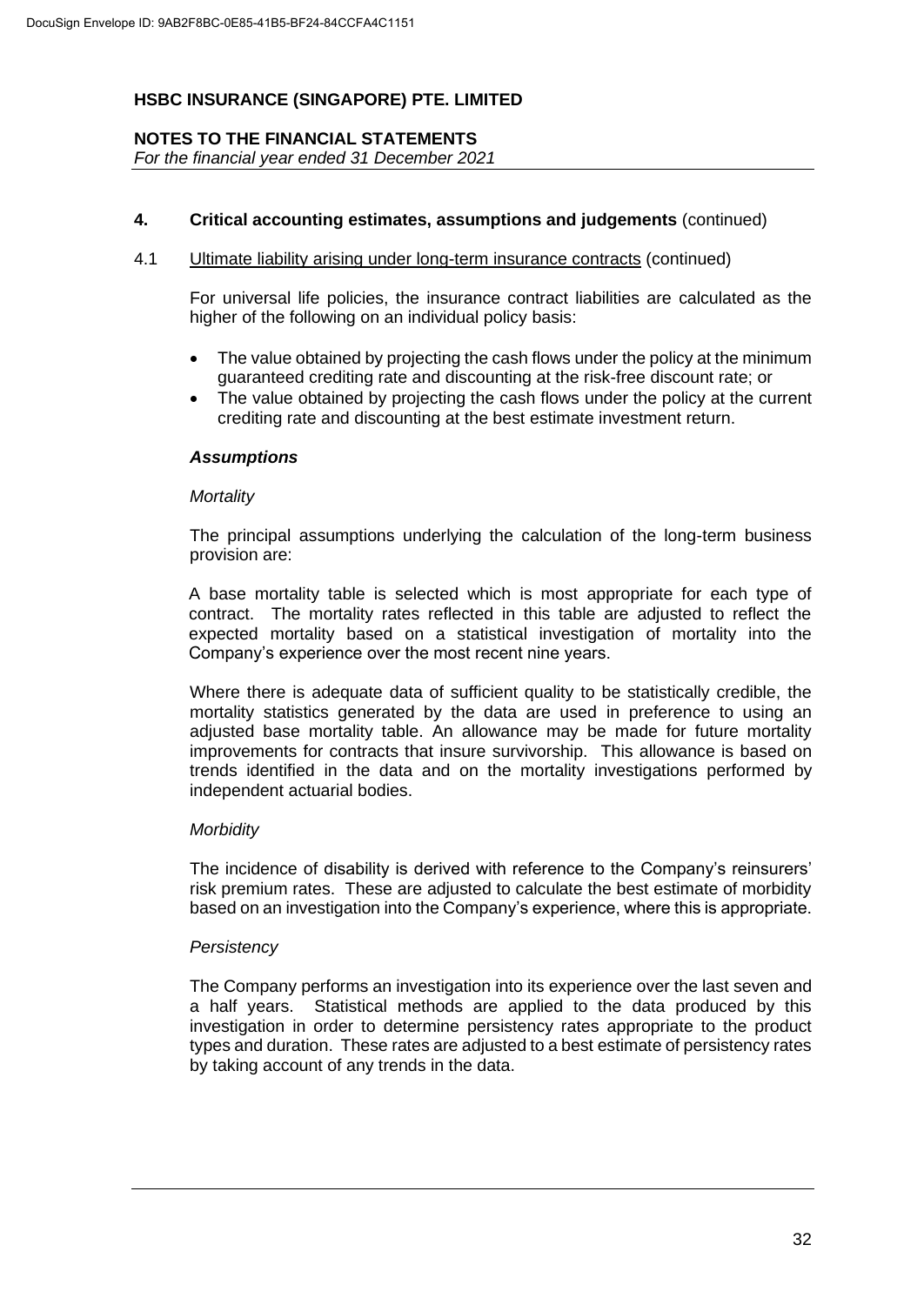# **NOTES TO THE FINANCIAL STATEMENTS**

*For the financial year ended 31 December 2021*

#### **4. Critical accounting estimates, assumptions and judgements** (continued)

#### 4.1 Ultimate liability arising under long-term insurance contracts (continued)

#### *Assumptions* (continued)

#### *Discount rates*

Effective 31 March 2020, the Company has adopted the new risk-free discount rate basis in valuing liabilities and a positive adjustment in the form of a Matching Adjustment ("MA") or an Illiquidity Premium ("IP") may be added to the risk-free discount rates, in accordance to MAS Notice 133.

For Non-Participating Singapore Dollar ("SGD")/United States Dollar ("USD"), and Universal Life SGD denominated policies (which are classified as Whole Life, Endowment, or Annuity in Form L6 as set out in MAS Notice 129), the IP is added to the risk free discount rates.

For Participating SGD/USD and Universal Life USD denominated policies, the MA is added to the risk-free discount rates.

The best estimate rate of return is set on active basis with reference to market riskfree yields and market or book bond yields.

#### *Provision for adverse deviation*

A provision for adverse deviation ("PAD") as directed by the MAS, is included relating to the inherent uncertainty in the best estimate value of policy liabilities.

#### *Renewal expenses and inflation*

The current level of renewal expenses is assumed to be an appropriate expense base. Expense inflation is assumed to be 2.0%.

#### *Taxation*

The Company has assumed that current tax legislation and rates will not change.

#### *Changes in assumptions and sensitivity to changes in variables*

Assumptions are adjusted for changes in mortality, morbidity, lapse rates, investment return, policy maintenance expenses and expense inflation to reflect anticipated changes in market conditions and mortality experience and price inflation.

The Company re-runs its valuation models on various bases. An analysis of sensitivity around various scenarios provides an indication of the adequacy of the Company's estimation process in respect of its life assurance contracts. The table presented below demonstrates the sensitivity of insured liability estimates to particular movements in assumptions used in the estimation process. Certain assumptions can be expected to impact on life assurance liabilities more than others, and consequently a greater degree of sensitivity to these variables may be expected.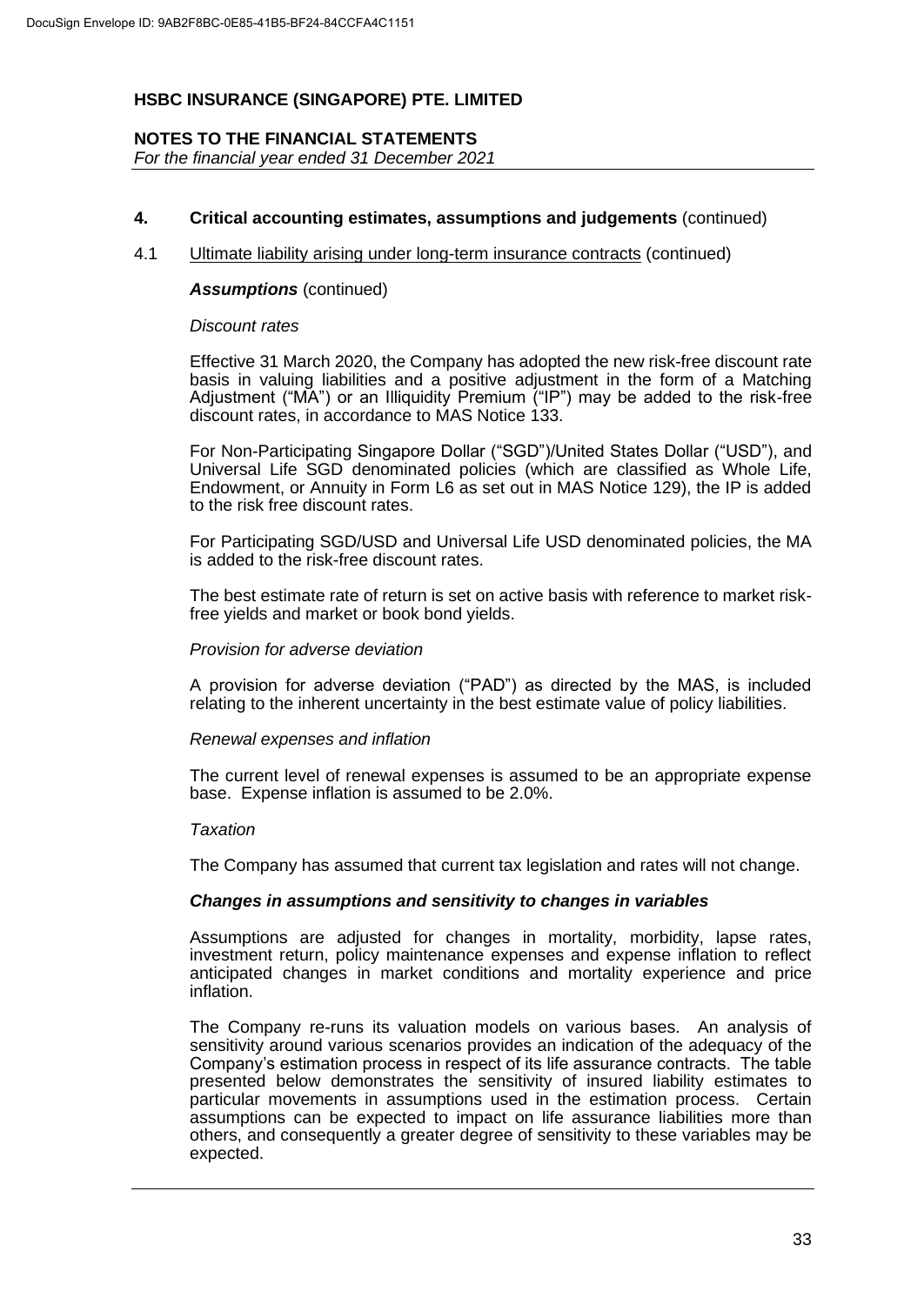# **NOTES TO THE FINANCIAL STATEMENTS**

*For the financial year ended 31 December 2021*

# **4. Critical accounting estimates, assumptions and judgements** (continued)

# 4.1 Ultimate liability arising under long-term insurance contracts (continued)

# *Sensitivity to changes in key variables*

|                                                  | Change in<br>profit after<br>taxes and<br>equity<br>\$'000 | Change<br>in Capital<br><b>Adequacy</b><br><b>Ratio (CAR)</b><br>% |
|--------------------------------------------------|------------------------------------------------------------|--------------------------------------------------------------------|
| 2021                                             |                                                            |                                                                    |
| 10% increase in mortality/morbidity rates        | (21,817)                                                   | (3)                                                                |
| 10% decrease in mortality/morbidity rates        | 21,590                                                     | $\mathbf{3}$                                                       |
| 10% increase in lapse rates                      | (1,226)                                                    | (2)                                                                |
| 10% decrease in lapse rates                      | 1,278                                                      | 0                                                                  |
| 10% increase in policy maintenance expense rates | (15,213)                                                   | (2)                                                                |
| 10% decrease in policy maintenance expense rates | 15,173                                                     | 2                                                                  |

|                                                  | Change in<br>profit after<br>taxes and<br>equity<br>\$'000 | Change<br>in Capital<br><b>Adequacy</b><br><b>Ratio (CAR)</b><br>% |
|--------------------------------------------------|------------------------------------------------------------|--------------------------------------------------------------------|
| 2020                                             |                                                            |                                                                    |
| 10% increase in mortality/morbidity rates        | (24,510)                                                   | (4)                                                                |
| 10% decrease in mortality/morbidity rates        | 24,000                                                     | 3                                                                  |
| 10% increase in lapse rates                      | (60)                                                       | 0                                                                  |
| 10% decrease in lapse rates                      | 224                                                        | 0                                                                  |
| 10% increase in policy maintenance expense rates | (17, 382)                                                  | (3)                                                                |
| 10% decrease in policy maintenance expense rates | 17,339                                                     | 3                                                                  |

The analysis above has been prepared for a change in one variable with all other variables remaining constant. The Company recognised that some of the assumptions are interdependent but it will be difficult to analyse such interdependencies. However, the analysis assumes that the rate of inflation is correlated to the investment return, so the Company believes that the liability for claims reported in the balance sheet is adequate.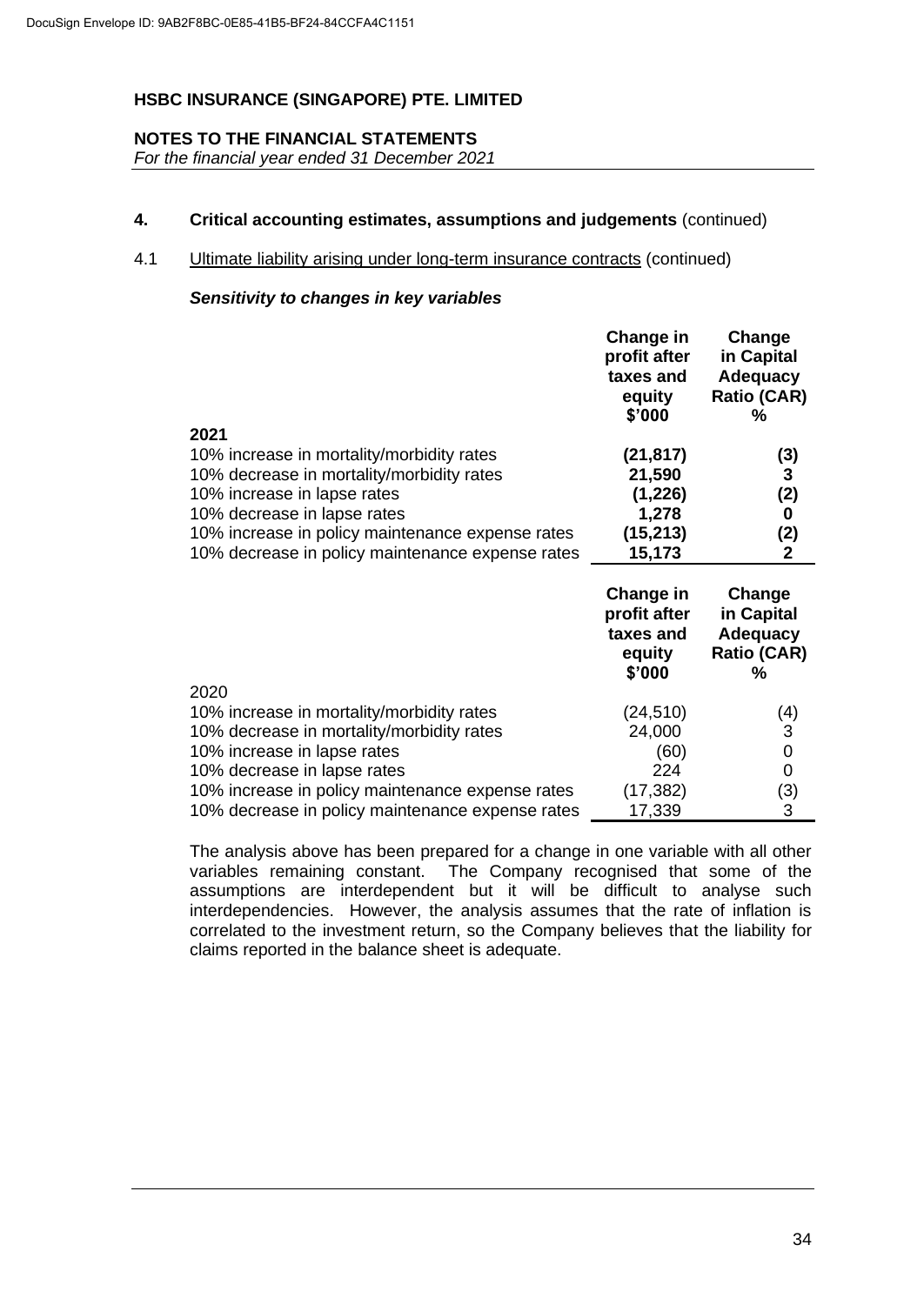# **NOTES TO THE FINANCIAL STATEMENTS**

*For the financial year ended 31 December 2021*

## **4. Critical accounting estimates, assumptions and judgements** (continued)

#### 4.2 Ultimate liability arising under investment contracts

The assumptions used in the determination of the liabilities under investment contracts are similar to that of the long-term insurance contracts disclosed in Note 4.1.

#### 4.3 Fair value of financial instruments

The majority of the Company's financial instruments reported at fair value are based on quoted and observable market prices or on service providers' internally developed models. Judgement may also be applied in estimating prices for less readily observable external parameters.

#### 4.4 Open tax assessments

In determining the income tax liabilities, management has estimated the amount of taxable income and the deductibility of certain expenses ("uncertain tax positions") in the relevant tax jurisdiction. This involves a degree of estimation and judgment in respect of certain items whose tax treatment cannot be finally determined until resolution has been reached with the tax authority. The Company has open tax assessments with the tax authority at the balance sheet date. Management believes that the tax position as at 31 December 2021 is sustainable.

The Company has filed an objection with the tax authority on 16 February 2021 with regards to its 2018 financial year tax assessment. The Company has objected to the use of the regulatory value, instead of the statutory value of its insurance contract liabilities as the taxation basis as it is of the view that the statutory value of its insurance contract liabilities should be used instead.

The tax authority confirmed that resolution of the above matter will not be until 2022. As such, the Company has filed its 2020 financial year tax assessment on a regulatory value basis on a without prejudice basis in order to best manage cash flows while the tax authority considers the objection.

The deferred and current tax treatment for the financial statements is therefore based on the statutory value of its insurance contract liabilities as the taxation basis. The Company is of the view this is the best estimate of the tax positions as at date of the financial statements and until the tax authority rules on the objection raised.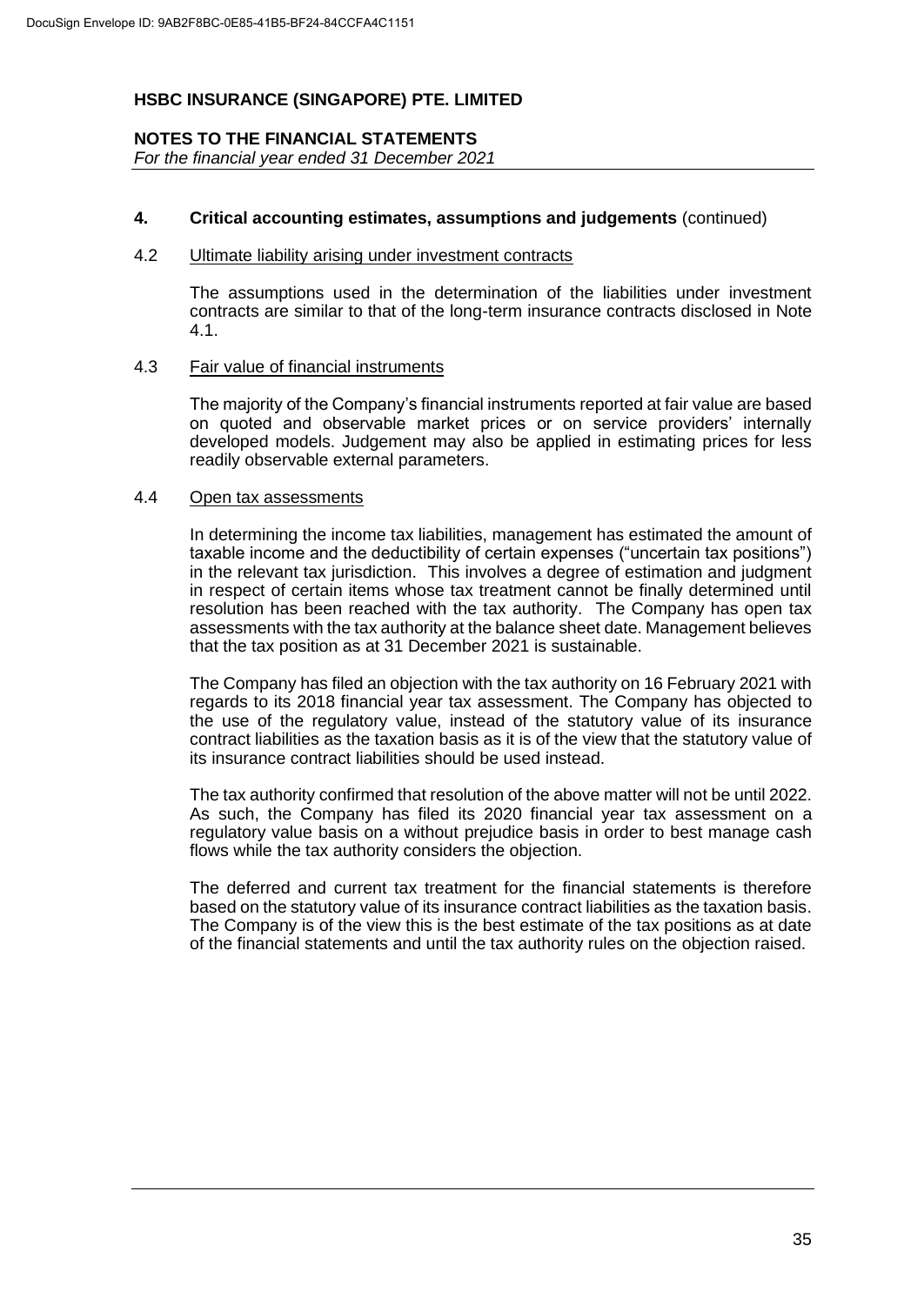## **NOTES TO THE FINANCIAL STATEMENTS**

*For the financial year ended 31 December 2021*

## **5. Risk management**

This section describes the Company's risk exposure, its concentration and the way the Company manages them.

#### 5.1 Capital management

The Board of Directors' policy is to maintain a strong capital base so as to maintain creditor and market confidence and to sustain future development of the business. Capital consists of ordinary shares and retained earnings of the Company.

There were no changes in the Company's approach to capital management during the year.

All insurers and reinsurers that carry on insurance business in Singapore are registered with the MAS and are subject to the prudential standards which set out the basis for calculating the fund solvency requirements ("FSR") and capital adequacy requirement ("CAR") which is a minimal level of capital that must be held to meet policyholders' obligations. The FSR and CAR apply a risk-based approach to capital adequacy and is determined to be the sum of the aggregate of the total risk requirement of all insurance funds established and maintained by the insurer under the Insurance Act. It is the Company's policy to hold capital levels in excess of the minimum FSR of 100% of total risk requirements and at least 110% of CAR.

The Company seeks to maintain a balance between achieving higher returns while maintaining a sound capital position.

The MAS pursuant to section 18 and 64(2) of the Insurance Act 1966 issued final regulations on 28 Feb 2020 making the new capital regime (RBC2) effective from 31 March 2020. The Company now manages its capital based on the new capital regime, RBC2.

#### 5.2 Risk management objectives and policies for mitigating insurance risk

The primary insurance activity carried out by the Company assumes the risk of loss from persons or organisations that are directly subject to the risk. Such risks may relate to life, accident, health, financial or other perils that may arise from an insurable event. As such, the Company is exposed to the uncertainty surrounding the timing and severity of claims under the contract. The Company also has exposure to market and credit risks through its insurance and investment activities.

The Company manages its insurance risk through underwriting limits, approval procedures for transactions that involve new products or that exceed set limits, pricing guidelines, centralised management of reinsurance and monitoring of emerging issues.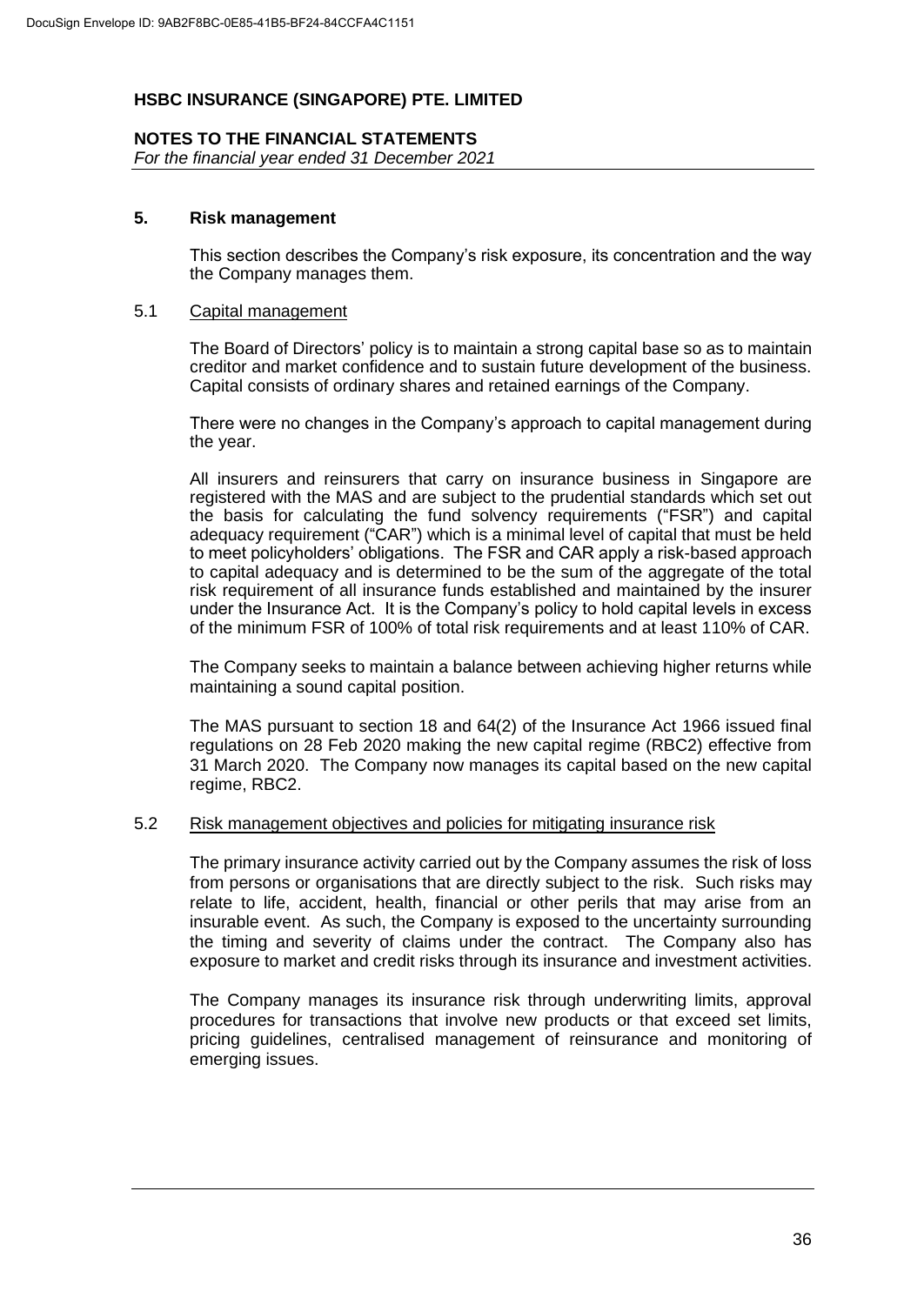# **NOTES TO THE FINANCIAL STATEMENTS**

*For the financial year ended 31 December 2021*

## **5. Risk management** (continued)

#### 5.2 Risk management objectives and policies for mitigating insurance risk (continued)

The Company uses several methods to assess and monitor insurance risk exposures both for individual types of risks insured and overall risks. These methods include internal risk measurement models, sensitivity analyses, scenario analyses and stress testing. The Risk Management Committee reviews all risks in accordance with the HSBC Group's Risk Management Framework (RMF) on a regular basis and reports these to the Board of Directors.

## 5.3 Underwriting strategy

The Company's underwriting strategy seeks diversity to ensure a balanced portfolio and is based on a large portfolio of similar risks over a number of years and, as such, it is believed that this reduces the variability of the outcome.

The underwriting strategy is prepared as part of an annual business plan that sets out individual business to be written. This strategy is cascaded down to individual underwriters through detailed underwriting authorities that set out the limits that any one underwriter can write in order to enforce appropriate risk selection within the portfolio.

## 5.4 Reinsurance strategy

The Company reinsures a portion of the risks it underwrites in order to control its exposures to losses and protect capital resources. The Company buys a combination of proportionate and non-proportionate reinsurance treaties to reduce the net exposure to the Company.

Ceded reinsurance contains credit risk, and such reinsurance recoverables are reported after deductions for known insolvencies and uncollectible items. The Company monitors the financial condition of reinsurers on an ongoing basis and reviews its reinsurance arrangements periodically. The Company complies with the HSBC Group's minimum security criteria for acceptable reinsurance and monitors the purchase of reinsurance against those criteria. The Board of Directors reviews the Reinsurance Management Strategy on an annual basis.

## 5.5 Terms and conditions of insurance contracts

The terms and conditions of insurance contracts that have a material effect on the amount, timing and uncertainty of future cash flows arising from insurance contracts are set out below.

The following gives an assessment of the Company's main products and the ways in which it manages the associated risks.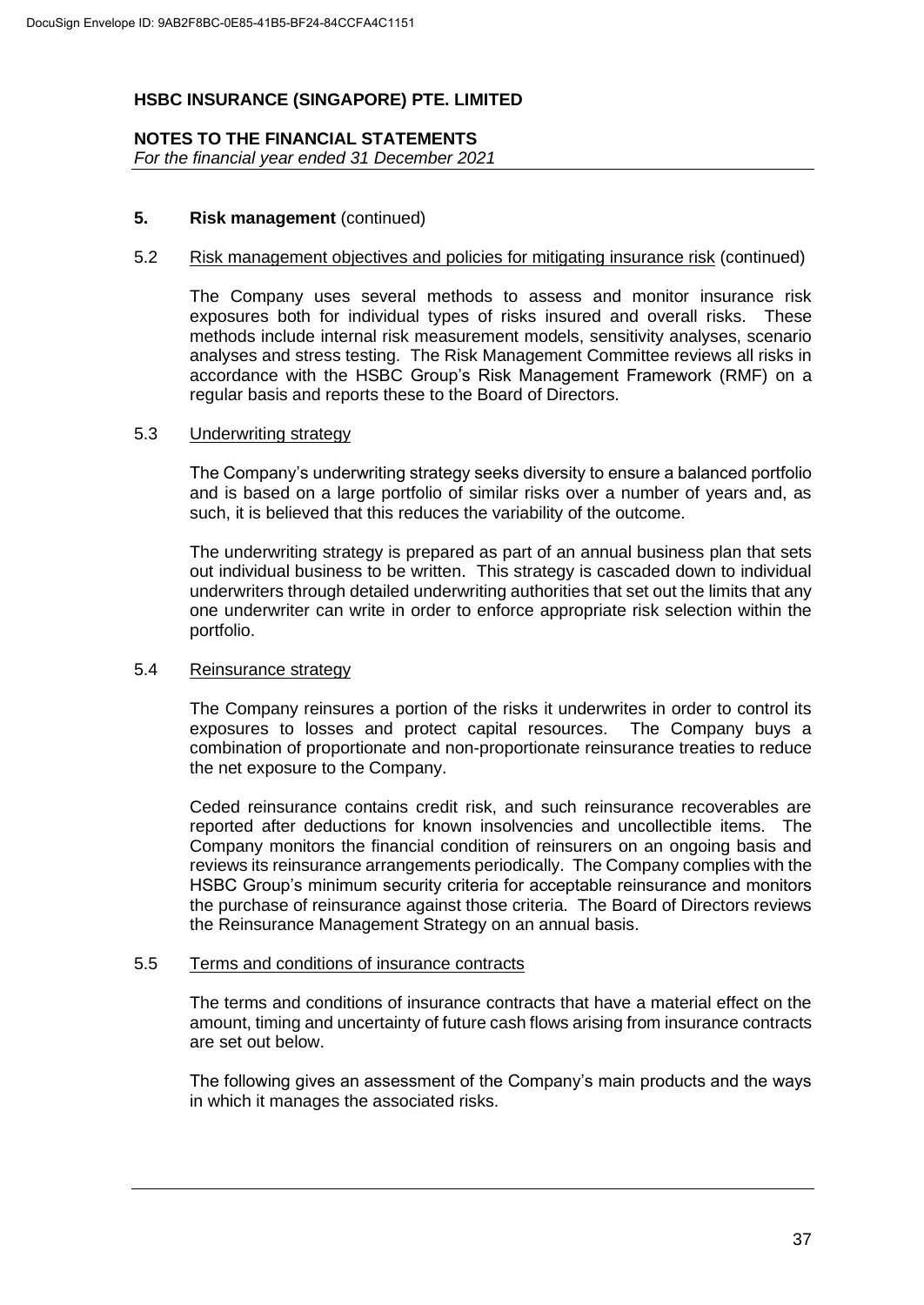## **NOTES TO THE FINANCIAL STATEMENTS**

*For the financial year ended 31 December 2021*

## **5. Risk management** (continued)

#### 5.5 Terms and conditions of insurance contracts (continued)

(i) Long-term non-linked insurance contracts and investment contracts – with discretionary participation features

## *Product features*

The Company writes participating business, comprising insurance and savings products including whole life and endowment plans. These plans offer benefit payout upon death, surrender or policy maturity. The bonus payments are designed to distribute to policyholder, the income on assets in the with-profits fund based on a long-term rate of return. These contracts provide more capital security to policyholders than unit-linked contracts.

## *Management of risks*

The Company has complete contractual discretion on the timing and quantum of bonuses declared. In practice the Company considers policyholders' reasonable expectations when setting bonus levels. The Company's reputation may be at risk should the policyholders' dividend payment drop significantly from their expectation. It is the Company's intention to maintain a smooth dividend scale based on long-term rate of return. Annual reviews are performed to confirm whether the current bonus scale is supportable taking into account the overall experience on investment, claims, operating expense and lapse rate.

Investment risks are managed through matching assets and liabilities. Investment strategy has to ensure sufficient investment return is available to fulfill future policyholders' expected payout. Mortality risks are managed through reinsurance and sound underwriting.

## *(ii) Long-term insurance/investment contracts*

#### *Product features*

The Company writes non-participating life insurance policies and/or investment contracts. These plans offer benefit payout upon death, surrender or policy maturity. Policyholders can also choose to protect themselves against morbidity risks such as health, disability, critical illness and personal accident.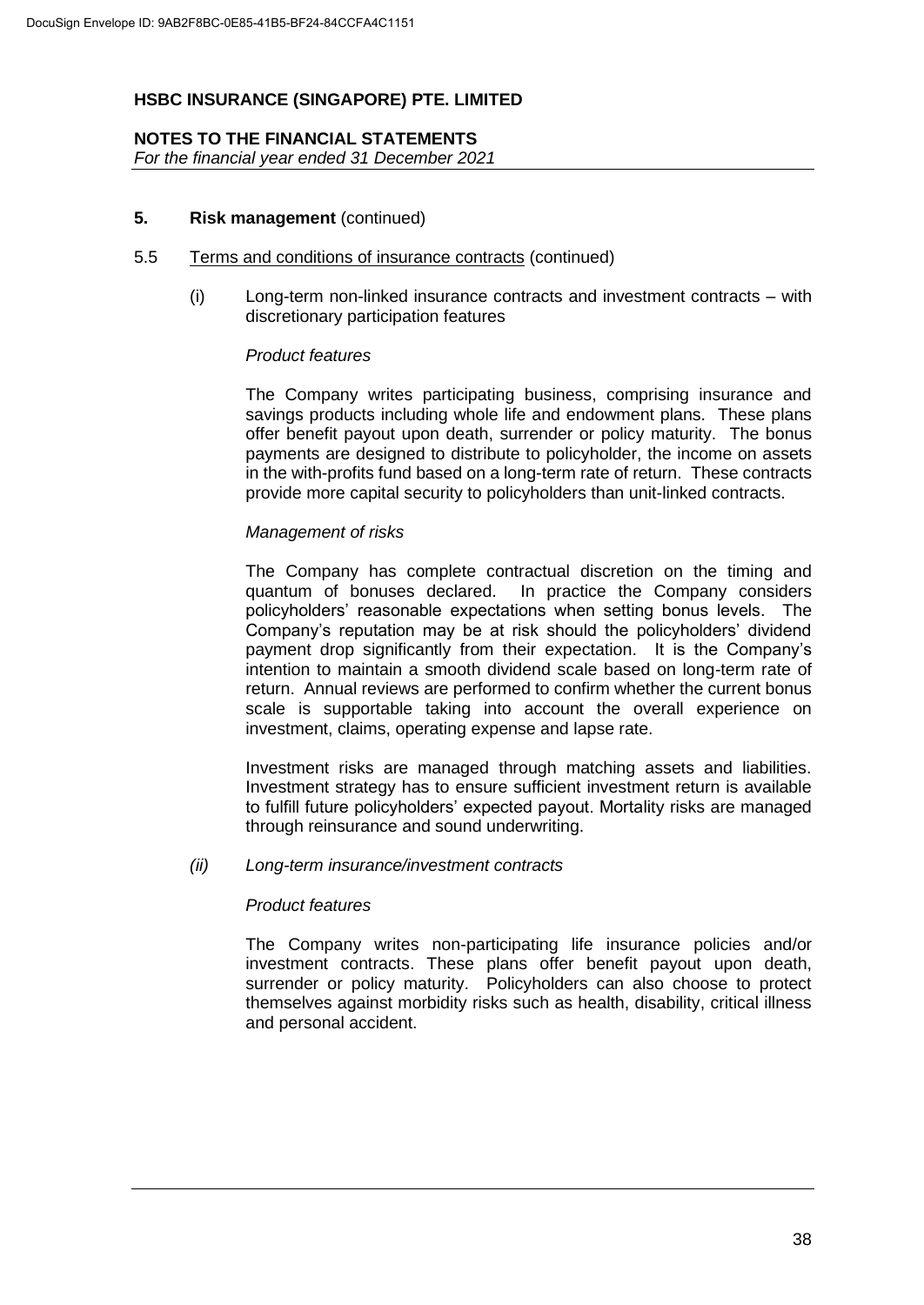## **NOTES TO THE FINANCIAL STATEMENTS**

*For the financial year ended 31 December 2021*

## **5. Risk management** (continued)

#### 5.5 Terms and conditions of insurance contracts (continued)

## *(ii) Long-term insurance/investment contracts (continued)*

## *Management of risks*

Investment risks are managed through matching assets and liabilities. Investment strategy has to ensure sufficient investment return is available to fulfill future policyholders' expected payout. Mortality and morbidity risks are managed through reinsurance and sound underwriting. The assumptions underlying the calculation of the liabilities under the contracts and adopted in product pricing are also reviewed regularly to ensure that they remain appropriate.

## *(iii) Long-term insurance contracts – unit-linked products*

## *Product features*

The Company writes unit-linked life insurance policies, which provide policyholders life insurance protection with direct investment in a variety of funds. Premiums received are invested into chosen funds after deduction of charges for the cost of mortality, morbidity and administration. Funds accumulated within the account will belong to the policyholder.

## *Management of risks*

For unit-linked products, the market risk, defined as the risk of loss of fair value resulting from adverse fluctuations in interest and foreign currency exchange rates and equity prices of linked assets, is mostly borne by the policyholders. As a result, the Company is not directly exposed to movements in market values of the underlying assets, except the second order impact on investment management revenues, which is relatively insignificant. The Company assumes reputational risk, as policyholders may compare the performance of the Company's products against similar products in the market.

Mortality and morbidity risks are managed through reinsurance and sound underwriting. Claims and expenses are reviewed regularly to ensure current charges are sufficient to cover the costs. The assumptions underlying the calculation of the liabilities under the contracts and adopted in product pricing are also reviewed regularly to ensure that they remain appropriate.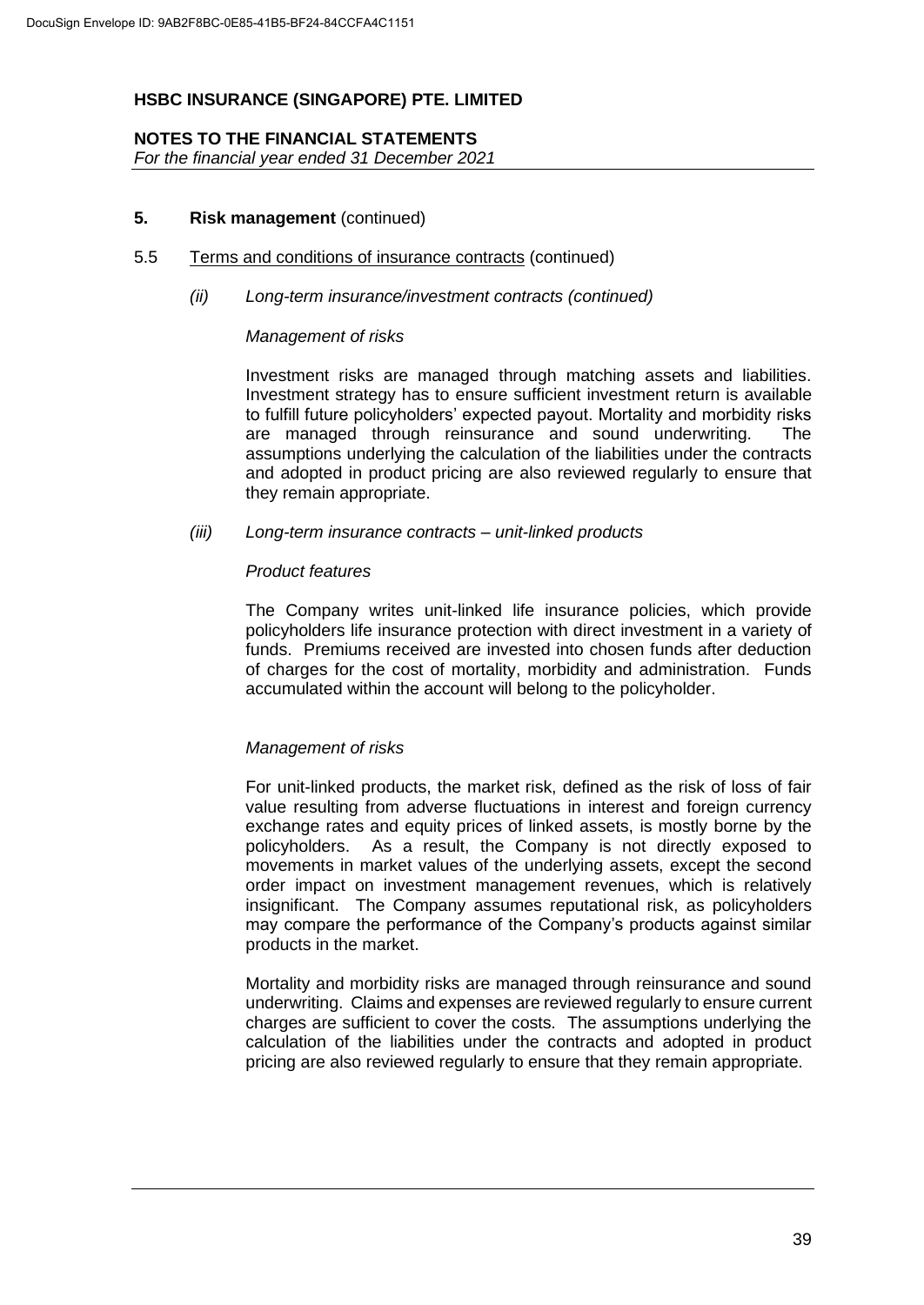## **NOTES TO THE FINANCIAL STATEMENTS** *For the financial year ended 31 December 2021*

## **5. Risk management** (continued)

#### 5.6 Concentrations of insurance risks

For an insurance company, concentration risk can arise when the Company holds large insurance positions in a specific geographical location, sector, product or individual counterparty. Though the Company's business focus is predominantly on risks originating from Singapore, this geographical concentration does not pose a significant risk to the Company given that Singapore has limited exposure to natural catastrophe. The Company also evaluates the concentration of exposures to individual and cumulative insurance risk and establishes appropriate risk limits and reinsurance policy to ensure that no significant concentrations to individual company or sector arise and reduce any such exposure to levels acceptable to the Company.

## *Reinsurance risk*

The Company cedes insurance risk to limit exposure to underwriting losses under various agreements that cover individual risks, defined blocks of business, and on a co-insurance basis, yearly renewable term, excess or catastrophe excess basis. These reinsurance agreements spread the risk and minimise the effect of losses. The amount of each risk retained depends on the Company's evaluation of the specific risk, subject in certain circumstances, to maximum limits based on characteristics of coverage. Under the terms of the reinsurance agreements, the reinsurer agrees to reimburse the ceded amount or sums surplus of deductibles on non-proportional reinsurance in the event the claim is paid. However, the Company remains liable to its policyholders with respect to ceded insurance if any reinsurer fails to meet the obligations it assumes.

For long-term business, the level of reinsurance required is assessed by the use of specific modelling of the Company's exposure to life risks. The financial projections produced from these models are based on a number of possible scenarios providing a detailed analysis of the potential exposures.

When selecting a reinsurer, the Company considers their relative security, assessed from public rating information and internal assessments, in accordance with prescribed HSBC Group quidelines.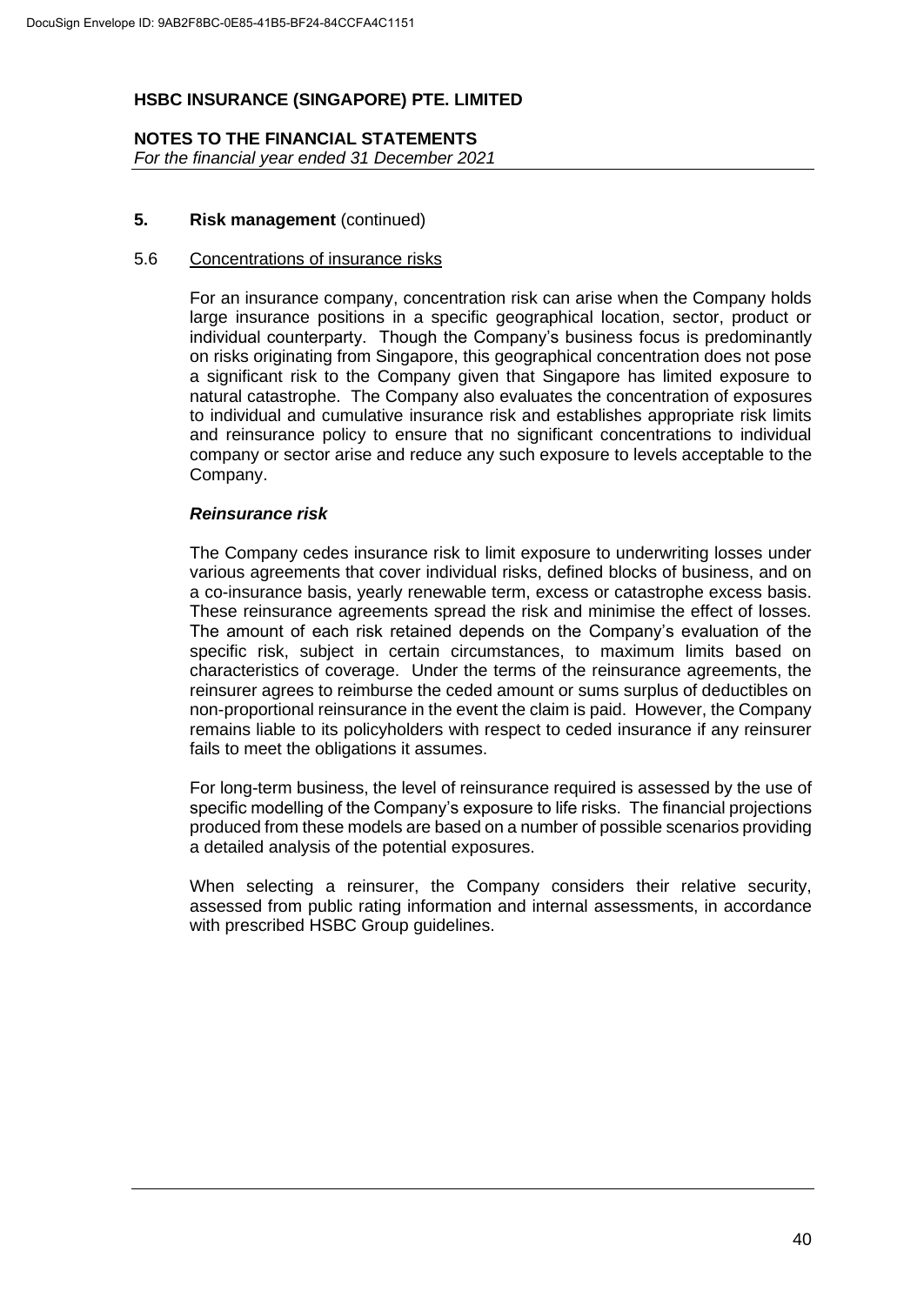## **NOTES TO THE FINANCIAL STATEMENTS**

*For the financial year ended 31 December 2021*

## **5. Risk management** (continued)

#### 5.7 Financial risk

#### **Investment philosophy**

The core concepts of the Company's investment philosophy centre on the following principles:

- Insurance funds are segregated into distinct categories based on return or risk objectives and requirements such as time horizon, nature of liabilities.
- Return and risk objectives of the life insurance funds are determined in consultation with the Appointed Actuary, taking into account guaranteed returns and required returns, nature and duration of liabilities and tax considerations.
- Investment portfolios are constructed based on fund return objectives and the Company's risk appetite statements.
- Investment limits, including those stipulated by the MAS, Central Provident Fund (CPF) and HSBC Group, are considered constraints and communicated to Fund Managers.
- Liquidity requirements that are known (maturity and coupon payments) are communicated to Fund Managers.
- The approved Market Risk and Credit Risk Mandates and Investment Policy will be provided to Fund Managers on an annual basis, or communicated when changed.

The philosophy serves as guidelines for the investment decisions and activities of the Company. It ensures consistency in the investment practice of the Company.

#### **Investment objectives**

The Participating Fund aims to achieve investment return that satisfies the implied guaranteed rate and the projected bonus level for policyholders and a reasonable return for shareholders.

The Non-participating Fund (excluding Universal Life products) aims to achieve investment returns that satisfies the guaranteed rate and reasonable return for shareholders. For Universal Life products, the target return objective will be reviewed depending on market conditions.

The Shareholder's Fund aims to preserve the capital and achieve reasonable return for shareholders.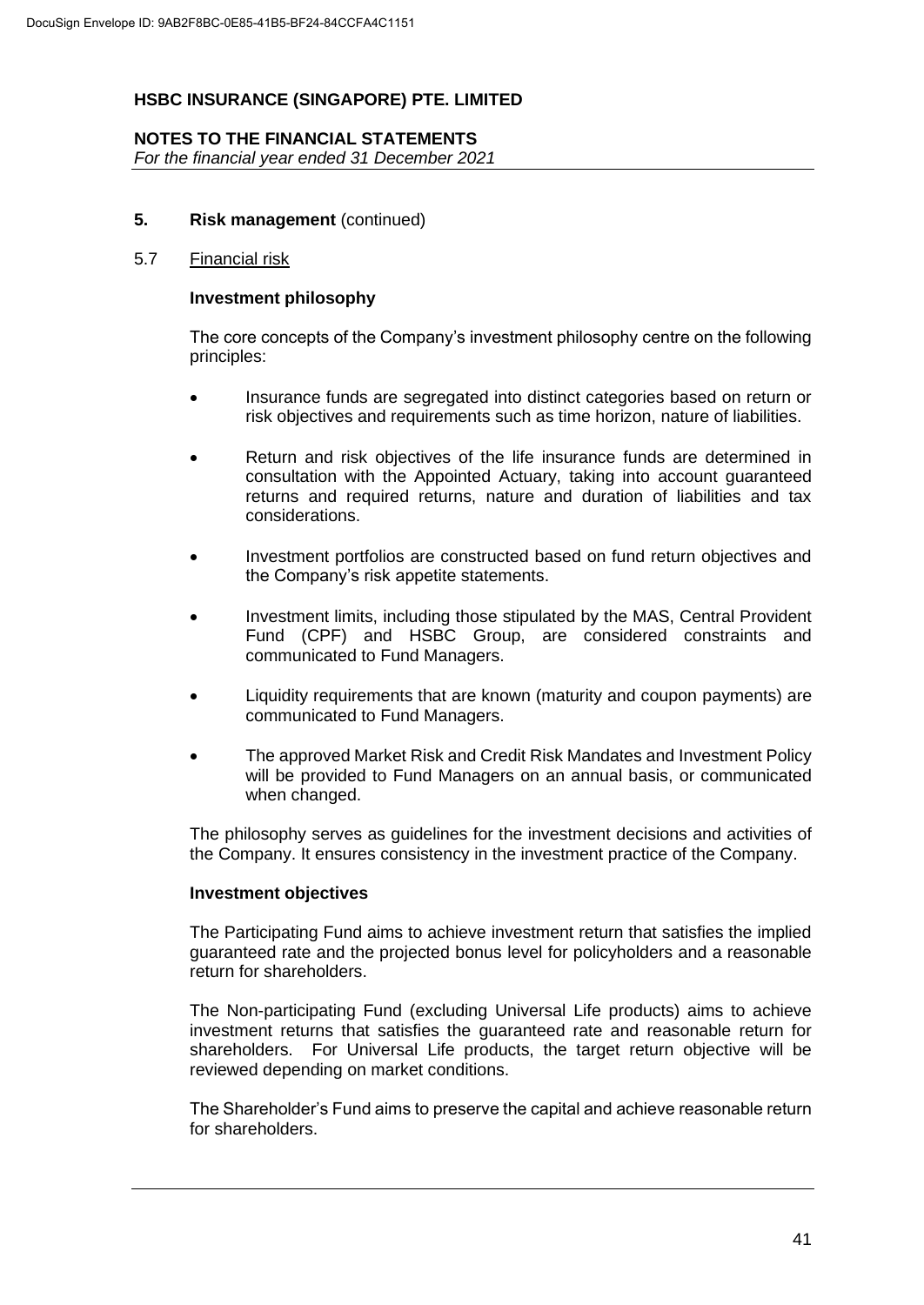#### **NOTES TO THE FINANCIAL STATEMENTS** *For the financial year ended 31 December 2021*

## **5. Risk management** (continued)

## 5.7 Financial risk (continued)

#### **Investment processes**

The Company aims to maximise the economic benefits from investment activities whilst ensuring investment risks are prudently managed. This will include the development of an investment process for strategic and tactical asset allocation, implementation and monitoring of investment risks and hedging strategies for the Insurance and Shareholder funds, manage all investment related risks, monitor investment performance, conduct fund manager search and evaluation, perform investment product due diligence, design and implement appropriate control measures to ensure compliance with risk limits, regulations and internal restrictions. The Insurance and Shareholder funds of the Company are predominantly managed by, HSBC Global Asset Management (Singapore) Private Limited (AMSG). AMSG is provided with the Investment Policy and Market & Credit Risk Mandates for the funds under their management and are required to apply reasonable level of diligence and prudence to manage the funds.

| <b>Asset class</b>                                                  | <b>Participating Fund</b> | Non-participating<br><b>Fund</b> | Shareholders'<br><b>Fund</b> |
|---------------------------------------------------------------------|---------------------------|----------------------------------|------------------------------|
|                                                                     |                           |                                  |                              |
| <b>Bonds</b>                                                        | 66%                       | 96%                              | 98%                          |
| Growth Assets (Incl.<br>Equities and<br>Alternative<br>Investments) | 31%                       | 2%                               | $0\%$                        |
| Cash                                                                | 3%                        | 2%                               | 2%                           |
| ₩<br>Data as of 31 December 2021                                    |                           |                                  |                              |

Asset allocation by insurance funds:

Participating Fund is invested in both fixed income assets and growth assets; while Non-participating Fund is invested predominantly in fixed income assets.

Investment-grade corporate bonds in the Insurance and Shareholder's funds are mainly denominated in US Dollar and Singapore Dollar. Hedging is typically used in the fixed income portfolios to manage foreign exchange risk. Growth assets exposures in Participating Fund are acquired through Exchange-traded funds ("ETFs"), collective investment schemes and derivative instruments. Currency risk derived from investment in foreign growth assets is managed tactically.

Being invested in the above asset classes exposes the Company to the various risk factors. Each of these risk factors are described below, together with a summary of the ways in which the Company manages these risks.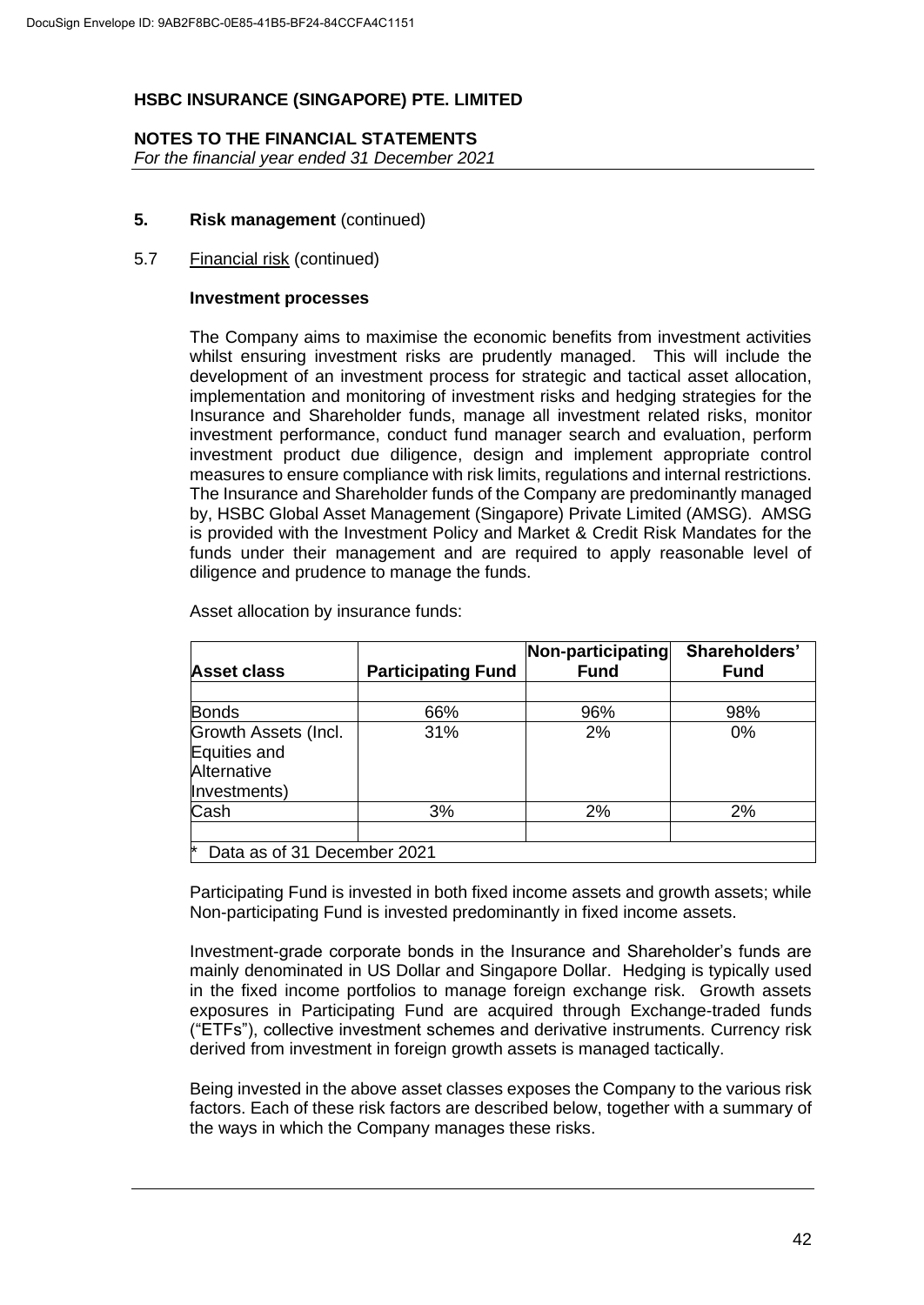## **NOTES TO THE FINANCIAL STATEMENTS**

*For the financial year ended 31 December 2021*

## **5. Risk management** (continued)

## 5.7 Financial risk (continued)

**Investment processes** (continued)

#### **(i) Market risk**

Market risk arises when the market values of assets and liabilities do not move consistently as financial markets change. Changes in market prices, such as foreign exchange rates, interest rates and equity prices will affect the Company's income or the value of its holdings of financial instruments. The objective of market risk management is to manage and control market risk exposures within acceptable parameters, while optimising returns.

HSBC Group and the Asset and Liability Committee ("ALCO") actively manage risks through setting of investment policy and strategic asset allocation, approving risk measurement methodologies and annual limits in the market risk mandate. Investment limits monitoring is in place at various levels to ensure that all investment activities are aligned with the Group's risk management principles and philosophies.

The following table illustrates the effects of selected interest rate, equity price, foreign exchange rate and credit spread scenarios on the profit for the year, total equity and CAR.

The relationship between the profit and total equity and the risk factors is non-linear and, therefore, the results disclosed should not be extrapolated to measure sensitivities to different levels of stress. The sensitivities are stated before allowance for management actions which may mitigate the effect of changes in market rates, and for any factors such as policyholder behaviour that may change in response to changes in market risk.

*Sensitivity to market risk factors*

|                                                                                                 | Change<br>in profit<br>after taxes<br>\$'000 | Change<br>in equity<br>\$'000 | Change<br>in CAR<br>% |
|-------------------------------------------------------------------------------------------------|----------------------------------------------|-------------------------------|-----------------------|
| 2021                                                                                            |                                              |                               |                       |
| +100 basis points parallel shift in yield<br>curve<br>-100 basis points parallel shift in yield | (114, 167)                                   | (114, 167)                    | (10)                  |
| curve                                                                                           | (477,380)                                    | (477, 380)                    | (30)                  |
| +100 basis point increase in credit spread                                                      | (151, 999)                                   | (151, 999)                    | 3                     |
| 10% increase in equity prices                                                                   | 3,915                                        | 3,915                         | $\mathbf{2}$          |
| 10% decrease in equity prices                                                                   | (4,036)                                      | (4,036)                       | (2)                   |
| 10% increase in US dollar exchange rate                                                         | 23,714                                       | 23,714                        | (8)                   |
| 10% decrease in US dollar exchange rate                                                         | (23, 714)                                    | (23,714)                      | 10                    |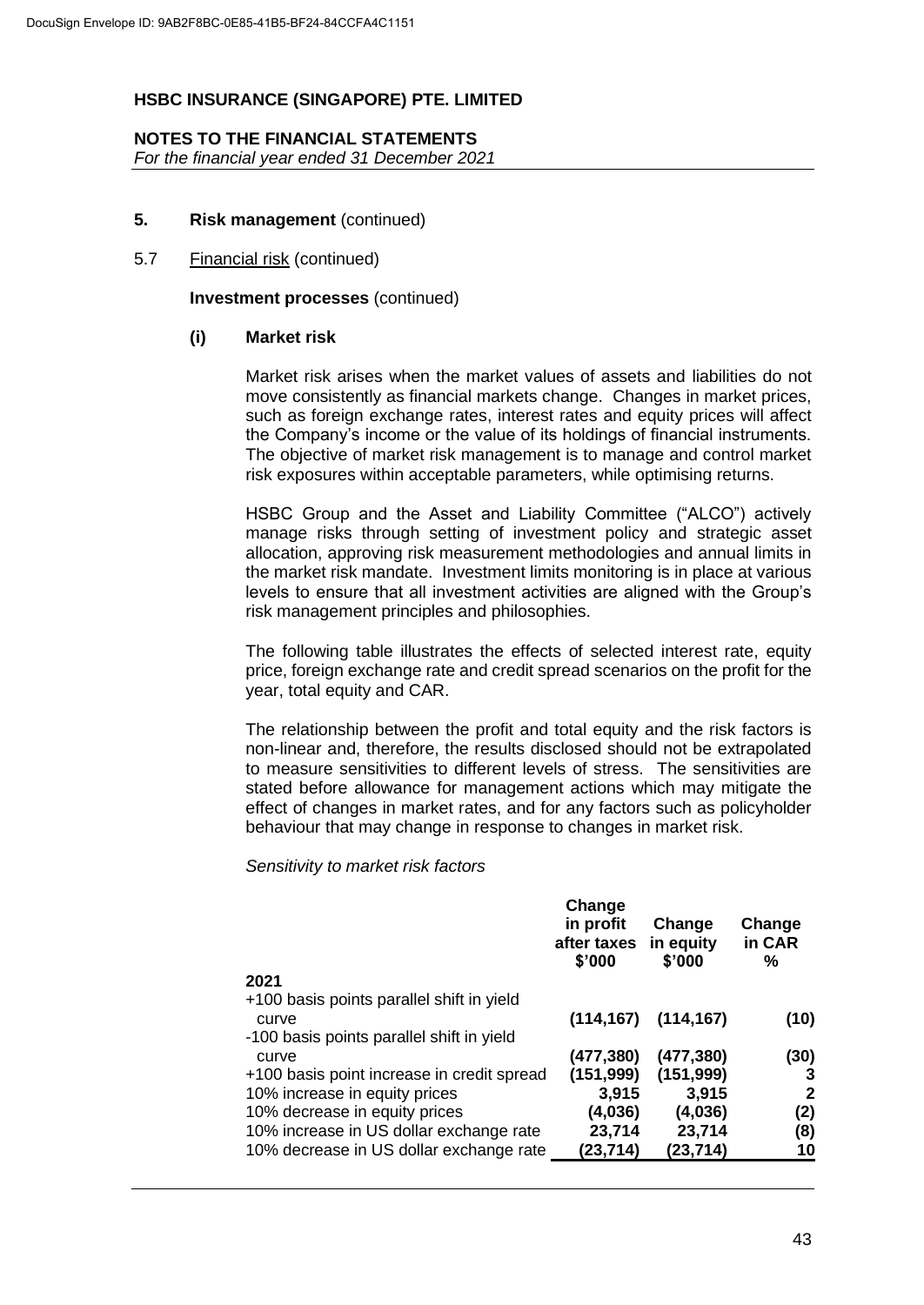## **NOTES TO THE FINANCIAL STATEMENTS**

*For the financial year ended 31 December 2021*

## **5. Risk management** (continued)

## 5.7 Financial risk (continued)

## **(i) Market risk** (continued)

*Sensitivity to market risk factors* (continued)

| in profit<br>Change<br>Change<br>in CAR<br>after taxes<br>in equity<br>\$'000<br>\$'000<br>%<br>2020            |      |
|-----------------------------------------------------------------------------------------------------------------|------|
|                                                                                                                 |      |
| +100 basis points parallel shift in<br>yield curve<br>150,268<br>150,268<br>-100 basis points parallel shift in | 23   |
| yield curve<br>(561, 890)<br>(561, 890)<br>+100 basis point increase in                                         | (34) |
| credit spread<br>35,202<br>35,202                                                                               | 11   |
| 10% increase in equity prices<br>3,168<br>3,168                                                                 | 2    |
| 10% decrease in equity prices<br>(3, 168)<br>(3, 168)                                                           | (2)  |
| 10% increase in US dollar<br>3,503<br>3,503<br>exchange rate<br>10% decrease in US dollar                       | (7)  |
| (3,503)<br>(3,503)<br>exchange rate                                                                             | 8    |

## **(ii) Asset-liability management**

The Company actively manages its assets using an approach that balances quality, diversification, asset/liability matching, liquidity and investment return. The goal of the investment process is to optimise the investment income and risk-adjusted total return, whilst ensuring that the assets and liabilities are managed on a cash flow and duration basis. The Asset-Liability Management Committee reviews and approves target portfolios on a periodic basis, establishing investment guidelines and limits, and providing oversight of the asset/liability management process.

The Company establishes target asset portfolios for each insurance class of products, which represents the investment strategies used to profitably fund its liabilities within acceptable levels of risk. Many of these estimates are inherently subjective and could impact the Company's ability to achieve its asset/liability management goals and objectives.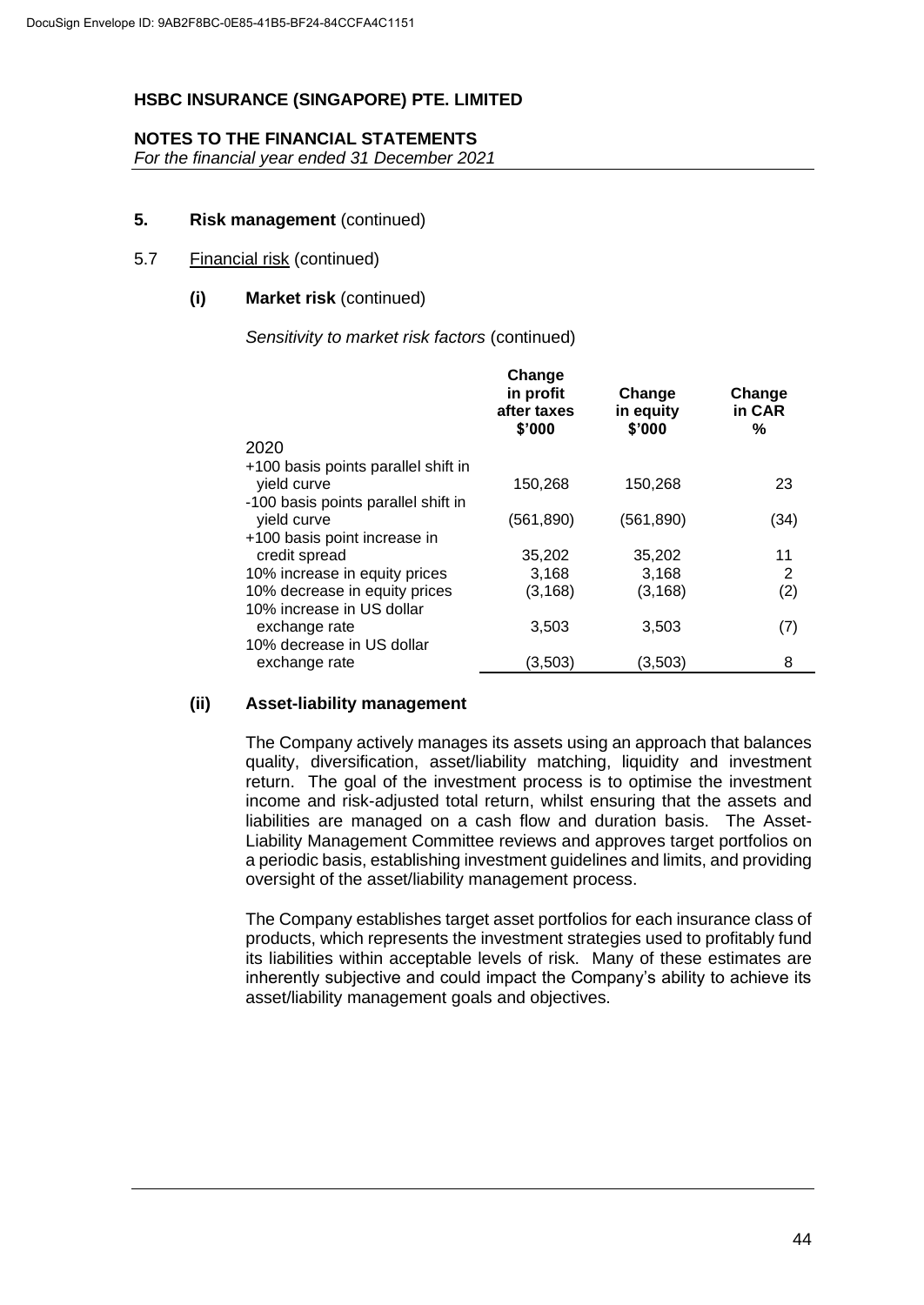## **NOTES TO THE FINANCIAL STATEMENTS**

*For the financial year ended 31 December 2021*

## **5. Risk management** (continued)

## 5.7 Financial risk (continued)

## **(iii) Interest rate risk**

The Company's exposure to market risk for changes in interest rate is concentrated in its investment portfolio and insurance liabilities. The Company monitors this exposure through periodic reviews of its asset and liability positions. Estimates of cash flows, as well as the impact of interest rate fluctuations relating to the investment portfolio and insurance liabilities, are modelled and reviewed regularly. The overall objective of these strategies is to limit the net changes in the value of assets and liabilities arising from interest rate movements. The Company is also exposed to reinvestment risk arising from the changes in future interest rates.

#### *Effective interest rates and repricing analysis*

In respect of interest-earning financial assets and interest-bearing liabilities, the following table indicates their effective interest rate at the reporting date and the periods in which they mature:

|                                                                       |                                           |                                       |                            | <b>Fixed interest rate maturing</b> |                            |                 |  |
|-----------------------------------------------------------------------|-------------------------------------------|---------------------------------------|----------------------------|-------------------------------------|----------------------------|-----------------|--|
| 2021                                                                  | <b>Effective</b><br>interest<br>rate<br>% | <b>Floating</b><br>interest<br>\$'000 | within<br>1 year<br>\$'000 | 1 to $5$<br>vears<br>\$'000         | after 5<br>vears<br>\$'000 | Total<br>\$'000 |  |
| <b>Financial assets</b>                                               |                                           |                                       |                            |                                     |                            |                 |  |
| Policy loans                                                          | 6.5                                       |                                       | 20,552                     |                                     |                            | 20,552          |  |
| Debt securities                                                       | $0 - 10.0$                                | $\blacksquare$                        | 175.056                    | 293,501                             | 5,102,519                  | 5.571.076       |  |
| Short-term bank                                                       |                                           |                                       |                            |                                     |                            |                 |  |
| deposits                                                              | 0.17                                      |                                       | 20,201                     |                                     |                            | 20,201          |  |
|                                                                       |                                           |                                       | 215.809                    | 293.501                             | 5,102,519                  | 5,611,829       |  |
| <b>Financial liabilities</b><br>Insurance contract<br>provisions(non- |                                           |                                       |                            |                                     |                            |                 |  |
| linked)                                                               | $0.0 - 3.5$                               |                                       | 116.478                    | 179.111                             | 5,293,166                  | 5,588,755       |  |
| Insurance contract<br>provisions (linked)                             | $0.3 - 3.5$                               |                                       | 7,128                      | 36,649                              | 892,876                    | 936,653         |  |
|                                                                       |                                           |                                       |                            |                                     |                            |                 |  |
|                                                                       |                                           |                                       | 123,606                    | 215,760                             | 6,186,042                  | 6,525,408       |  |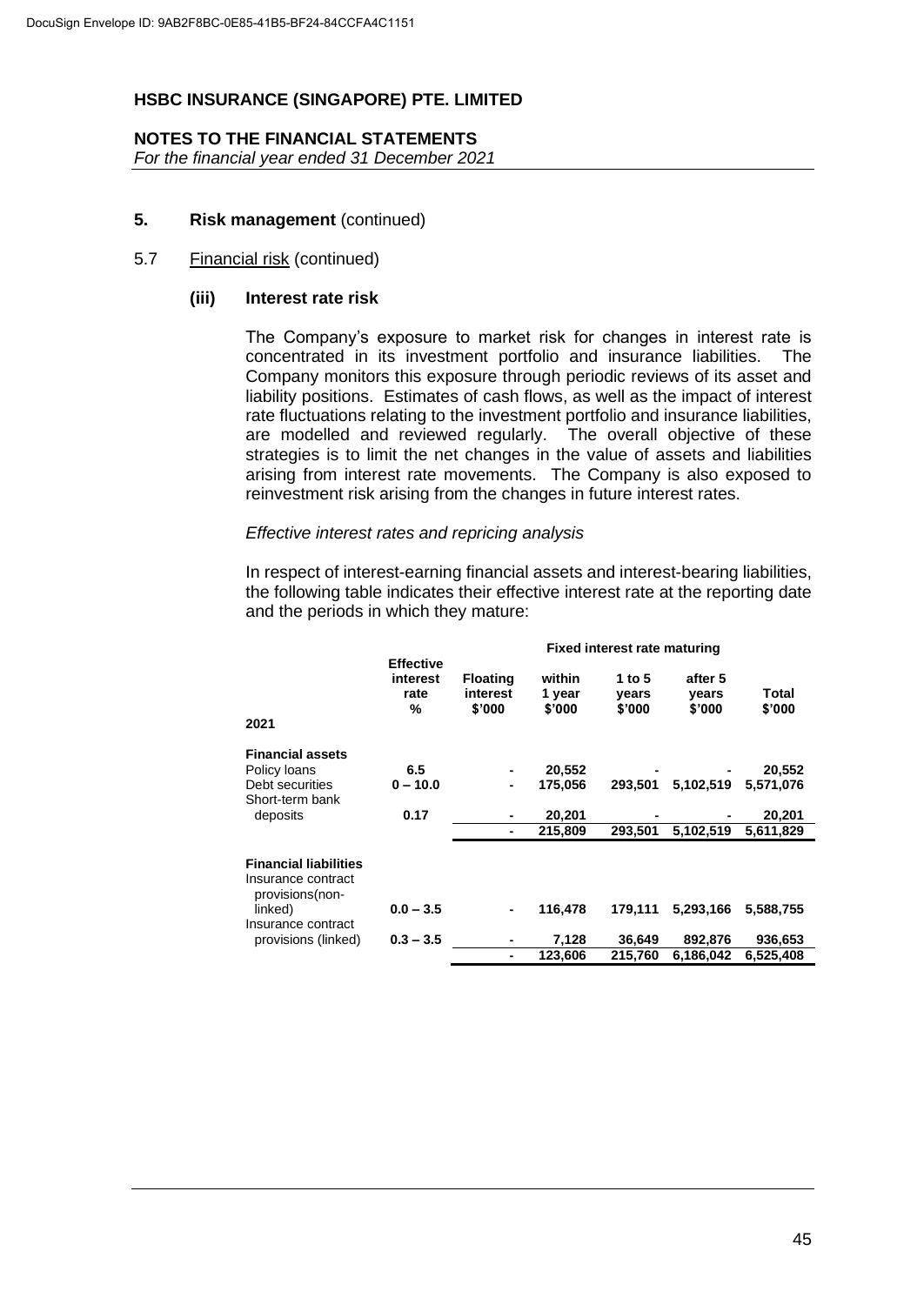## **NOTES TO THE FINANCIAL STATEMENTS**

*For the financial year ended 31 December 2021*

## **5. Risk management** (continued)

## 5.7 Financial risk (continued)

#### **(iii) Interest rate risk** (continued)

*Effective interest rates and repricing analysis* (continued)

|                                                                        | Fixed interest rate maturing              |                                       |                            |                           |                            |                 |
|------------------------------------------------------------------------|-------------------------------------------|---------------------------------------|----------------------------|---------------------------|----------------------------|-----------------|
| 2020                                                                   | <b>Effective</b><br>interest<br>rate<br>% | <b>Floating</b><br>interest<br>\$'000 | within<br>1 year<br>\$'000 | 1 to 5<br>vears<br>\$'000 | after 5<br>vears<br>\$'000 | Total<br>\$'000 |
| <b>Financial assets</b>                                                |                                           |                                       |                            |                           |                            |                 |
| Policy loans                                                           | 6.5                                       |                                       | 19,812                     |                           |                            | 19,812          |
| Debt securities                                                        | $0 - 9.9$                                 | $\overline{\phantom{a}}$              | 177.041                    | 388,875                   | 4,508,243                  | 5,074,159       |
| Short-term bank                                                        |                                           |                                       |                            |                           |                            |                 |
| deposits                                                               | 1.01                                      |                                       | 120,376                    |                           |                            | 120,376         |
|                                                                        |                                           |                                       | 317,229                    | 388.875                   | 4.508.243                  | 5.214.347       |
|                                                                        |                                           |                                       |                            |                           |                            |                 |
| <b>Financial liabilities</b><br>Insurance contract<br>provisions (non- |                                           |                                       |                            |                           |                            |                 |
| linked)<br>Insurance contract                                          | $0.0 - 3.5$                               |                                       | 64.465                     | 240.752                   | 4.903.532                  | 5.208.749       |
| provisions (linked)                                                    | $0.3 - 3.5$                               |                                       | 7,148                      | 33,357                    | 959,598                    | 1,000,103       |
|                                                                        |                                           |                                       | 71,613                     | 274,109                   | 5,863,130                  | 6,208,852       |

## **(iv) Risk arising from guaranteed returns on insurance**

On death or maturity, there is an effective guarantee under our conventional non-linked insurance. The Company pays the sum assured on death or maturity. The guaranteed returns vary by products and ranges from 0% to 5% of premium over the expected policy term. The Company is also exposed to a guarantee of minimum interest rates on certain insurance contracts. Existing policy reserves are sufficient to ensure that guarantees are met.

## **(v) Equity price risk**

The Company's portfolio of marketable equity securities, which are carried at fair value, has exposure to price risk, defined as the potential loss in market value resulting from an adverse change in asset prices. The Company's objective is to earn competitive relative returns by investing in a diverse portfolio of high quality, liquid securities. Portfolio characteristics are analysed regularly where holdings are diversified across industries, and concentrations in any one company or industry are limited by parameters established by the HSBC Group.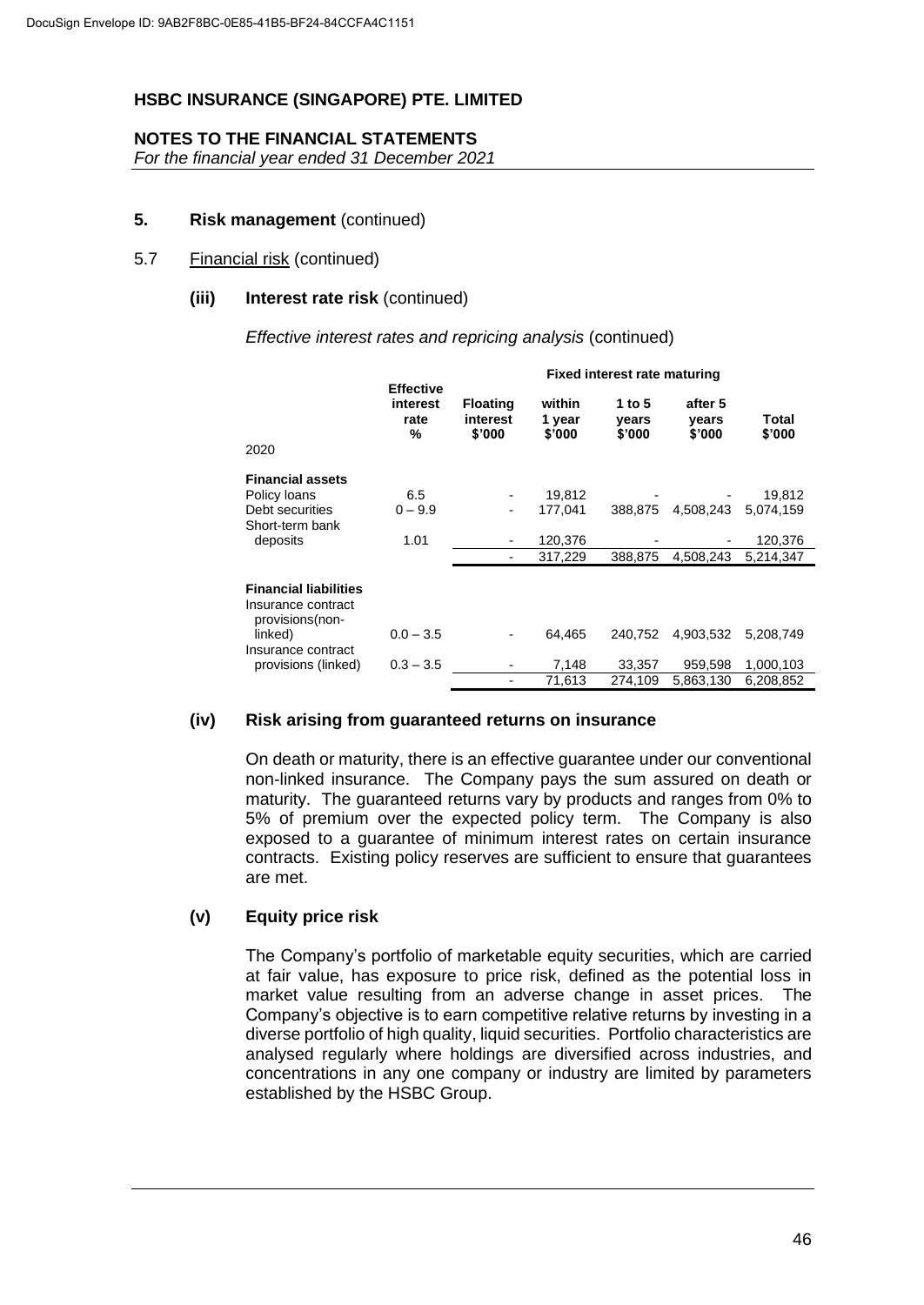## **NOTES TO THE FINANCIAL STATEMENTS**

*For the financial year ended 31 December 2021*

## **5. Risk management** (continued)

## 5.7 Financial risk (continued)

## **(vi) Foreign exchange risk**

Premiums are received mainly in Singapore Dollar (SGD), United States Dollar (USD), Australian Dollar (AUD) and Great British Pound (GBP), depending on policies' denominated currency. Hence, the assets are primarily held in these currencies.

Where appropriate, the Company uses currency forward and swap contracts to hedge its foreign currency risk.

The following table presents the Company's main currency exposures in Singapore Dollar equivalents:

|                                                                        | <b>SGD</b><br>\$'000 | <b>USD</b><br>\$'000  | <b>Others</b><br>\$'000 | Total<br>\$'000 |
|------------------------------------------------------------------------|----------------------|-----------------------|-------------------------|-----------------|
| 2021                                                                   |                      |                       |                         |                 |
| <b>Assets</b>                                                          |                      |                       |                         |                 |
| <b>Financial assets</b>                                                |                      |                       |                         |                 |
| Debt securities                                                        | 426.918              | 5,095,217             | 48.941                  | 5,571,076       |
| - Collective investment schemes                                        | 939,709              | 533,343               | 29,040                  | 1,502,092       |
| Policy loans                                                           | 8.772                | 11,425                | 355                     | 20,552          |
| Derivatives financial instruments*<br>Other assets                     |                      | 1,263,530 (1,228,581) | (12,609)                | 22,340          |
| Insurance receivables                                                  | 1,709                |                       |                         | 1,709           |
| - Reinsurers' share of insurance and                                   |                      |                       |                         |                 |
| investment contracts including those                                   |                      |                       |                         |                 |
| with DPF provisions                                                    |                      | 3,225,342             |                         | 3,225,342       |
| - Cash and cash equivalents                                            | 35,143               | 105,503               | 2,949                   | 143,595         |
| <b>Total Assets</b>                                                    | 2,675,781            | 7,742,249             | 68,676                  | 10,486,706      |
|                                                                        |                      |                       |                         |                 |
|                                                                        | SGD                  | <b>USD</b>            | <b>Others</b>           | Total           |
|                                                                        | \$'000               | \$'000                | \$'000                  | \$'000          |
| 2021                                                                   |                      |                       |                         |                 |
| Liabilities                                                            |                      |                       |                         |                 |
| <b>Financial liabilities</b>                                           |                      |                       |                         |                 |
| Derivative financial instruments*                                      | 176,813              | (170,001)             |                         | 6,812           |
| Insurance contract provisions (non-<br>linked)                         | 939,686              |                       | 40,306                  | 5,588,755       |
|                                                                        | 861,671              | 4,608,763<br>74,982   | $\blacksquare$          | 936,653         |
| Insurance contract provisions (linked)<br>Outstanding claims provision | 37,384               |                       | 47                      | 37,431          |
| Insurance payables                                                     | 94,251               | 2,688,239             | 427                     | 2,782,917       |
| <b>Total Liabilities</b>                                               | 2,109,805            | 7,201,983             | 40,780                  | 9,352,568       |
|                                                                        |                      |                       |                         |                 |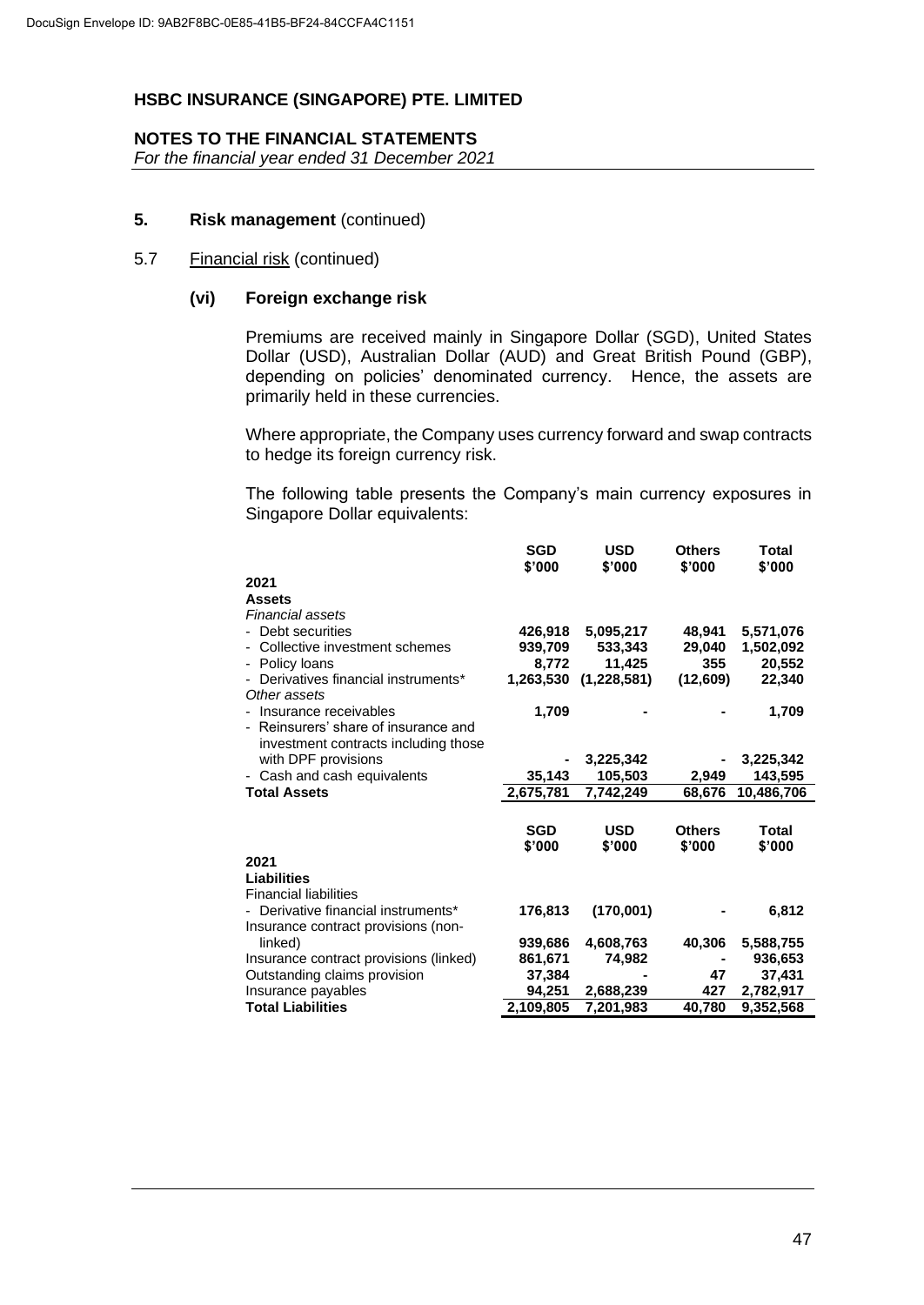## **NOTES TO THE FINANCIAL STATEMENTS**

*For the financial year ended 31 December 2021*

## **5. Risk management** (continued)

## 5.7 Financial risk (continued)

## **(vi) Foreign exchange risk** (continued)

|                                                                              | SGD<br>\$'000 | <b>USD</b><br>\$'000 | Others<br>\$'000 | Total<br>\$'000 |
|------------------------------------------------------------------------------|---------------|----------------------|------------------|-----------------|
| 2020                                                                         |               |                      |                  |                 |
| <b>Assets</b>                                                                |               |                      |                  |                 |
| Financial assets                                                             |               |                      |                  |                 |
| Debt securities                                                              | 405.451       | 4,616,508            | 52,200           | 5,074,159       |
| Collective investment schemes                                                | 1,044,465     | 344,187              |                  | 1,388,652       |
| Policy loans                                                                 | 9,212         | 10,600               |                  | 19,812          |
| Derivatives financial instruments*<br>Other assets                           | 1,142,916     | (1, 101, 561)        |                  | 41,355          |
| Insurance receivables                                                        | 1,480         |                      |                  | 1,480           |
| - Reinsurers' share of insurance and<br>investment contracts including those |               |                      |                  |                 |
| with DPF provisions                                                          |               | 3,110,921            |                  | 3,110,921       |
| Cash and cash equivalents                                                    | 41,275        | 160,067              | 7,839            | 209,181         |
|                                                                              | 2,644,799     | 7,140,722            | 60,039           | 9,845,560       |
|                                                                              |               |                      |                  |                 |
|                                                                              | SGD           | <b>USD</b>           | Others           | Total           |
|                                                                              | \$'000        | \$'000               | \$'000           | \$'000          |
| 2020                                                                         |               |                      |                  |                 |
| Liabilities                                                                  |               |                      |                  |                 |
| <b>Financial liabilities</b>                                                 |               |                      |                  |                 |
| Derivative financial instruments*                                            | 42,271        | (54,067)             | 17,089           | 5,293           |
| Insurance contract provisions (non-                                          |               |                      |                  |                 |
| linked)                                                                      | 934,989       | 4,226,045            | 47,715           | 5,208,749       |
| Insurance contract provisions (linked)                                       | 932,685       | 67,418               |                  | 1,000,103       |
| Outstanding claims provision                                                 | 21,214        |                      | 44               | 21,258          |
| Insurance payables                                                           | 92,575        | 2,607,430            | 185              | 2,700,190       |
|                                                                              | 2.023.734     | 6,846,826            | 65,033           | 8,935,593       |

\*Negative figures are due to offsetting in accordance with Note 3.16.

#### **(vii) Credit risk**

Credit risk is the risk of financial loss to the Company if a customer or counterparty to a financial instrument fails to meet its contractual obligations, and hence, arises primarily from the Company's investment securities, insurance receivables and cash and cash equivalents.

The carrying amount of financial assets in the balance sheet represents the Company's respective maximum exposure to credit risk, before taking into account any collateral held.

#### *Credit rating*

The Company uses the following categories of internal credit risk rating for financial assets which are subject to expected credit losses under the 3 stage general approach. These four categories reflect the respective credit risk and how the loss provision is determined for each of those categories.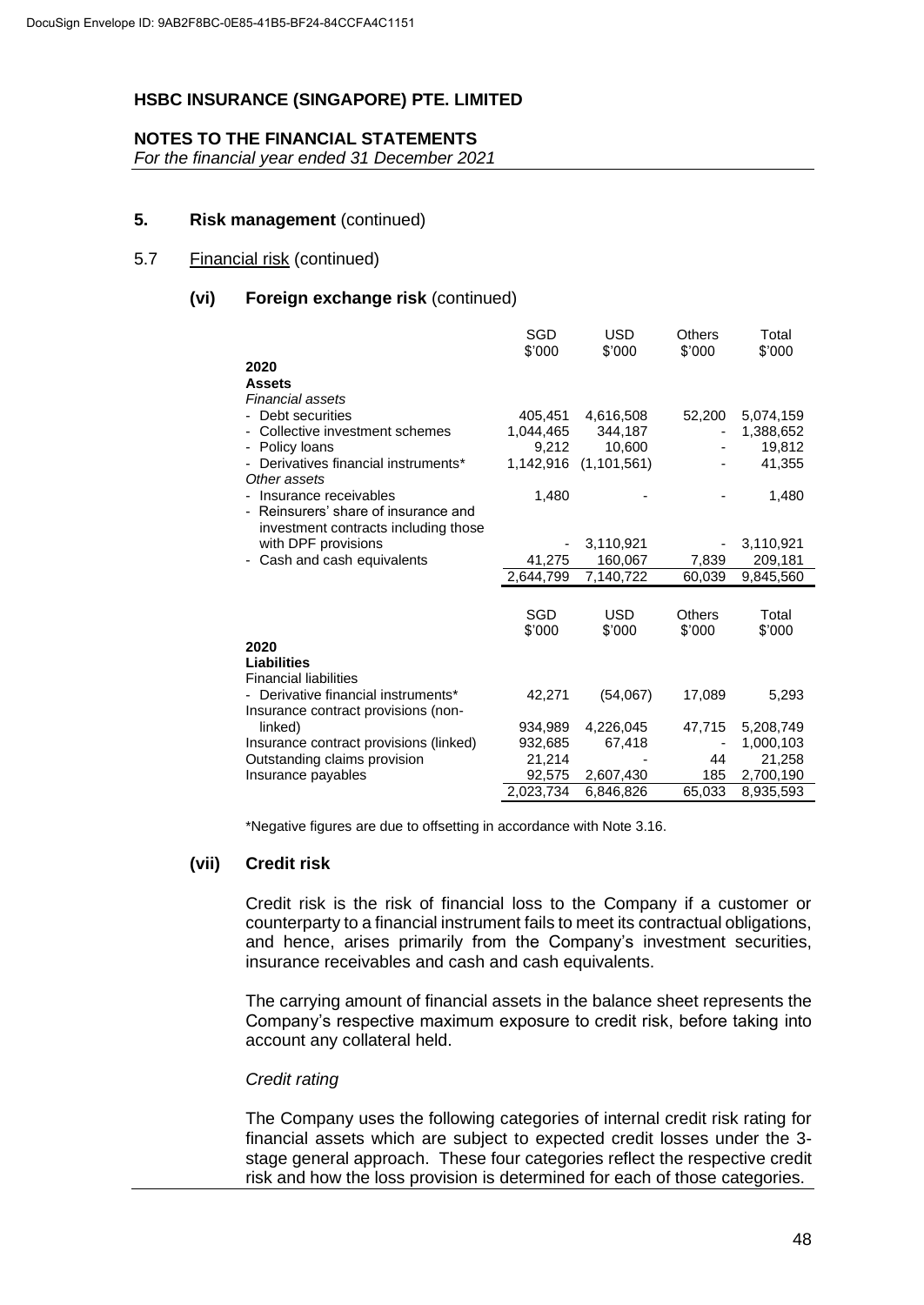## **NOTES TO THE FINANCIAL STATEMENTS**

*For the financial year ended 31 December 2021*

## **5. Risk management** (continued)

#### 5.7 Financial risk (continued)

#### **(vii) Credit risk** (continued)

#### *Credit rating* (continued)

| <b>Category of internal</b><br>credit rating | <b>Definition of category</b>                                                                                                                                                | <b>Basis for recognition of</b><br>expected credit losses    |
|----------------------------------------------|------------------------------------------------------------------------------------------------------------------------------------------------------------------------------|--------------------------------------------------------------|
| Performing                                   | Borrower or issuer have a<br>low risk of default and a<br>strong capacity to meet<br>contractual cash flows                                                                  | 12-month expected credit losses                              |
| Underperforming                              | there is a significant<br>increase in credit risk; a<br>significant increase in credit<br>risk is presumed if interest<br>and/or principal repayment<br>are 30 days past due | Borrower or issuer for which Lifetime expected credit losses |
| Non-performing                               | Interest and/or principal<br>payment are 90 days past<br>due                                                                                                                 | Lifetime expected credit losses                              |
| Write-off                                    | Interest and/or principal<br>repayments are 120 days<br>bast due and there is no<br>reasonable expectation of<br>recovery                                                    | Asset is written off                                         |

#### *Investments*

Cash and equivalents are placed with banks and financial institutions which are regulated. The Company's portfolio of fixed income securities is subject to credit risk, defined as potential loss in market value due to adverse changes in the borrower's ability to repay the debt. This risk is managed by investing in a diversified portfolio of securities, coupled with stringent review of credit risk up-front and regular reviews of credit developments by ALCO.

The Company limits its credit risk exposure from fixed income securities by investing in more liquid securities and with counterparties that have sound credit ratings.

For investment in corporate bonds, financial loss may also materialise as a result of credit spread widening. When spreads widen between corporate bonds of different credit ratings, it implies that the market is factoring more risk of default on lower rated bonds. Credit spread widening will result in devaluation of the Company's bond portfolios. The Company limits its credit spread risk by adhering to parameters established by the HSBC Group.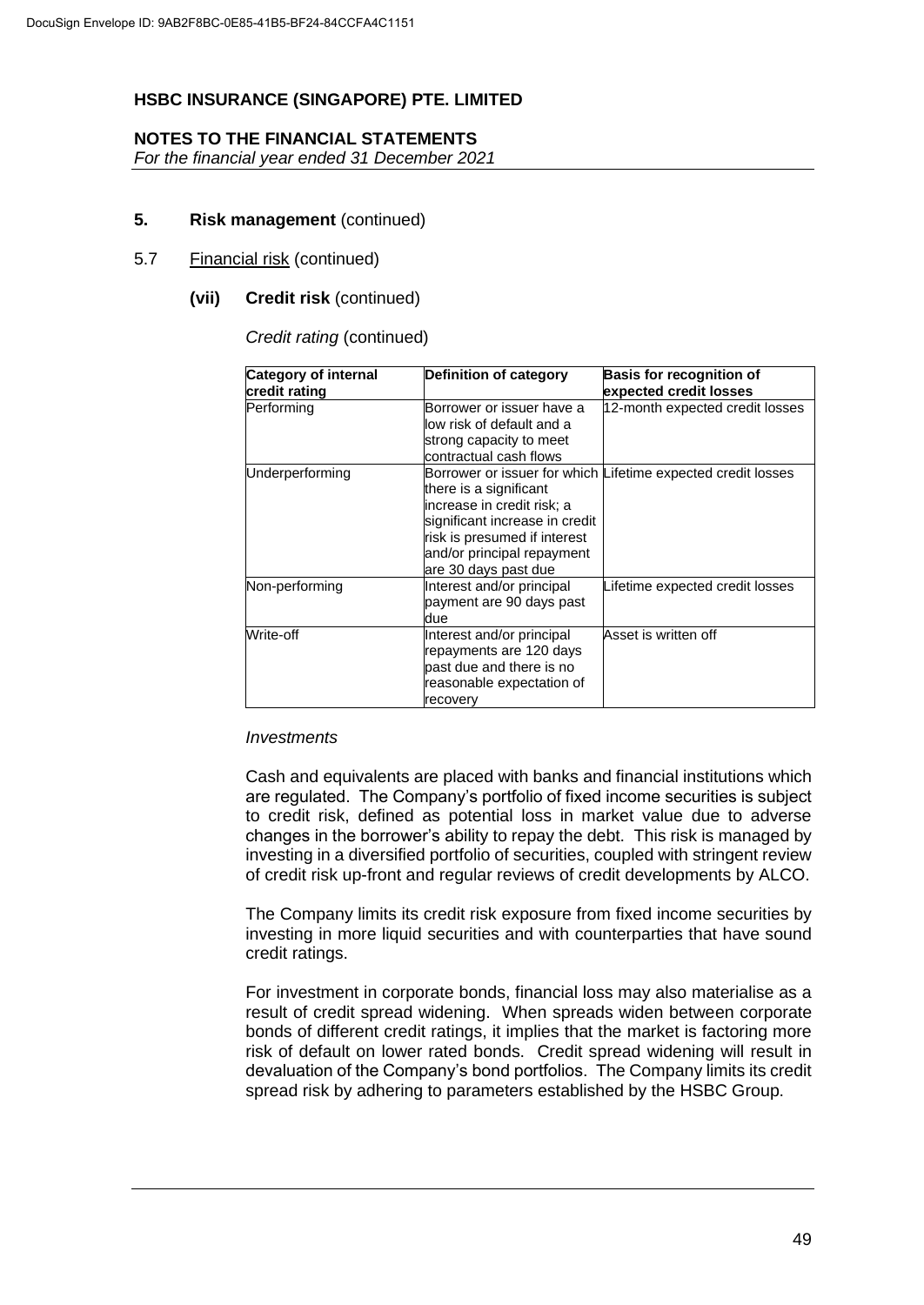## **NOTES TO THE FINANCIAL STATEMENTS**

*For the financial year ended 31 December 2021*

## **5. Risk management** (continued)

#### 5.7 Financial risk (continued)

## **(vii) Credit risk** (continued)

*Investments* (continued)

Group-wide credit risk managed by HSBC Group stipulates internal limits by issuer or counterparty and by credit rating. Approved limits in the Credit Risk Mandate are actively monitored to manage the credit and concentration risk.

The Company issues unit-linked investment policies. In the unit-linked business, the policyholder bears the investment risk on the assets held in the underlying funds as the policy benefits are directly linked to the value of the assets in the fund. Therefore, the Company has no material credit risk on unit-linked financial assets.

Policy loans are fully collaterised against the cash value of the policies. Therefore, the Company has no material credit risk on policy loans.

The table below provides information regarding the credit risk exposure of the Company as at 31 December by classifying the fixed income securities and cash and fixed deposits according to credit ratings of the counterparties which are based on Standard and Poor's financial strength rating or its equivalent. Management does not expect any of its counterparties to fail to meet its obligations.

|                                            | <b>Financial strength rating</b> |           |             |            |           |  |
|--------------------------------------------|----------------------------------|-----------|-------------|------------|-----------|--|
|                                            |                                  | A to      | <b>B</b> to | <b>Not</b> |           |  |
|                                            | AAA                              | AA        | <b>BBB</b>  | rated      | Total     |  |
|                                            | \$'000                           | \$'000    | \$'000      | \$'000     | \$'000    |  |
| 2021                                       |                                  |           |             |            |           |  |
| <b>Debt securities:</b>                    |                                  |           |             |            |           |  |
| Government bonds<br>Public authorities and | 81,669                           | 66,188    |             | ۰          | 147,857   |  |
| corporate bonds                            | 403,673                          | 3.527.062 | 1,452,652   | 39,832     | 5,423,219 |  |
|                                            | 485.342                          | 3.593.250 | 1.452.652   | 39.832     | 5.571.076 |  |
| Derivatives (net)                          |                                  | 15,528    |             |            | 15,528    |  |
| Cash and cash                              |                                  |           |             |            |           |  |
| equivalents                                |                                  | 143,595   |             |            | 143,595   |  |
|                                            | 485.342                          | 3,752,373 | 1,452,652   | 39,832     | 5,730,199 |  |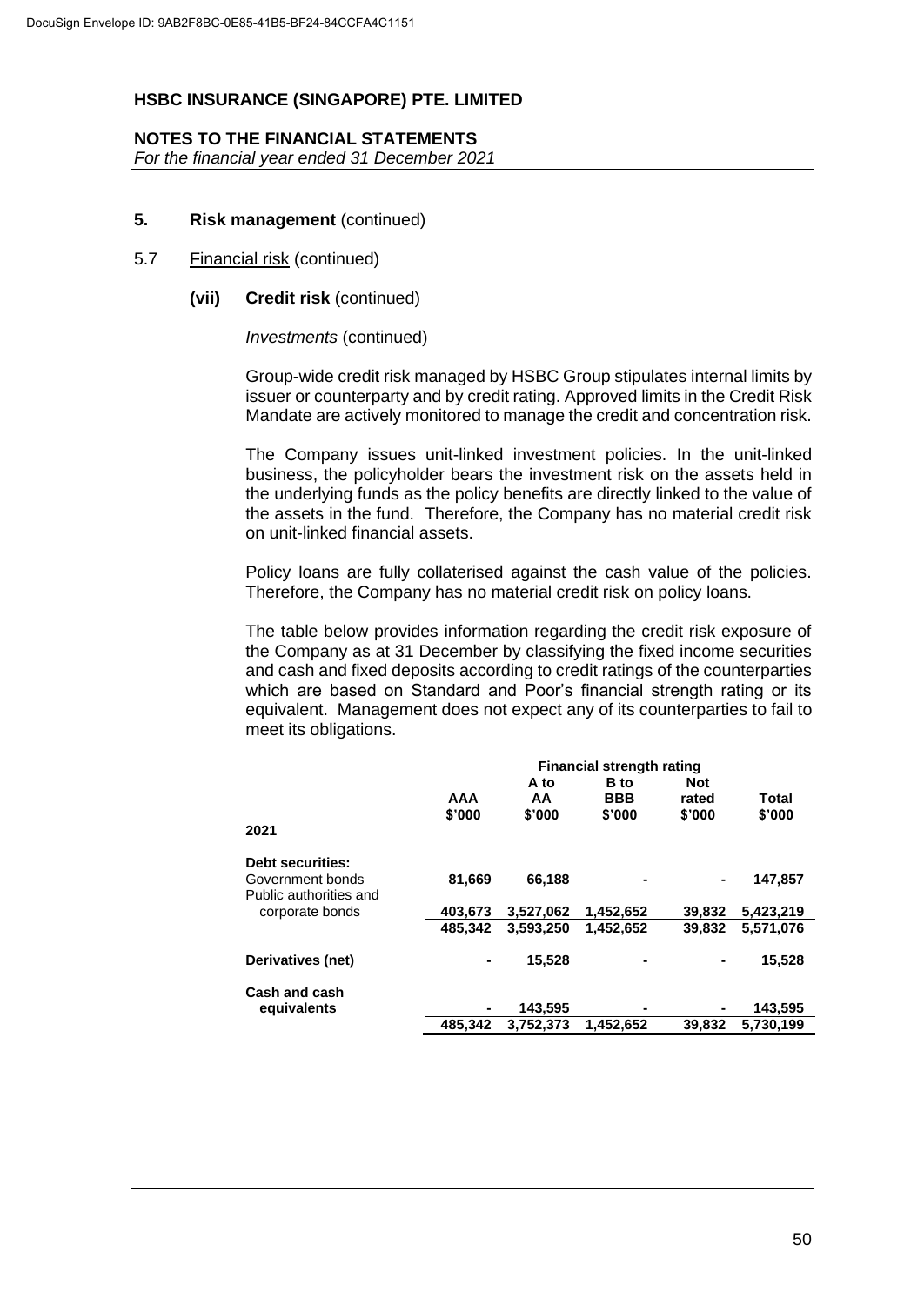## **NOTES TO THE FINANCIAL STATEMENTS**

*For the financial year ended 31 December 2021*

## **5. Risk management** (continued)

## 5.7 Financial risk (continued)

## **(vii) Credit risk** (continued)

*Investments* (continued)

|                                            | Financial strength rating |           |            |            |           |  |
|--------------------------------------------|---------------------------|-----------|------------|------------|-----------|--|
|                                            |                           | A to      | B to       | <b>Not</b> |           |  |
|                                            | AAA                       | AA        | <b>BBB</b> | rated      | Total     |  |
|                                            | \$'000                    | \$'000    | \$'000     | \$'000     | \$'000    |  |
| 2020                                       |                           |           |            |            |           |  |
| <b>Debt securities:</b>                    |                           |           |            |            |           |  |
| Government bonds<br>Public authorities and | 109,975                   | 64.302    |            | -          | 174,277   |  |
| corporate bonds                            | 365,927                   | 3,216,186 | 1,269,788  | 47.981     | 4,899,882 |  |
|                                            | 475.902                   | 3.280.488 | 1,269,788  | 47.981     | 5.074.159 |  |
| Derivatives (net)                          | -                         | 36,062    |            | ٠          | 36,062    |  |
| Cash and cash                              |                           |           |            |            |           |  |
| equivalents                                | ۰                         | 209,181   |            | ٠          | 209,181   |  |
|                                            | 475.902                   | 3.525.731 | 1.269.788  | 47.981     | 5.319.402 |  |

## *Insurance and other receivables*

The Company establishes an allowance for impairment that represents its estimate of incurred losses in respect of insurance receivables. This allowance comprises a specific loss component that relates to individually significant exposures.

The allowance account in respect of insurance receivables is used to record impairment losses unless the Company is satisfied that no recovery of the amount owing is possible. At that point the financial asset is considered irrecoverable and the amount charged to the allowance account is written off against the carrying amount of the impaired financial asset.

At the reporting date there were no significant concentrations of credit risk. There may be exposure to significant credit risk relating to the reinsurance solution upon the occurrence of a significant adverse event in the future, however, the likelihood of occurrence of this event is remote.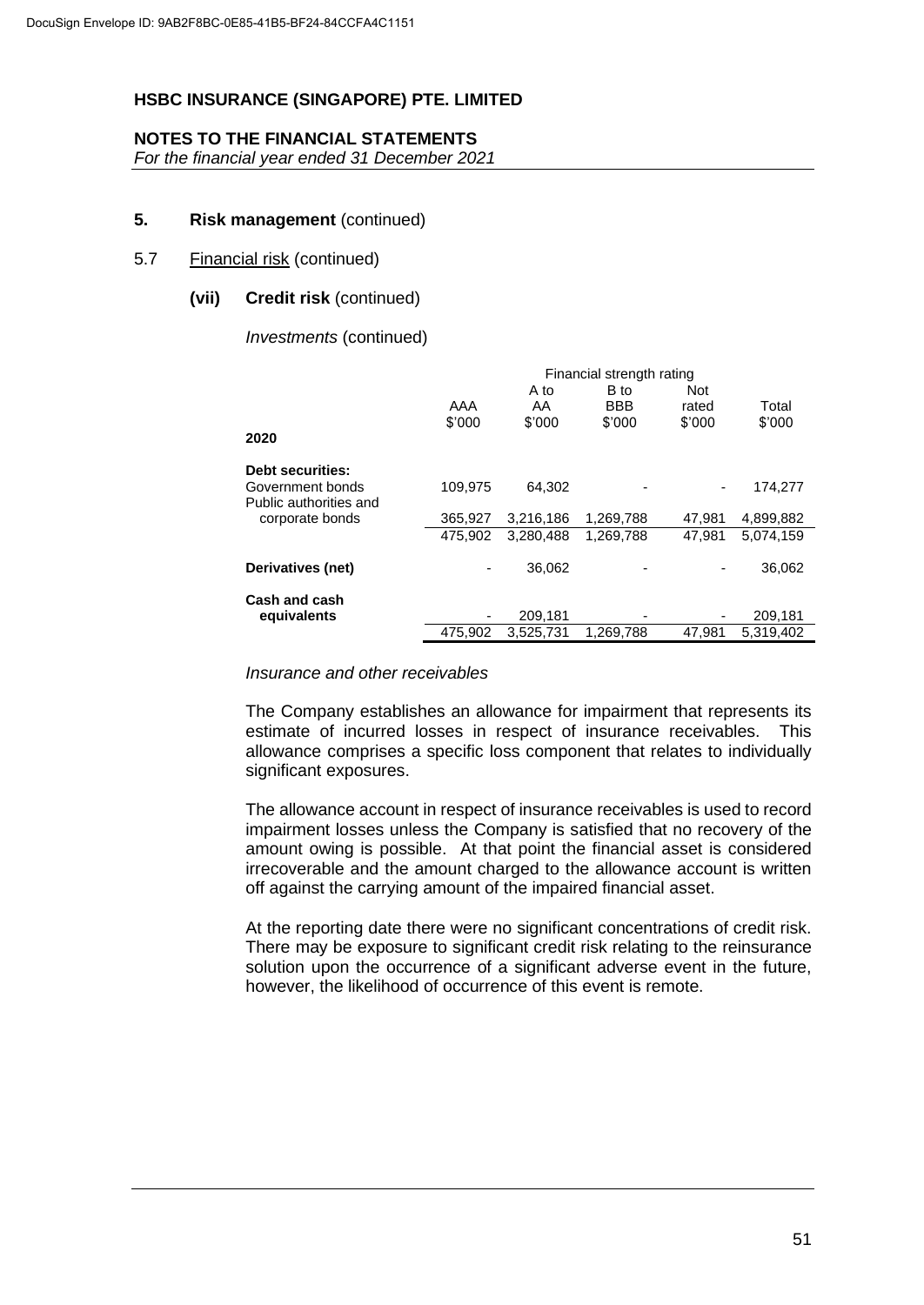## **NOTES TO THE FINANCIAL STATEMENTS**

*For the financial year ended 31 December 2021*

## **5. Risk management** (continued)

#### 5.7 Financial risk (continued)

## **(vii) Credit risk** (continued)

#### *Impairment of financial assets*

The Company has the following financial assets that are subject to more than immaterial credit losses where the expected credit loss model has been applied:

**•** Financial assets measured at amortised cost \$4,546,854,000 as at 31 December 2021 (\$4,340,912,000 as at 31 December 2020)

The impairment methodology is disclosed in Note 3.15.

The credit loss allowance for financial assets held at amortised cost as at 31 December 2021 is \$4,871,000 (2020: \$4,863,000).

Movement in credit loss allowance for financial assets are set out as follows:

|                                                                           | Financial<br>assets at<br>amortised<br><u>cost</u><br>\$'000 | Total<br>\$'000 |
|---------------------------------------------------------------------------|--------------------------------------------------------------|-----------------|
| Balance as at 1 January 2020                                              | 2,669                                                        | 2,669           |
| Movement in allowance recognised in profit<br>or loss during the year on: |                                                              |                 |
| - Asset acquired/originated                                               | 2,246                                                        | 2,246           |
| - Reversal of unutilised amount                                           | (52)                                                         | (52)            |
|                                                                           | 2,194                                                        | 2,194           |
| Balance as at 31 December 2020                                            | 4,863                                                        | 4,863           |
| Movement in allowance recognised in profit<br>or loss during the year on: |                                                              |                 |
| - Asset acquired/originated                                               | 1,179                                                        | 1,179           |
| - Reversal of unutilised amount                                           | (1, 171)                                                     | (1,171          |
|                                                                           | 8                                                            | 8               |
| Balance as at 31 December 2021                                            | 4,871                                                        | 4,871           |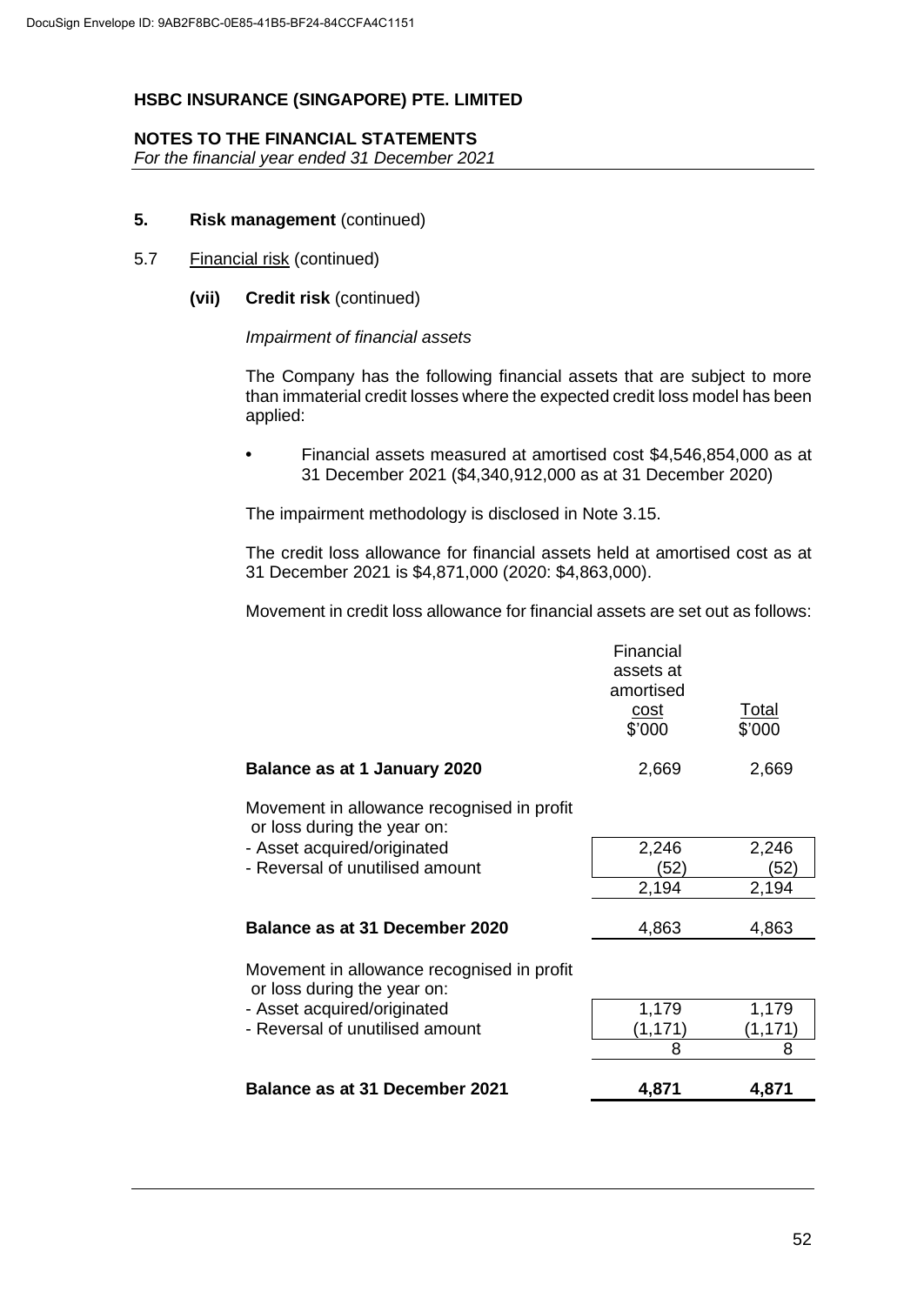# **NOTES TO THE FINANCIAL STATEMENTS**

*For the financial year ended 31 December 2021*

## **5. Risk management** (continued)

## 5.7 Financial risk (continued)

## **(viii) Liquidity risk**

Liquidity risk is the risk that the Company will encounter difficulties in meeting the obligations associated with its financial liabilities that are settled by delivering cash or another financial asset. The Company's approach to managing liquidity is to ensure, as far as possible, that it will always have sufficient liquidity to meet its liabilities when due, under both normal and stressed conditions, without incurring unacceptable losses or risking damage to the Company's reputation.

The Company has to meet daily calls on its cash resources, notably from claims arising on its claims maturities and surrenders. Expected liquidity demands are managed through a combination of investment and assetliability management practices, which are monitored on an ongoing basis.

The Company conducts asset-liabilities modelling to determine exposures to liquidity needs. The Asset Liability Management Committee has considered the nature of the liabilities in terms of their duration and has assessed that the current portfolio mix, combined with the participating nature of the insurance contract liabilities, has adequately mitigated the mismatching risk to an acceptable level.

The nature of insurance business is that the requirements of funding cannot be predicted with absolute certainty as the theory of probability is applied on insurance contracts to ascertain the likely provision and the time period when such liabilities will be settled. The amounts and maturities in respect of insurance and investment contract with DPF provisions are thus based on the management's best estimate and past experience.

Unexpected liquidity demands are managed through a combination of product design, diversification limits, investment strategies and systematic monitoring. The existence of surrender penalty in insurance contracts also protects the Company from losses due to unexpected surrender trends as well as reduces the sensitivity of surrender to changes in interest rates.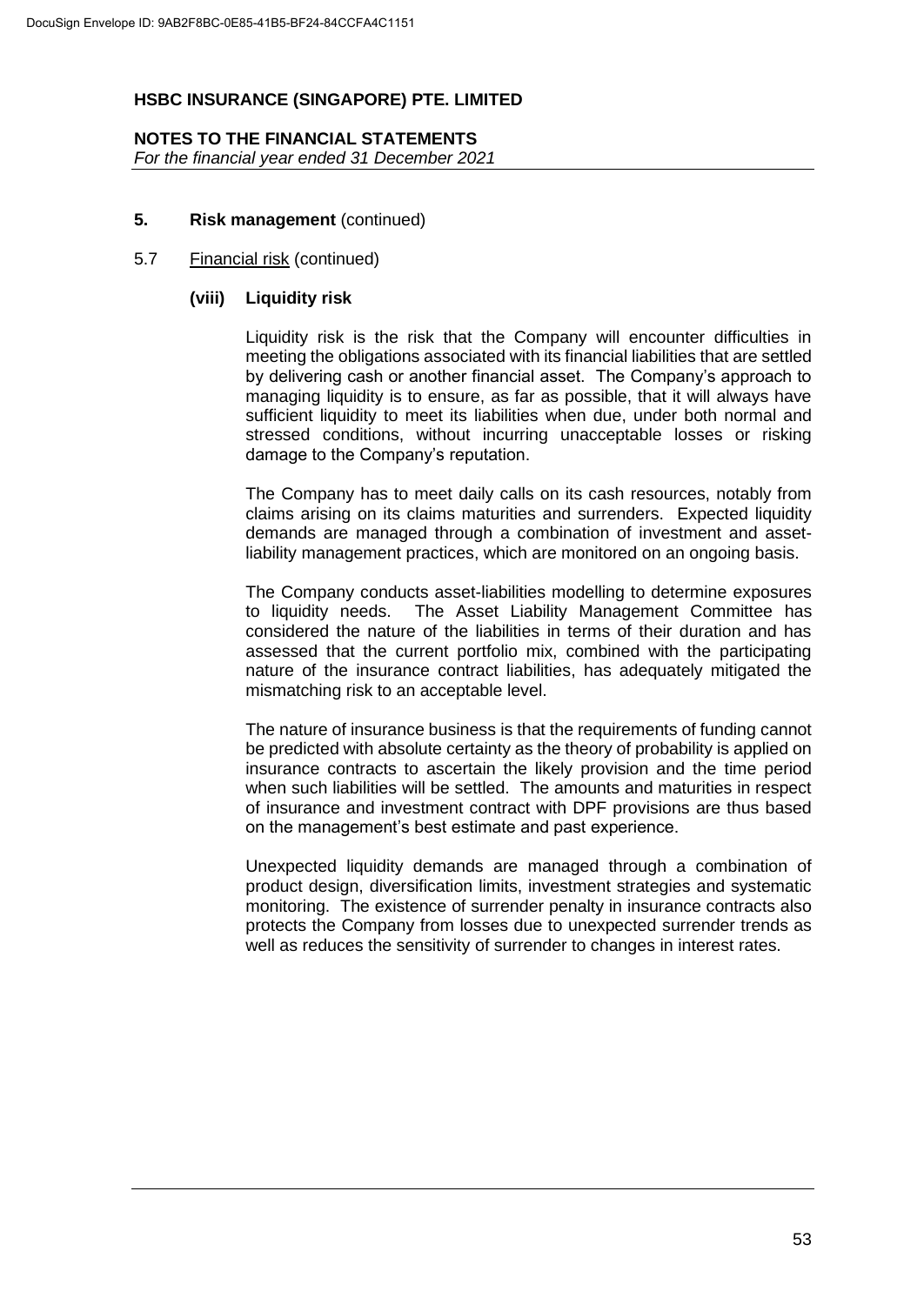## **NOTES TO THE FINANCIAL STATEMENTS**

*For the financial year ended 31 December 2021*

## **5. Risk management** (continued)

#### 5.7 Financial risk (continued)

## **(viii) Liquidity risk** (continued)

The table below summarises the maturity profile of the financial liabilities of the Company based on the remaining undiscounted estimated obligations.

|                                                                                | <b>Undiscounted values</b> |                           |                           |                     |
|--------------------------------------------------------------------------------|----------------------------|---------------------------|---------------------------|---------------------|
|                                                                                | Up to<br>1 year<br>\$'000  | 1 to<br>5 years<br>\$'000 | Over<br>5 years<br>\$'000 | Total<br>\$'000     |
| 2021<br>Insurance and other payables<br>Derivative financial instruments (net) | 137,636<br>4,793           | 2,688,238<br>9.254        | $\blacksquare$<br>1.481   | 2,825,874<br>15,528 |
| 2020<br>Insurance and other payables<br>Derivative financial instruments (net) | 149,850<br>17,285          | 2,605,581<br>12.802       | -<br>5.975                | 2,755,431<br>36,062 |

It is not expected that the cash flows included in the above maturity analysis could occur significantly earlier, or at significantly different amounts.

Policyholders of the Life insurance and investment contracts with DPF issued by the Company have the option to terminate their contracts at any time and receive the surrender values of their policies. The carrying value of these policies at the reporting date is reflected as the contractual cash flow.

The following table summarises the expected undiscounted cash flows of the insurance and investment contracts with DPF issued by the Company:

|                                                                | <b>Undiscounted values</b> |                   |                                 |                 |  |
|----------------------------------------------------------------|----------------------------|-------------------|---------------------------------|-----------------|--|
|                                                                | Up to                      | 1 to              | Over                            |                 |  |
|                                                                | 1 year<br>\$'000           | 5 years<br>\$'000 | 5 years<br>\$'000               | Total<br>\$'000 |  |
| 2021                                                           |                            |                   |                                 |                 |  |
| Gross insurance and investment contract<br>with DPF provisions |                            |                   |                                 |                 |  |
| - Non-linked                                                   | 322,472                    |                   | 1,052,065 10,645,351            | 12,019,888      |  |
| - Linked                                                       | 234,408                    | 541.430           | 1,572,728                       | 2,348,566       |  |
| - Gross outstanding claims provision                           | 29,908                     | 2,136             | 5.387                           | 37,431          |  |
|                                                                | 586,788                    |                   | 1,595,631 12,223,466 14,405,885 |                 |  |
|                                                                |                            |                   |                                 |                 |  |
| 2020                                                           |                            |                   |                                 |                 |  |
| Gross insurance and investment contract<br>with DPF provisions |                            |                   |                                 |                 |  |
| - Non-linked                                                   | 267,689                    | 1,054,742         | 8,439,840                       | 9,762,271       |  |
| - Linked                                                       | 212,406                    | 626.701           | 1,418,092                       | 2,257,199       |  |
| - Gross outstanding claims provision                           | 13,912                     | 2,058             | 5,288                           | 21,258          |  |
|                                                                | 494.007                    | 1.683.501         | 9.863.220                       | 12.040.728      |  |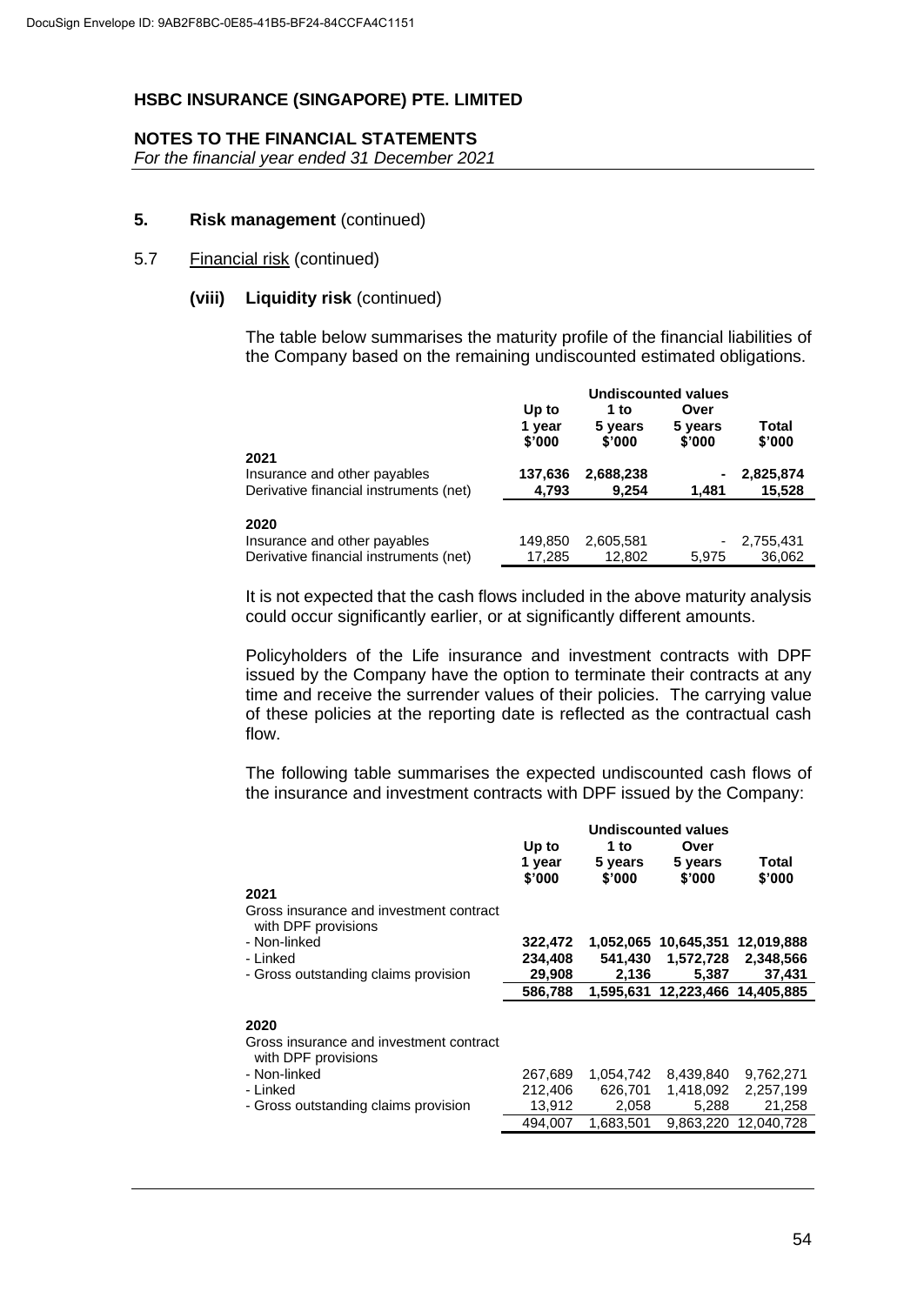#### **NOTES TO THE FINANCIAL STATEMENTS** *For the financial year ended 31 December 2021*

## **5. Risk management** (continued)

## 5.7 Financial risk (continued)

#### **(viii) Liquidity risk** (continued)

The Company has made significant assumptions to determine the estimated undiscounted cash flows of the above insurance and investment contracts with DPF issued by the Company, which include mortality, morbidity, future lapse rates, expenses, investment returns, gross of expected future premiums on inforce policies. Due to the significance of the assumptions used, the periodic amounts presented could be materially different from actual required payments. The amounts presented in the above table are undiscounted, therefore, they do not reconcile to the insurance and investment contracts with DPF which have been presented on a discounted basis in the balance sheet.

## **(ix) Embedded derivatives**

Material embedded derivatives contained in host insurance and investment contracts refer to the availability of the non-forfeiture values (surrender values) in the event of a surrender of an insurance or investment contract. The surrender values comprise of two separate components: a guaranteed portion and a non-guaranteed portion (for insurance and investment contracts with DPF).

The guaranteed component is adequately provided for by minimum reserves as required under the Risk Based Capital framework. Since the surrender values of the guaranteed component are always less than the minimum reserves, the risk arising from changes in interest rates and market risk is mitigated. In addition, past experience of the Company shows that surrenders are not sensitive to interest rates movements.

The non-guaranteed component may be impacted by falling interest rates and equity values. However, the Company has the ability to adjust the amounts payable by adjusting bonus rates. As such, the interest rate risk and market risk can be mitigated.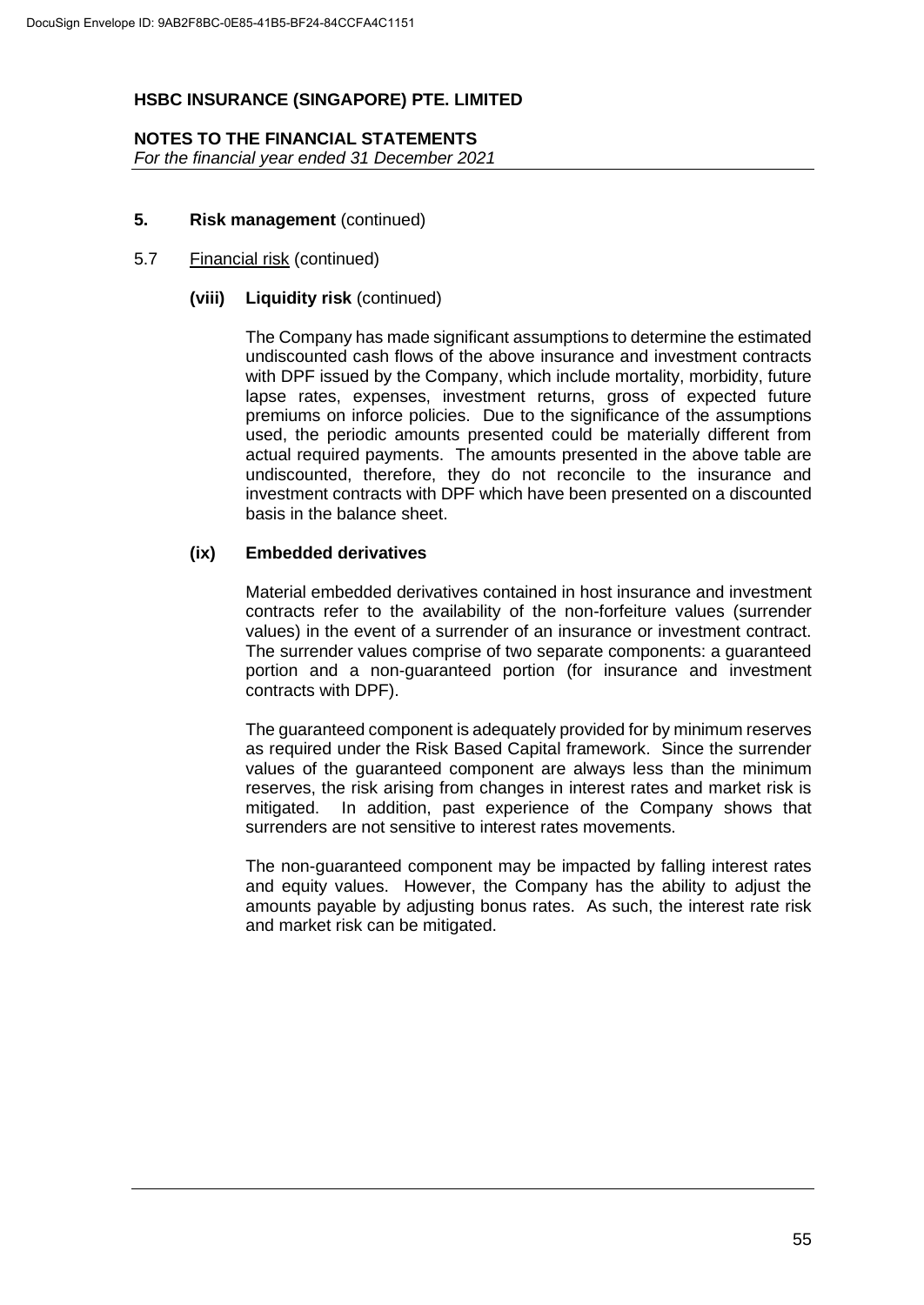## **NOTES TO THE FINANCIAL STATEMENTS**

*For the financial year ended 31 December 2021*

## **5. Risk management** (continued)

5.7 Financial risk (continued)

## **(x) Accounting classifications and fair values**

## *Fair values versus carrying amounts*

The fair values of financial assets and liabilities, together with the carrying amounts shown in the balance sheet are as follows:

| 2021                               | <b>Note</b> | <b>FVTPL</b><br>\$'000 | <b>Designated as</b><br><b>FVTPL upon</b><br>initial<br>recognition<br>\$'000 | <b>Amortised</b><br>cost<br>\$'000 | <b>Other financial</b><br>liabilities within<br>scope of FRS<br>109<br>\$'000 | Total<br>carrying<br>amount<br>\$'000 | <b>Fair value</b><br>\$'000 |
|------------------------------------|-------------|------------------------|-------------------------------------------------------------------------------|------------------------------------|-------------------------------------------------------------------------------|---------------------------------------|-----------------------------|
| <b>Financial assets</b>            | 15          |                        |                                                                               |                                    |                                                                               |                                       |                             |
| - debt securities                  |             | 1,263,880              |                                                                               | 4,307,196                          |                                                                               | 5,571,076                             | 6,334,805                   |
| - collective investment schemes    |             | 1,502,092              |                                                                               |                                    |                                                                               | 1,502,092                             | 1,502,092                   |
| - policy loans                     |             |                        |                                                                               | 20,552                             |                                                                               | 20,552                                | 20,552                      |
| - derivative financial instruments |             | 22,340                 |                                                                               |                                    |                                                                               | 22,340                                | 22,340                      |
| Insurance receivables              | 16          |                        |                                                                               | 1,709                              |                                                                               | 1,709                                 | 1,709                       |
| Other receivables                  | 17          |                        |                                                                               | 73,802                             |                                                                               | 73,802                                | 73,802                      |
| Cash and cash equivalents          | 18          |                        |                                                                               | 143,595                            |                                                                               | 143,595                               | 143,595                     |
|                                    |             | 2,788,312              | ۰.                                                                            | 4,546,854                          | ۰.                                                                            | 7,335,166                             | 8,098,895                   |
| <b>Financial liabilities</b>       |             |                        |                                                                               |                                    |                                                                               |                                       |                             |
| - derivative financial instruments |             | (6, 812)               |                                                                               |                                    |                                                                               | (6, 812)                              | (6, 812)                    |
| Insurance payables                 | 20          |                        |                                                                               |                                    | (2,782,917)                                                                   | (2,782,917)                           | (2,782,917)                 |
| Other payables                     | 21          |                        |                                                                               |                                    | (42, 957)                                                                     | (42, 957)                             | (42, 957)                   |
| Lease liability                    | 28          |                        |                                                                               | (347)                              |                                                                               | (347)                                 | (347)                       |
| Subordinated loan                  | 29          |                        |                                                                               | (100,320)                          |                                                                               | (100, 320)                            | (100,320)                   |
|                                    |             | (6, 812)               |                                                                               | (100, 667)                         | (2,825,874)                                                                   | (2,933,353)                           | (2,933,353)                 |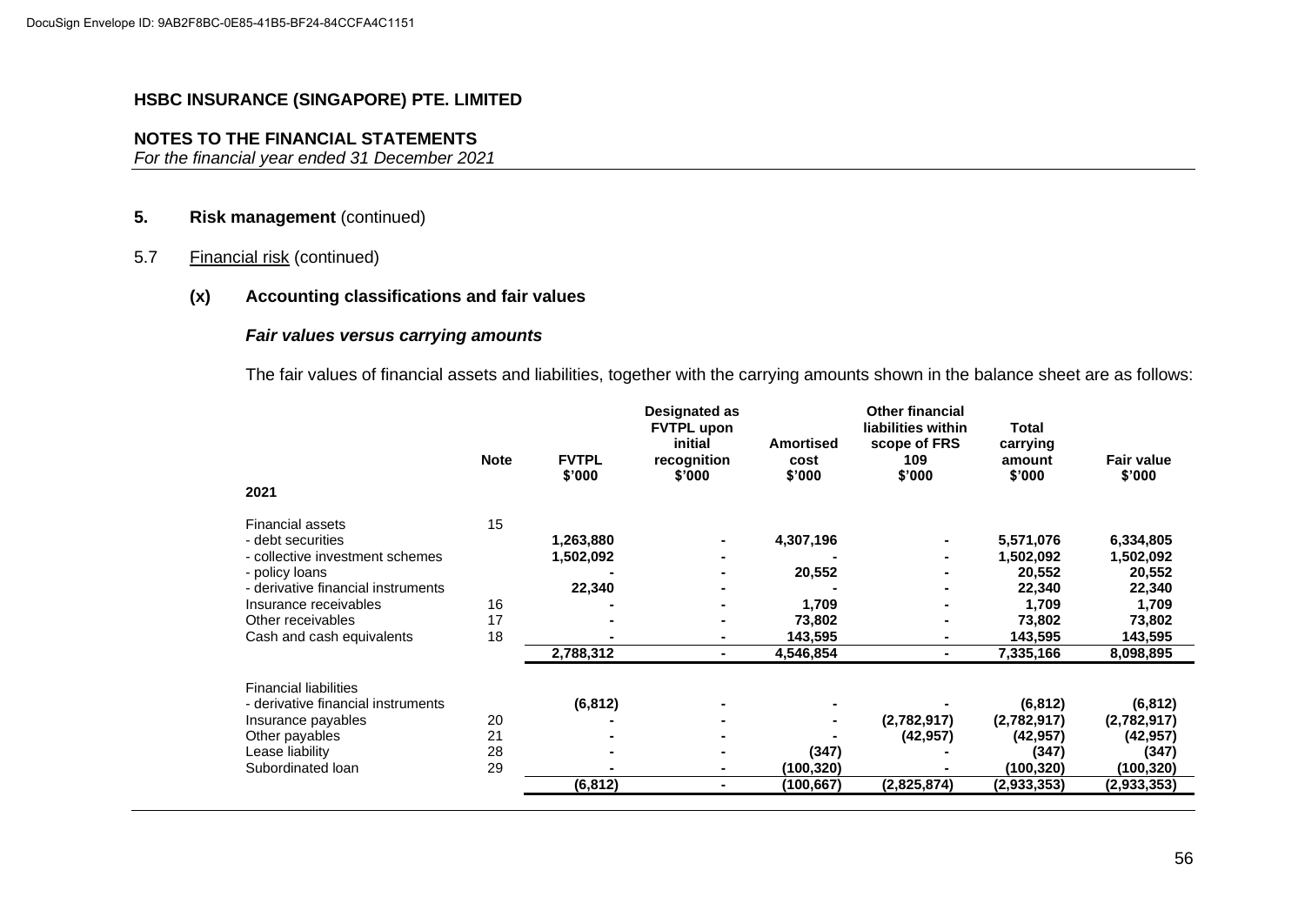## **NOTES TO THE FINANCIAL STATEMENTS**

*For the financial year ended 31 December 2021*

## **5. Risk management** (continued)

5.7 Financial risk (continued)

## **(x) Accounting classifications and fair values** (continued)

## *Fair values versus carrying amounts* (continued)

The fair values of financial assets and liabilities, together with the carrying amounts shown in the balance sheet are as follows:

| 2020                               | <b>Note</b> | <b>FVTPL</b><br>\$'000 | Designated as<br>FVTPL upon<br>initial recognition<br>\$'000 | Amortised<br>cost<br>\$'000 | Other financial<br>liabilities within<br>scope of FRS<br>109<br>\$'000 | Total<br>carrying<br>amount<br>\$'000 | Fair value<br>\$'000 |
|------------------------------------|-------------|------------------------|--------------------------------------------------------------|-----------------------------|------------------------------------------------------------------------|---------------------------------------|----------------------|
| <b>Financial assets</b>            | 15          |                        |                                                              |                             |                                                                        |                                       |                      |
| - debt securities                  |             | 1,009,208              | 19,769                                                       | 4,045,182                   |                                                                        | 5,074,159                             | 5,478,807            |
| - collective investment schemes    |             | 1,388,652              |                                                              |                             |                                                                        | 1,388,652                             | 1,388,652            |
| - policy loans                     |             |                        |                                                              | 19,812                      |                                                                        | 19,812                                | 19,812               |
| - derivative financial instruments |             | 41,355                 |                                                              |                             |                                                                        | 41,355                                | 41,355               |
| Insurance receivables              | 16          |                        |                                                              | 1,480                       |                                                                        | 1,480                                 | 1,480                |
| Other receivables                  | 17          |                        |                                                              | 65,257                      |                                                                        | 65,257                                | 65,257               |
| Cash and cash equivalents          | 18          |                        |                                                              | 209,181                     |                                                                        | 209,181                               | 209,181              |
|                                    |             | 2,439,215              | 19,769                                                       | 4,340,912                   | ٠                                                                      | 6,799,896                             | 7,204,544            |
| <b>Financial liabilities</b>       |             |                        |                                                              |                             |                                                                        |                                       |                      |
| - derivative financial instruments |             | (5,293)                |                                                              |                             |                                                                        | (5,293)                               | (5,293)              |
| Insurance payables                 | 20          |                        |                                                              |                             | (2,700,190)                                                            | (2,700,190)                           | (2,700,190)          |
| Other payables                     | 21          |                        |                                                              |                             | (55, 241)                                                              | (55, 241)                             | (55, 241)            |
| Subordinated loan                  | 29          |                        |                                                              | (100,303)                   |                                                                        | (100,303)                             | (100,303)            |
|                                    |             | (5,293)                |                                                              | (100,303)                   | (2,755,431)                                                            | (2,861,027)                           | (2,861,027)          |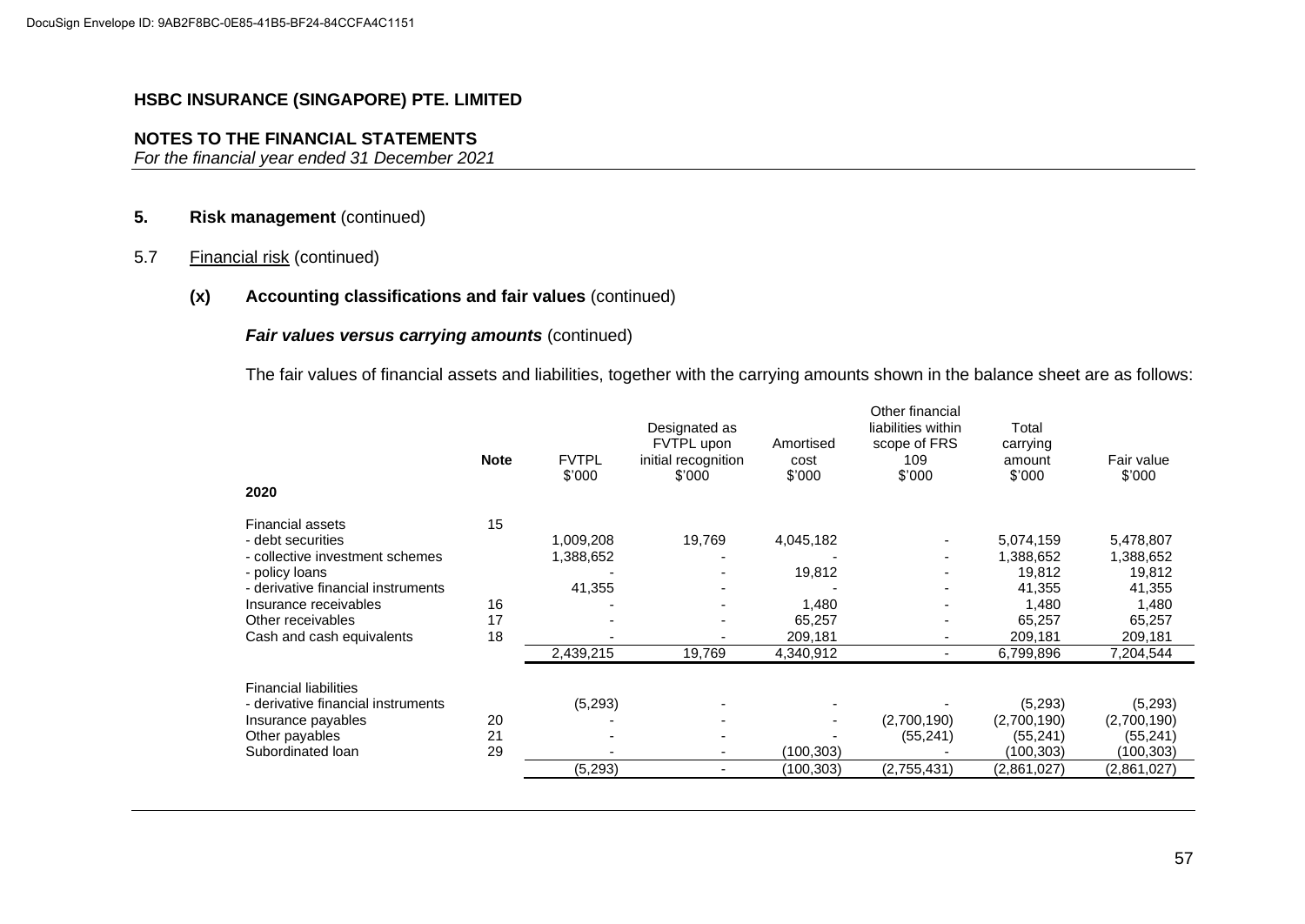## **NOTES TO THE FINANCIAL STATEMENTS**

*For the financial year ended 31 December 2021*

## **5. Risk management** (continued)

#### 5.7 Financial risk (continued)

## **(x) Accounting classifications and fair values** (continued)

#### *Fair values versus carrying amounts* (continued)

#### *Measurement of fair values*

Fair values have been determinable for measurement and/or disclosure purposes based on the following methods. Where applicable, further information about assumptions made in determining fair values is disclosed in the notes specific to that asset or liability.

#### *Investments in equity and debt securities*

The fair value of financial assets at fair value through profit or loss is determined by reference to their quoted closing bid prices at the reporting date.

#### *Derivatives*

Forward exchange contracts are either marked to market using listed market prices or by discounting the contractual forward price and deducting the current spot rate.

The notional amount and net fair value of the forward foreign exchange contracts as at 31 December are as set out below. The valuations of the forward contracts reflect amounts which the Company expects to pay or receive to terminate the contracts or replace the contracts at their current market rates at the reporting date. The fair values of these financial instruments have been recognised in the financial statements under derivative financial instruments.

|                                       | <b>Notional</b><br><b>Fair Value</b><br>2021<br>amount |                         | Liabilities | <b>Notional</b><br>amount |                  | <b>Fair Value</b><br>2020 |  |
|---------------------------------------|--------------------------------------------------------|-------------------------|-------------|---------------------------|------------------|---------------------------|--|
|                                       | 2021<br>\$'000                                         | <b>Assets</b><br>\$'000 | \$'000      | 2020<br>\$'000            | Assets<br>\$'000 | Liabilities<br>\$'000     |  |
| Forward foreign exchange<br>contracts | 2,379,937                                              | 21,543                  | (6, 597)    | 1,337,073                 | 37.439           | (5,293)                   |  |
| Interest rate swaps                   | 42,432                                                 | 741                     | ٠           | 42.432                    | 3,319            |                           |  |
| Cross currency swaps                  | 21,939                                                 | 56                      | (215)       | 3.853                     | 77               |                           |  |
| Equity options                        | -                                                      |                         |             | 109.575                   | 520              |                           |  |
| Total                                 | 2,444,308                                              | 22,340                  | (6, 812)    | 1,492,933                 | 41,355           | (5,293)                   |  |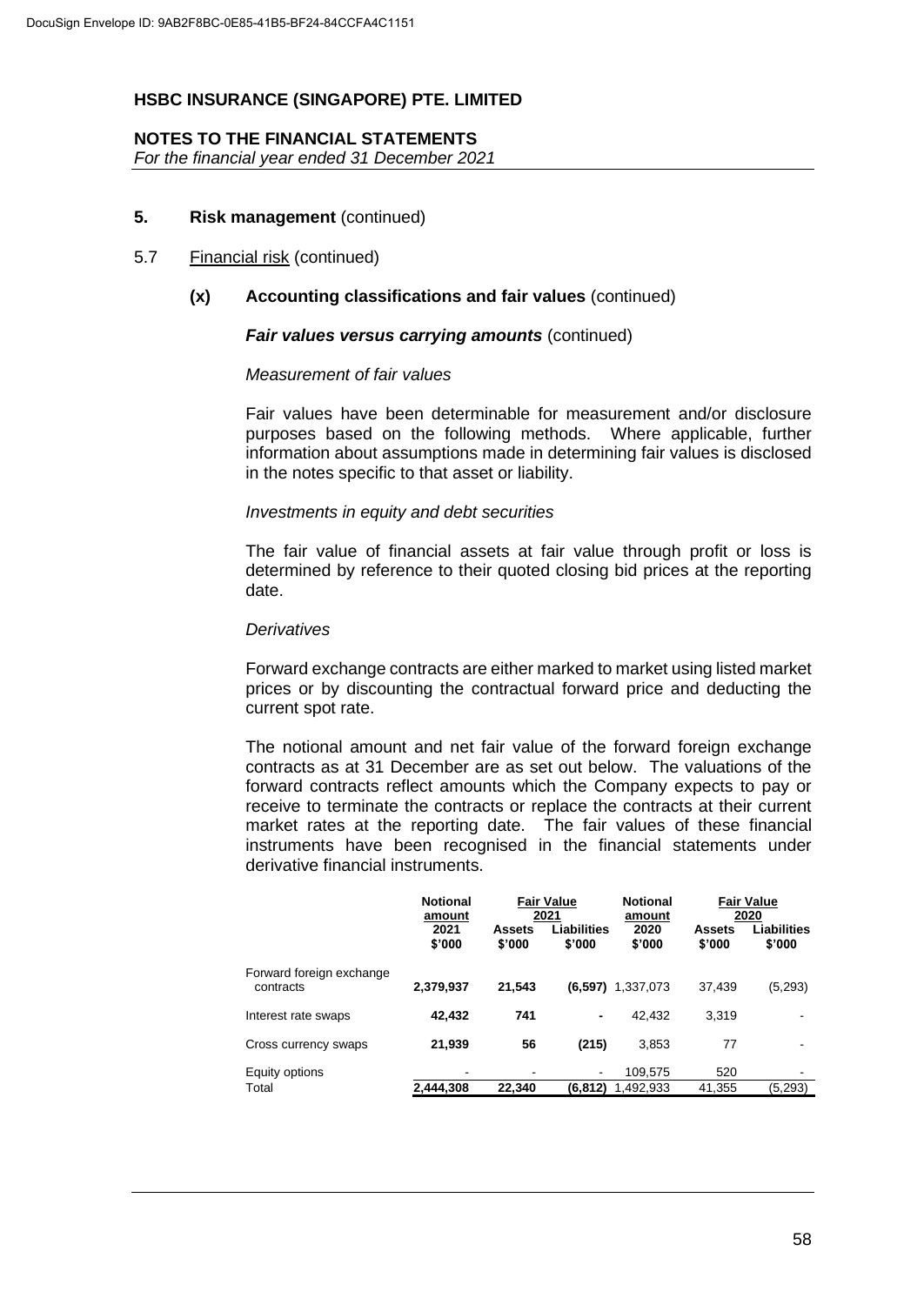## **NOTES TO THE FINANCIAL STATEMENTS**

*For the financial year ended 31 December 2021*

## **5. Risk management** (continued)

#### 5.7 Financial risk (continued)

## **(x) Accounting classifications and fair values** (continued)

#### *Fair values versus carrying amounts* (continued)

## *Derivatives* (continued)

The amount of derivatives (net) held with a related party is \$14.8 million as at 31 December 2021 (2020: \$32.7 million) and nil of collaterals (2020: \$24.2 million) included within other payables, are due to the related party in connection with the derivative transactions.

## *Other financial assets and liabilities*

The carrying amounts of other financial assets and liabilities with a maturity of less than one year (including insurance receivables, other receivables, cash and cash equivalents, insurance payables and other payables) are assumed to approximate their fair values because of the short period to maturity.

As at 31 December 2021, a cash collateral amounting to nil (\$24.2 million as at 31 December 2020) was set aside towards the derivative transactions entered into. The amount is recognised in the balance sheet under other payables.

#### *Fair value hierarchy*

Financial assets and financial liabilities carried at fair value

|                                        | Level 1<br>\$'000 | Level 2<br>\$'000 | Level 3<br>\$'000 | Total<br>\$'000 |
|----------------------------------------|-------------------|-------------------|-------------------|-----------------|
| 2021                                   |                   |                   |                   |                 |
| Financial assets at fair value through |                   |                   |                   |                 |
| profit or loss                         | 1,543,830         | 999,539           | 222,603           | 2,765,972       |
| Derivative financial assets            | ۰                 | 22,340            | -                 | 22,340          |
| Derivative financial liabilities       | ۰                 | (6, 812)          |                   | (6,812)         |
|                                        | 1,543,830         | 1,015,067         | 222.603           | 2,781,500       |
| 2020                                   |                   |                   |                   |                 |
| Financial assets at fair value through |                   |                   |                   |                 |
| profit or loss                         | 1,566,732         | 736,351           | 114.546           | 2.417.629       |
| Derivative financial assets            | ۰                 | 41,355            | -                 | 41,355          |
| Derivative financial liabilities       | ۰                 | (5,293)           |                   | (5,293)         |
|                                        | 1,566,732         | 772,413           | 114.546           | 2.453.691       |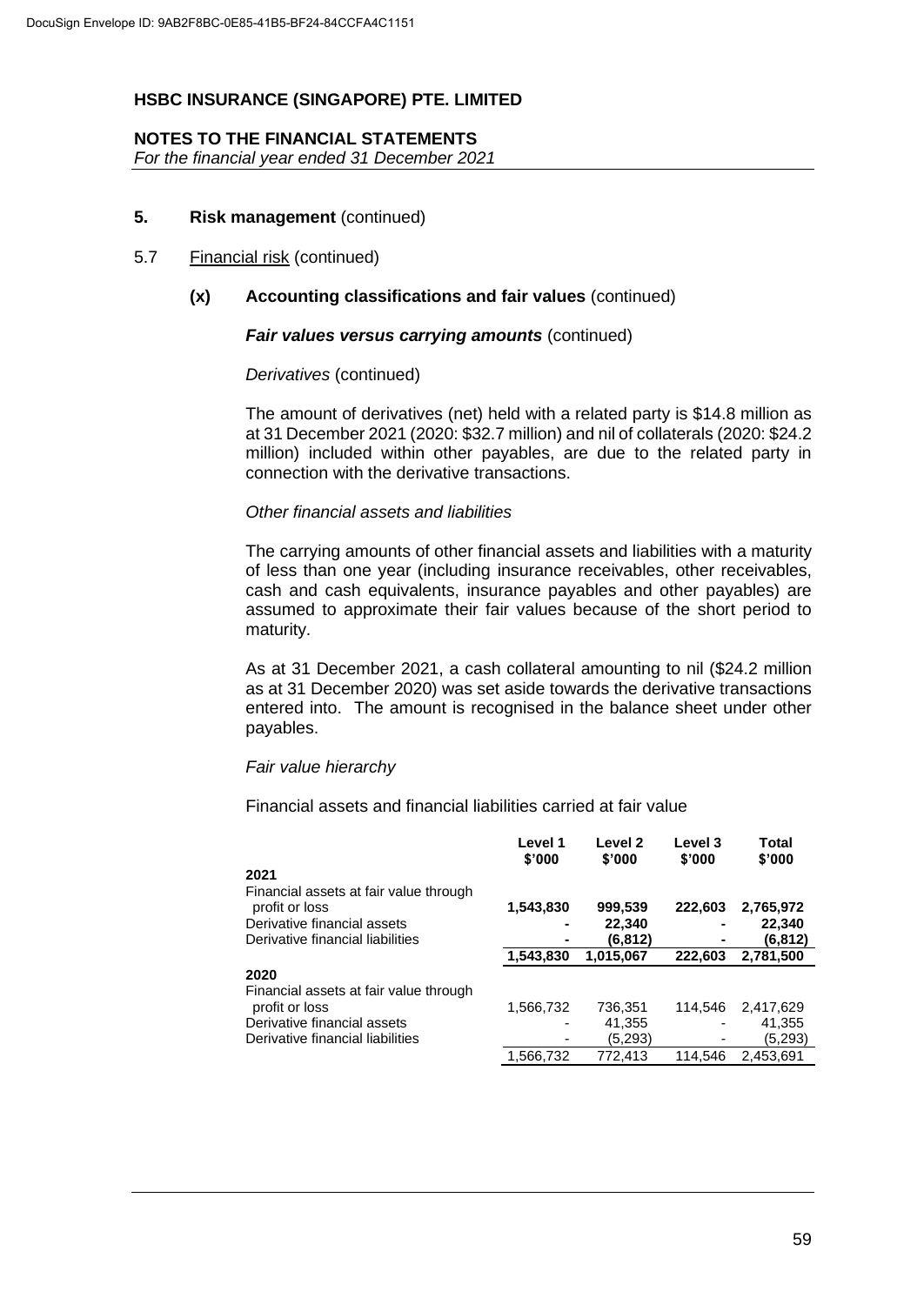## **NOTES TO THE FINANCIAL STATEMENTS**

*For the financial year ended 31 December 2021*

## **5. Risk management** (continued)

## 5.7 Financial risk (continued)

## **(x) Accounting classifications and fair values** (continued)

#### *Fair values versus carrying amounts* (continued)

Financial assets and financial liabilities not carried at fair value but for which fair values are disclosed.

## *Fair value hierarchy* (continued)

| 2021                               | Level 1 | Level 2   | Level 3                  | Total     |
|------------------------------------|---------|-----------|--------------------------|-----------|
|                                    | \$'000  | \$'000    | \$'000                   | \$'000    |
| Financial assets at amortised cost | 286.191 | 3,850,751 | 170.254                  | 4,307,196 |
| Policy loans                       | ٠       | 20,552    |                          | 20,552    |
| 2020                               |         |           |                          |           |
| Financial assets at amortised cost | 402.277 | 3,512,387 | 130.518                  | 4,045,182 |
| Policy loans                       | ٠       | 19.812    | $\overline{\phantom{0}}$ | 19.812    |

Movement in Level 3 financial instruments

|                                                                                                           | <b>Financial assets at Financial assets</b>    |                                |                 |  |
|-----------------------------------------------------------------------------------------------------------|------------------------------------------------|--------------------------------|-----------------|--|
|                                                                                                           | fair value through<br>profit or loss<br>\$'000 | at Amortised<br>Cost<br>\$'000 | Total<br>\$'000 |  |
| At 1 January 2021<br>Changes in fair value of financial<br>investments measured at fair value             | 114,546                                        | 130,518                        | 245,064         |  |
| through profit or loss<br>Amortisation and foreign exchange<br>recognised in profit or loss for financial | 14,503                                         |                                | 14,503          |  |
| investments carried at amortised cost                                                                     |                                                | 3,528                          | 3,528           |  |
| Purchases                                                                                                 | 93,554                                         | 32,940                         | 126,494         |  |
| Transfer in from Level 2                                                                                  |                                                | 3,576                          | 3,576           |  |
| <b>ECL</b>                                                                                                |                                                | (308)                          | (308)           |  |
| At 31 December 2021                                                                                       | 222,603                                        | 170,254                        | 392,857         |  |
| Total unrealised gain for the period<br>included in profit or loss for assets held                        |                                                |                                |                 |  |
| at the end of financial year                                                                              | 13,916                                         | 10,123                         | 24,039          |  |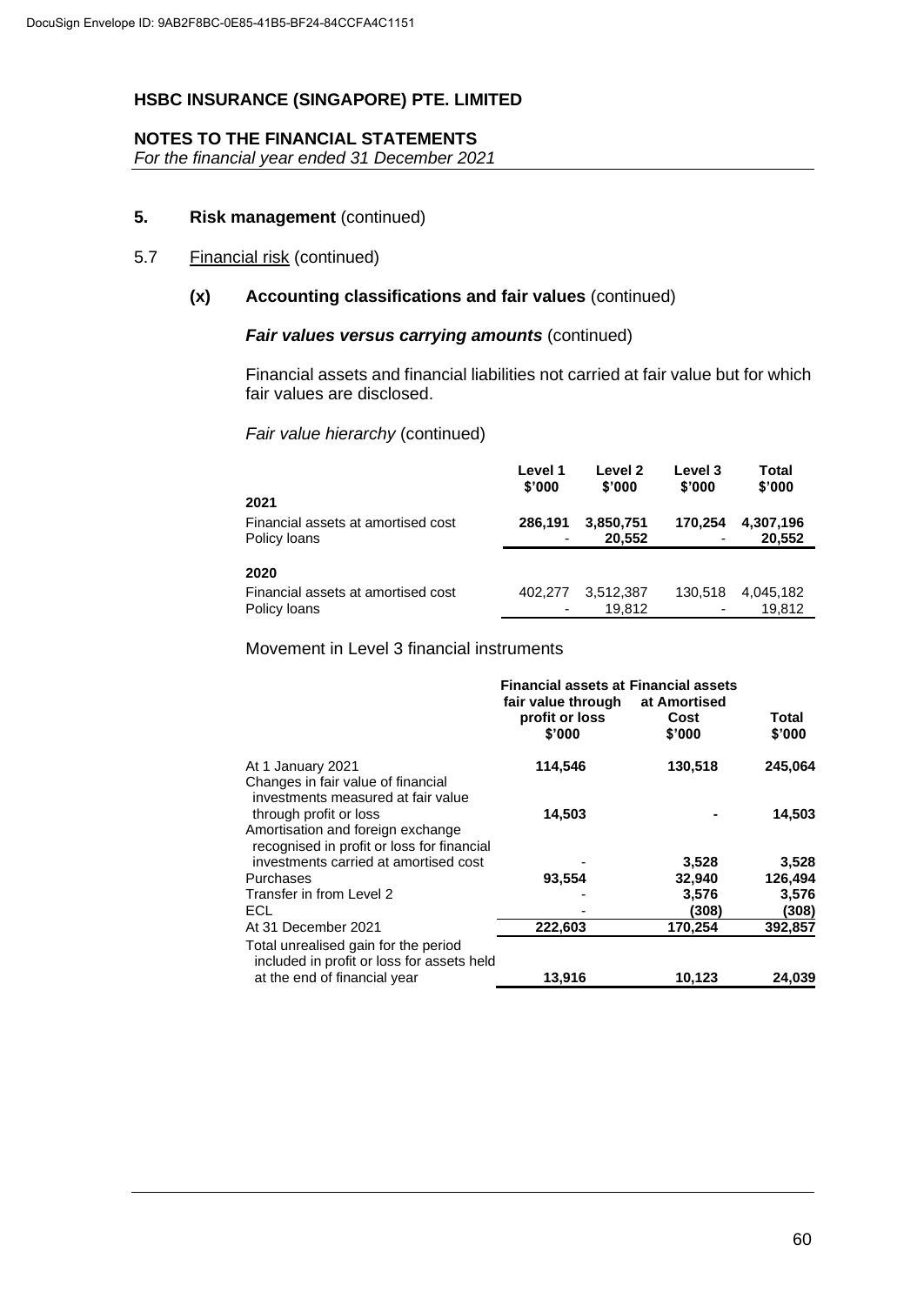## **NOTES TO THE FINANCIAL STATEMENTS**

*For the financial year ended 31 December 2021*

## **5. Risk management** (continued)

#### 5.7 Financial risk (continued)

## **(x) Accounting classifications and fair values** (continued)

#### *Fair values versus carrying amounts* (continued)

*Fair value hierarchy* (continued)

|                                                                                                                                                                                      | <b>Financial assets Financial assets</b><br>at fair value<br>through profit<br>or loss<br>\$'000 | at Amortised<br>Cost<br>\$'000 | Total<br>\$'000 |
|--------------------------------------------------------------------------------------------------------------------------------------------------------------------------------------|--------------------------------------------------------------------------------------------------|--------------------------------|-----------------|
| At 1 January 2020                                                                                                                                                                    | 21,133                                                                                           | 32,709                         | 53,842          |
| Change in fair value of financial<br>investments measured at fair value<br>through profit or loss<br>Amortisation and foreign exchange<br>recognised in profit or loss for financial | (1,851)                                                                                          |                                | (1, 851)        |
| investments carried at amortised cost                                                                                                                                                |                                                                                                  | (3,571)                        | (3,571)         |
| Purchases                                                                                                                                                                            | 95,264                                                                                           | 82,719                         | 177,983         |
| Transfer in from Level 2                                                                                                                                                             |                                                                                                  | 17,993                         | 17,993          |
| <b>ECL</b>                                                                                                                                                                           |                                                                                                  | 668                            | 668             |
| At 31 December 2020                                                                                                                                                                  | 114,546                                                                                          | 130,518                        | 245,064         |
| Total unrealised loss for the period<br>included in profit or loss for assets held<br>at the end of financial year                                                                   | (1,851)                                                                                          | (4,442)                        | (6,293)         |
|                                                                                                                                                                                      |                                                                                                  |                                |                 |

On 31 December 2021, the residual commitments in connection with the investments in private equity funds managed by third parties is USD \$48,625,816 (2020: USD 17,883,667). During the year, USD \$24,381,050 commitment (2020: USD 4,155,400) were called against the initial commitment of USD \$77,000,000 (2020: USD 37,000,000).

The following table shows the valuation technique and input used in Level 3 fair value measurements.

| <b>Description</b>   | Fair value at 31<br>December 2021 | <b>Valuation</b><br>technique | Unobservable<br>inputs               | Reasonable<br>possible<br>shift $+/-$ | Change in<br>valuation                 |
|----------------------|-----------------------------------|-------------------------------|--------------------------------------|---------------------------------------|----------------------------------------|
|                      | \$'000                            |                               |                                      |                                       | \$'000                                 |
| Private equity funds | \$65,661<br>(2020: \$26,668)      | NAV -<br>Adjusted             | NAV and<br>Fair Value<br>Adjustments | $+/- 5%$                              | $+/-$ \$3,283<br>$(2020: +/- $1,333)$  |
| <b>REITs</b>         | \$95,339<br>(2020: \$43,675)      | NAV-<br>Adjusted              | NAV and<br>Fair Value<br>Adjustments | $+/- 5%$                              | $+/-$ \$4,767<br>$(2020: +/-$ \$2,184) |
| Infrastructure debts | \$208,444<br>(2020: \$155,852)    | $NAV -$<br>Adjusted           | NAV and<br>Fair Value<br>Adjustments | $+/- 5%$                              | $+/-$ \$10,422<br>$(2020: +/- $7,793)$ |
| <b>Bonds</b>         | \$23,413<br>(2020: \$18,869)      | $NAV -$<br>Adjusted           | NAV and<br>Fair Value<br>Adjustments | $+/- 5%$                              | $+/-$ \$1,171<br>$(2020: +/- $943)$    |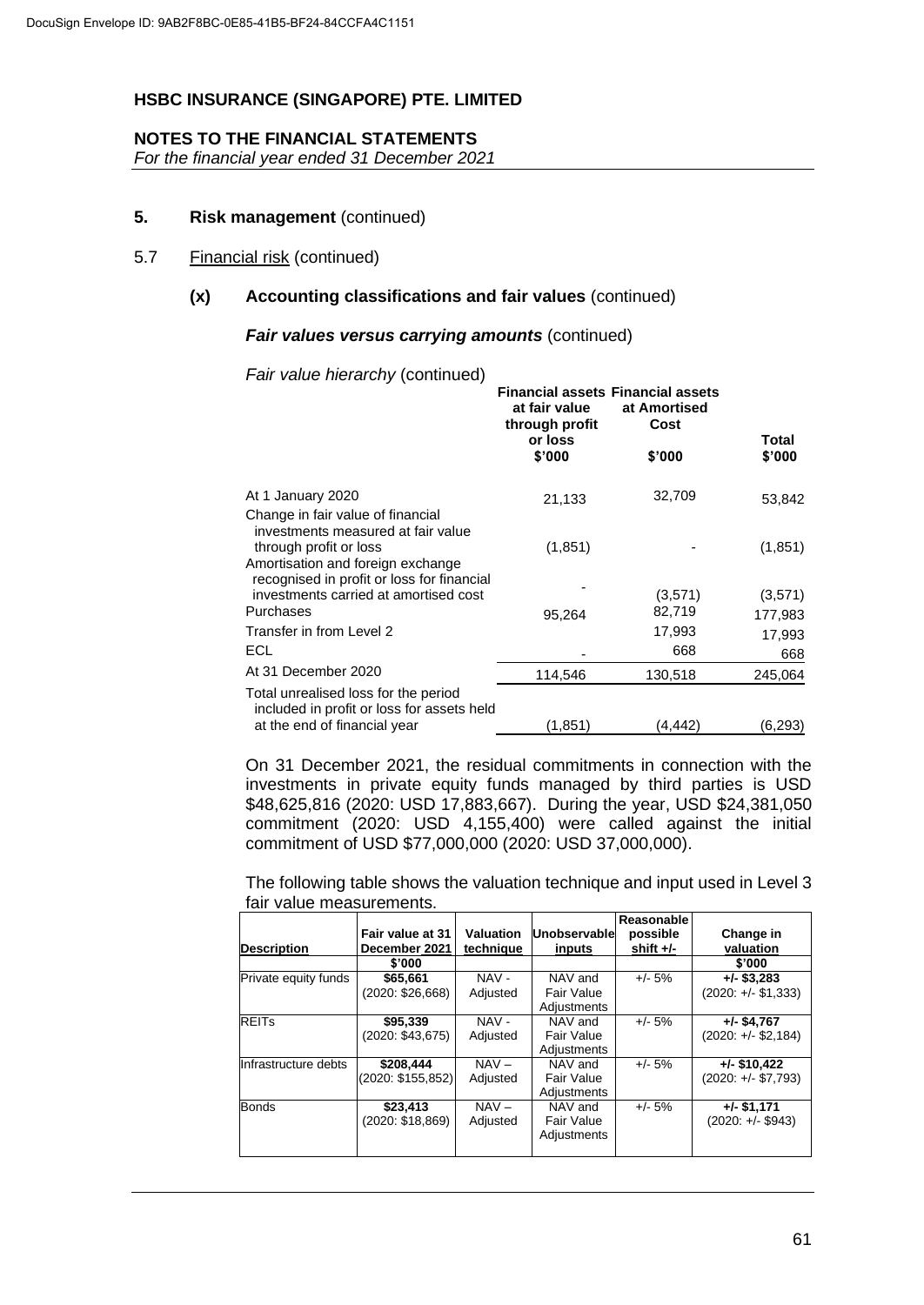#### **NOTES TO THE FINANCIAL STATEMENTS** *For the financial year ended 31 December 2021*

## **5. Risk management** (continued)

#### 5.8 Non-Financial risks

Non-financial risk is defined as: "The risk of loss resulting from people, inadequate or failed internal processes, data or systems, or external events." These risks arise during day-to-day operations. The RMF is supported by policies, procedures and operating instructions that enable the Company to identify and manage its risks effectively within established risk appetite.

Strong risk management and effective internal control are core elements of the business strategy and all staff are responsible for managing and mitigating nonfinancial risk in their day-to-day operations. Overall accountability for risk resides with the Board of Directors; however, the day-to-day management of risk lies with everybody. In executing these responsibilities, the Business has adopted risk management and internal control structure referred to as the *'Three Lines of Defence'.*

The risk stewards for Non-Financial Risk support the Risk Management Meeting. They are accountable for setting policy and control standards to manage risks, providing advice and guidance to support these policies, and challenging the Business to ensure it is managing risk effectively. They are also responsible for non-financial risk reporting at Country level, including the preparation of reports for consideration by the Risk Management Meeting and Risk Committee. The Risk Management Meeting convenes regularly to discuss key risk issues and review the effective implementation of the RMF.

## **6. Premiums**

|                                                                                              | Total<br>\$'000                  |
|----------------------------------------------------------------------------------------------|----------------------------------|
| 2021<br>Gross written premiums<br>Gross written premiums ceded to reinsurers<br>Net premiums | 789,294<br>(156,957)<br>632,337  |
| 2020<br>Gross written premiums<br>Gross written premiums ceded to reinsurers<br>Net premiums | 561,567<br>(164, 605)<br>396,962 |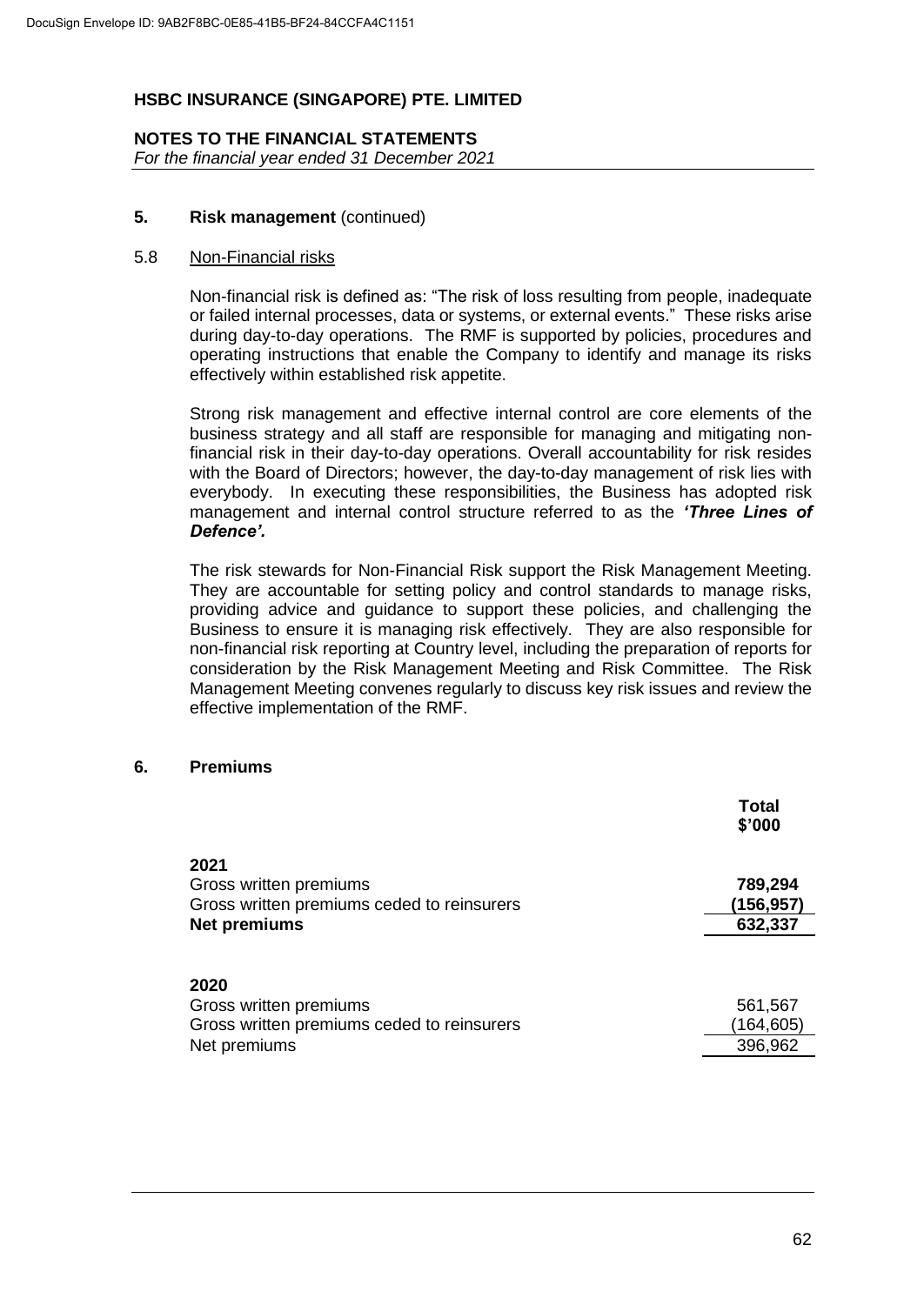## **NOTES TO THE FINANCIAL STATEMENTS**

*For the financial year ended 31 December 2021*

# **7. Fee and commission income**

|    |                                                                                                                              |                   | <b>Total</b><br>\$'000  |
|----|------------------------------------------------------------------------------------------------------------------------------|-------------------|-------------------------|
|    | 2021<br>Fund management based fees<br>Reinsurance commission                                                                 |                   | 8,438<br>360<br>8,798   |
|    | 2020                                                                                                                         |                   |                         |
|    | Fund management based fees<br>Reinsurance commission                                                                         |                   | 7,597<br>1,236<br>8,833 |
| 8. | <b>Investment income</b>                                                                                                     |                   |                         |
|    |                                                                                                                              | 2021<br>\$'000    | 2020<br>\$'000          |
|    | Recognised in profit or loss<br>Interest income                                                                              |                   |                         |
|    | - Interest income from financial assets measured at<br>amortised cost<br>- Interest income on financial assets at fair value | 182,265           | 184,450                 |
|    | through profit or loss                                                                                                       | 35,475            | 27,809                  |
|    | - Cash and cash equivalents                                                                                                  | 54                | 250                     |
|    | Dividend income                                                                                                              | 6,505             | 8,812                   |
|    | Net realised gain from sale of financial assets at fair                                                                      |                   |                         |
|    | value through profit or loss                                                                                                 | 72,462            | 26,713                  |
|    | Net realised gain from sale of financial assets                                                                              |                   |                         |
|    | measured at amortised cost                                                                                                   |                   | 1,029                   |
|    | Fair value (loss)/gain on re-measurement of financial                                                                        |                   |                         |
|    | assets at fair value                                                                                                         | (34, 058)         | 178,550                 |
|    | Net gain/(loss) on foreign exchange<br>Net investment income                                                                 | 81,714<br>344,417 | (59, 681)               |
|    |                                                                                                                              |                   | 367,932                 |

Included in investment income is an amount of \$34,351,000 (2020: \$152,082,000) that belongs to the Linked funds' policyholders.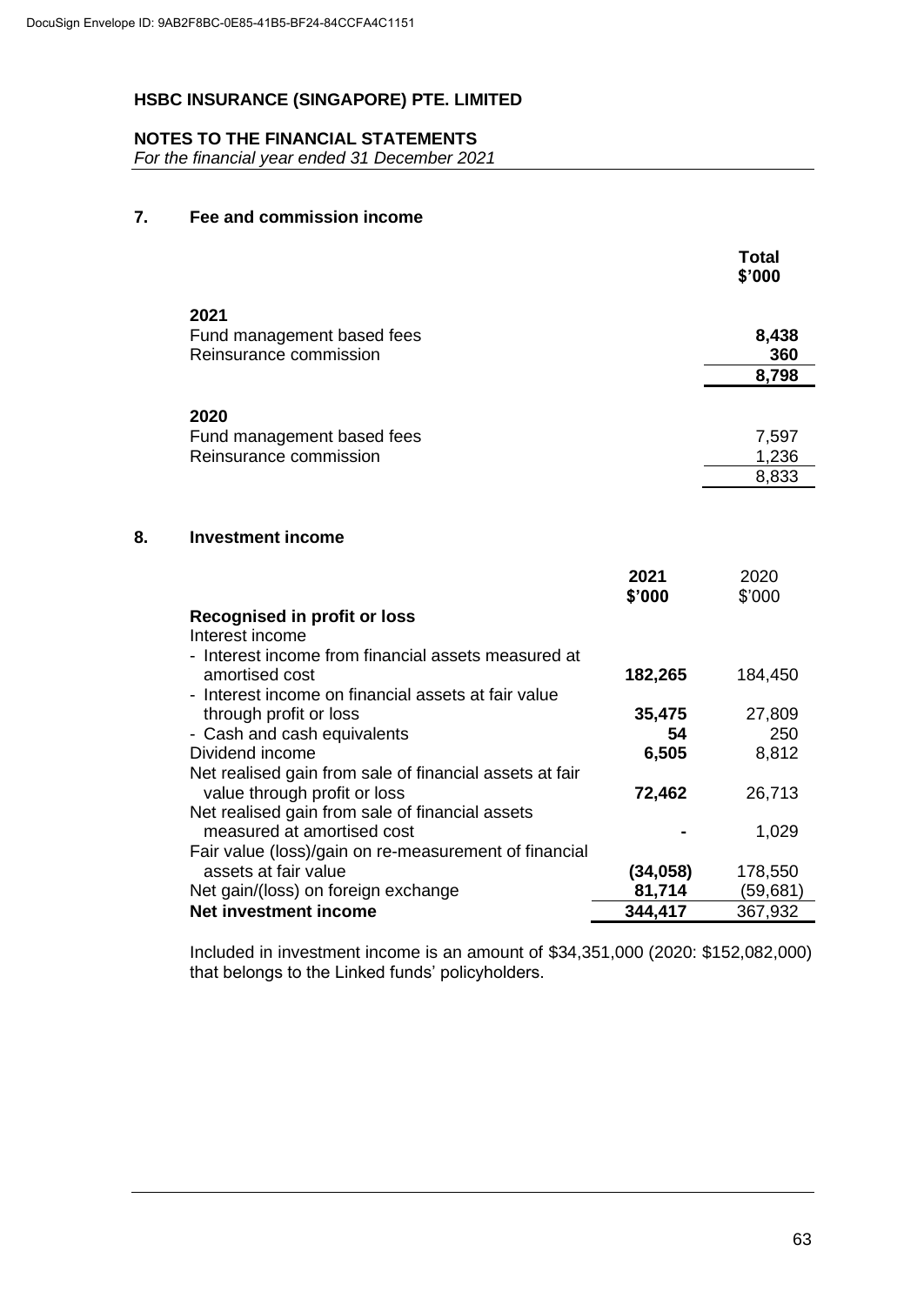## **NOTES TO THE FINANCIAL STATEMENTS**

*For the financial year ended 31 December 2021*

## **9. Net policyholder claims and benefits incurred**

|                                                                | Life         | Life      |            |
|----------------------------------------------------------------|--------------|-----------|------------|
|                                                                | insurance    | insurance |            |
|                                                                | (non-linked) | (linked)  | Total      |
|                                                                | \$'000       | \$'000    | \$'000     |
| 2021                                                           |              |           |            |
| Claims and loss adjustment expenses                            | 2,543        | 1,700     | 4,243      |
| Death, maturity and surrender benefits                         | 245,773      | 203,835   | 449,608    |
| Increase in claims liabilities                                 | (335)        | (110)     | (445)      |
| Allocation of surplus to contracts with DPF                    | 8,903        |           | 8,903      |
| Change in unit prices                                          |              | (57, 467) | (57, 467)  |
|                                                                |              |           |            |
| Change in life insurance policy reserves                       | 371,898      | (5,983)   | 365,915    |
| Gross policyholder claims and benefits incurred                | 628,782      | 141,975   | 770,757    |
| Reinsurers' share of policyholder claims and benefits incurred | (236,086)    | (217)     | (236, 303) |
| Net policyholder claims and benefits incurred                  | 392,696      | 141,758   | 534,454    |
|                                                                |              |           |            |
| 2020                                                           |              |           |            |
| Claims and loss adjustment expenses                            | 3,911        | 3,164     | 7,075      |
| Death, maturity and surrender benefits                         | 248,313      | 166,389   | 414,702    |
| Increase in claims liabilities                                 | 614          | 1,293     | 1,907      |
| Allocation of surplus to contracts with DPF                    | 7,120        |           | 7,120      |
| Change in unit prices                                          |              | 101,197   | 101,197    |
| Change in life insurance policy reserves                       | 374,900      | (2,947)   | 371,953    |
| Gross policyholder claims and benefits incurred                | 634,858      | 269,096   | 903,954    |
| Reinsurers' share of policyholder claims and benefits incurred | (552,648)    | (114)     | (552,762)  |
| Net policyholder claims and benefits incurred                  | 82,210       | 268,982   | 351,192    |

Total net policyholder claims and benefits incurred in respect of insurance contracts amounted to \$534,454,000 (2020: \$351,192,000).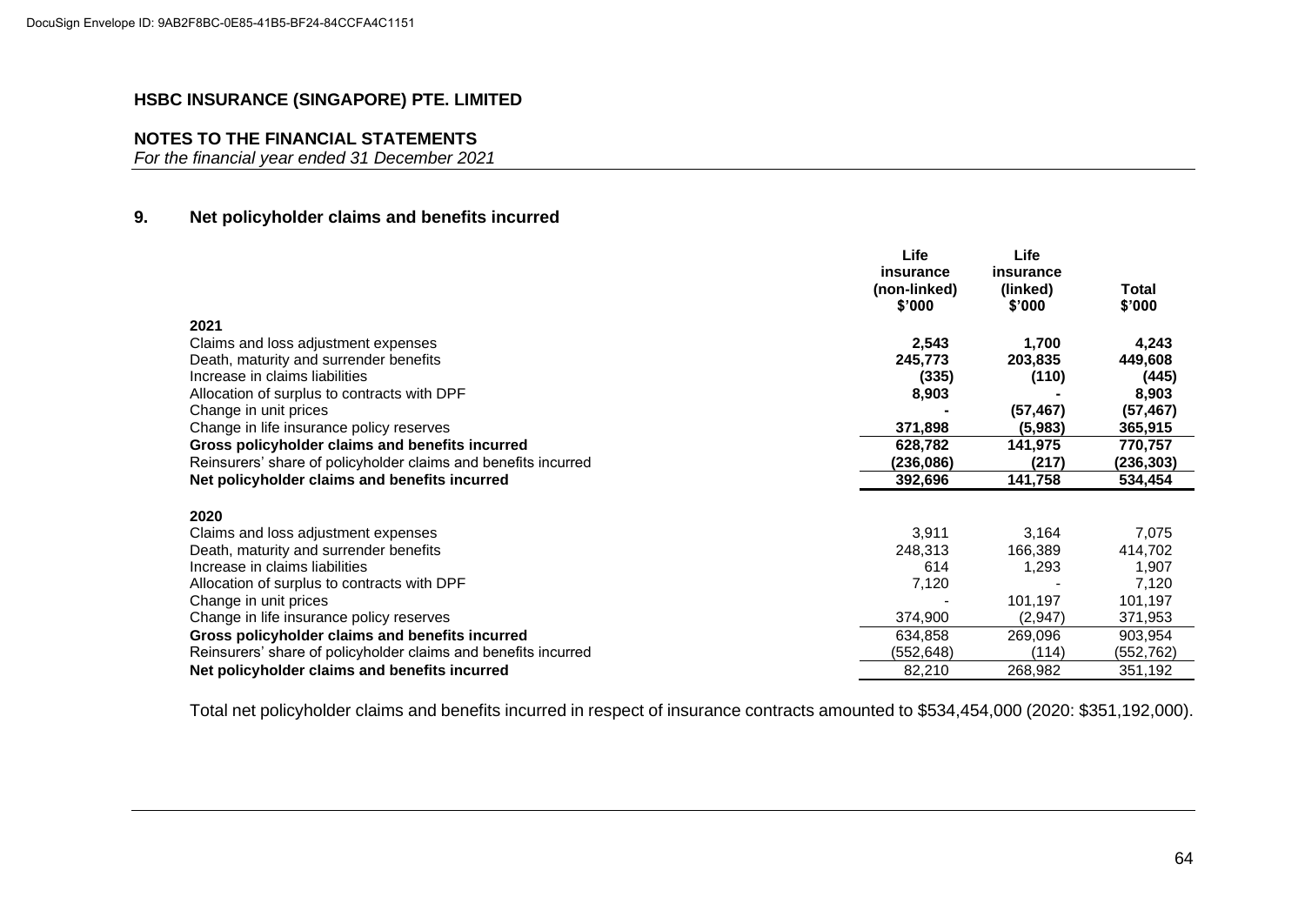## **NOTES TO THE FINANCIAL STATEMENTS**

*For the financial year ended 31 December 2021*

## **10. Acquisition costs**

|                                    | <b>Total</b><br>\$'000 |
|------------------------------------|------------------------|
| 2021<br><b>Commission expenses</b> | 74,586                 |
| 2020<br><b>Commission expenses</b> | 46,004                 |

## **11. Profit for the year**

**12.** 

The following items have been included in arriving at profit for the year:

|                                                  | 2021<br>\$'000 | 2020<br>\$'000 |
|--------------------------------------------------|----------------|----------------|
| Fees paid to auditors:                           |                |                |
| Audit fees paid to Auditors of the Company       | 887            | 900            |
| Staff costs                                      |                | 24,691         |
|                                                  | 28,483         |                |
| <b>Contribution to CPF</b>                       | 2,549          | 2,239          |
| Value of employee services received for issue of |                |                |
| share options/grants                             | 274            | 507            |
| Net currency exchange losses/(gains)             | 55,922         | (40, 674)      |
| Intercompany recharges                           | 22,201         | 26,194         |
| Advertising                                      | 1,788          | 1,369          |
| <b>Professional fees</b>                         | 1,940          | 223            |
| Income tax                                       |                |                |
|                                                  |                |                |
| <b>Recognised in profit or loss</b>              |                |                |
|                                                  | 2021           | 2020           |
|                                                  | \$'000         | \$'000         |
| <b>Current tax expense</b>                       |                |                |
| Current year's tax charge                        | 39,113         | 35,965         |
| Adjustment for prior years                       |                | 1,041          |
|                                                  | 39,113         | 37,006         |
| <b>Deferred tax expense</b>                      |                |                |
| Movements in temporary differences               | 736            | 21,826         |
| Movements in provision on future distributable   |                |                |
| surplus from Life participating fund             | 16,744         | 3,383          |
|                                                  | 17,480         | 25,209         |
|                                                  |                |                |
| Tax expense                                      | 56,593         | 62,215         |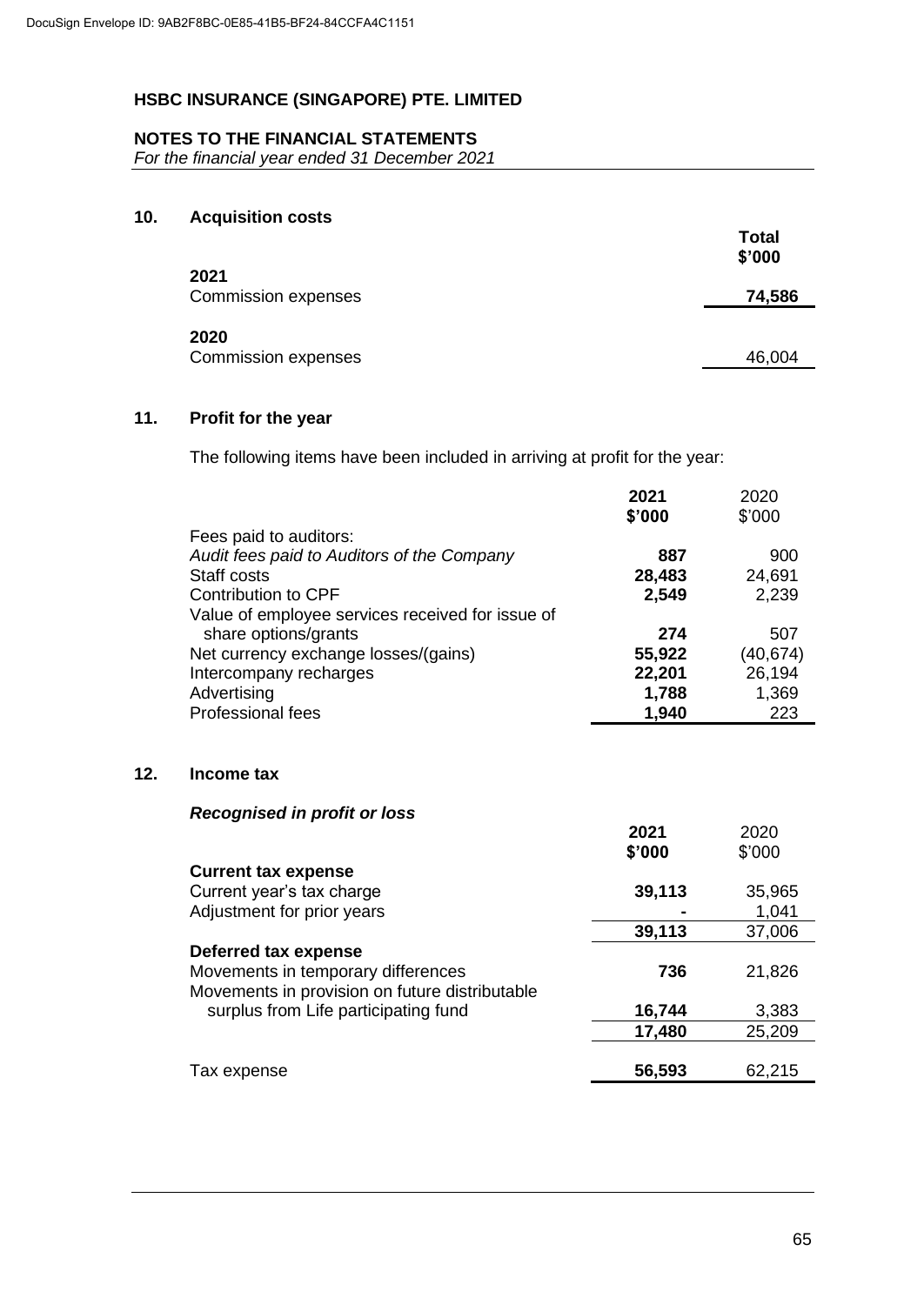## **NOTES TO THE FINANCIAL STATEMENTS**

*For the financial year ended 31 December 2021*

## **12. Income tax** (continued)

## *Reconciliation of effective tax charge*

|                                                                                                                                                                                                              | 2021<br>\$'000                | 2020<br>\$'000                |
|--------------------------------------------------------------------------------------------------------------------------------------------------------------------------------------------------------------|-------------------------------|-------------------------------|
| Profit before tax                                                                                                                                                                                            | 253,105                       | 341,135                       |
| Tax calculated using Singapore tax rates of 17%<br>Other income taxed at a concessionary rate of 10%<br>Non-deductible expenses<br>Tax exempt income<br>Tax effect of future distributable surplus from Life | 43,028<br>(483)<br>66<br>(17) | 57,993<br>(598)<br>16<br>(17) |
| participating fund<br>Tax effect of current tax calculated on Life                                                                                                                                           | 16,744                        | 3,383                         |
| participating fund                                                                                                                                                                                           | (2,013)                       | 229                           |
| Adjustment for prior years                                                                                                                                                                                   |                               | 1,041                         |
| <b>Others</b>                                                                                                                                                                                                | (732)                         | 168                           |
| Tax expense                                                                                                                                                                                                  | 56,593                        | 62,215                        |

Pursuant to Section 43C of the Singapore Income Tax Act 1947, income from offshore business is subject to the concessionary tax rate of 10%, instead of the standard rate of 17%.

## **13. Deferred tax**

#### *Recognised deferred tax liabilities/(assets)*

Deferred tax assets and liabilities are offset when there is a legally enforceable right to set off current tax assets against current tax liabilities and when the deferred taxes relate to the same tax authority. Deferred tax assets and liabilities are attributable to the following:

|                                        | <b>Assets</b>  |                | Liabilities    |                | <b>Net</b>     |                |
|----------------------------------------|----------------|----------------|----------------|----------------|----------------|----------------|
|                                        | 2021<br>\$'000 | 2020<br>\$'000 | 2021<br>\$'000 | 2020<br>\$'000 | 2021<br>\$'000 | 2020<br>\$'000 |
| Property, plant and equipment          |                | (136)          | 570            |                | 570            | (136)          |
| <b>Provisions</b>                      | (83)           | (289)          |                |                | (83)           | (289)          |
| Impairment                             | (828)          | (652)          |                |                | (828)          | (652)          |
| Future distributable surplus from Life |                |                |                |                |                |                |
| participating fund                     |                |                | 40.208         | 23.464         | 40.208         | 23,464         |
| Tax (assets)/liabilities               | (911)          | (1,077)        | 40.778         | 23.464         | 39.867         | 22.387         |
| Set-off tax                            | 911            | 1.077          | (911)          | (1,077)        |                |                |
| Net tax (assets)/liabilities           | $\blacksquare$ | $\blacksquare$ | 39.867         | 22.387         | 39.867         | 22.387         |

Net deferred tax liabilities/(assets) are non-current.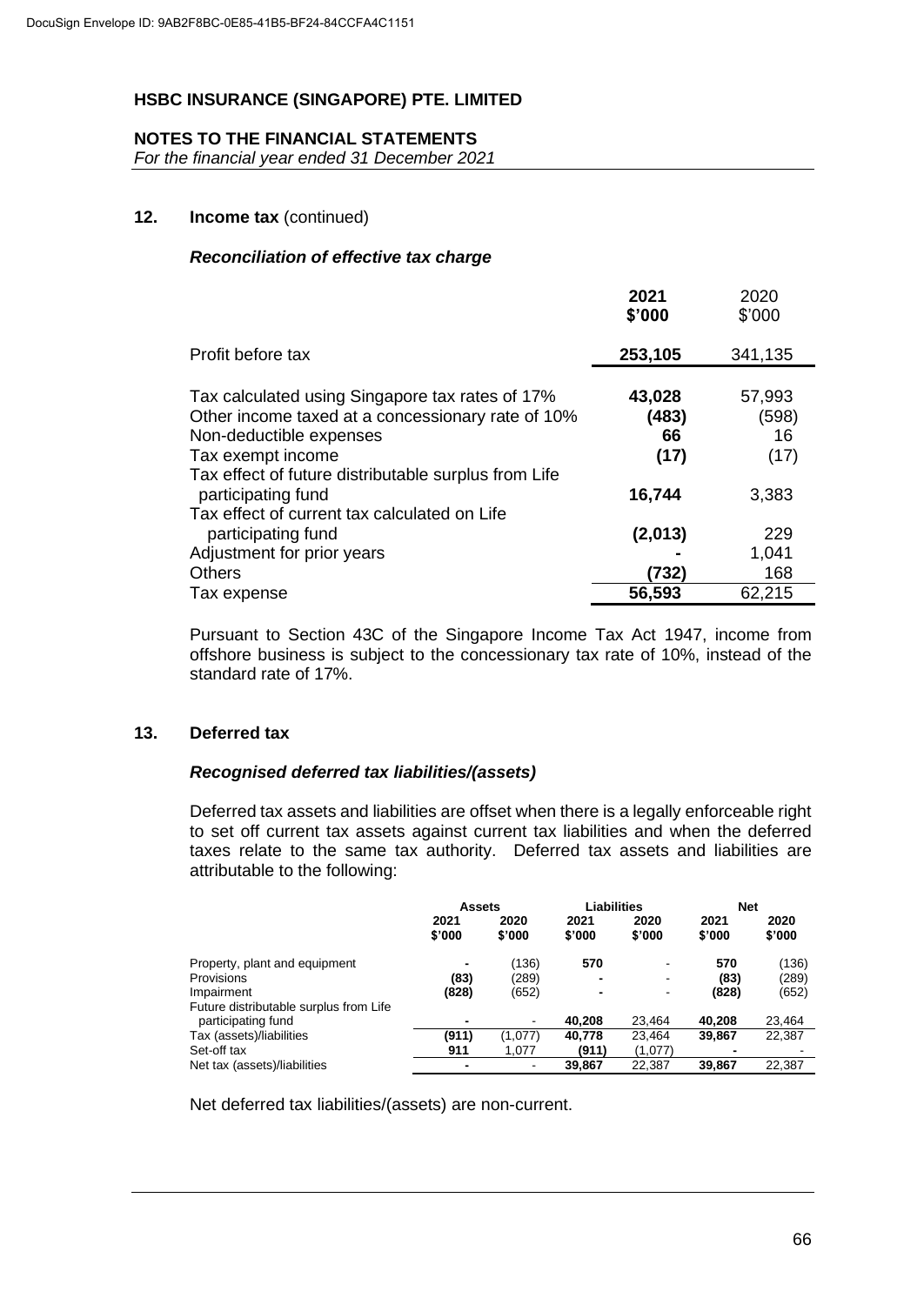## **NOTES TO THE FINANCIAL STATEMENTS**

*For the financial year ended 31 December 2021*

## **13. Deferred tax** (continued)

Movements in deferred tax (assets) / liabilities (prior to offsetting of balances) during the year are as follows:

|                               | At<br>1 January<br>2020<br>\$'000 | Charged/<br>(Credited) to<br>profit<br>or loss<br>\$'000 | Charged/<br>(Credited) to<br>other<br>comprehensive 31 December<br>income<br>\$'000 | At<br>2020<br>\$'000 | At<br>1 January<br>2021<br>\$'000 | Charged/<br>(Credited) to<br>profit<br>or loss<br>\$'000 | Charged/<br>(Credited)<br>to other<br>comprehensive 31<br>income<br>\$'000 | At<br><b>December</b><br>2021<br>\$'000 |
|-------------------------------|-----------------------------------|----------------------------------------------------------|-------------------------------------------------------------------------------------|----------------------|-----------------------------------|----------------------------------------------------------|----------------------------------------------------------------------------|-----------------------------------------|
| Deferred tax liabilities      |                                   |                                                          |                                                                                     |                      |                                   |                                                          |                                                                            |                                         |
| Property, plant and equipment | 144                               | (280)                                                    |                                                                                     | (136)                | (136)                             | 706                                                      |                                                                            | 570                                     |
| Future distributable surplus  |                                   |                                                          |                                                                                     |                      |                                   |                                                          |                                                                            |                                         |
| from Life participating fund  | 20,081                            | 3,383                                                    | $\overline{\phantom{0}}$                                                            | 23,464               | 23,464                            | 16,744                                                   |                                                                            | 40,208                                  |
|                               | 20,225                            | 3,103                                                    | ۰.                                                                                  | 23,328               | 23,328                            | 17,450                                                   | $\blacksquare$                                                             | 40,778                                  |
| Deferred tax assets           |                                   |                                                          |                                                                                     |                      |                                   |                                                          |                                                                            |                                         |
| <b>Provisions</b>             |                                   | (289)                                                    |                                                                                     | (289)                | (289)                             | 206                                                      |                                                                            | (83)                                    |
| Impairment                    | (279)                             | (373)                                                    |                                                                                     | (652)                | (652)                             | (176)                                                    |                                                                            | (828)                                   |
| Unused tax losses carried     |                                   |                                                          |                                                                                     |                      |                                   |                                                          |                                                                            |                                         |
| forward                       | (22, 768)                         | 22,768                                                   | ۰                                                                                   |                      | $\blacksquare$                    |                                                          |                                                                            |                                         |
|                               | (23, 047)                         | 22,106                                                   | ٠                                                                                   | (941)                | (941)                             | 30                                                       |                                                                            | (911)                                   |
|                               | (2,822)                           | 25,209                                                   |                                                                                     | 22,387               | 22,387                            | 17,480                                                   |                                                                            | 39,867                                  |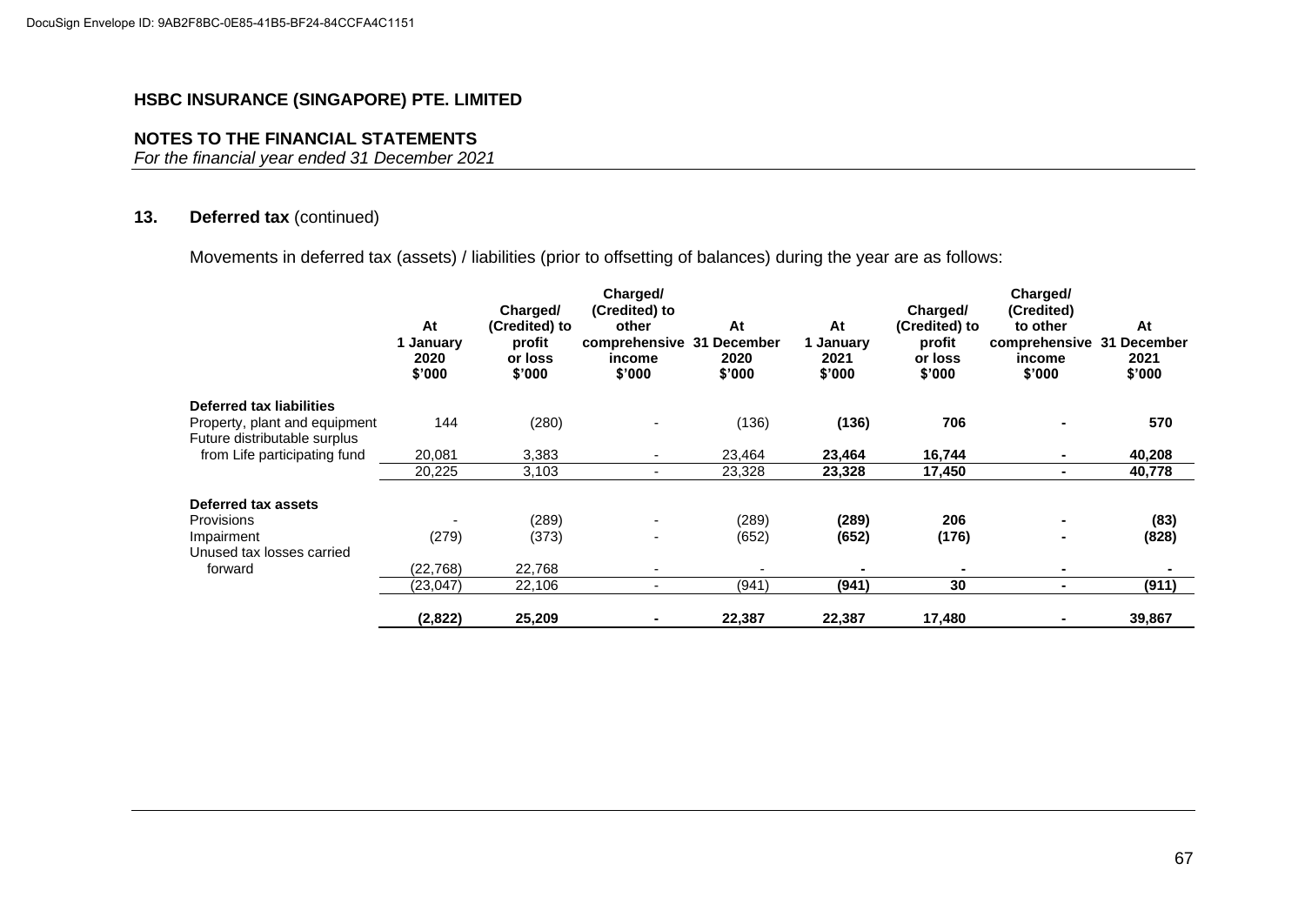## **NOTES TO THE FINANCIAL STATEMENTS**

*For the financial year ended 31 December 2021*

## **14. Property, plant and equipment**

|                                                          | Furniture,<br>fittings and<br>equipment<br>\$'000 | Computer<br>equipment<br>\$'000 | <b>Motor vehicle</b><br>\$'000 | Total<br>\$'000 |
|----------------------------------------------------------|---------------------------------------------------|---------------------------------|--------------------------------|-----------------|
| Cost                                                     |                                                   |                                 |                                |                 |
| At 1 January 2021                                        | 27                                                | 2,608                           |                                | 2,635           |
| <b>Additions</b>                                         |                                                   | 223                             | 345                            | 568             |
| <b>Disposals</b>                                         |                                                   |                                 |                                |                 |
| At 31 December 2021                                      | 27                                                | 2,831                           | 345                            | 3,203           |
| <b>Accumulated depreciation and</b><br>impairment losses |                                                   |                                 |                                |                 |
| At 1 January 2021                                        | 23                                                | 2,153                           |                                | 2,176           |
| Depreciation charge for the year                         | $\mathbf{2}$                                      | 200                             | 7                              | 209             |
| <b>Disposals</b>                                         |                                                   |                                 |                                |                 |
| At 31 December 2021                                      | 25                                                | 2,353                           | $\overline{7}$                 | 2,385           |
| Cost                                                     |                                                   |                                 |                                |                 |
| At 1 January 2020                                        | 27                                                | 2,608                           |                                | 2,635           |
| <b>Additions</b>                                         |                                                   |                                 |                                |                 |
| <b>Disposals</b>                                         |                                                   |                                 |                                |                 |
| At 31 December 2020                                      | 27                                                | 2,608                           |                                | 2,635           |
| Accumulated depreciation and<br>impairment losses        |                                                   |                                 |                                |                 |
| At 1 January 2020                                        | 20                                                | 1,972                           |                                | 1,992           |
| Depreciation charge for the year                         | 3                                                 | 181                             |                                | 184             |
| Disposals                                                |                                                   |                                 |                                |                 |
| At 31 December 2020                                      | 23                                                | 2,153                           |                                | 2,176           |
| <b>Carrying amounts</b>                                  |                                                   |                                 |                                |                 |
| At 31 December 2021                                      | 2                                                 | 478                             | 338                            | 818             |
| At 31 December 2020                                      | 4                                                 | 455                             |                                | 459             |

Property, plant and equipment are non-current.

Right-of-use assets acquired under leasing arrangements are presented in the motor vehicle asset class.

During the year, the Company entered into a new lease contract for a vehicle for business purposes. The corresponding measurement of the lease liability is recorded under lease liability (Note 28).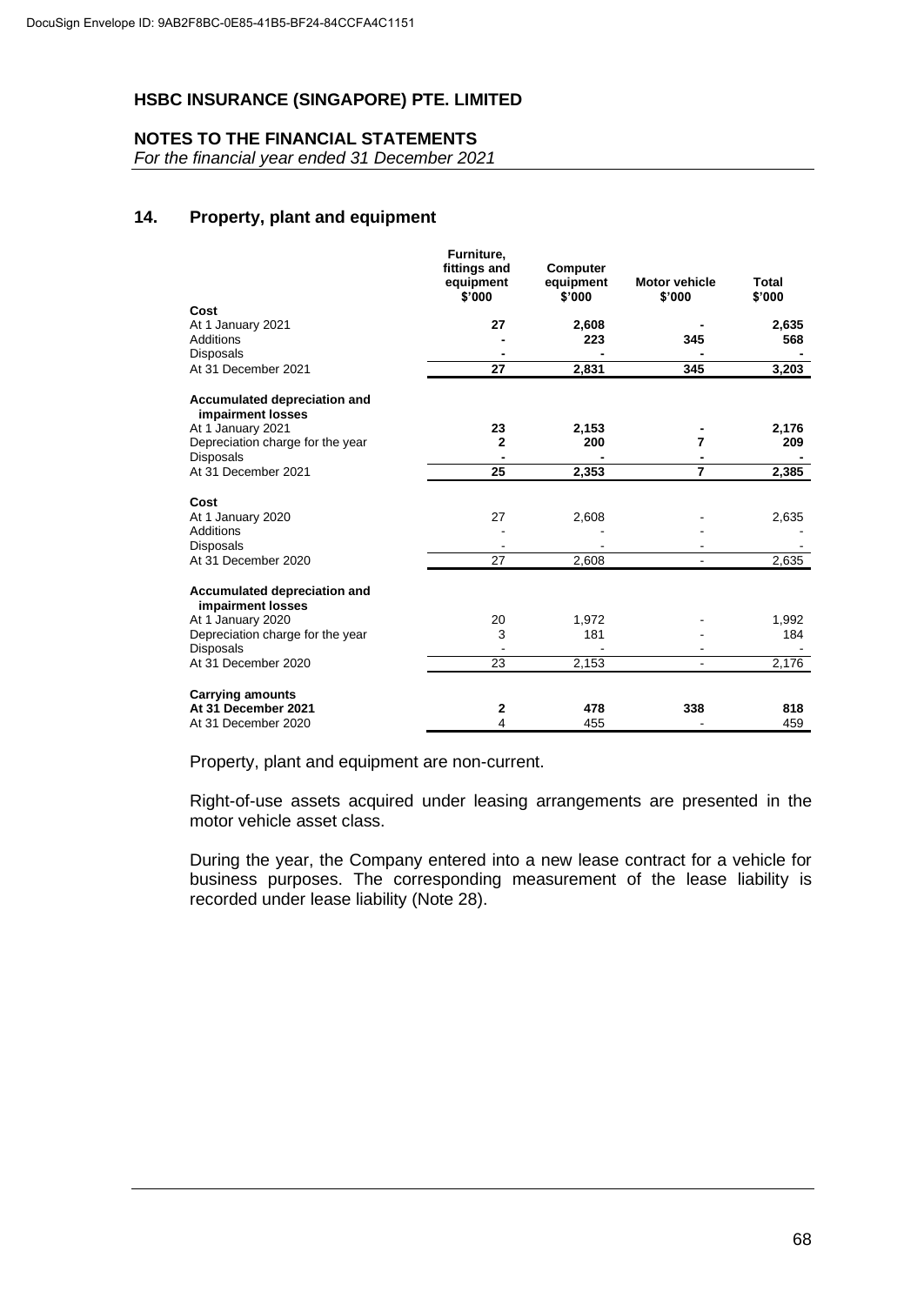#### **NOTES TO THE FINANCIAL STATEMENTS**

*For the financial year ended 31 December 2021*

#### **15. Financial assets**

|                                  | <b>Fair value</b><br>through<br>profit or loss<br>\$'000 | <b>Designated as</b><br>fair value<br>through<br>profit or loss<br>\$'000 | <b>Amortised cost</b><br>\$'000 | Total<br>\$'000 |
|----------------------------------|----------------------------------------------------------|---------------------------------------------------------------------------|---------------------------------|-----------------|
| 2021                             |                                                          |                                                                           |                                 |                 |
| Debt securities                  | 1,263,880                                                |                                                                           | 4,307,196                       | 5,571,076       |
| Collective investment schemes    | 1,502,092                                                |                                                                           |                                 | 1,502,092       |
| Derivative financial instruments | 22.340                                                   |                                                                           |                                 | 22.340          |
| Policy loans                     |                                                          |                                                                           | 20,552                          | 20,552          |
| Insurance receivables            |                                                          |                                                                           | 1.709                           | 1.709           |
| Other receivables (excluding     |                                                          |                                                                           |                                 |                 |
| prepayments)                     |                                                          |                                                                           | 73,802                          | 73,802          |
| Cash and cash equivalents        |                                                          |                                                                           | 143.595                         | 143,595         |
|                                  | 2,788,312                                                |                                                                           | 4.546.854                       | 7.335.166       |

|                                  | <b>Fair value</b><br>through<br>profit or loss<br>\$'000 | <b>Designated as</b><br>fair value<br>through<br>profit or loss<br>\$'000 | <b>Amortised cost</b><br>\$'000 | Total<br>\$'000 |
|----------------------------------|----------------------------------------------------------|---------------------------------------------------------------------------|---------------------------------|-----------------|
| 2020                             |                                                          |                                                                           |                                 |                 |
| Debt securities                  | 1,009,208                                                | 19.769                                                                    | 4,045,182                       | 5,074,159       |
| Collective investment schemes    | 1,388,652                                                |                                                                           |                                 | 1,388,652       |
| Derivative financial instruments | 41.355                                                   |                                                                           |                                 | 41.355          |
| Policy loans                     |                                                          |                                                                           | 19.812                          | 19.812          |
| Insurance receivables            |                                                          |                                                                           | 1.480                           | 1.480           |
| Other receivables (excluding     |                                                          |                                                                           |                                 |                 |
| prepayments)                     |                                                          |                                                                           | 65,257                          | 65,257          |
| Cash and cash equivalents        |                                                          |                                                                           | 209.181                         | 209,181         |
|                                  | 2,439,215                                                | 19.769                                                                    | 4.340.912                       | 6,799,896       |

The current portion of financial assets is \$1,687,648,000 (2020: \$1,596,898,000) with the remaining being non-current.

The debt securities have stated interest rates of 0% to 9.75% (2020: 0% to 9.75%) per annum and mature in years 2022 to 2110 (2020: 2021 to 2110).

Policy loans are secured by the cash value of the life policy and bear interest rate at 6.5% (2020: 6.5%) per annum for the Universal Life and Par products. Loans given to customers of Universal life products and Par products have a spread of 2% (2020: 2%) over the prevalent General Crediting Rate. Policy loans have no fixed terms of repayment.

The Company's maximum exposure to loss from its collective investment schemes is equal to the total fair value of its investments in the funds. Once the Company has disposed of its units in a fund the Company ceases to be exposed to any risk from that fund.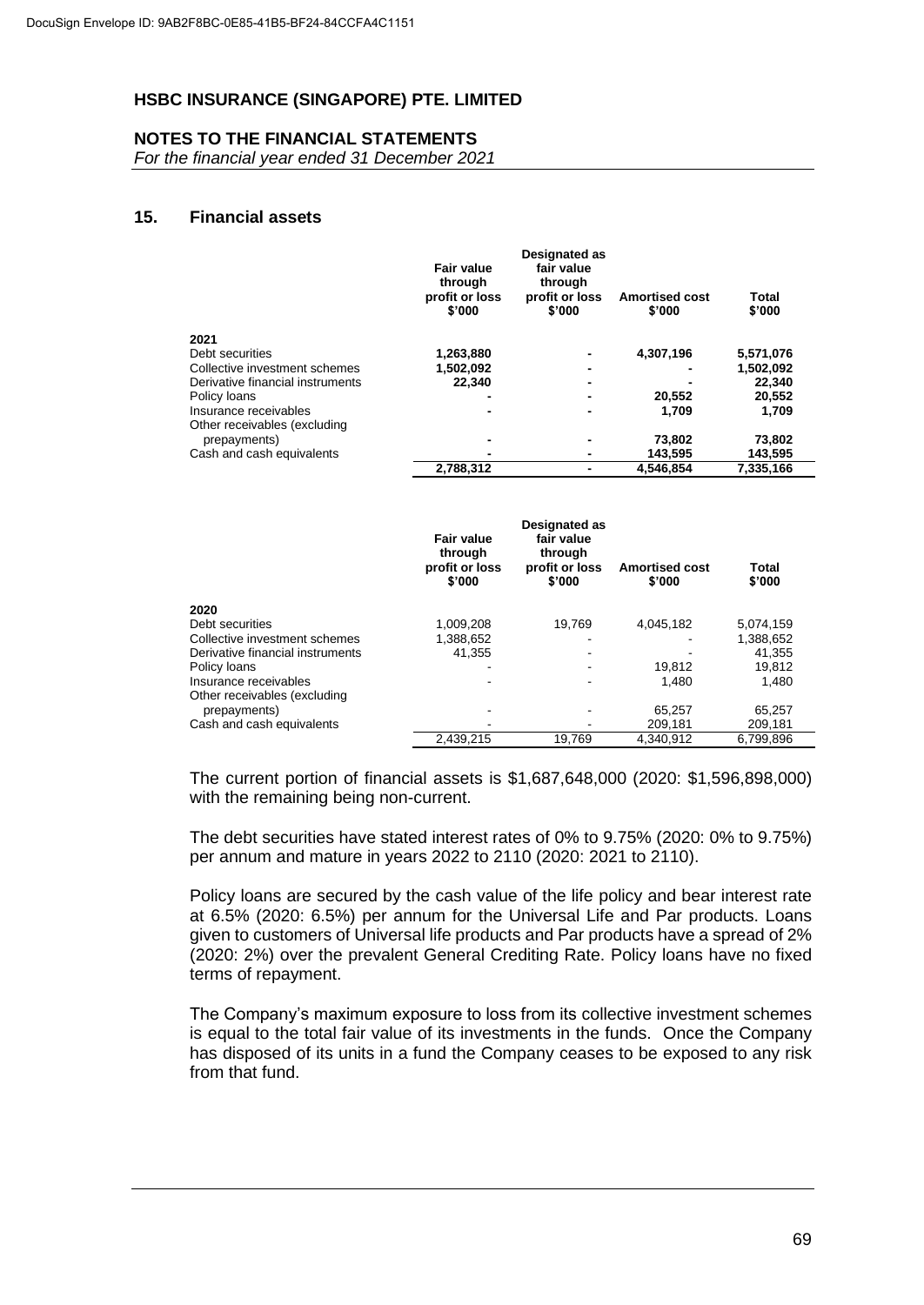## **NOTES TO THE FINANCIAL STATEMENTS**

*For the financial year ended 31 December 2021*

## **16. Insurance receivables**

|                                            | 2021<br>\$'000          | 2020<br>\$'000 |
|--------------------------------------------|-------------------------|----------------|
| Insurance receivables<br>Impairment losses | 1,709<br>$\blacksquare$ | 1,480          |
|                                            | 1.709                   | 1,480          |

Insurance receivables are due within the next financial year.

Concentration of credit risk relating to insurance receivables is limited due to the Company's many varied customers. The Company's historical experience in the collection of insurance receivables falls within the recorded allowances. Due to these factors, management believes that no additional credit risk beyond amounts provided for collection losses is inherent in the Company's insurance receivables.

#### *Impairment losses*

The Company considers the financial strength of the customers and reinsurers, notified disputes and collection experience in determining which asset should be impaired.

The insurance receivables are within the 12 months' age category as at 31 December 2021 and 2020. No impairment loss has been provided in respect of insurance receivables as at 31 December 2021 and 2020.

Based on historical default rates, the Company believes that no impairment allowance is necessary in respect of insurance receivables in the age category of less than 12 months. These receivables are mainly arising by customers and reinsurers that have a good record with the Company.

## **17. Other receivables**

|                                                | 2021<br>\$'000 | 2020<br>\$'000 |
|------------------------------------------------|----------------|----------------|
| Other receivables and prepayments:             |                |                |
| Other receivables:                             |                |                |
| - interest receivable                          | 61,390         | 58,019         |
| - receivables from fund managers               | 7,281          | 6,100          |
| - sundry deposits                              | 28             | 28             |
| - others                                       | 123            | 28             |
| Amounts due from related companies (non-trade) | 4,980          | 1,082          |
| <b>Total Loans and receivables</b>             | 73,802         | 65,257         |
| Prepayments                                    | 690            | 758            |
|                                                | 74,492         | 66,015         |

Other receivables are due within the next financial year. Non-trade amounts due from related companies are unsecured, interest free and repayable on demand.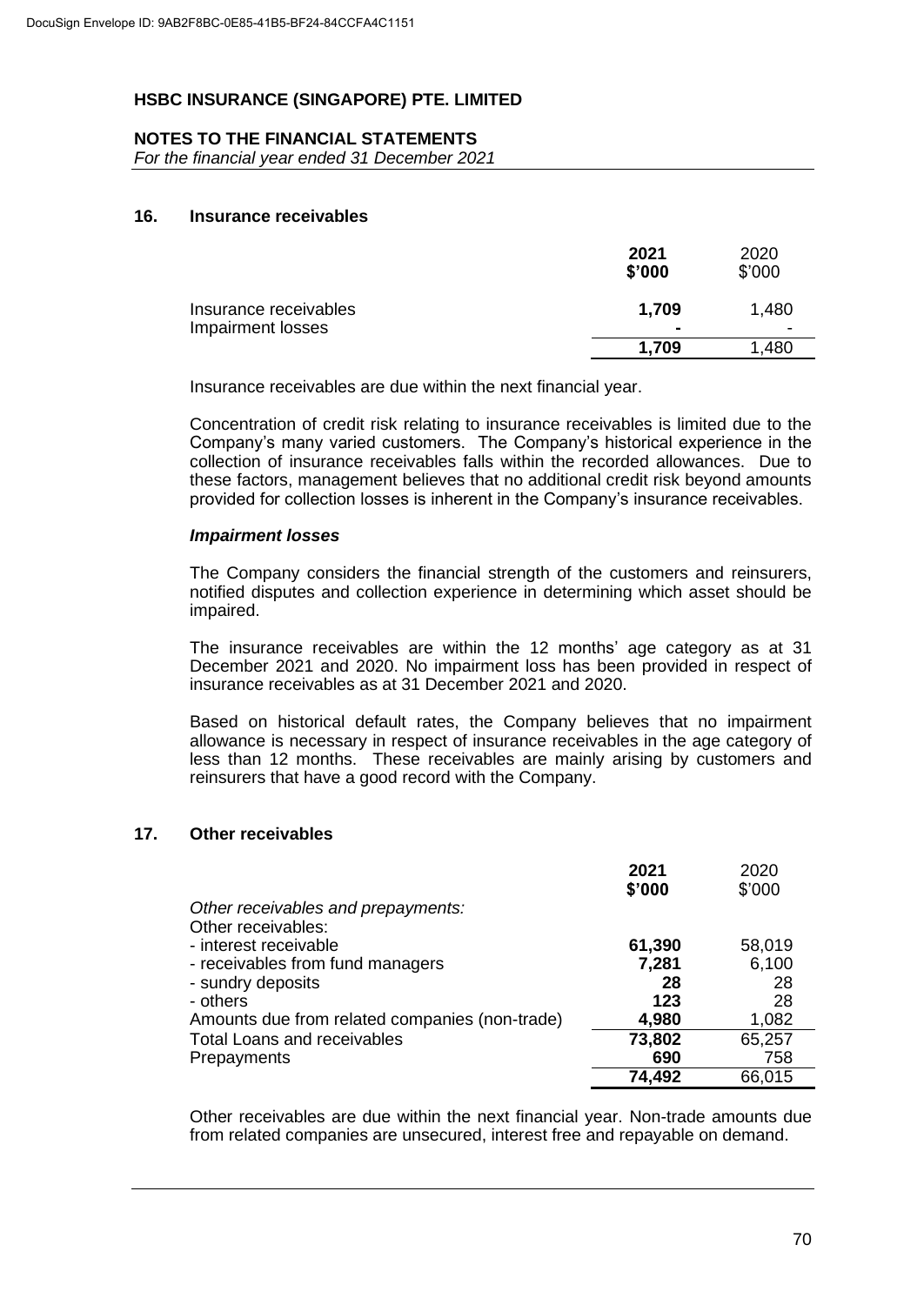### **NOTES TO THE FINANCIAL STATEMENTS**

*For the financial year ended 31 December 2021*

# **18. Cash and cash equivalents**

|                            | 2021<br>\$'000 | 2020<br>\$'000 |
|----------------------------|----------------|----------------|
| With related corporations: |                |                |
| - Cash at bank and in hand | 115,920        | 80,298         |
|                            | 115,920        | 80,298         |
| With third parties:        |                |                |
| - Cash at bank and in hand | 7,474          | 8,507          |
| - Short-term bank deposits | 20,201         | 120,376        |
|                            | 27,675         | 128,883        |
|                            | 143,595        | 209,181        |

The weighted average effective interest rate on short-term bank deposits at the reporting date is 0.17% (2020: 0.25%) per annum, with an average maturity of 3 days (2020: 4 days).

### **19. Insurance and investment contract with DPF provisions**

|                                                  | Gross<br>\$'000      | 2021<br>Reinsurance<br>\$'000 | <b>Net</b><br>\$'000    | Gross<br>\$'000                      | 2020<br>Reinsurance<br>\$'000 | <b>Net</b><br>\$'000         |
|--------------------------------------------------|----------------------|-------------------------------|-------------------------|--------------------------------------|-------------------------------|------------------------------|
| Life business<br>Insurance contract<br>provision |                      |                               |                         |                                      |                               |                              |
| Non-linked<br>Linked                             | 5,588,755<br>936,653 | (3,218,230)                   | 2,370,525<br>936,653    | 5,208,749<br>1,000,103               | (3, 110, 470)                 | 2,098,279<br>1,000,103       |
| <b>Outstanding claims</b><br>provision           |                      |                               |                         |                                      |                               |                              |
| Non-linked                                       | 26,908               | (6,896)                       | 20,012                  | 11,932                               | (443)                         | 11,489                       |
| Linked                                           | 10,523               | (216)                         | 10,307                  | 9,326                                | (8)                           | 9,318                        |
|                                                  | 6,562,839            | (3, 225, 342)                 | 3,337,497               | 6,230,110                            | (3, 110, 921)                 | 3,119,189                    |
|                                                  |                      |                               |                         |                                      |                               |                              |
| Current                                          | 144,417              |                               | 144.417                 | 85,959                               |                               | 85.959                       |
| Non-current                                      | 6,418,422            | (3,225,342)                   | 3,193,080               | 6,144,151                            | (3, 110, 921)                 | 3,033,230                    |
|                                                  | 6,562,839            | (3, 225, 342)                 | 3,337,497               | 6,230,110                            | (3, 110, 921)                 | 3,119,189                    |
|                                                  |                      |                               | Gross<br>2021<br>\$'000 | <b>Reinsurance</b><br>2021<br>\$'000 |                               | <b>Net</b><br>2021<br>\$'000 |
| Life business                                    |                      |                               |                         |                                      |                               |                              |
| At 1 January<br>Benefits paid/payable            |                      |                               | 6,230,110<br>(453, 851) | (3, 110, 921)                        | 128,543                       | 3,119,189<br>(325, 308)      |
| Movement during the year charged to the          |                      |                               |                         |                                      |                               |                              |
| Statement of Comprehensive Income                |                      |                               | 770,757                 |                                      | (236, 303)                    | 534,454                      |
| Others                                           |                      |                               | 15,823                  |                                      | (6,661)                       | 9,162                        |
| At 31 December                                   |                      |                               | 6,562,839               | (3,225,342)                          |                               | 3,337,497                    |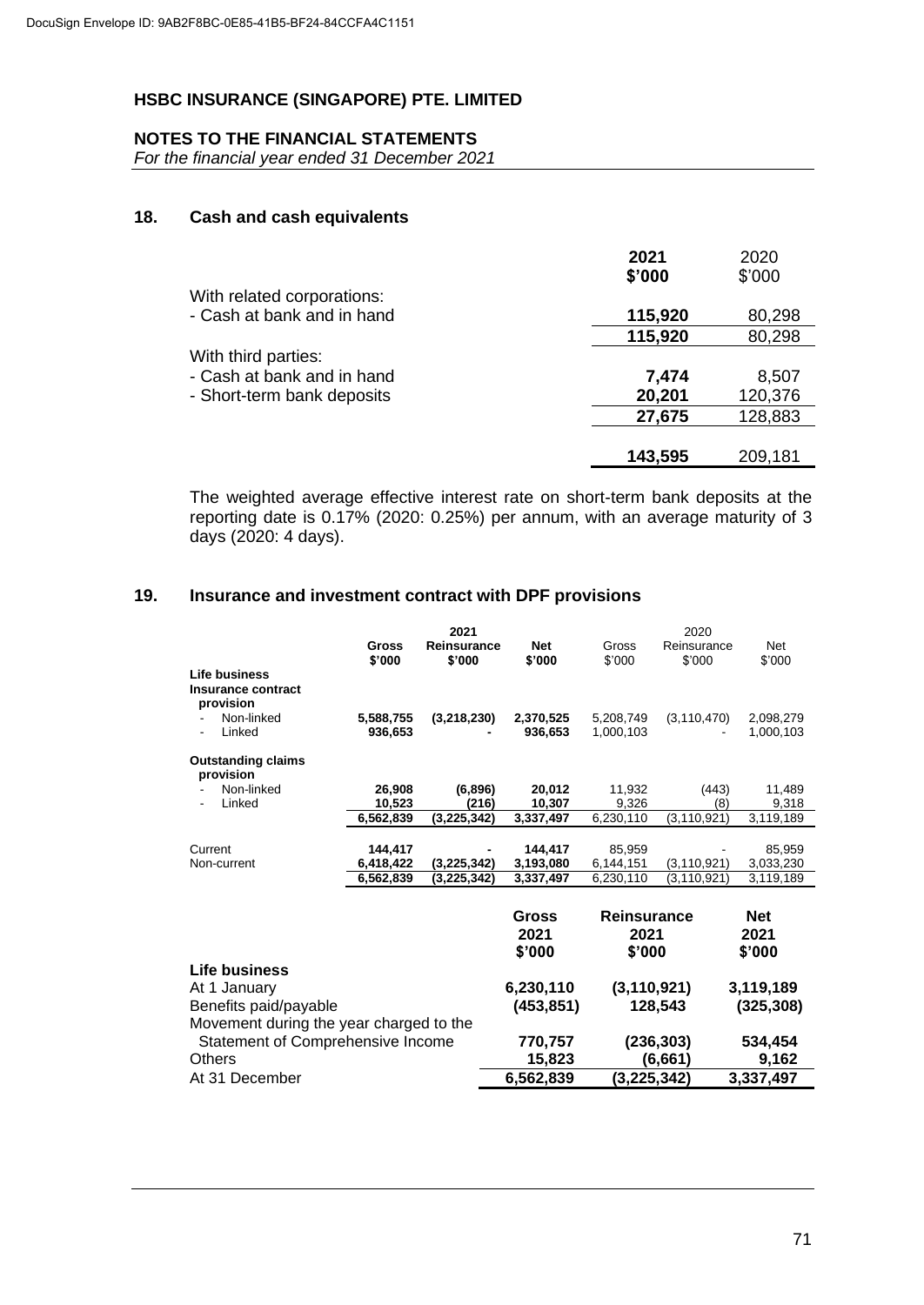### **NOTES TO THE FINANCIAL STATEMENTS**

*For the financial year ended 31 December 2021*

### **19. Insurance and investment contract with DPF provisions** (continued)

|                                         | Gross<br>2020<br>\$'000 | Reinsurance<br>2020<br>\$'000 | <b>Net</b><br>2020<br>\$'000 |
|-----------------------------------------|-------------------------|-------------------------------|------------------------------|
| Life business                           |                         |                               |                              |
| At 1 January                            | 5,754,187               | (47,920)                      | 5,706,267                    |
| Benefits paid/payable                   | (421, 777)              | 129,205                       | (292, 572)                   |
| Movement during the year charged to the |                         |                               |                              |
| Statement of Comprehensive Income       | 903,954                 | (552,762)                     | 351,192                      |
| Movement due to financial reinsurance   |                         |                               |                              |
| arrangement with RGA                    |                         | (2,639,444)                   | (2,639,444)                  |
| <b>Others</b>                           | (6,254)                 |                               | (6, 254)                     |
| At 31 December                          | 6,230,110               | (3, 110, 921)                 | 3,119,189                    |

Movements in insurance contract provisions include the aggregate of all events giving rise to additional policyholder liabilities in the year. These include death claims, surrenders, lapses, the setting up of liability to policyholders at the initial inception of the policy, the declaration of bonuses and other amounts attributable to policyholders.

## **20. Insurance payables**

|                                       | 2021      | 2020      |
|---------------------------------------|-----------|-----------|
|                                       | \$'000    | \$'000    |
| Insurance payables:                   |           |           |
| - Insurance payables                  | 2,687,988 | 2,612,253 |
| - Prepaid premium and policy deposits | 94,406    | 87,937    |
| Amounts due to related corporations   | 523       |           |
|                                       | 2,782,917 | 2,700,190 |

Amounts due to related corporations are unsecured, interest free and have no fixed repayment terms.

|               | 2021<br>\$'000 | 2020<br>\$'000 |
|---------------|----------------|----------------|
| Current       | 96,598         | 97,516         |
| Non - current | 2,686,319      | 2,602,674      |
|               | 2,782,917      | 2,700,190      |

Included within this balance is funds withheld payable arising from the financial reinsurance arrangement with RGA of \$2,686,319,000 (2020: \$2,602,674,000).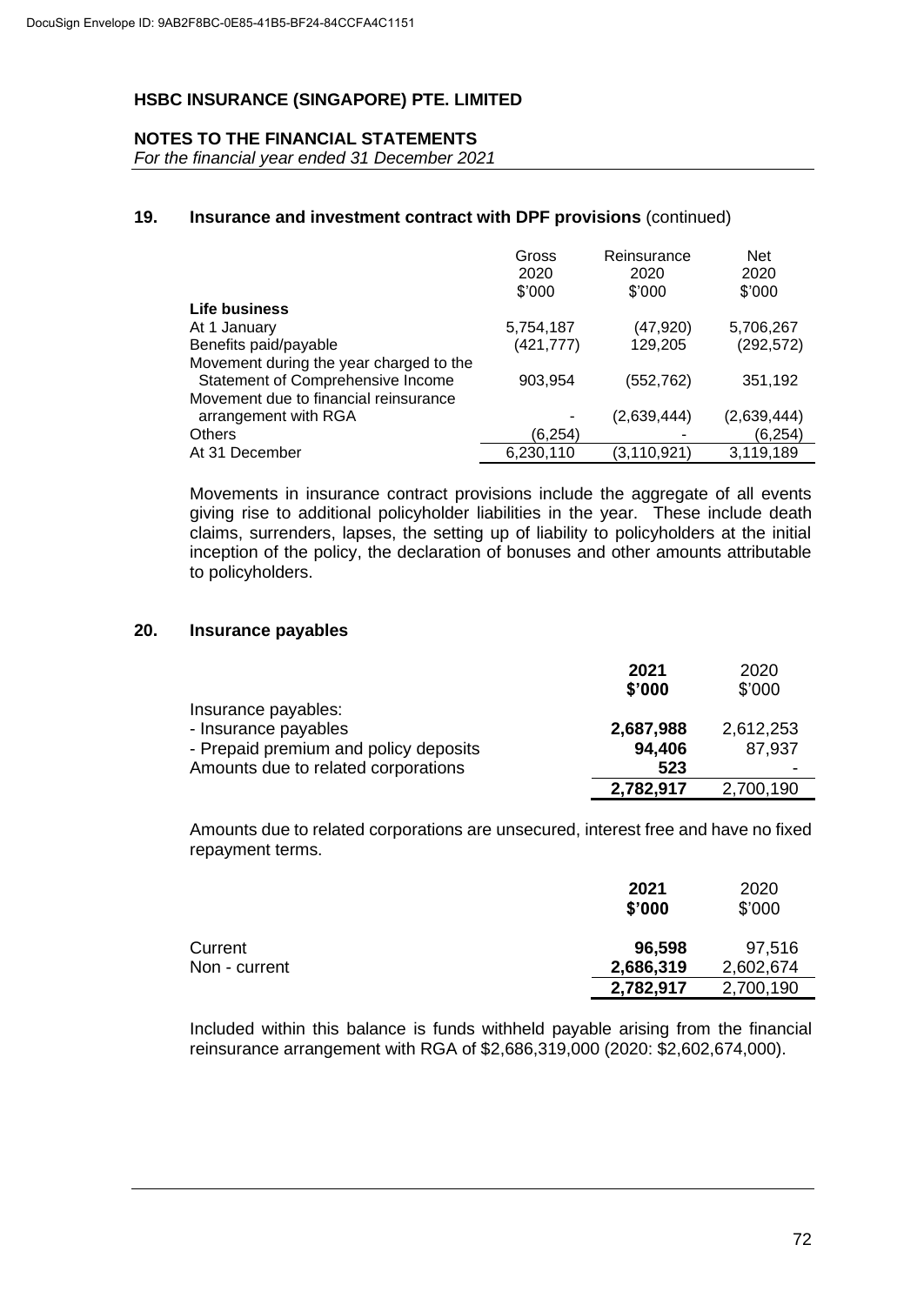### **NOTES TO THE FINANCIAL STATEMENTS**

*For the financial year ended 31 December 2021*

#### **21. Other payables**

|                                     | 2021   | 2020   |
|-------------------------------------|--------|--------|
|                                     | \$'000 | \$'000 |
| Other payables and accruals:        |        |        |
| - Accrued expenses                  | 8.597  | 5,772  |
| - Others                            | 19,205 | 38,490 |
| Amounts due to related corporations | 15,155 | 10,979 |
|                                     | 42,957 | 55,241 |

Other payables are due within the next financial year.

Amounts due to related corporations are unsecured, interest free and have no fixed repayment terms.

### **22. Share capital**

**23.** 

|                                                                                   |           |        | <b>Ordinary shares</b> |        |
|-----------------------------------------------------------------------------------|-----------|--------|------------------------|--------|
|                                                                                   | 2021      |        | 2020                   |        |
|                                                                                   | Number of |        | Number of              |        |
|                                                                                   | shares    |        | shares                 |        |
|                                                                                   | '000'     | \$'000 | '000                   | \$'000 |
| Fully paid ordinary shares, with<br>no par value:<br>On issue at 1 January and 31 |           |        |                        |        |
| December                                                                          | 50,625    | 75,000 | 50,625                 | 75,000 |
| Intangible assets                                                                 |           |        |                        |        |

| 2021<br>\$'000 |
|----------------|
| $\blacksquare$ |
| 7.606          |
| 7,606          |
|                |

Intangible assets represent acquired computer software which is stated at cost less accumulated amortisation and impairment. The Company has adopted the policy of amortising them over their useful lives using straight-line method. As the intangible assets are work-in-progress and have not been put to use during the year, there is no amortisation incurred for the year 2021.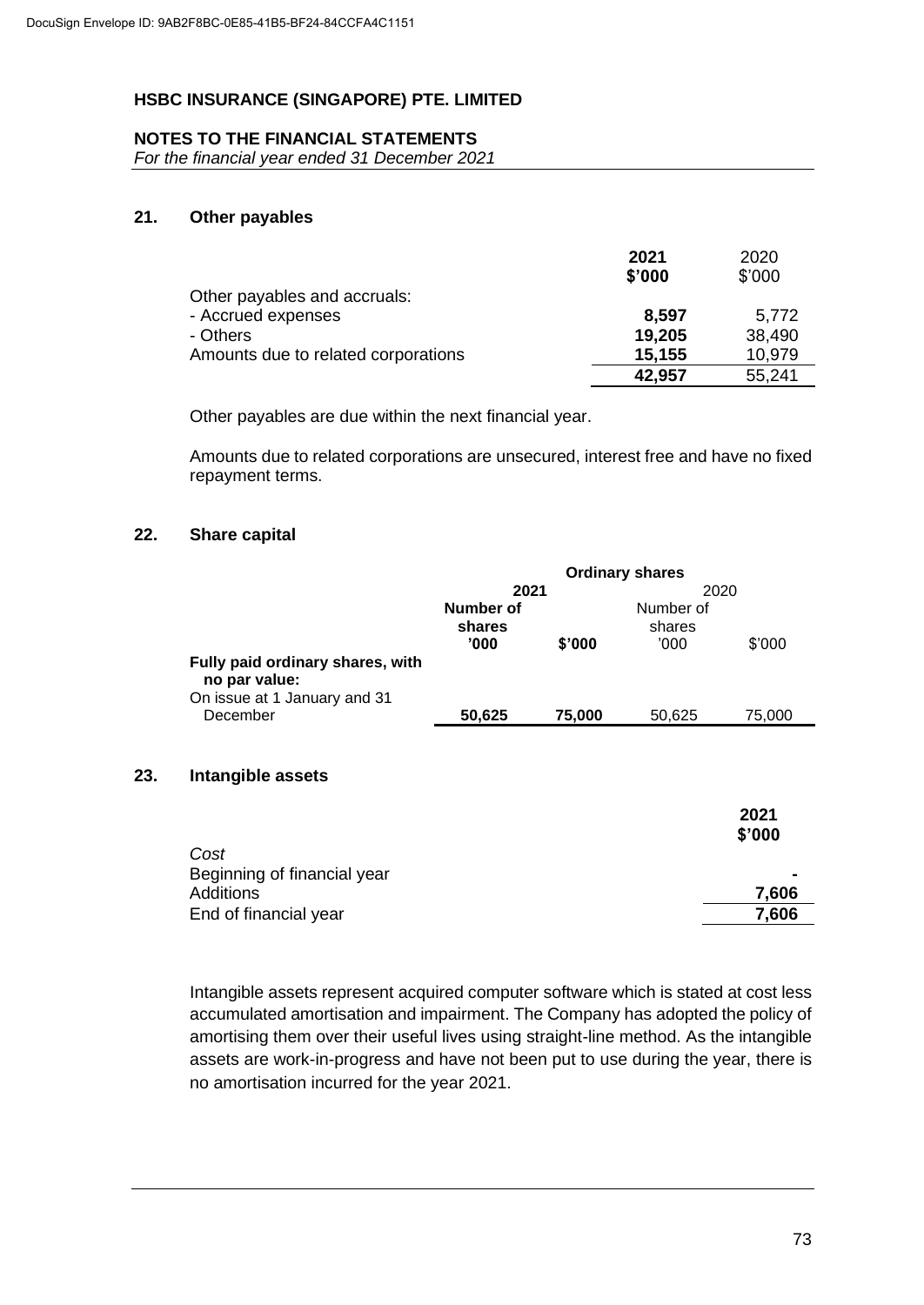### **NOTES TO THE FINANCIAL STATEMENTS**

*For the financial year ended 31 December 2021*

#### **24. Reserves**

|                 | 2021<br>\$'000 | 2020<br>\$'000 |
|-----------------|----------------|----------------|
| Capital reserve | 1,610          | 2,064          |

The capital reserve comprises the cumulative value of employee services received for the issue of share options of the ultimate holding company.

The capital reserve is non-distributable.

### **25. Significant related party transactions**

For the purpose of these financial statements, parties are considered to be related to the Company if the Company has the ability, directly or indirectly, to control the party or exercise significant influence over the party in making financial and operating decisions, or vice versa, or where the Company and the party are subject to common control or common significant influence. Related parties may be individuals or other entities.

The following significant transactions between the Company and related parties have been included in profit before income taxes at terms agreed between the parties:

|                                            | 2021<br>\$'000 | 2020<br>\$'000 |
|--------------------------------------------|----------------|----------------|
| <b>Related corporations</b>                |                |                |
| Commission expense                         | 18,440         | 16,309         |
| Fund management fees income                | 1,662          | 1,602          |
| Fund management fees expense               | 5,084          | 6,258          |
| Interest expense - net                     | 1,446          | 2,092          |
| Service fee income                         | 3,305          |                |
| Tax, legal, secretarial and other expenses | 22,201         | 26,194         |
| Key management personnel                   |                |                |
| Short-term employee benefits               | 4,502          | 3,833          |
| Share-based payments                       | 130            | 320            |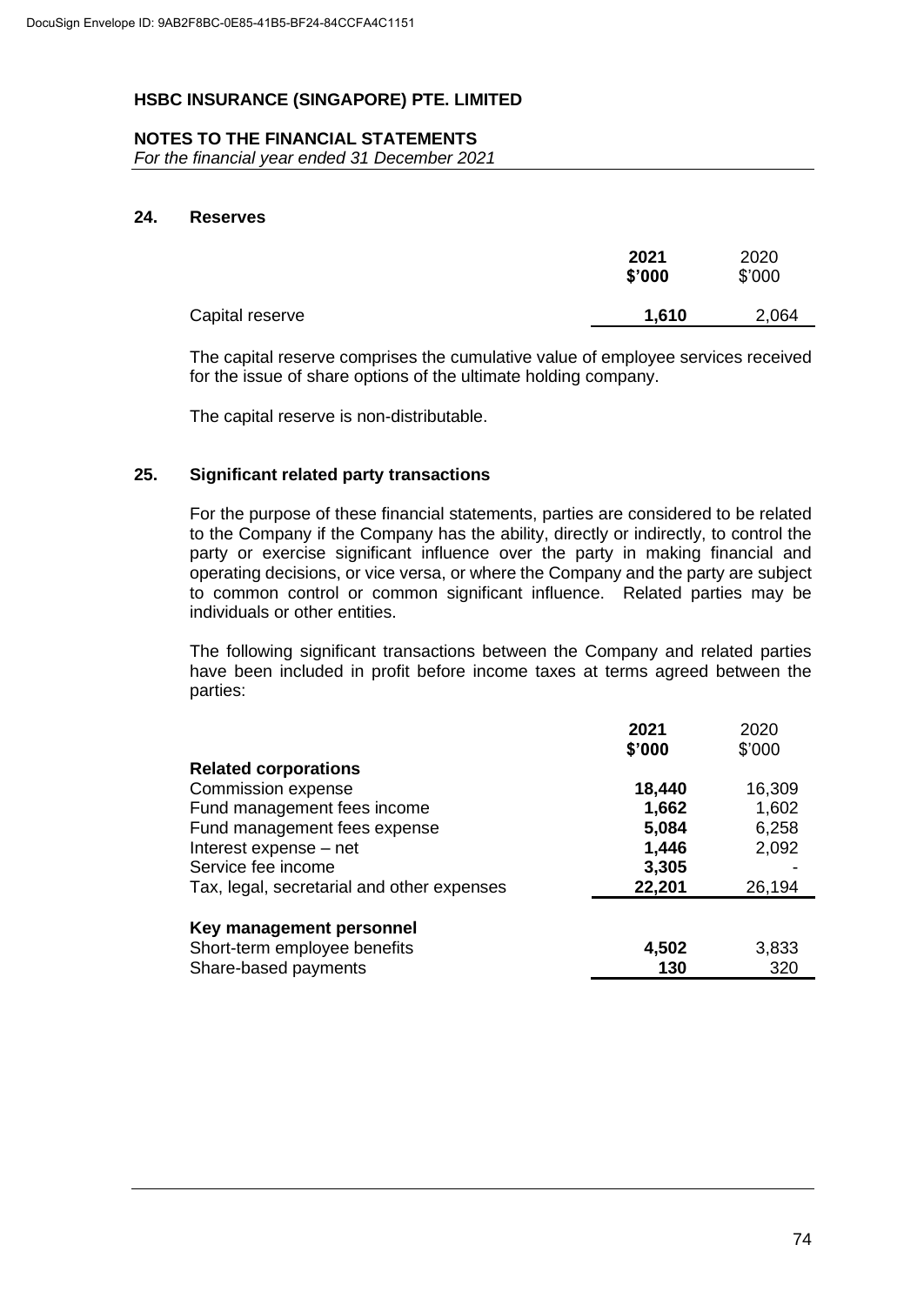## **NOTES TO THE FINANCIAL STATEMENTS**

*For the financial year ended 31 December 2021*

### **26. Assets and related liabilities**

|                                    | Life insurance |           |          | Life insurance |           |           |  |
|------------------------------------|----------------|-----------|----------|----------------|-----------|-----------|--|
|                                    | (non-linked)   |           | (linked) |                | Total     |           |  |
|                                    | 2021           | 2020      | 2021     | 2020           | 2021      | 2020      |  |
|                                    | \$'000         | \$'000    | \$'000   | \$'000         | \$'000    | \$'000    |  |
| <b>Assets</b>                      |                |           |          |                |           |           |  |
| Financial assets                   |                |           |          |                |           |           |  |
| - Debt securities                  | 5,551,544      | 5,052,851 |          |                | 5,551,544 | 5,052,851 |  |
| - Collective investment schemes    | 520,750        | 348,990   | 981,342  | 1,039,662      | 1,502,092 | 1,388,652 |  |
| - Derivative financial instruments | 22.340         | 41,355    |          |                | 22,340    | 41,355    |  |
| - Policy loans                     | 20,552         | 19,812    |          |                | 20,552    | 19,812    |  |
| Cash and cash equivalents          | 141,874        | 203,752   | 1,218    | 2,523          | 143,092   | 206,275   |  |
| <b>Total assets</b>                | 6,257,060      | 5,666,760 | 982,560  | 1,042,185      | 7,239,620 | 6,708,945 |  |
|                                    |                |           |          |                |           |           |  |
| Liabilities                        |                |           |          |                |           |           |  |
| <b>Financial liabilities</b>       |                |           |          |                |           |           |  |
| - Derivative financial instruments | 6,812          | 5,293     |          |                | 6,812     | 5,293     |  |
| Insurance and investment contract  |                |           |          |                |           |           |  |
| with DPF provisions                |                |           |          |                |           |           |  |
| - Life business                    | 2,370,525      | 2,098,279 | 936,653  | 1,000,103      | 3,307,178 | 3,098,382 |  |
| - Outstanding claims provision     | 20,012         | 11,489    | 10,307   | 9,318          | 30,319    | 20,807    |  |
| <b>Total liabilities</b>           | 2,397,349      | 2,115,061 | 946,960  | 1.009.421      | 3.344.309 | 3,124,482 |  |

The Company keeps linked investments separate from other investments and invests them separately, in accordance with the requests of the policyholders. Linked investments are held on account for and at the risk of life insurance policyholders, therefore policyholders are entitled to all the gains on investments shown under this heading, but they also have to bear any losses.

The assets and liabilities in the above analysis exclude those held in the noninsurance fund (shareholder's fund).

## **27. Equity compensation benefits**

The Company's ultimate holding company has share option schemes and conditional awards plan which invite employees of the Company, including directors, to take up options to subscribe for shares of the ultimate holding company.

| Award                 | <b>Policy</b>                                                                                                                                                                                                                                                                                                                                                                                                                                                                                                                                                                                                                                                                                            |
|-----------------------|----------------------------------------------------------------------------------------------------------------------------------------------------------------------------------------------------------------------------------------------------------------------------------------------------------------------------------------------------------------------------------------------------------------------------------------------------------------------------------------------------------------------------------------------------------------------------------------------------------------------------------------------------------------------------------------------------------|
| Deferred Share Awards | An assessment of performance over the relevant<br>$\bullet$<br>period ending on 31 December is used to determine<br>the amount of the award to be granted.<br>Deferred awards generally require employees to<br>remain in employment over the vesting period and are<br>generally not subject to performance conditions after<br>the grant date.<br>Deferred share awards generally vest over a period of<br>three, four, five or seven years.<br>Vested shares may be subject to a retention<br>requirement (restriction) post-vesting.<br>Awards are subject to malus provision prior to vesting.<br>Awards granted to Material Risk Takers from 2015<br>onwards are subject to clawback post vesting. |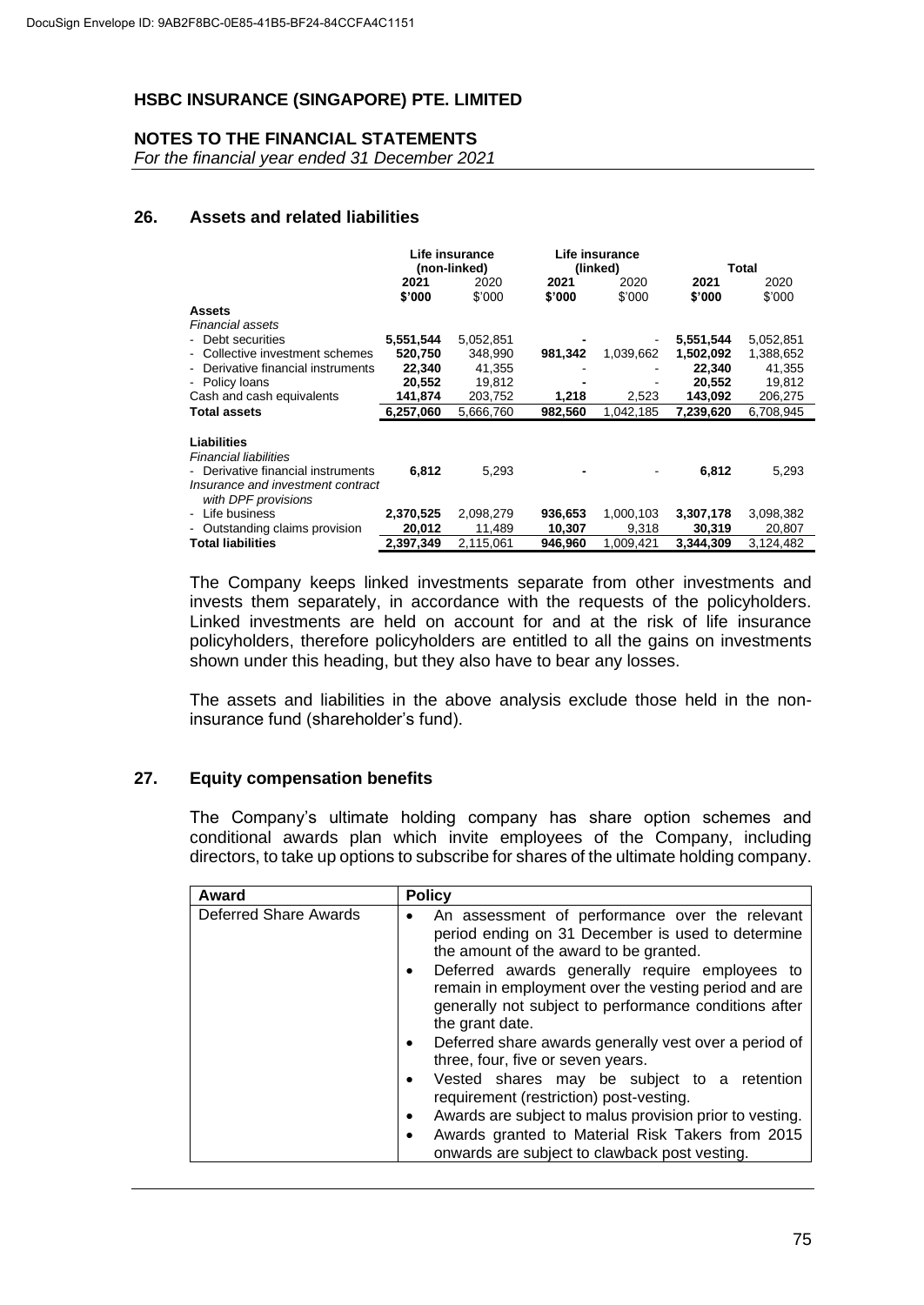### **NOTES TO THE FINANCIAL STATEMENTS**

*For the financial year ended 31 December 2021*

### **27. Equity compensation benefits** (continued)

| Award                                                                 | <b>Policy</b>                                                                                                                                                                                                                                                                                                                                                                                                                                                                                               |  |
|-----------------------------------------------------------------------|-------------------------------------------------------------------------------------------------------------------------------------------------------------------------------------------------------------------------------------------------------------------------------------------------------------------------------------------------------------------------------------------------------------------------------------------------------------------------------------------------------------|--|
| International<br>Employee<br>Share Purchase<br>Plan<br>("ShareMatch") | The plan was first introduced in Hong Kong in 2013<br>and now includes employees based in 29 jurisdictions.<br>Shares are purchased in the market each quarter up<br>$\bullet$<br>to a maximum value of 750 or the equivalent in local<br>currency<br>Matching awards are added at a ratio of one free<br>shares for every three purchased.<br>Matching awards vest subject to continued<br>٠<br>employment and the retention of the purchased shares<br>for a maximum period of two years and nine months. |  |
| Savings-related<br>share<br>option plan<br>("Sharesave")              | From 2014, employees eligible for the UK plan could<br>$\bullet$<br>save up to 500 per month with the option to use the<br>savings to acquire shares<br>These are generally exercisable within six months<br>$\bullet$<br>following either the third or fifth anniversary of the<br>commencement of a three-year or five-year contract,<br>respectively.<br>The exercise price is set at a 20% discount to the<br>market value immediately preceding the date of<br>invitation.                             |  |

There were no share options granted in 2021 and 2020.

### **28. Lease liability**

|                      | 2021<br>\$'000 | 2020<br>\$'000           |
|----------------------|----------------|--------------------------|
| Due within 12 months | 15             | ٠                        |
| Due after 12 months  | 332            | $\overline{\phantom{a}}$ |
|                      | 347            | -                        |

Interest expense recognised on the lease liability is \$2,000 (2020: nil).

The Company entered into a leasing arrangement on 6 December 2021 with Daimler Fleet Management Singapore Pte. Ltd. to lease a vehicle for business purposes. The lease is a four year lease with a fixed payment schedule and has an expiry date of 6 December 2025.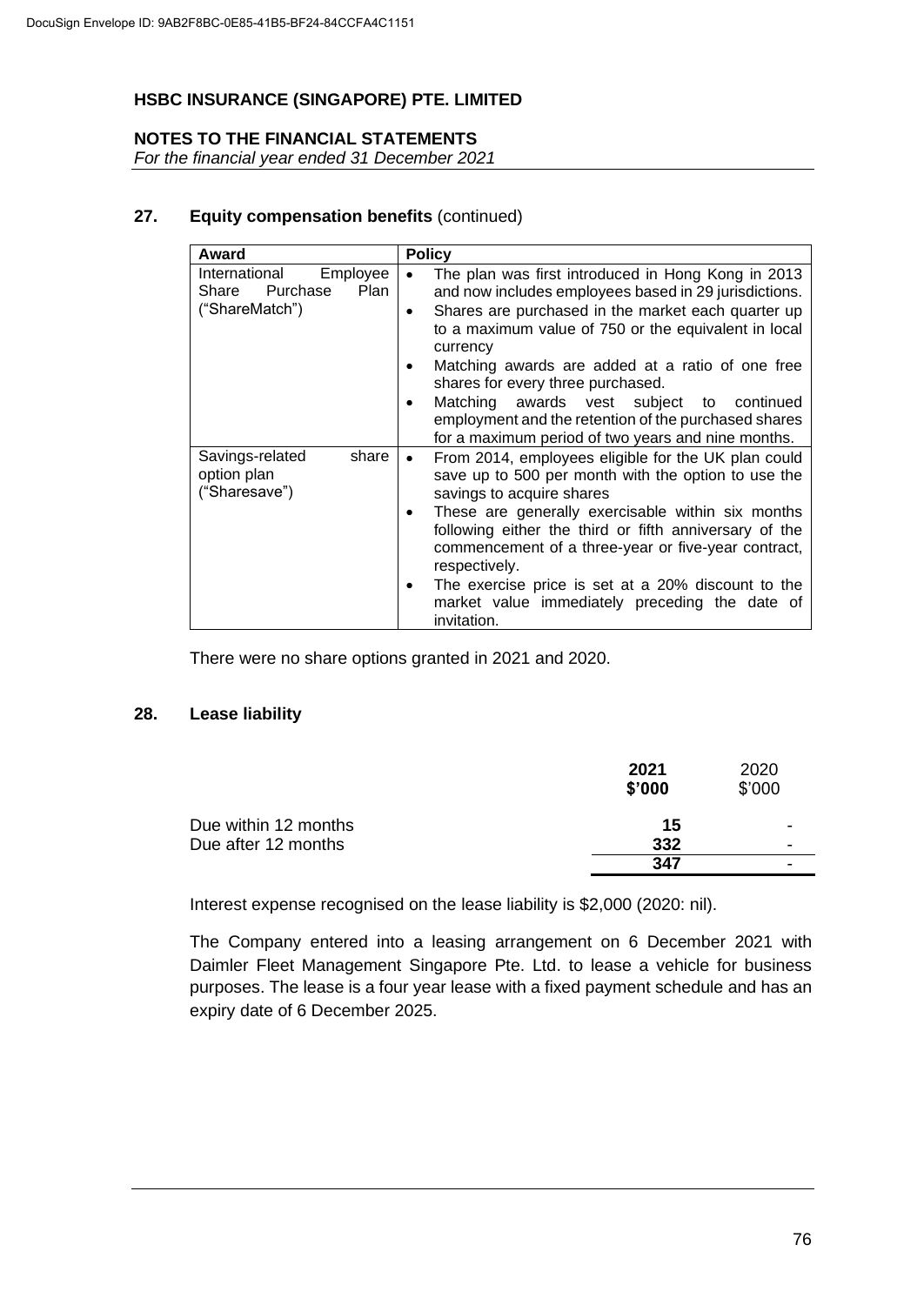#### **NOTES TO THE FINANCIAL STATEMENTS**

*For the financial year ended 31 December 2021*

# **29. Subordinated loan**

|                      | 2021<br>\$'000 | 2020<br>\$'000 |
|----------------------|----------------|----------------|
| Due within 12 months | 320            | 303            |
| Due after 12 months  | 100,000        | 100,000        |
|                      | 100,320        | 100,303        |

The Company entered into an agreement with a related company - The Hongkong and Shanghai Banking Corporation Limited, Singapore Branch to obtain a Subordinated loan of SGD 100,000,000 for the purpose of supporting its regulatory capital requirements in 2019. The Subordinated loan is unsecured and repayable in full on 11 April 2029. The interest rate of the Subordinated loan for each 6 months interest period from the drawdown date is the 6-month Singapore Swap Offer Rate ("SOR") plus 120 basis points for the entire duration of the Subordinated Loan.

Following the global financial crisis, the reform and replacement inter-bank offered rates ("IBOR") has become a priority for global regulators. The Company's risk exposure that is directly affected by the IBOR reform comprises its Subordinated Loan that is linked to the Singapore Swap Offer Rate ("SOR").

SOR will cease publication after 30 June 2023, and it is expected to be replaced by the Singapore Overnight Rate Average ("SORA"). The Company has a variable rate SGD borrowing which references to SOR and matures after 30 June 2023. The Company's communication with its debt counterparty is ongoing and the Company is in the process of obtaining the necessary approvals from the regulator, but specific changes required by IBOR reform have not yet been agreed with its debt counterparty and approved by the regulator.

The expected transition from SOR to SORA had no effect on the amounts reported for the current and prior financial years.

The Subordinated loan is the only financial instrument that the Company holds at 31 December 2021, which is referenced to SOR and has not yet transitioned to the new benchmark rate, SORA.

With the transition away from IBOR rates to risk free rates, the Company has made plans for transition from SOR to SORA for the Subordinated Loan by 30 April 2022.